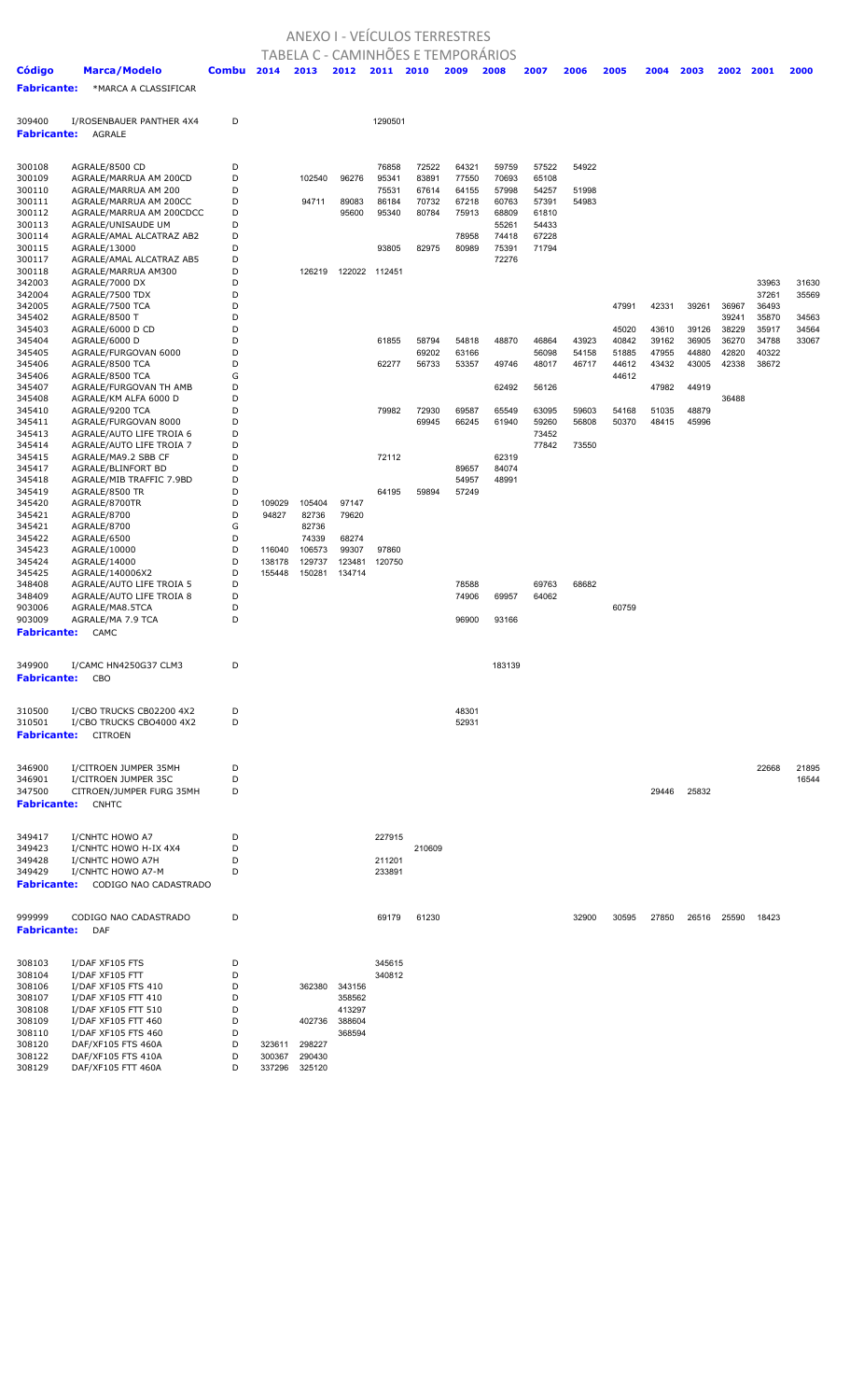| Código             | Marca/Modelo                                       | <b>Combu</b> | 2014             | 2013             | 2012   | 2011          | 2010            | 2009   | 2008   | 2007   | 2006  | 2005  | 2004  | 2003  | 2002  | 2001  | 2000  |
|--------------------|----------------------------------------------------|--------------|------------------|------------------|--------|---------------|-----------------|--------|--------|--------|-------|-------|-------|-------|-------|-------|-------|
|                    |                                                    |              |                  |                  |        |               |                 |        |        |        |       |       |       |       |       |       |       |
| 308132             | DAF/XF105 FTS 410                                  | D            | 300367           | 290430           |        |               |                 |        |        |        |       |       |       |       |       |       |       |
| 308133             | I/DAF CF85 FTT 460A                                | D            |                  | 273548           |        |               |                 |        |        |        |       |       |       |       |       |       |       |
| 308134             | I/DAF CF85 FTS 460A                                | D<br>D       |                  | 268025           |        |               |                 |        |        |        |       |       |       |       |       |       |       |
| 308136<br>308137   | I/DAF XF105 FT 410<br>I/DAF CF85 FT 410            | D            | 300367<br>253664 |                  |        |               |                 |        |        |        |       |       |       |       |       |       |       |
| 308138             | I/DAF CF85 FT 410A                                 | D            | 252670           |                  |        |               |                 |        |        |        |       |       |       |       |       |       |       |
| <b>Fabricante:</b> | <b>DFAC</b>                                        |              |                  |                  |        |               |                 |        |        |        |       |       |       |       |       |       |       |
|                    |                                                    |              |                  |                  |        |               |                 |        |        |        |       |       |       |       |       |       |       |
| 313903             | I/DFAC EQ1060TJ20D3                                | D            |                  |                  |        | 54624         |                 |        |        |        |       |       |       |       |       |       |       |
| <b>Fabricante:</b> | <b>DODGE</b>                                       |              |                  |                  |        |               |                 |        |        |        |       |       |       |       |       |       |       |
|                    |                                                    |              |                  |                  |        |               |                 |        |        |        |       |       |       |       |       |       |       |
| 308300             | I/DODGE RAM 2500                                   | G            |                  |                  |        |               |                 |        | 76161  |        |       |       |       |       |       |       |       |
| 308300             | I/DODGE RAM 2500                                   | D            |                  |                  |        | 118666        | 103455          | 87103  | 79127  | 72848  | 70887 | 62065 | 57991 | 57313 |       |       |       |
| 308301             | I/DODGE RAM 2500 SLT                               | D            |                  |                  |        | 87163         | 83159           |        |        | 68567  |       | 59366 |       |       |       |       |       |
| 308301             | I/DODGE RAM 2500 SLT                               | G            |                  |                  |        |               | 83159           |        |        |        |       |       |       |       |       |       |       |
| 308302             | I/DODGE RAM 2500 RC                                | D            |                  |                  |        |               |                 |        | 68280  | 64784  | 59597 | 55597 |       |       |       |       |       |
| 308303             | I/DODGE RAM ARB SPACE                              | D            |                  |                  |        |               |                 |        | 76106  | 72237  | 66448 |       |       |       |       |       |       |
| 308304<br>308305   | I/DODGE RAM 5500 HD<br>I/DODGE RAM 3500            | D<br>D       |                  |                  |        | 103656        | 200082<br>98890 |        |        |        |       |       |       |       |       |       |       |
| 308306             | I/DODGE RAN 2500 4X4X                              | D            |                  |                  |        | 115465        |                 |        |        |        |       |       |       |       |       |       |       |
| 308308             | I/DODGE RAM 2500 MEGA LA                           | D            |                  |                  |        | 114477        |                 |        |        |        |       |       |       |       |       |       |       |
| 308309             | I/RAM 2500 LARAMIE                                 | D            |                  |                  |        | 133418 127065 |                 |        |        |        |       |       |       |       |       |       |       |
| 308310             | I/DODGE RAM3500 LARAMIE                            | D            |                  |                  |        | 174296        |                 |        |        |        |       |       |       |       |       |       |       |
| 308311             | I/RAM 2500 TRV TROPVAN                             | D            |                  |                  |        | 221412 210609 |                 |        |        |        |       |       |       |       |       |       |       |
| 346022             | I/DODGE RAM TRV TROPVAN                            | D            |                  |                  |        |               |                 |        | 94280  | 85355  | 74472 | 71853 | 68901 |       |       |       |       |
| <b>Fabricante:</b> | <b>DONGFENG</b>                                    |              |                  |                  |        |               |                 |        |        |        |       |       |       |       |       |       |       |
|                    |                                                    |              |                  |                  |        |               |                 |        |        |        |       |       |       |       |       |       |       |
| 349700             | I/DONGFENG LZ4250 MDB                              | D            |                  |                  |        |               |                 |        | 150867 |        |       |       |       |       |       |       |       |
| 349701             | I/DONGFENG DFL 112 0B                              | D            |                  |                  |        | 81536         |                 |        |        |        |       |       |       |       |       |       |       |
| <b>Fabricante:</b> | <b>DONGYANG</b>                                    |              |                  |                  |        |               |                 |        |        |        |       |       |       |       |       |       |       |
|                    |                                                    |              |                  |                  |        |               |                 |        |        |        |       |       |       |       |       |       |       |
| 313902             | I/DONGFENG EQ1060TJ20D3                            | D            |                  |                  |        |               | 43715           |        |        |        |       |       |       |       |       |       |       |
| <b>Fabricante:</b> | <b>DUCATO</b>                                      |              |                  |                  |        |               |                 |        |        |        |       |       |       |       |       |       |       |
|                    |                                                    |              |                  |                  |        |               |                 |        |        |        |       |       |       |       |       |       |       |
| 308604             | I/DUCATO MAXI RONTAN AMB                           | D            |                  |                  |        |               |                 |        |        |        |       |       |       |       |       |       | 25852 |
| <b>Fabricante:</b> | FAW                                                |              |                  |                  |        |               |                 |        |        |        |       |       |       |       |       |       |       |
|                    |                                                    |              |                  |                  |        |               |                 |        |        |        |       |       |       |       |       |       |       |
| 350200             | I/FAW CA4258P2K2T1EA80                             | D            |                  |                  |        |               |                 |        | 147649 |        |       |       |       |       |       |       |       |
| 350201             | I/FAW CA4258P2K2T1EA81                             | D            |                  |                  |        | 191981        |                 |        |        |        |       |       |       |       |       |       |       |
| <b>Fabricante:</b> | FIAT                                               |              |                  |                  |        |               |                 |        |        |        |       |       |       |       |       |       |       |
|                    |                                                    |              |                  |                  |        |               |                 |        |        |        |       |       |       |       |       |       |       |
| 301600             | FIAT/DUCATO VIATURE A                              | D            |                  |                  |        |               |                 |        |        |        |       |       |       | 31477 | 27586 | 25451 | 23204 |
| 301601<br>301602   | FIAT/DUCATO MAXI<br>FIAT/DUCATO MAXICARGO          | D<br>G       |                  |                  |        |               |                 |        |        |        |       | 36046 |       |       | 28728 | 26916 |       |
| 301602             | FIAT/DUCATO MAXICARGO                              | D            |                  |                  |        |               |                 |        |        |        | 39238 | 36046 | 33539 | 31433 | 28951 |       |       |
| 301603             | FIAT/DUCATO ANCAR AMB                              |              |                  | 78557            |        | 66574         | 59774           | 54654  | 50489  | 44909  |       | 40092 |       |       |       |       |       |
| 308603             | IMP/FIAT DUCATO MAXI                               | D            |                  |                  |        |               |                 |        |        |        |       |       |       |       |       |       | 24027 |
| 308699             | IMP/FIAT                                           | D            |                  |                  |        |               |                 |        |        |        |       |       |       |       |       |       | 47048 |
| <b>Fabricante:</b> | <b>FORD</b>                                        |              |                  |                  |        |               |                 |        |        |        |       |       |       |       |       |       |       |
|                    |                                                    |              |                  |                  |        |               |                 |        |        |        |       |       |       |       |       |       |       |
| 303601             | FORD/CARGO 4030                                    | D            |                  |                  |        |               |                 |        |        |        |       |       |       | 66465 | 61115 | 59927 | 57471 |
| 303603             | FORD/CARGO 4030 SETEC CM                           | D            |                  |                  |        |               |                 |        |        |        |       |       | 80639 |       | 77039 | 70822 | 69452 |
| 303604             | FORD/CARGO 4030 MASTER                             | D            |                  |                  |        |               |                 |        |        |        |       |       |       |       | 77104 | 70813 | 65036 |
| 303605<br>303606   | FORD/CARGO 4331 MASTER<br>FORD/C 4030 EQUIPG CA    | D<br>D       |                  |                  |        |               |                 |        |        |        |       |       | 76430 |       |       |       | 58504 |
| 303607             | FORD/CARGO 4030 GMONT CT                           | D            |                  |                  |        |               |                 |        |        |        |       |       |       |       |       |       | 61722 |
| 303608             | FORD/CARGO 4532E TRCSYST                           | D            |                  |                  |        |               |                 |        | 82773  |        |       |       |       |       |       | 69150 |       |
| 304100             | FORD/CARGO 1317F                                   | D            |                  |                  |        |               |                 |        |        |        |       | 55244 | 52770 | 48854 | 47865 |       |       |
| 304101             | FORD/CARGO 1717 P                                  | D            |                  |                  |        |               |                 |        |        |        |       |       |       | 54660 |       |       |       |
| 304102             | FORD/CARGO1717 E                                   | D            |                  |                  |        | 91371         | 82253           | 80171  | 76837  | 69794  | 67457 | 63196 | 61768 |       |       |       | 53898 |
| 304103             | FORD/CARGO 1317 E                                  | D            |                  |                  |        | 77672         | 76584           | 75972  | 72043  | 68489  | 64737 | 56625 | 54070 |       |       |       |       |
| 304104<br>304105   | FORD/RODOKINHO CARGO CT<br>FORD/VIR CARGO 4031 4X2 | D<br>D       | 101772           | 96833            | 92629  | 89215         | 79540           | 76989  | 73862  | 71327  | 66734 | 61418 | 57353 | 55957 |       |       |       |
| 304106             | FORD/CARGO 1832 E                                  | D            |                  |                  |        | 133620        | 122413          | 116842 |        |        |       |       |       | 61678 | 57720 | 55311 | 53002 |
| 304107             | FORD/C1317E TRUKAM CT                              | D            |                  |                  |        |               |                 | 77276  |        |        |       |       |       |       |       |       |       |
| 304108             | FORD/CARGO 1717E TOPLINE                           | D            |                  |                  |        | 95574         | 89502           |        |        |        |       |       |       |       |       |       |       |
| 304109             | FORD/CARGO 1317E MORAL                             | D            |                  |                  |        |               | 86998           |        |        |        |       |       |       |       |       |       |       |
| 304111             | FORD/CARGO 1317E BASF                              | D            |                  |                  |        |               |                 |        | 73617  |        |       |       |       |       |       |       |       |
| 304112             | FORD/CARGO 2932 KROV ET                            | D            |                  |                  |        |               |                 |        |        | 149114 |       |       |       |       |       |       |       |
| 304113             | FORD/CARGO 1319                                    | D            | 128158           | 115849           | 110566 | 105907        |                 |        |        |        |       |       |       |       |       |       |       |
| 304114             | FORD/CARGO 1723 L                                  | D            | 145479           | 133610           | 125858 | 125467        |                 |        |        |        |       |       |       |       |       |       |       |
| 304115<br>304118   | FORD/CARGO 1723<br>FORD/CARGO 1319 RODOMOUR        | D<br>D       | 145479           | 133610<br>119424 | 125858 | 125468        |                 |        |        |        |       |       |       |       |       |       |       |
| 304119             | FORD/CARGO 1723 IPG CE                             | D            |                  | 134075           |        |               |                 |        |        |        |       |       |       |       |       |       |       |
| 304120             | FORD/CARGO 2042 AT                                 | D            | 198971           | 182737           | 168404 |               |                 |        |        |        |       |       |       |       |       |       |       |
| 304121             | FORD/CARGO 2842 AT                                 | D            | 243723           | 235621           | 217138 |               |                 |        |        |        |       |       |       |       |       |       |       |
| 304122             | FORD/CARGO 1729 TL                                 | D            | 163928           | 151069           |        |               |                 |        |        |        |       |       |       |       |       |       |       |
| 304123             | FORD/CARGO 2429 SL                                 | D            | 181605           | 175139           |        |               |                 |        |        |        |       |       |       |       |       |       |       |
| 304124             | FORD/CARGO 2429 S                                  | D            | 181605           | 175139           |        |               |                 |        |        |        |       |       |       |       |       |       |       |
| 304125<br>304126   | FORD/CARGO 1719 B<br>FORD/CARGO 1119               | D<br>D       | 111494           | 139308<br>110968 |        |               |                 |        |        |        |       |       |       |       |       |       |       |
|                    |                                                    |              |                  |                  |        |               |                 |        |        |        |       |       |       |       |       |       |       |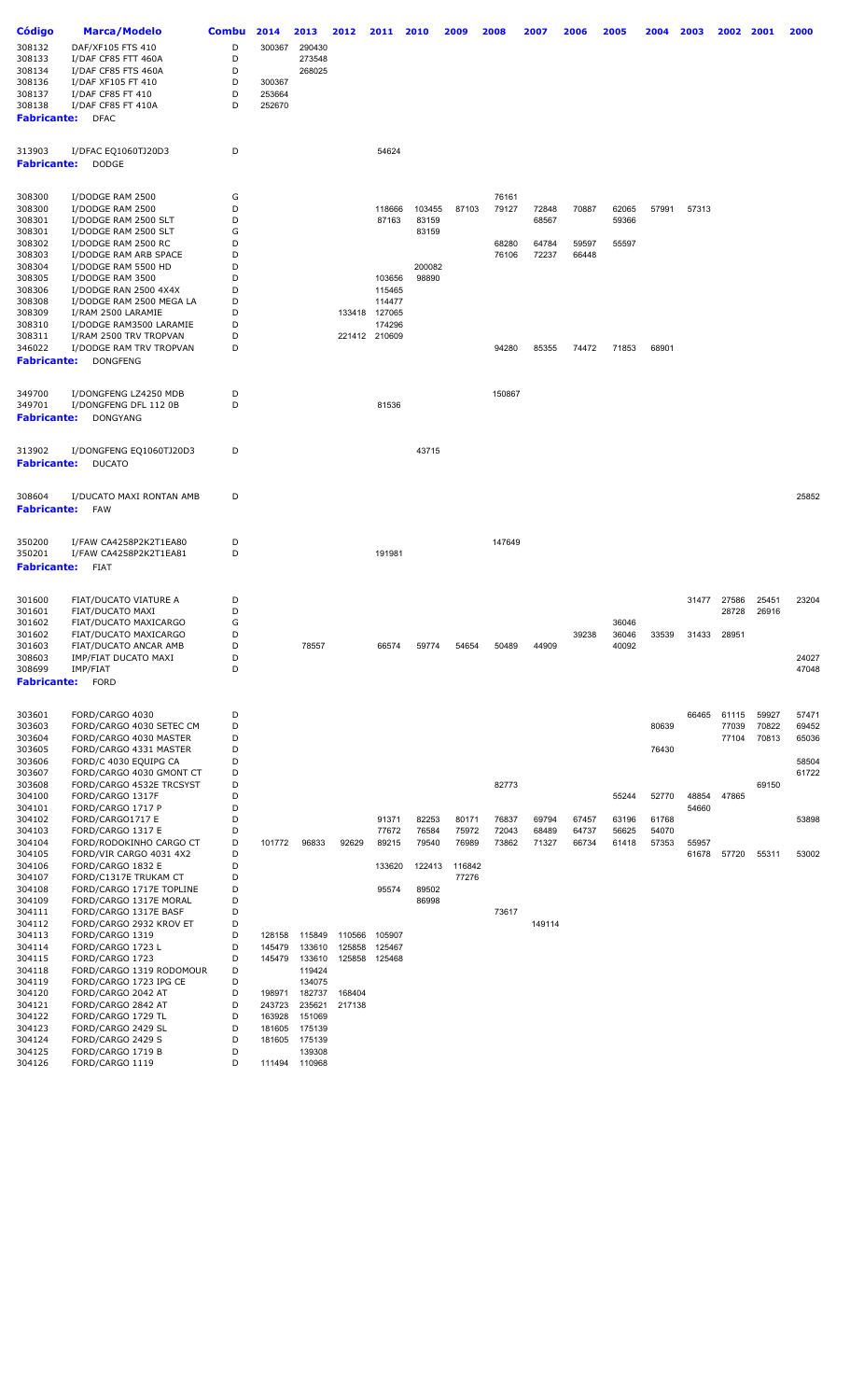| Código           | <b>Marca/Modelo</b>                                  | <b>Combu</b> | 2014   | 2013   | 2012 | 2011   | 2010  | 2009  | 2008  | 2007   | 2006  | 2005   | 2004           | 2003        | 2002           | 2001           | 2000  |
|------------------|------------------------------------------------------|--------------|--------|--------|------|--------|-------|-------|-------|--------|-------|--------|----------------|-------------|----------------|----------------|-------|
| 304127           | FORD/CARGO 2629 6X4 M                                | D            | 201633 | 190724 |      |        |       |       |       |        |       |        |                |             |                |                |       |
| 304128           | FORD/CARGO 1723 K                                    | D            | 157978 | 134364 |      |        |       |       |       |        |       |        |                |             |                |                |       |
| 304129           | FORD/CARGO 1729                                      | D            | 163928 | 151069 |      |        |       |       |       |        |       |        |                |             |                |                |       |
| 304130           | FORD/CARGO 1729 L                                    | D            | 163928 | 151069 |      |        |       |       |       |        |       |        |                |             |                |                |       |
| 304131           | FORD/CARGO 1729 T                                    | D            |        | 149250 |      |        |       |       |       |        |       |        |                |             |                |                |       |
| 304134           | <b>FORD/F 4000 P</b>                                 | D            | 90257  |        |      |        |       |       |       |        |       |        |                |             |                |                |       |
| 304135           | <b>FORD/F 350 P</b>                                  | D            | 79717  |        |      |        |       |       |       |        |       |        |                |             |                |                |       |
| 304136           | FORD/F 4000 4X4 P                                    | D            | 109941 |        |      |        |       |       |       |        |       |        |                |             |                |                |       |
| 304137           | FORD/C1119 TOPLINE CE                                | D            | 118307 |        |      |        |       |       |       |        |       |        |                |             |                |                |       |
| 304199           | FORD/CARGO 1317                                      | D            |        |        |      |        |       |       |       | 66426  |       |        |                |             |                |                |       |
| 304200           | FORD/CARGO VERTRUCK 4331                             | D            |        |        |      |        |       |       |       |        |       |        | 74709          |             |                |                |       |
| 304300           | FORD/CARGO 1517 F                                    | D            |        |        |      |        |       |       |       |        |       | 67849  | 63596          | 62202 58381 |                |                |       |
| 304301           | FORD/CARGO 1517 E                                    | D            |        |        |      | 94407  | 86348 | 81222 | 75279 | 69895  | 67389 | 62505  | 61097          |             |                |                |       |
| 304699           | FORD/12000                                           | D            |        |        |      |        |       |       |       |        |       |        |                |             |                | 44164          |       |
| 305701           | FORD/F350 G                                          | G            |        |        |      |        |       |       |       |        |       | 43463  |                |             |                |                |       |
| 305701           | FORD/F350 G                                          | D            |        |        |      | 59772  | 54891 | 52893 | 50624 | 47983  | 46176 | 43463  | 41046          | 39106       | 38559          | 36935          | 34878 |
| 305703           | FORD/F350 TROPICAMPO                                 | D            |        |        |      |        |       |       |       |        |       |        | 37456          | 35707       | 33736          | 32363          | 31144 |
| 305704           | FORD/F350 INDESTCAR                                  | D            |        |        |      | 58642  |       |       | 49937 |        |       | 42880  | 40521          | 38590       | 36159          | 34631          | 32693 |
| 305705           | FORD/F350 CIOATO STEEL                               | D            |        |        |      |        |       |       |       |        |       |        |                | 38344       | 37815          | 34409          |       |
| 305706           | FORD/F350 LARTE GXT                                  | D            |        |        |      |        |       |       |       |        |       |        |                | 45027       |                |                |       |
| 305707           | FORD/NOGUEIRA TRUCKCLASS                             | D<br>D       |        |        |      |        |       |       |       |        |       | 50811  | 47431<br>46006 | 44445       |                | 39742          |       |
| 305708           | FORD/F350 CD                                         |              |        |        |      | 70817  | 68771 | 65924 | 58964 | 55893  | 53276 | 48506  |                |             |                |                |       |
| 305710           | FORD/F350 TR TROPICAMPO                              | D<br>D       |        |        |      | 89635  | 79450 | 70257 | 63433 | 56873  | 56098 | 51155  | 50593          | 47955       |                | 41931          | 39394 |
| 305713<br>305714 | FORD/F350 G HOBBY JUNIOR<br>FORD/F350 RIBEIRAUTO AMB | D            |        |        |      |        |       |       | 52487 | 49765  | 47877 | 43005  |                |             |                | 36337          |       |
| 305715           |                                                      | D            |        |        |      |        |       |       |       | 49922  | 48038 |        |                |             |                |                |       |
| 305716           | FORD/F350 GUEVEL AMB MO1<br>FORD/CARGO CIOATO 2628 E | D            |        |        |      | 232227 |       |       |       |        |       |        |                |             |                |                |       |
| 305799           | FORD/F350                                            | D            |        |        |      |        |       |       |       |        |       |        |                |             | 37853          |                |       |
| 305901           | <b>FORD/F4000 SS</b>                                 | G            |        |        |      |        |       |       |       |        |       |        |                | 46961       |                |                |       |
| 305903           | FORD/F4000 TURBO 4.3T                                | D            |        |        |      |        |       |       |       |        |       |        |                |             |                |                | 49869 |
| 305904           | <b>FORD/F4000 G</b>                                  | G            |        |        |      |        |       |       |       |        | 47314 |        | 43056          | 41123       | 39698          | 38105          | 36271 |
| 305904           | <b>FORD/F4000 G</b>                                  | D            |        |        |      | 61906  | 56498 | 54732 | 51636 | 48938  | 47314 | 44677  | 43056          | 41123       | 39698          | 38105          | 36271 |
| 305906           | FORD/F4000 TERRITORIO4X4                             | D            |        |        |      |        |       |       | 70094 | 65763  | 62736 |        |                |             |                |                |       |
| 305907           | FORD/F350D TERRITORIO4X4                             | D            |        |        |      |        | 54801 | 51798 | 49945 | 47324  | 45538 | 42875  |                |             |                |                |       |
| 305908           | FORD/F350G TERRITORIO4X4                             | D            |        |        |      | 89741  | 80325 |       | 63954 | 58073  | 55864 | 50972  |                |             |                |                |       |
| 305909           | FORD/F4000 VIDA AMB                                  | D            |        |        |      | 72123  |       |       |       |        | 55625 |        |                |             |                |                |       |
| 305910           | FORD/F4000 4X4                                       | D            |        |        |      | 75240  | 68577 | 67273 | 63849 |        |       |        |                |             |                |                |       |
| 305911           | FORD/F4000 RANGEL CAM CD                             | D            |        |        |      |        | 98125 |       |       |        |       |        |                |             |                |                |       |
| 305913           | FORD/NTRUCKS F4000 CLASS                             | D            |        |        |      | 75561  | 71111 | 65991 |       |        |       |        |                |             |                |                |       |
| 305914           | FORD/F4000 MASCARELLO                                | D            |        |        |      | 76151  |       |       |       |        |       |        |                |             |                |                |       |
| 305915           | I/FORD F-350 AWD                                     | D            |        |        |      |        |       |       | 92307 |        |       |        |                |             |                |                |       |
| 305999           | FORD/F4000                                           | D            |        |        |      | 75661  |       |       |       |        |       |        |                |             | 43787          | 42472          | 40988 |
| 305999           | FORD/F4000                                           | G            |        |        |      |        |       |       |       |        |       |        | 50278          |             |                |                |       |
| 306099           | FORD/F600                                            | G            |        |        |      |        |       |       |       |        |       | 52149  |                |             |                |                |       |
| 308712           | I/FORD F450                                          | D            |        |        |      |        |       |       |       |        |       |        |                |             |                | 44162          | 43036 |
| 308716           | I/FORD F650                                          | D            |        |        |      |        |       |       |       |        |       | 67181  |                |             |                |                |       |
| 308717           | I/FORD F350 XL 4X2                                   | D            |        |        |      |        |       |       |       |        |       |        |                | 38464       |                |                |       |
| 308720           | I/Ford Cargo 915 PETROBR                             | D            |        |        |      |        |       |       | 71946 |        |       |        |                |             |                |                |       |
| 308721           | I/FORD F350 X3B 4X4                                  | D            |        | 69714  |      |        |       |       |       |        |       |        |                |             |                |                |       |
| 320004           | FORD/CARGO 1215                                      | D            |        |        |      |        |       |       |       |        |       |        |                |             |                |                | 44715 |
| 320009           | FORD/CARGO 1415                                      | D            |        |        |      |        |       |       |       |        |       |        |                |             |                |                | 57283 |
| 320010           | FORD/C 4532 E EQUIPG CA                              | D            |        |        |      |        |       |       |       | 103220 |       |        |                |             |                |                |       |
| 320201           | FORD/CARGO 814                                       | D            |        |        |      |        |       |       |       |        |       |        |                |             |                |                | 39818 |
| 320202           | FORD/CARGO 814 TECAR PAS                             | D            |        |        |      |        |       |       |       |        |       |        |                |             |                |                | 39662 |
| 320203           | FORD/TUTTO CARGO 2630 4E                             | D            |        |        |      |        |       |       |       |        |       |        |                |             |                | 76746          | 68660 |
| 320204           | FORD/CARGO 1217                                      | D            |        |        |      |        |       |       |       |        |       |        |                |             | 51091          | 47801          | 43422 |
| 320205           | FORD/CARGO 815                                       | G            |        |        |      |        |       |       |       |        |       |        |                |             | 44291          |                |       |
| 320205           | FORD/CARGO 815                                       | D            |        |        |      |        |       |       |       |        |       |        | 46596          | 45556       | 44291          | 42487          | 38938 |
| 320206           | FORD/CARGO 2425 SCHWING<br>FORD/CARGO 815 MU         | D<br>D       |        |        |      |        |       |       |       |        |       |        |                |             |                | 83811          |       |
| 320207<br>320208 | FORD/CARGO 815 RHINUS800                             | D            |        |        |      |        |       |       |       |        |       | 49766  | 46509          | 45377       | 44272<br>44133 | 42456<br>42152 |       |
| 320209           | FORD/CARGO 3222                                      | D            |        |        |      |        |       |       |       |        |       | 75733  | 68804          | 64663       | 58098          |                |       |
| 320210           | FORD/CARGO 2631                                      | D            |        |        |      |        |       |       |       |        |       | 92785  | 92506          | 89822       | 84296          |                |       |
| 320211           | FORD/CARGO 4031                                      | D            |        |        |      |        |       |       |       |        |       | 74507  | 67802          | 62199       | 59869          |                | 56380 |
| 320212           | FORD/CARGO 2626                                      | D            |        |        |      |        |       |       |       |        |       | 98461  | 87138          | 86086       | 84974          |                |       |
| 320213           | FORD/CARGO 2622                                      | D            |        |        |      |        |       |       |       |        |       | 93727  | 89481          | 83095       | 80159          |                |       |
| 320214           | FORD/CARGO 1722                                      | D            |        |        |      | 102349 |       |       |       |        |       | 75436  | 72405          | 68304       | 63227          |                |       |
| 320215           | FORD/CARGO 1721                                      | D            |        |        |      |        |       |       |       |        |       | 72224  | 66249          | 63588       | 57962          |                |       |
| 320216           | FORD/CARGO 1731                                      | D            |        |        |      |        |       |       |       |        |       | 91694  | 81084          | 75990       | 71913          |                |       |
| 320217           | FORD/CARGO 1717                                      | D            |        |        |      |        |       |       |       |        |       | 57535  | 54933          | 53830       | 49612          |                |       |
| 320217           | FORD/CARGO 1717                                      | G            |        |        |      |        |       |       |       |        |       |        | 59079          |             |                |                |       |
| 320218           | FORD/CARGO 816                                       | D            |        | 94593  |      |        |       |       |       |        |       |        |                |             | 44375          |                |       |
| 320220           | FORD/CARGO 1521                                      | D            |        |        |      |        |       |       |       |        |       | 76398  | 72076          | 69425       | 63490          |                |       |
| 320221           | FORD/CARGO 4331                                      | D            |        |        |      |        |       |       |       |        |       | 74884  | 64610          | 59435       |                |                |       |
| 320222           | FORD/CARGO 2421                                      | D            |        |        |      |        |       |       |       |        |       | 72186  | 69003          | 63100       |                |                |       |
| 320223           | FORD/MULTIEIXO C 2626 4E                             | D            |        |        |      |        |       |       |       |        |       | 98111  | 86957          | 86086       | 84647          |                |       |
| 320224           | FORD/MULTIEIXO C 2631 4E                             | D            |        |        |      |        |       |       |       |        |       | 92437  | 92300          | 89436       |                |                |       |
| 320225           | FORD/CARGO 815 S                                     | D            |        |        |      |        |       |       |       |        |       | 50257  | 46849          | 45824       |                |                |       |
| 320226           | FORD/MULTIEIXO C2622 8X4                             | D            |        |        |      |        |       |       |       | 101011 |       |        |                | 82710       |                |                |       |
| 320228           | FORD/CARGO 815 E                                     | D            |        |        |      | 74424  | 70291 | 64314 | 61681 | 59596  | 55724 | 51405  | 47969          |             |                |                |       |
| 320230           | I/FORD CARGO 1830                                    | D            |        |        |      |        |       |       |       | 124419 |       |        |                |             |                |                |       |
| 320231           | FORD/CARGO 4331 S                                    | D            |        |        |      |        |       |       |       |        |       | 74423  | 64612          | 59411       |                |                |       |
| 320232           | FORD/CARGO 5031                                      | D            |        |        |      |        |       |       |       |        |       | 145888 |                |             |                |                |       |
| 320233           | FORD/CARGO 2831                                      | D            |        |        |      |        |       |       |       |        |       | 104500 |                |             |                |                |       |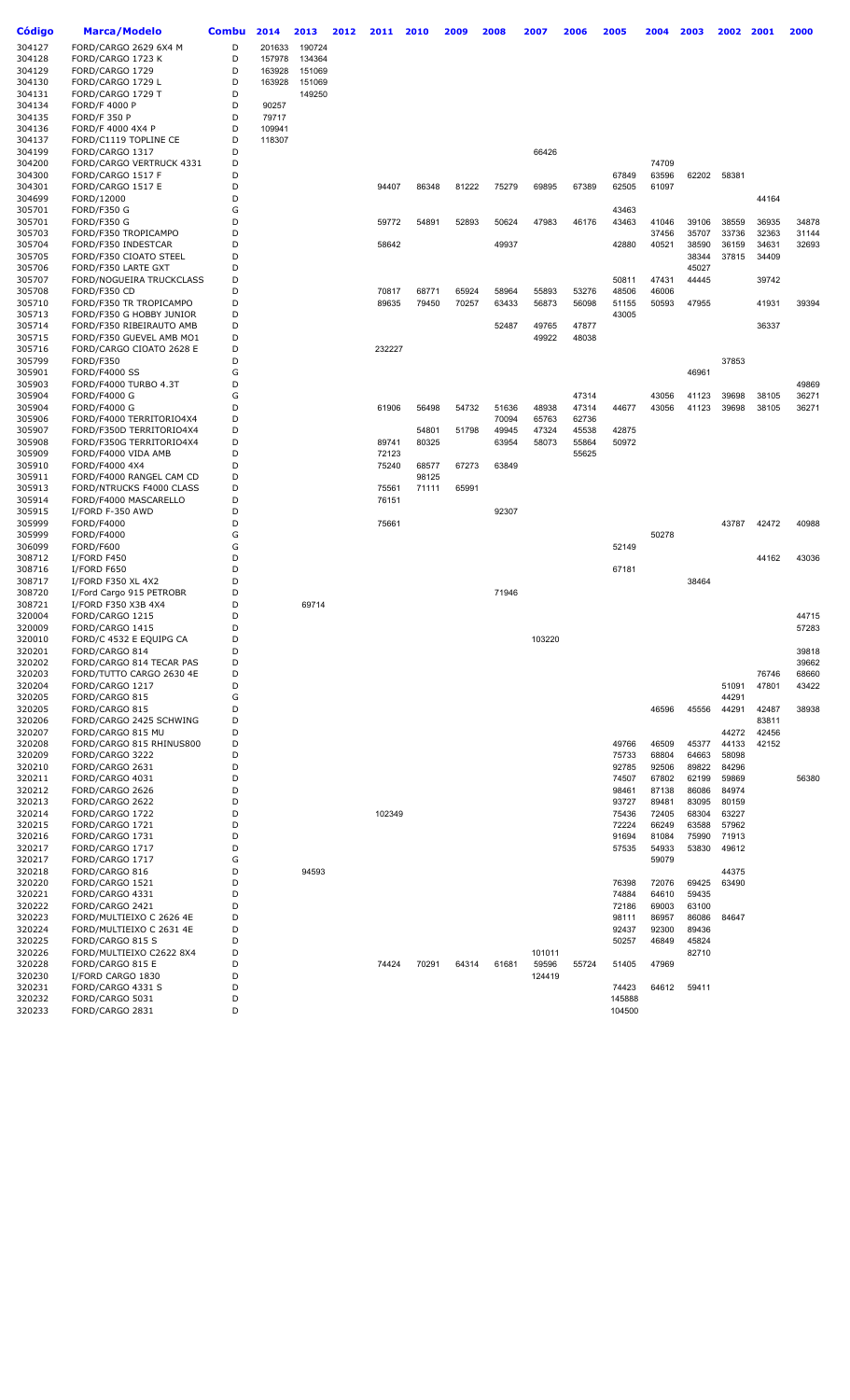| Código           | Marca/Modelo                  | <b>Combu</b> | 2014   | 2013   | 2012   | 2011          | 2010          | 2009   | 2008   | 2007   | 2006   | 2005   | 2004  | 2003  | 2002  | 2001           | 2000  |
|------------------|-------------------------------|--------------|--------|--------|--------|---------------|---------------|--------|--------|--------|--------|--------|-------|-------|-------|----------------|-------|
| 320234           | FORD/CARGO 5032 E             | D            |        |        |        |               |               |        | 128706 | 122579 | 111954 | 103207 |       |       |       |                |       |
| 320235           | FORD/CARGO 2622 E             | D            |        |        |        | 136481        | 122158        | 116326 | 108352 | 104535 | 102723 | 94561  |       | 78166 |       |                |       |
| 320235           | FORD/CARGO 2622 E             | G            |        |        |        |               | 122158        |        |        |        |        |        |       |       |       |                |       |
| 320236           | FORD/CARGO 4432 E             | D            |        |        |        |               |               |        |        | 79059  | 71039  | 66182  |       |       |       |                |       |
| 320237           | FORD/CARGO 2932 E             | D            |        |        |        |               |               |        | 146759 | 134008 | 128611 | 118427 |       |       |       |                |       |
| 320238           | FORD/CARGO 1722 E             | G            |        |        |        |               |               | 92134  |        |        |        |        |       |       |       |                |       |
| 320238           | FORD/CARGO 1722 E             | D            |        |        |        | 100566        | 99990         | 92134  | 87066  | 82506  | 79638  | 73682  | 70715 |       |       |                |       |
| 320239           | FORD/CARGO 2422 E             | D            |        |        |        | 125526        | 119199        | 101930 | 96422  | 91173  | 88315  | 82909  |       |       |       |                |       |
| 320240           | FORD/CARGO 2428 E             | D            |        |        | 135908 | 123951        | 122495        | 116227 | 109564 | 103722 | 99713  | 89208  |       |       |       |                |       |
| 320241           | FORD/CARGO 2632 E             | D            |        |        |        |               |               | 145768 | 137422 | 132117 | 125618 | 113963 |       |       |       |                |       |
| 320242           | FORD/CARGO 2628 E             | D            |        |        | 145343 | 140188        | 130639        | 121959 | 119968 | 109808 | 97623  | 92474  |       |       |       |                |       |
| 320243           | FORD/CARGO 815 E TOPLINE      | D            |        |        |        | 74588         | 69997         | 64379  | 61755  | 59617  | 55814  | 51328  |       |       |       |                |       |
| 320244           | FORD/MULTIEIXO 2628E 8X4      | D            |        |        |        | 170866        | 156797        | 145877 | 136365 | 130081 | 117338 |        |       |       |       |                |       |
| 320245           | FORD/C2628 PMERECHIM 8X4      | D            |        |        |        | 162151        | 150238        | 140955 | 131618 | 120457 |        |        |       |       |       |                |       |
| 320246           | FORD/C2831 PMERECHIM 8X4      | D            |        |        |        |               |               |        |        |        |        | 103726 |       |       |       |                |       |
| 320247           | FORD/C2428 PMERECHIM 8X2      | D            |        |        | 164961 | 161131        | 145564        | 132918 | 125185 | 114295 | 112598 |        |       |       |       |                |       |
| 320248           | FORD/CARGO 4532 E             | D            |        |        |        | 105457        | 92768         | 90592  | 82773  | 80619  |        |        |       |       |       |                |       |
| 320249           | FORD/CARGO 712                | D            |        |        |        | 62065         | 58512         | 55782  | 55691  | 50258  |        |        |       |       |       |                |       |
| 320250           | FORD/CARGO 2422 E MAGICA      | D            |        |        |        | 125523        | 118429        | 101561 | 96314  | 90954  | 88257  | 82567  | 79313 |       |       |                |       |
| 320251           | FORD/CARGO 4432E TOPLINE      | D            |        |        |        |               |               |        |        |        | 70995  |        |       |       |       |                |       |
| 320252           | FORD/CARGO 2428E TOPLINE      | D            |        |        |        | 124533        | 119084        | 102892 | 98241  | 92639  | 88027  |        |       |       |       |                |       |
| 320253           | FORD/CARGO 2422E TOPLINE      | D            |        |        |        | 122331        | 110342        | 97306  | 93954  | 88812  | 86103  | 83517  | 76966 |       |       |                |       |
| 320254           | FORD/CARGO 4532E TOPLINE      | D            |        |        |        |               | 88567         | 86970  | 79127  | 76996  |        |        |       |       |       |                |       |
| 320255           | FORD/C5032 PMERECHIM 8X4      | D            |        |        |        |               |               |        |        | 127841 |        |        |       |       |       |                |       |
| 320257           | FORD/C2422 PMERECHIM 8X2      | D            |        |        |        | 138575        |               |        | 113482 |        |        |        | 95073 |       |       |                |       |
| 320258           | FORD/CARGO CIOATO 2428 E      | D            |        |        |        | 141193        | 127407        | 121519 |        |        |        |        |       |       |       |                |       |
| 320259           | FORD/CARGO CIOATO 4532 E      | D            |        |        |        |               |               | 91361  | 86970  |        |        |        |       |       |       |                |       |
| 320260           | FORD/CARGO CIOATO 2422 E      | D            |        |        |        | 128794        | 120169        | 107824 |        |        |        |        | 85988 |       |       |                |       |
| 320261           | FORD/CARGO CIOATO 815 E       | D            |        |        |        |               | 79671         |        |        | 64445  |        |        |       |       |       |                |       |
| 320262           | <b>FORD/CHAPEMEC CARGO</b>    | D            |        |        |        |               |               |        |        |        |        |        | 65026 | 62701 | 57714 | 55688          |       |
| 320263           | FORD/CARGO 2628E MASTER       | D            |        |        |        | 163158        | 152103        | 141928 | 132621 |        |        |        |       |       |       |                |       |
| 320265           | FORD/CARGO 2428E TRIELED      | D            |        |        |        |               | 128862        | 111859 | 106792 |        |        |        |       |       |       |                |       |
| 320266           | FORD/CARGO BELP SL            | D            | 115716 | 106275 | 101661 | 97914         | 88333         | 85164  | 81311  |        |        |        | 63045 | 58685 |       |                |       |
| 320267           | FORD/CARGO 4331 TOPLINE       | D            |        |        |        |               |               |        |        |        |        | 79410  | 70152 | 64531 |       |                |       |
| 320268           | FORD/CARGO 4331 MOURA         | D            |        |        |        |               |               |        |        |        |        |        | 71799 |       |       |                |       |
| 320269           | FORD/C2622E PMERECHIM 84      | D            |        |        |        |               | 151411        | 144959 | 135031 |        |        |        |       |       |       |                |       |
| 320270           | FORD/C2422E PMERECHIM 82      | D            |        |        |        | 139076        | 124675        | 110500 |        | 100816 |        |        |       |       |       |                |       |
| 320273           | FORD/MULTIEIXO 2428E 8X4      | D            |        |        |        | 150572        | 149610        | 131930 | 130860 |        |        |        |       |       |       |                |       |
| 320274           | FORD/C4532 TRUKAM CA          | D            |        |        |        |               | 97933         | 91292  | 86970  | 84651  |        |        |       |       |       |                |       |
| 320275           | FORD/CARGO 815 DUTRA CD       | D            |        |        |        |               | 75379         |        |        |        |        |        |       |       |       |                |       |
| 320276           | FORD/CARGO 4030 TOPLINE       | D            |        |        |        |               |               |        |        |        |        |        |       |       |       | 62549          | 60008 |
| 320277           | FORD/CARGO 1722E TOPLINE      | D            |        |        |        | 100662        |               | 96001  | 90631  |        |        |        |       | 69470 | 64289 |                |       |
| 320278           | FORD/C4331 RODOEIXO CA        | D            |        |        |        |               |               |        |        |        |        | 80073  | 70763 | 64933 |       |                |       |
| 320280           | FORD/CARGO 2428E MOURA        | D            |        |        |        |               | 132712        | 114715 |        |        |        |        |       |       |       |                |       |
| 320282           | FORD/CARGO 1317E TOPLINE      | D            |        |        |        | 94860         | 88864         | 87280  |        |        | 74414  | 69456  |       |       |       |                |       |
| 320283           | FORD/CARGO 4331 ZAMBONI       | D            |        |        |        |               |               |        |        |        |        | 78864  | 69794 | 64041 |       |                |       |
| 320284           | FORD/CARGO 4432 ZAMBONI       | D            |        |        |        |               |               |        |        | 80660  |        |        |       |       |       |                |       |
| 320285           | FORD/C4331 BAULER CAM         | D            |        |        |        |               |               |        |        |        |        | 77028  |       | 64345 |       |                |       |
| 320286           | FORD/CARGO PARTHENON CAM      | D            |        |        |        | 102615        | 90388         | 86615  | 82999  | 77678  | 74436  | 71329  | 68352 | 62766 | 60147 | 57636          | 55230 |
| 320287           | FORD/C2428E CARMETAL 8X2      | D            |        |        |        | 152157        |               |        |        |        |        |        |       |       |       |                |       |
| 320288           | FORD/CARGO MANOS CAMI         | D<br>D       |        |        |        |               |               |        |        |        |        |        |       |       | 43668 |                |       |
| 320290           | FORD/CARGO RANGEL             |              | 83373  | 76571  | 73062  | 68611         | 66943         | 65779  |        |        |        |        |       |       | 45858 |                |       |
| 320291           | FORD/C 4331 SETEC CM          | D            |        |        |        |               |               |        |        |        |        | 76697  | 67003 | 63749 |       |                |       |
| 320292           | FORD/CARGO 2428E MASTER       | D            |        |        |        | 137307        | 130605        | 114369 |        |        |        |        |       |       |       |                |       |
| 320293           | FORD/VIR CARGO 4331S 4X2      | D            |        |        |        |               |               |        |        |        |        | 77865  | 69012 | 66461 |       |                |       |
| 320294           | FORD/VIR CARGO 4532E 4X2      | D            |        |        |        |               |               |        | 87981  | 85573  | 78860  |        |       |       |       |                |       |
| 320296           | FORD/MULTIEIXO FC6332 CM      | D            |        |        |        |               | 148008        | 140938 |        |        |        |        |       |       |       |                |       |
| 320298           | FORD/CARGO 815 TRV FMAXX      | D<br>D       | 330070 | 303141 |        | 274191 262743 | 234944        | 221655 |        |        |        |        |       |       |       |                |       |
| 320299<br>328502 | FORD/CARGO<br>FORD/CARGO 1630 | D            |        |        |        |               |               |        |        |        |        |        | 35832 | 34455 | 82201 | 31952<br>78027 | 29953 |
|                  | FORD/C4432 E CENTRAL CA       | D            |        |        |        |               |               |        |        |        | 90258  |        |       |       |       |                |       |
| 328503<br>328504 | FORD/CARGO 712 TOPLINE        | D            |        |        |        | 60841         |               |        | 57828  | 55408  |        |        |       |       |       |                |       |
| 328506           | FORD/CARGO 816 RODOMOURA      | D            | 98584  | 95306  | 92300  | 86086         | 84918         | 82120  | 80738  | 78377  |        |        |       |       |       |                |       |
| 328507           | <b>FORD/CARGO GNG</b>         | D            |        |        |        |               |               |        | 74033  |        |        |        |       |       |       |                |       |
| 328508           | FORD/CARGO 5032 E SETEC       | D            |        |        |        |               |               |        |        | 138861 |        |        |       |       |       |                |       |
| 328509           | FORD/CARGO MANOS 2631 CT      | D            |        |        |        |               |               |        |        |        |        |        | 53425 |       |       |                |       |
| 328510           | FORD/CARGO 4331 GNG           | D            |        |        |        |               |               |        |        |        |        | 76697  | 64767 |       |       |                |       |
| 329101           | FORD/CARGO 1421               | D            |        |        |        |               |               |        |        |        |        |        |       |       | 68413 | 64564          | 57784 |
| 329102           | FORD/CARGO 1621               | D            |        |        |        |               |               |        |        |        |        |        |       |       | 69172 | 63220          | 62329 |
| 329203           | FORD/CARGO 2425               | D            |        |        |        |               |               |        |        |        |        |        |       |       | 83267 | 81142          | 78762 |
| 329204           | FORD/TUTTO CARGO 2425 4E      | D            |        |        |        |               |               |        |        |        |        |        |       |       | 82571 |                |       |
| 329205           | FORD/MULTIEIX CARGO 2425      | D            |        |        |        |               |               |        |        |        |        |        |       |       | 82583 |                |       |
| 329206           | FORD/MULTIEIXO 6332E 8X4      | D            |        |        |        |               | 151178 147118 | 140068 |        |        |        |        |       |       |       |                |       |
| 329701           | FORD/F14000 HD                | D            |        |        |        |               |               |        |        |        |        |        |       |       |       |                | 54973 |
| 329702           | FORD/F14000 160               | D            |        |        |        |               |               |        |        |        |        | 66668  | 65515 | 63751 | 60701 | 59158          | 52955 |
| 329702           | FORD/F14000 160               | G            |        |        |        |               |               |        |        |        |        |        |       |       | 60701 |                | 52955 |
| 329703           | FORD/F14000 210               | D            |        |        |        |               |               |        |        |        |        |        |       |       |       | 53591          | 50457 |
| 329799           | FORD/F14000                   | D            |        |        |        |               |               |        |        |        |        |        |       |       |       |                | 53891 |
| 337902           | FORD/CARGO 1519 B             | D            | 136851 | 132301 | 127061 | 121646        |               |        |        |        |        |        |       |       |       |                |       |
| 337903           | FORD/CARGO 1719               | D            | 143600 | 138825 |        | 133327 127643 |               |        |        |        |        |        |       |       |       |                |       |
| 337904           | FORD/CARGO 1933 TL            | G            | 194067 |        |        |               |               |        |        |        |        |        |       |       |       |                |       |
| 337904           | FORD/CARGO 1933 TL            | D            | 191625 | 185254 | 177911 | 169461        |               |        |        |        |        |        |       |       |       |                |       |
| 337905           | FORD/CARGO 1933 T             | D            |        | 186249 | 177911 | 170331        |               |        |        |        |        |        |       |       |       |                |       |
| 337906           | FORD/CARGO 3133 6X4           | D            | 226098 | 218581 |        | 200977 196694 |               |        |        |        |        |        |       |       |       |                |       |
|                  |                               |              |        |        |        |               |               |        |        |        |        |        |       |       |       |                |       |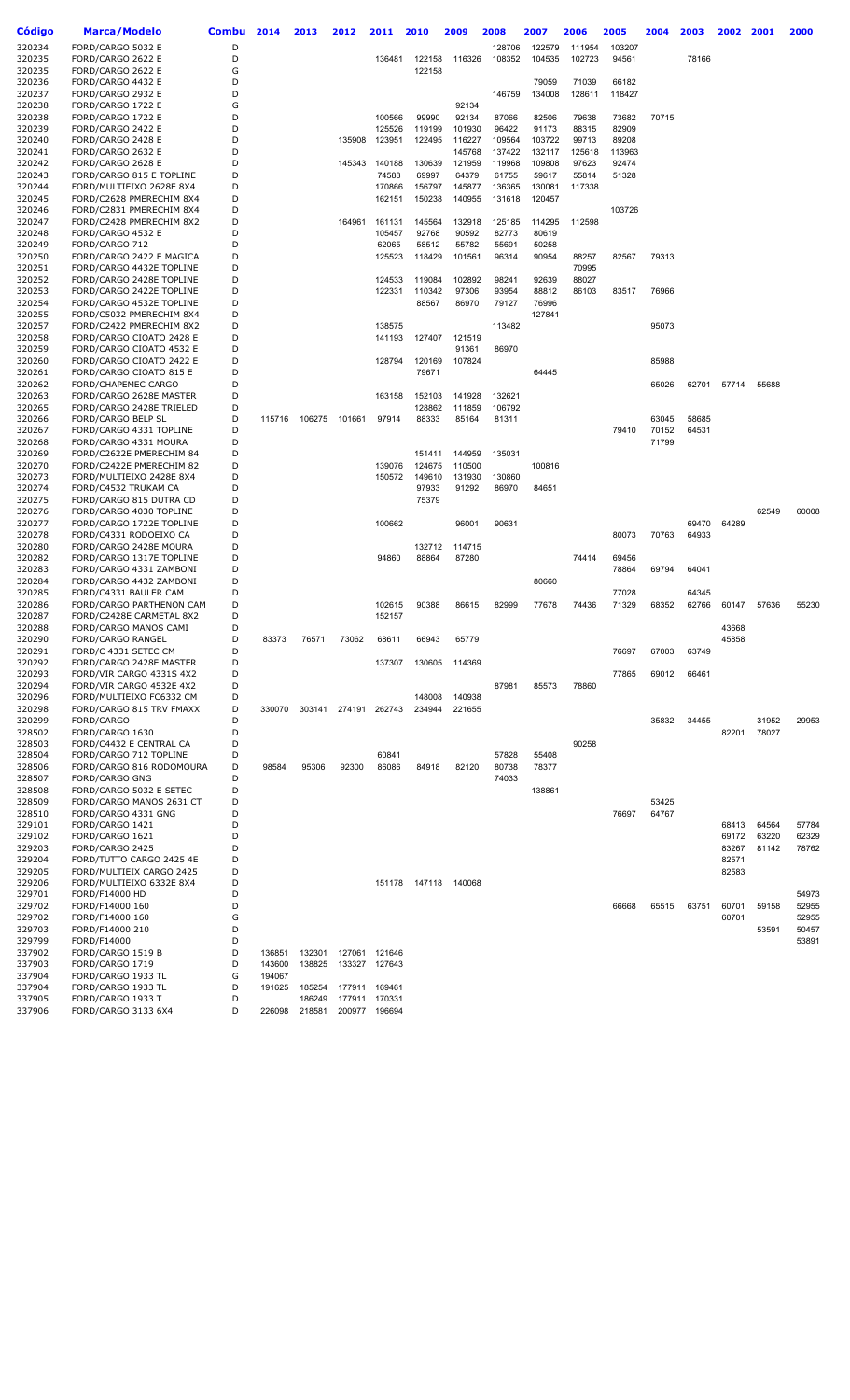| Código           | Marca/Modelo                                       | Combu  | 2014   | 2013   | 2012   | 2011   | 2010   | 2009   | 2008   | 2007   | 2006  | 2005   | 2004   | 2003  | 2002   | 2001  | 2000  |
|------------------|----------------------------------------------------|--------|--------|--------|--------|--------|--------|--------|--------|--------|-------|--------|--------|-------|--------|-------|-------|
| 337907           | FORD/CARGO 2629 6X4                                | D      | 196174 | 189652 | 184467 | 175490 |        |        |        |        |       |        |        |       |        |       |       |
| 337908           | FORD/CARGO 2623 6X4                                | D      | 158729 | 145779 | 136362 | 130551 |        |        |        |        |       |        |        |       |        |       |       |
| 337909           | FORD/CARGO 816 S                                   | D      | 97028  | 93802  | 88082  | 86449  |        |        |        |        |       |        |        |       |        |       |       |
| 337910           | FORD/CARGO 2429                                    | D      | 180143 | 174154 | 153126 |        |        |        |        |        |       |        |        |       |        |       |       |
| 337910           | FORD/CARGO 2429                                    | G      | 180143 | 174154 |        |        |        |        |        |        |       |        |        |       |        |       |       |
| 337911           | FORD/CARGO 2423 L                                  | D      | 158868 | 145907 | 140489 | 133769 |        |        |        |        |       |        |        |       |        |       |       |
| 337912           | FORD/CARGO 2423                                    | D      | 161520 | 148342 | 142833 | 136001 |        |        |        |        |       |        |        |       |        |       |       |
| 337913           | FORD/CARGO 2429 L                                  | D      | 180143 | 174154 | 153126 | 151560 |        |        |        |        |       |        |        |       |        |       |       |
| 337914           | FORD/CARGO 1933 L                                  | D      |        |        | 177911 | 170330 |        |        |        |        |       |        |        |       |        |       |       |
| 337915           | FORD/CARGO 1933                                    | D      | 191625 | 185254 | 177911 |        |        |        |        |        |       |        |        |       |        |       |       |
| 337916           | FORD/CARGO 816S MOURA CE                           | D      | 97995  |        |        |        |        |        |        |        |       |        |        |       |        |       |       |
| 337917           | FORD/CARGO 3133 6X4MTXCM                           | D      |        |        | 209525 |        |        |        |        |        |       |        |        |       |        |       |       |
| 337918           | FORD/CARGO 2429 IPG CE                             | D      |        | 170016 | 164653 |        |        |        |        |        |       |        |        |       |        |       |       |
| 337920           | FORD/C2429 TOPLINE CE                              | D      |        | 170506 | 161525 |        |        |        |        |        |       |        |        |       |        |       |       |
| 337921           | FORD/CARGO 1933 TL SETEC                           | D      |        |        | 173509 |        |        |        |        |        |       |        |        |       |        |       |       |
| 337923           | FORD/C1719 TOPLINE CE                              | D      | 138854 | 132972 |        |        |        |        |        |        |       |        |        |       |        |       |       |
| 337924           | FORD/CARGO1519B TERR 4X4                           | D      |        | 139308 |        |        |        |        |        |        |       |        |        |       |        |       |       |
| 338600           | FORD/CARGO 1417 F                                  | D      |        |        |        |        |        |        |        |        |       |        |        |       | 52345  | 48494 | 45298 |
| 339221           | <b>VW/18.310 MASTER</b>                            | D      |        |        |        |        |        |        |        |        |       | 89164  |        |       |        |       |       |
| 339301           | FORD/CARGO 1617                                    | D      |        |        |        |        |        |        |        |        |       |        |        |       | 61651  | 60000 | 58165 |
| 339302           | FORD/CARGO 1617 ET CH15                            | D      |        |        |        |        |        |        |        |        |       |        |        |       | 66298  | 64243 |       |
| 339304           | FORD/C816 S TOPLINE CD                             | D      | 95789  | 87974  | 85199  |        |        |        |        |        |       |        |        |       |        |       |       |
| 339401           | FORD/CARGO 1622                                    | D      |        |        |        |        |        |        |        |        |       |        |        |       | 69673  | 65558 | 63299 |
| 339403           | FORD/CARGO 1622 TOPLINE                            | D      |        |        |        |        |        |        |        |        |       |        |        |       |        | 64269 | 62092 |
| 339404           | FORD/CARGO 2628E TOPLINE                           | D      |        |        |        |        | 134619 |        |        |        |       |        |        |       |        |       |       |
| 339601           | FORD/CARGO 2422                                    | D      |        |        |        |        |        |        |        |        | 87810 | 82397  | 79032  |       | 76841  | 74085 | 70413 |
| 339602           | FORD/CARGO 2422 T                                  | D      |        |        |        |        |        |        |        |        |       | 82858  | 79499  | 78022 |        |       |       |
| 339603           | FORD/CARGO 2422T TPOLINE                           | D      |        |        |        |        |        |        |        |        |       | 83101  | 79801  | 79767 |        |       |       |
| 339604           | FORD/CARGO 2422 CN                                 | D      |        |        |        | 134236 |        |        |        |        |       |        |        |       |        |       |       |
| 339605           | FORD/CARGO 2628 CN 6X4                             | D      |        |        | 155801 | 142760 | 136246 |        |        |        |       |        |        |       |        |       |       |
| 339606           | FORD/CARGO 1932 CNT                                | D      |        |        |        | 136349 |        |        |        |        |       |        |        |       |        |       |       |
| 339607           | FORD/CARGO 2428 CN                                 | D      |        |        |        | 132126 | 131343 | 127162 |        |        |       |        |        |       |        |       |       |
| 339608           | FORD/CARGO 2622 CN 6X4                             | D      |        |        |        | 143202 | 130396 |        |        |        |       |        |        |       |        |       |       |
| 339609           | FORD/CARGO 815 N                                   | D      |        |        |        | 75749  |        |        |        |        |       |        |        |       |        |       |       |
| 339610           | FORD/CARGO 1317 CN                                 | D      |        |        |        | 87690  | 83406  |        |        |        |       |        |        |       |        |       |       |
| 339611           | FORD/CARGO 1517 CN                                 | D      |        |        |        | 96399  | 89777  |        |        |        |       |        |        |       |        |       |       |
| 339612           | FORD/CARGO 1722 CN                                 | D      |        |        |        | 101462 | 100624 |        |        |        |       |        |        |       |        |       |       |
| 339613           | FORD/CARGO 3132 CN 6X4                             | D      |        |        |        | 166748 | 155264 |        |        |        |       |        |        |       |        |       |       |
| 339614           | FORD/CARGO 1932 CN                                 | D      |        |        |        | 137188 |        |        |        |        |       |        |        |       |        |       |       |
| 339615           | FORD/CARGO 2422 CNL                                | D      |        |        |        | 134228 | 123808 |        |        |        |       |        |        |       |        |       |       |
| 339616           | FORD/CARGO 2428 CNL                                | D      |        |        |        | 148857 | 147682 |        |        |        |       |        |        |       |        |       |       |
| 339617           | FORD/CARGO 1932 CNL                                | D      |        |        |        | 129862 | 121778 |        |        |        |       |        |        |       |        |       |       |
| 339618           | FORD/CARGO 1722 CNL                                | D      |        |        |        | 101451 | 100622 |        |        |        |       |        |        |       |        |       |       |
| 339619           | FORD/CARGO 1717 CN                                 | D      |        |        |        | 99354  | 87553  |        |        |        |       |        |        |       |        |       |       |
| 339620           | FORD/CARGO 1932 CNLT                               | D      |        |        |        | 137184 | 130491 |        |        |        |       |        |        |       |        |       |       |
| 339623           | FORD/CARGO 1932 SETEC                              | D      |        |        |        | 152565 |        |        |        |        |       |        |        |       |        |       |       |
| 339624           | FORD/CARGO 1932 MASTER                             | D      |        |        |        | 140633 |        |        |        |        |       |        |        |       |        |       |       |
| 339701           | FORD/CARGO 3530                                    | D      |        |        |        |        |        |        |        |        |       |        |        |       |        |       | 74130 |
| 339702           | FORD/PM1000TAO CAM 3E                              | D      |        |        |        | 59860  |        | 55929  | 53296  | 50649  | 48812 | 45763  | 43145  | 40363 | 39098  | 37534 | 35461 |
| 340803           | FORD/F12000 160                                    | G      |        |        |        |        |        |        |        |        |       |        |        | 48833 | 46275  | 42951 | 41928 |
| 340803           | FORD/F12000 160                                    | D      |        |        |        |        |        |        |        |        |       | 56329  | 52258  | 48833 | 46275  | 42951 | 41928 |
| 340804           | FORD/F12000 TRV FMAX                               | D      |        |        |        |        |        |        |        |        |       |        | 149373 |       | 121189 |       |       |
| 340805           | FORD/F12000 RANGEL CAMCD                           | D      |        |        |        |        |        |        |        |        |       |        |        |       |        | 46840 |       |
| 340899           | FORD/F12000                                        | D      |        |        |        |        |        |        |        |        |       |        |        |       |        |       | 42840 |
| 343302           | FORD/CARGO 2630                                    | D      |        |        |        |        |        |        |        |        |       |        |        |       | 74661  | 72831 | 71773 |
| 343305           | FORD/CARGO 6332 E                                  | D<br>D |        |        |        | 149999 | 141009 | 126891 | 125806 | 111368 |       |        |        |       |        |       |       |
| 343308           | FORD/C6332E PMERECHIM 84                           |        |        |        |        |        |        |        | 133369 |        |       |        |        |       |        |       |       |
| 343312<br>343313 | FORD/LOC CARGO 2630 TRA<br>FORD/CARGO 6332 E SETEC | D<br>D |        |        |        |        |        |        | 116566 |        |       | 104802 |        |       | 90795  |       | 78503 |
| 343314           | FORD/CARGO 3222 SETEC                              | D      |        |        |        | 161136 | 152302 |        |        |        |       |        | 74032  |       |        |       |       |
| 343315           | FORD/CARGO 6332 E GERM                             | D      |        |        |        | 154244 |        |        |        |        |       |        |        |       |        |       |       |
| 346001           | FORD/F250 SUPER DUTY K                             | D      |        |        |        |        |        |        |        |        |       |        |        |       |        |       | 28445 |
| 346001           | FORD/F250 SUPER DUTY K                             | G      |        |        |        |        |        |        |        |        |       |        |        |       |        |       | 22290 |
| 346002           | FORD/F250 SUPER DUTY G                             | D      |        |        |        |        |        |        |        |        |       |        |        |       | 28411  | 25459 | 21936 |
| 346003           | FORD/F250 SUPER DUTY L                             | D      |        |        |        |        |        |        |        |        | 35208 |        |        |       |        |       |       |
| 346004           | I/FORD F250 S.CAB LARIAT                           | D      |        |        |        |        |        |        | 84638  |        |       |        |        |       |        | 55775 |       |
| 346005           | FORD/F250 ENGESIG AMB                              | D      |        |        |        |        |        | 71405  | 69312  |        | 61058 |        |        |       |        |       |       |
| 346006           | I/FORD F250 LARIAT                                 | D      |        |        |        |        |        |        |        | 81597  |       |        |        |       |        |       |       |
| 346007           | FORD/F250 XL W20                                   | D      |        |        |        |        | 70177  | 66910  | 60704  | 57364  | 52935 | 49279  | 44770  | 42254 |        |       |       |
| 346009           | FORD/F250 XLT W20                                  | D      |        |        |        |        | 73175  | 68835  | 64877  | 61520  | 57078 | 53593  | 50385  | 47385 |        |       |       |
| 346011           | FORD/F250 XLT W21                                  | G      |        |        |        |        |        |        |        | 70244  |       |        |        |       |        |       |       |
| 346011           | FORD/F250 XLT W21                                  | D      |        |        |        | 101680 | 93289  | 81707  | 74385  | 70244  | 60884 |        |        |       |        |       |       |
| 346013           | FORD/F250 XLT F22                                  | D      |        |        |        | 85942  | 73153  | 68847  | 65173  | 61527  | 58076 |        |        |       |        |       |       |
| 346014           | FORD/F250 XL F21                                   | D      |        |        |        |        | 69606  | 65778  | 60831  | 55563  | 50003 |        |        |       |        |       |       |
| 346015           | FORD/F250 XLT F21                                  | D      |        |        |        | 91753  | 82765  | 76158  | 72126  | 69254  | 59098 |        |        |       |        |       |       |
| 346016           | FORD/F250 XL F22                                   | D      |        |        |        |        | 64124  | 59523  | 54233  | 51945  | 50311 |        |        |       |        |       |       |
| 346018           | FORD/F250 TRV TROPCAMPO                            | D      |        |        |        | 105579 | 98338  | 81553  | 78060  | 73827  | 64160 |        |        |       |        |       |       |
| 346019           | FORD/F250 TRV TROPCLASS                            | D      |        |        |        | 100745 | 96326  | 89615  | 79966  | 71729  | 66532 |        |        |       |        |       |       |
| 346020           | FORD/F250 TRV TROPCAB                              | D      |        |        |        | 89102  | 84808  | 71210  | 63108  | 60390  | 52087 |        |        |       |        |       |       |
| 346021           | FORD/F250 TRV TROPVAN                              | D      |        |        |        | 102180 | 94069  | 84267  | 72535  | 68136  | 61902 |        |        |       |        |       |       |
| 346023           | FORD/F250 VIDA AMB                                 | D      |        |        |        |        | 71231  | 68464  | 61963  |        |       |        |        |       |        |       |       |
| 346024           | FORD/F250 ARB MASTER                               | D      |        |        |        |        |        | 62206  |        | 54316  | 52896 |        |        |       |        |       |       |
| 346025           | FORD/F250 ARB CLASS                                | D      |        |        |        |        |        | 83891  | 76014  |        |       |        |        |       |        |       | 52970 |
| 346026           | FORD/F4000 TRV MULTI                               | D      |        |        |        | 108912 | 102763 | 94859  | 93628  | 87129  |       |        |        | 69998 |        |       | 60442 |
|                  |                                                    |        |        |        |        |        |        |        |        |        |       |        |        |       |        |       |       |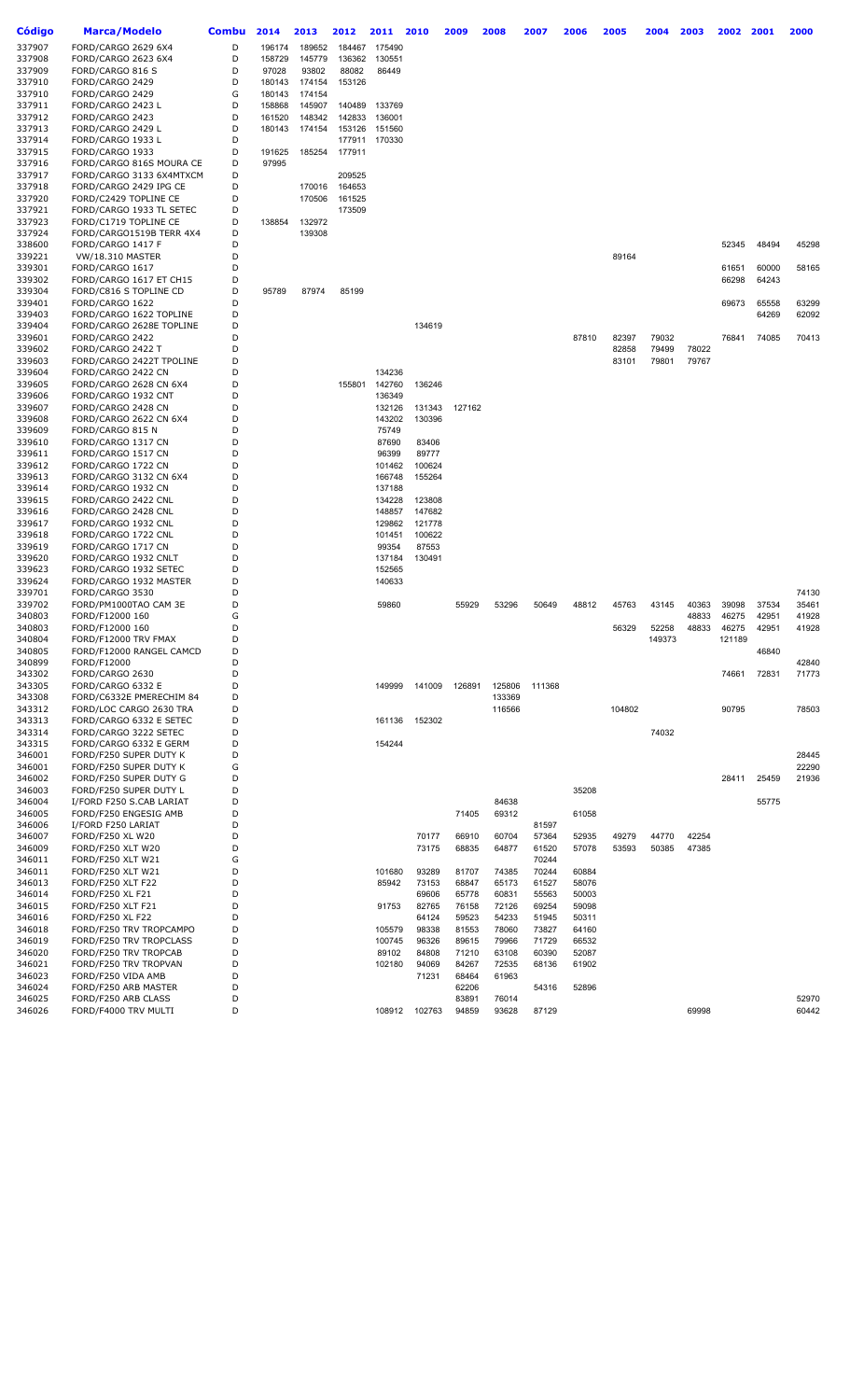| Código                | Marca/Modelo                                       | <b>Combu</b> | 2014   | 2013             | 2012             | 2011   | 2010             | 2009   | 2008           | 2007   | 2006           | 2005   | 2004   | 2003  | 2002           | 2001  | 2000  |
|-----------------------|----------------------------------------------------|--------------|--------|------------------|------------------|--------|------------------|--------|----------------|--------|----------------|--------|--------|-------|----------------|-------|-------|
| 346027                | I/FORD F250 CREW CAB 4X4                           | D            |        |                  |                  |        |                  |        |                |        |                |        |        |       |                |       |       |
| 346028                | FORD/F250 TRV VAN EXECUT                           | D            |        |                  |                  | 103092 | 69913<br>95362   | 82947  | 62915<br>79647 | 73175  | 59234<br>66446 | 62261  | 58860  | 56833 | 53324          | 51098 |       |
| 346029                | I/FORD F250 SUPER DUTY                             | D            |        | 62394            |                  | 55473  | 54186            |        |                |        |                |        |        |       |                |       |       |
| 346030                | I/FORD F250 LARIAT                                 | D            |        |                  | 74246            |        |                  | 64824  |                |        |                |        |        |       |                |       |       |
| 346031                | I/FORD F-350 SUPER DUTY                            | D            |        |                  |                  |        | 90047            |        |                |        | 61959          |        | 53671  |       |                |       |       |
| 346032                | I/FORD F250 4X4CC LARIAT                           | D            |        |                  |                  | 168506 | 159992           |        |                |        |                |        |        |       |                |       |       |
| 346033                | I/FORD F450 DRWCC LARIAT                           | D            |        |                  |                  | 81839  |                  |        |                |        |                |        |        |       |                |       |       |
| 346034                | FORD/F250 TCA AMB                                  | D            |        |                  |                  | 66839  |                  |        |                |        |                |        |        |       |                |       |       |
| 346036                | I/FORD F350 LARIAT 4X4CC                           | D            |        |                  | 106371           | 97692  |                  |        |                |        |                |        |        |       |                |       |       |
| 346037                | FORD/F250 TRV TROPMINE                             | D            |        |                  |                  | 107265 |                  | 84419  |                |        |                |        |        |       |                |       |       |
| 346038                | I/FORD E350 XLT SUPER DU                           | G            |        |                  |                  | 165606 |                  |        |                |        |                |        |        |       |                |       |       |
| 346039                | FORD/CARGO 4031 MASTER                             | D            |        |                  |                  |        |                  |        |                |        |                |        |        |       | 61894          |       |       |
| 346102<br>346102      | FORD/F16000 210                                    | D<br>G       |        |                  |                  |        |                  |        |                |        |                |        |        | 64487 | 62321          | 59756 | 55943 |
| 347702                | FORD/F16000 210<br>FORD/C 2425 LIEBHERR HTM        | D            |        |                  |                  |        |                  |        |                |        |                |        |        |       | 62321<br>86368 | 83849 |       |
| 347706                | FORD/C 2626 LIEBHERR HTM                           | D            |        |                  |                  |        |                  |        |                |        |                | 98095  | 86953  | 82773 | 81067          |       |       |
| 347804                | FORD/F4000 CIOATO STEEL                            | D            |        |                  |                  | 81267  |                  | 72172  | 70762          |        |                |        | 53605  | 49865 | 46944          |       |       |
| 347900                | FORD/TRAILCAR CARGO 4031                           | D            |        |                  |                  |        |                  |        |                |        |                |        |        | 63175 | 60784          |       |       |
| 347901                | FORD/C4031 RODOEIXO CA                             | D            |        |                  |                  |        |                  |        |                |        |                |        |        | 76214 | 73441          |       |       |
| 348405                | FORD/AUTO LIFE TROIAL4                             | D            |        |                  |                  |        |                  |        |                | 78172  |                | 68239  |        |       |                |       |       |
| 349600                | FORD/CARGO 815E BELP SL                            | D            |        |                  |                  | 76231  | 71573            | 69251  |                |        |                |        |        |       |                |       |       |
| 349601                | FORD/CARGO 2422E BELP SL                           | D            |        |                  |                  | 135693 | 128022           | 108581 |                | 97299  |                |        |        |       |                |       |       |
| 349602                | FORD/CARGO 2428E BELP SL                           | D            |        |                  |                  | 130375 | 129454           | 122170 | 115094         |        |                |        |        |       |                |       |       |
| 349603                | FORD/CARGO 4532E BELP SL                           | D            |        |                  |                  | 112175 | 99628            | 94304  | 88027          |        |                |        |        |       |                |       |       |
| 349604                | FORD/CARGO BELP 1932 SL                            | D<br>D       |        |                  |                  | 161571 |                  |        |                |        |                |        |        |       |                |       |       |
| 349605<br>349607      | FORD/CARGO BELP 2429 SL<br>FORD/CARGO BELP 2423 SL | D            |        | 191018<br>153828 | 182421<br>141278 |        |                  |        |                |        |                |        |        |       |                |       |       |
| 349800                | FORD/CARGO 1317 MAGICA                             | D            |        |                  |                  | 90647  | 86774            |        |                |        |                |        |        |       |                |       |       |
| 349801                | FORD/CARGO 1722E MAGICA                            | D            |        |                  |                  | 106814 | 99307            | 98871  |                |        |                |        |        | 71911 |                |       |       |
| 349802                | FORD/CARGO 2428E MAGICA                            | D            |        |                  |                  | 127253 | 121652           | 110707 | 104510         | 98963  |                | 94113  |        |       |                |       |       |
| 349803                | FORD/CARGO 815EMAGICA                              | D            |        |                  |                  | 78084  | 73750            | 67498  |                |        |                |        |        |       |                |       |       |
| 349804                | FORD/CARGO 4432E MAGICA                            | D            |        |                  |                  |        |                  |        |                | 82197  |                |        |        |       |                |       |       |
| 349805                | FORD/CARGO 4331 MAGICA                             | D            |        |                  |                  |        |                  |        |                |        |                |        | 69423  |       |                |       |       |
| 349806                | FORD/CARGO 4532E MAGICA                            | D            |        |                  |                  |        | 98686            | 93608  | 91589          |        |                |        |        |       |                |       |       |
| 349807                | FORD/CARGO 4030 MAGICA                             | D            |        |                  |                  |        |                  |        |                |        |                |        |        | 76040 |                |       |       |
| 349808                | FORD/CARGO 1723 MAGICA                             | D            |        |                  | 133169           |        |                  |        |                |        |                |        |        |       |                |       |       |
| 350000                | FORD/CARGO CHAVANTE BRUT                           | D            |        |                  |                  |        |                  |        |                |        |                |        | 42253  | 40764 |                |       |       |
| Fabricante:           | <b>FOTON</b>                                       |              |        |                  |                  |        |                  |        |                |        |                |        |        |       |                |       |       |
|                       |                                                    |              |        |                  |                  |        |                  |        |                |        |                |        |        |       |                |       |       |
| 207715                | I/FOTON 1039 3110B I26SS                           | D            | 72318  |                  |                  |        |                  |        |                |        |                |        |        |       |                |       |       |
| 350101                | I/FOTON AUMARK 938ISF170                           | D            |        |                  |                  | 64877  | 62202            |        |                |        |                |        |        |       |                |       |       |
| 350400                | I/FOTON ZZT5082 XLC                                | D            |        |                  |                  |        |                  | 48492  |                |        |                |        |        |       |                |       |       |
| 350402                | I/FOTON AUMARK 638ISF140                           | D            |        |                  |                  | 62889  | 61740            |        |                |        |                |        |        |       |                |       |       |
| 350404                | I/FOTON AUMARK 1099                                | D            |        |                  |                  | 92715  |                  |        |                |        |                |        |        |       |                |       |       |
| 350406                | I/FOTON AUMARK 1099T 380                           | D            | 102367 |                  |                  |        |                  |        |                |        |                |        |        |       |                |       |       |
| 350407                | I/FOTON AUMARK 1099T                               | D            | 102367 |                  |                  |        |                  |        |                |        |                |        |        |       |                |       |       |
| Fabricante:           | FREIGHTLINER                                       |              |        |                  |                  |        |                  |        |                |        |                |        |        |       |                |       |       |
|                       |                                                    |              |        |                  |                  |        |                  |        |                |        |                |        |        |       |                |       |       |
| 342600                | I/FREIGHTLINER                                     | D            |        |                  |                  |        |                  |        |                |        |                |        | 90816  |       |                |       |       |
| 342601                | I/FREIGHTLINER 532 FL70                            | D            |        |                  |                  |        |                  |        |                |        |                |        |        | 61707 |                |       |       |
| 342602                | I/FREIGHTLINER SPORT 106                           | D            |        |                  |                  |        | 124825           |        |                |        |                |        |        |       |                |       |       |
| Fabricante:           | <b>GM - CHEVROLET</b>                              |              |        |                  |                  |        |                  |        |                |        |                |        |        |       |                |       |       |
|                       |                                                    |              |        |                  |                  |        |                  |        |                |        |                |        |        |       |                |       |       |
| 308007                | I/GM SILVERADO CONQ HD                             | D            |        |                  |                  |        |                  |        |                |        |                |        |        |       |                |       | 30750 |
| 308010                | I/GM SILVERADO K2500 HD                            | D            |        |                  |                  |        |                  |        |                |        |                |        | 78999  |       | 68018          | 62996 |       |
| 308013                | I/GM SILVERADO K3500                               | D            |        |                  |                  |        |                  |        |                |        |                |        | 106523 |       |                |       |       |
| 308014                | I/GM SILVERADO K3500 HD                            | D            |        |                  |                  |        |                  |        |                |        |                | 112094 |        |       |                |       |       |
| 308015                | I/GM SILVERADO K3500 HD                            | D            |        |                  |                  |        |                  | 123635 |                |        |                |        |        |       |                |       |       |
| 308016                | I/GM SILVERADO K3500 LTZ                           | D            |        |                  |                  | 255699 |                  | 233189 |                |        |                |        |        |       |                |       |       |
| 308809                | <b>IMP/GMC 5-90</b>                                | D            |        |                  |                  |        |                  |        |                |        |                |        |        |       |                |       | 25007 |
| 308815                | GMC/3500 HD                                        | D            |        |                  |                  |        |                  |        |                |        |                |        |        |       |                | 28413 | 27629 |
| 308816                | I/GMC SIERRA K2500                                 | D            |        |                  |                  |        |                  |        | 117503         |        |                |        |        |       |                | 90704 |       |
| 308817                | I/GMC SIERRA K2500 EST                             | D            |        |                  |                  |        |                  |        |                |        |                |        |        |       |                | 35232 |       |
| 320103                | I/GM SILVERADO 2500HD                              | D            |        |                  |                  |        |                  |        |                | 78742  |                |        |        |       |                |       |       |
| 320104                | I/GM SILVERADO 2500HDLTZ                           | D            |        | 131756           |                  |        |                  | 109589 | 96686          |        |                |        |        |       |                |       |       |
| 320105                | I/GM SILVERADO HD                                  | D<br>D       |        |                  |                  |        |                  |        |                |        |                |        |        | 44474 |                |       |       |
| 320106<br>320107      | I/GM SILVERADO 2500 HD<br>I/GM SILVERADO 3500HDLTZ | D            |        |                  |                  | 159791 | 149759<br>268214 |        | 121304         |        |                |        |        |       |                |       |       |
| 320199                | GM/CHEVROLET                                       | D            |        | 48207            |                  |        |                  |        |                |        |                |        |        |       |                |       |       |
| 331299                | GM/CHEVROLET 22000                                 | G            |        |                  |                  |        |                  |        |                |        |                | 41867  |        |       |                |       |       |
| 342502                | IMP/CHEVROLET K3500                                | D            |        |                  |                  |        |                  |        |                | 100585 |                |        |        |       |                | 28416 |       |
| 344501                | GMC/6100                                           | D            |        |                  |                  |        |                  |        |                |        |                |        |        |       |                | 28076 | 25294 |
| 344502                | GMC/6150                                           | D            |        |                  |                  |        |                  |        |                |        |                |        |        |       |                | 30593 | 29129 |
| 344503                | GMC/12.170                                         | D            |        |                  |                  |        |                  |        |                |        |                |        |        |       |                | 46233 | 44751 |
| 344504                | GMC/14.190                                         | D            |        |                  |                  |        |                  |        |                |        |                |        |        |       |                | 47562 | 44655 |
| 344505                | GMC/16.220                                         | D            |        |                  |                  |        |                  |        |                |        |                |        |        |       |                | 53147 | 51423 |
| 344506                | GMC/7110                                           | D            |        |                  |                  |        |                  |        |                |        |                |        |        |       |                | 32808 | 31599 |
| 344507                | GMC/15.190                                         | D<br>D       |        |                  |                  |        |                  |        |                |        |                |        |        |       |                |       | 50988 |
| 344508<br>Fabricante: | GMC/7110 TECAR PAS35<br>GMC                        |              |        |                  |                  |        |                  |        |                |        |                |        |        |       |                | 33179 |       |
|                       |                                                    |              |        |                  |                  |        |                  |        |                |        |                |        |        |       |                |       |       |
|                       |                                                    |              |        |                  |                  |        |                  |        |                |        |                |        |        |       |                |       |       |
| 308814                | GMC/6150 RONTAN AMB                                | D            |        |                  |                  |        |                  |        |                |        |                |        |        |       |                | 35191 | 32967 |
| 308818                | I/GMC HUMMER STRETCH LIM                           | G            |        |                  |                  |        | 195354           |        |                |        |                |        |        |       |                |       |       |
|                       |                                                    |              |        |                  |                  |        |                  |        |                |        |                |        |        |       |                |       |       |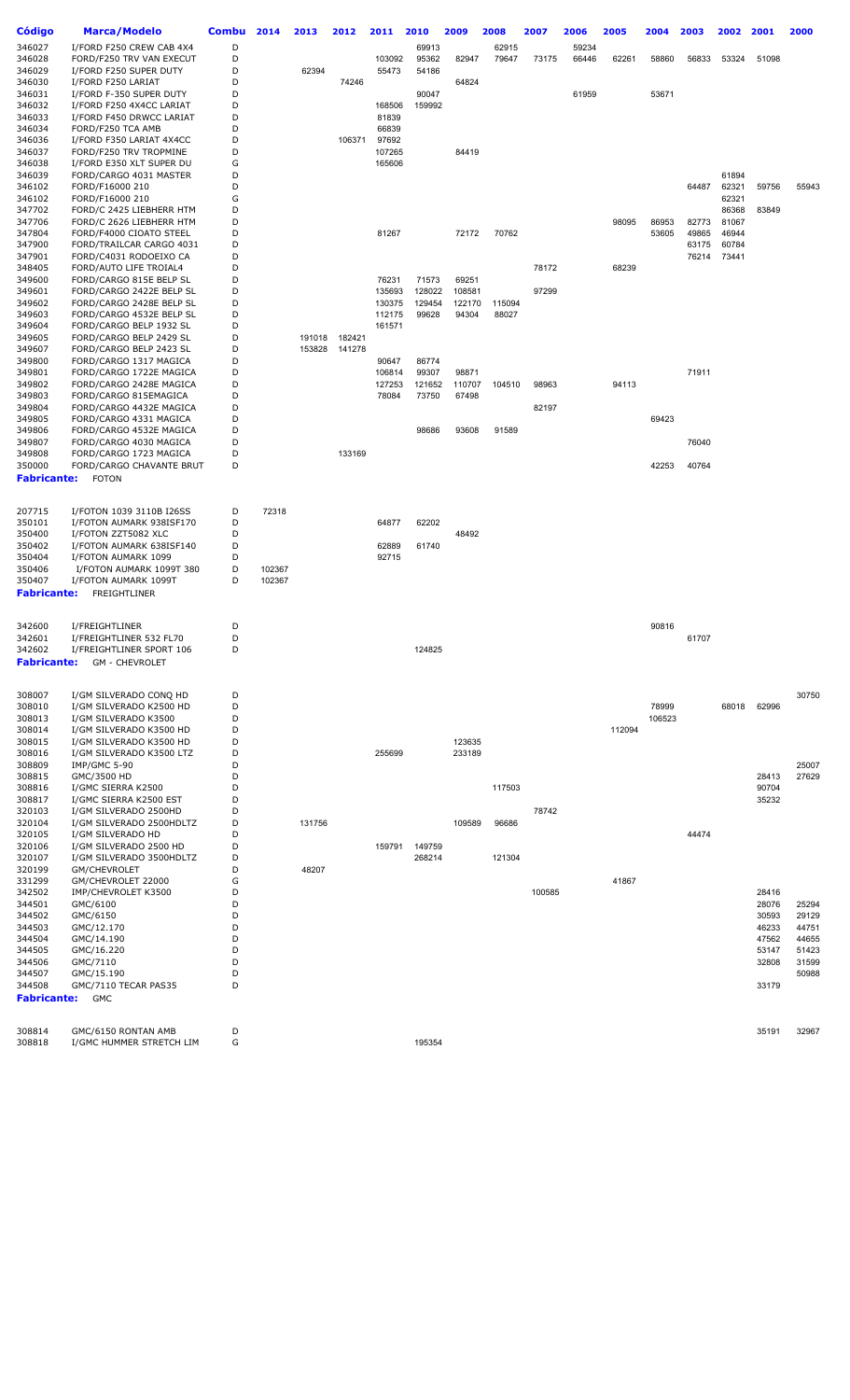| Código                                 | Marca/Modelo                                                           | Combu  | 2014   | 2013             | 2012             | 2011             | 2010             | 2009             | 2008            | 2007            | 2006            | 2005  | 2004  | 2003  | 2002           | 2001           | 2000           |
|----------------------------------------|------------------------------------------------------------------------|--------|--------|------------------|------------------|------------------|------------------|------------------|-----------------|-----------------|-----------------|-------|-------|-------|----------------|----------------|----------------|
| 308819<br>308820<br><b>Fabricante:</b> | I/GMC SIERRA 3500HD DENA<br>I/GMC SIERRA 2500HD DENA<br><b>HUALING</b> | D<br>D |        |                  |                  | 207365<br>195628 |                  |                  |                 |                 |                 |       |       |       |                |                |                |
|                                        |                                                                        |        |        |                  |                  |                  |                  |                  |                 |                 |                 |       |       |       |                |                |                |
| 349901<br><b>Fabricante:</b>           | I/HUALING CAMC HN4250P43<br>HYUNDAI                                    | D      |        |                  |                  |                  | 256968           |                  |                 |                 |                 |       |       |       |                |                |                |
| 344102                                 | I/HYUNDAI PORTER GLSELDB                                               | D      |        |                  |                  |                  |                  |                  |                 |                 |                 |       |       | 20952 |                |                | 16922          |
| 344104<br>344105                       | I/HYUNDAI PORTER GLELLD<br>I/HYUNDAI HD 65                             | D<br>D |        |                  |                  |                  |                  |                  |                 |                 |                 |       |       | 20823 | 17901          | 17043          | 16345<br>33486 |
| 344107                                 | HYUNDAI/HD 78                                                          | D      |        |                  |                  | 58849            |                  |                  |                 |                 |                 |       |       |       |                |                |                |
| 344108                                 | I/HYUNDAI HD 72                                                        | D      |        |                  |                  |                  |                  |                  |                 |                 |                 |       |       |       |                |                | 34861          |
| <b>Fabricante:</b>                     | INTERNATIONAL                                                          |        |        |                  |                  |                  |                  |                  |                 |                 |                 |       |       |       |                |                |                |
| 308906                                 | I/INTERNACIONAL MP 1000                                                | D      |        |                  |                  |                  |                  |                  |                 |                 |                 |       |       |       |                | 48218          |                |
| 345708                                 | INTERNATIONAL/4900 4X2                                                 | D<br>D |        |                  |                  |                  |                  |                  |                 |                 |                 |       |       |       | 67516<br>70355 | 60532<br>65302 |                |
| 345710<br>345713                       | INTERNATIONAL/4900 6X4<br>INTERNATIONAL/9800 4X2                       | D      |        |                  |                  |                  |                  |                  |                 |                 |                 |       |       |       | 79539          | 75233          | 72194          |
| 345714                                 | INTERNATIONAL/9800 6X4                                                 | D      |        |                  |                  |                  |                  |                  | 131748          |                 |                 |       |       |       | 85171          | 81367          |                |
| 345715                                 | INTERNATIONAL/4700 4X2                                                 | D      |        |                  |                  |                  |                  |                  |                 |                 |                 |       |       |       | 52260          | 49043          |                |
| 345716<br>345719                       | INTERNATIONAL/4700T 4X2                                                | D<br>D |        |                  | 224354           | 213671           |                  |                  |                 |                 |                 |       |       |       |                | 48188          |                |
| 345720                                 | INTERNATIONAL/9800I 6X2<br>INTERNATIONAL/9800I 6X4                     | D      |        |                  |                  | 239908           | 238375           |                  |                 |                 |                 |       |       |       |                |                |                |
| 345721                                 | INTERNATIONAL/4400 6X2                                                 | D      |        |                  |                  | 137744           |                  |                  |                 |                 |                 |       |       |       |                |                |                |
| 345722                                 | INTERNATIONAL/4400 4X2                                                 | D      |        |                  |                  | 106534           |                  |                  |                 |                 |                 |       |       |       |                |                |                |
| 345723                                 | INTERNATIONAL/4400 6X4                                                 | D      |        |                  |                  | 150234           |                  |                  |                 |                 |                 |       |       |       |                |                |                |
| 345725<br>345726                       | INTERNATIONAL/4400P7 4X2<br>INTERNATIONAL/4400P7 6X2                   | D<br>D |        | 148128<br>143794 | 142199<br>142265 |                  |                  |                  |                 |                 |                 |       |       |       |                |                |                |
| 345727                                 | INTERNATIONAL/4400P7 6X4                                               | D      | 178316 | 172388           | 166547           |                  |                  |                  |                 |                 |                 |       |       |       |                |                |                |
| 345728                                 | INTERNATIONAL/9800P7 6X2                                               | D      |        | 234781           | 221786           |                  |                  |                  |                 |                 |                 |       |       |       |                |                |                |
| 345729                                 | INTERNATIONAL/9800P7 6X4                                               | D      | 275325 | 252862           | 238382           |                  |                  |                  |                 |                 |                 |       |       |       |                |                |                |
| 349427<br><b>Fabricante:</b>           | I/CNHTC HOWO A7B<br><b>IVECO-FIAT</b>                                  | D      |        |                  |                  | 228456           |                  |                  |                 |                 |                 |       |       |       |                |                |                |
|                                        |                                                                        | D      |        |                  |                  |                  |                  |                  |                 | 51416           |                 |       |       |       |                |                |                |
| 310003<br>310004                       | IVECO/DCAMPO4013 4X4CD<br>IVECO/STRALIHD 450S42TN1                     | D      |        |                  |                  |                  |                  |                  |                 |                 | 48243<br>137785 |       |       |       |                |                |                |
| 310005                                 | IVECO/STRALIHD 570S42TN1                                               | D      |        |                  |                  |                  |                  |                  | 165863          | 153872          | 149467          |       |       |       |                |                |                |
| 310010                                 | IVECO/DAILY7013 CC1 HOBB                                               | D      |        |                  |                  |                  |                  |                  |                 |                 |                 | 47881 |       |       |                |                |                |
| 310012<br>310013                       | IVECO/DAILY13 RONTAN AMB<br>IVECO/STRALISHD 490S38TN                   | D<br>D |        |                  |                  |                  |                  | 145320           | 142605          | 60107<br>127848 | 56078           | 52079 | 48789 |       |                |                |                |
| 310014                                 | IVECO/STRALISHD 490S42TN                                               | D      |        |                  |                  |                  |                  | 166002           | 156537          | 140706          |                 |       |       |       |                |                |                |
| 310015                                 | IVECO/STRALIHD 740S42TZN                                               | D      |        |                  |                  | 214846           |                  | 196036           | 190795          | 177728          |                 |       |       |       |                |                |                |
| 310016                                 | I/IVECOSTRALISHD 490S38T                                               | D      |        |                  |                  |                  |                  |                  | 141858          |                 |                 |       |       |       |                |                |                |
| 310017                                 | IVECO/DAILY55C16 CS                                                    | D      |        |                  |                  | 61867            | 56772            | 53549            | 50680           | 46776           |                 |       |       |       |                |                |                |
| 310018<br>310019                       | IVECO/DAILY55C16 VETRATO<br>IVECO/DAILY70C16 CS                        | D<br>D |        |                  |                  | 74636<br>69211   | 70168<br>62295   | 67172<br>58813   | 62995<br>58350  | 54632           |                 |       |       |       |                |                |                |
| 310020                                 | IVECO/DAILY CC1 TCA AMB                                                | D      |        | 72306            | 65971            | 63345            | 59763            | 56125            | 53140           | 52641           |                 |       | 41629 |       |                |                |                |
| 310021                                 | IVECO/DAILY55C16 CS-IF                                                 | D      |        |                  |                  |                  |                  |                  | 53105           | 49290           |                 |       |       |       |                |                |                |
| 310023                                 | IVECO/DAILY55C16 CD-IF                                                 | D<br>D |        |                  |                  |                  |                  |                  |                 | 48929           |                 |       |       |       |                |                |                |
| 310024<br>310025                       | IVERCO/DAILY55C16 GF-IF<br>IVECO/DAILY55C16 MF-IF                      | D      |        |                  |                  |                  |                  |                  | 55795<br>53010  | 54560<br>49177  |                 |       |       |       |                |                |                |
| 310026                                 | IVECO/DAILY55C16 VET-I                                                 | D      |        |                  |                  |                  |                  |                  | 65466           |                 |                 |       |       |       |                |                |                |
| 310027                                 | IVECO/DAILY70C16 CS-IF                                                 | D      |        |                  |                  |                  |                  |                  | 51472           |                 |                 |       |       |       |                |                |                |
| 310029                                 | IVECO/DAILY55C16 CD                                                    | D      |        |                  |                  | 75148            | 66549            | 62992            | 59954           |                 |                 |       |       |       |                |                |                |
| 310030<br>310031                       | IVECO/DAILY55C16 GRANFUR<br>IVECO/DAILY55C16 MAXIFUR                   | D<br>D |        |                  |                  | 73707<br>71190   | 67510<br>61914   | 63869<br>59322   | 56834<br>58951  | 53356<br>53206  |                 |       |       |       |                |                |                |
| 310032                                 | IVECO/DAILY70C16 CD                                                    | D      |        |                  |                  |                  | 65405            | 62221            | 59965           | 56775           |                 |       |       |       |                |                |                |
| 310033                                 | IVECO/STRALIHD 490S38TN1                                               | D      |        |                  |                  |                  |                  |                  | 134738          | 127444          |                 |       |       |       |                |                |                |
| 310034                                 | IVECO/STRALIHD 490S42TN1                                               | D      |        |                  |                  |                  |                  |                  | 147261          | 143671          |                 |       |       |       |                |                |                |
| 310039<br>310040                       | IVECO/DAILY CIRILO AMB<br>IVECO/EUROCARGO 260E25N                      | D<br>D |        | 149964           |                  | 140123           | 54205<br>133065  | 50372<br>123424  | 119925          |                 |                 |       |       |       |                |                | 81343          |
| 310042                                 | IVECO/TRAKKER 380T38N                                                  | D      |        |                  |                  |                  |                  | 220402           |                 |                 |                 |       |       |       |                |                |                |
| 310043                                 | IVECO/TRAKKER 380T42N                                                  | D      |        |                  |                  | 266212           | 243041           | 231403           |                 |                 |                 |       |       |       |                |                |                |
| 310044                                 | IVECO/TRAKKER 720T42TN                                                 | D      |        |                  |                  | 284345           | 254293           | 239163           |                 |                 |                 |       |       |       |                |                |                |
| 310045<br>310047                       | IVECO/260E25N 6X4<br>IVECO/170E25N 4X2                                 | D<br>D |        |                  |                  | 138415<br>104733 | 122707<br>101267 | 118824<br>96888  | 111757<br>92540 |                 |                 |       |       |       |                |                |                |
| 310050                                 | IVECO/TECTOR 240E25                                                    | D      |        |                  |                  | 123366           | 113324           | 107949           | 104404          |                 |                 |       |       |       |                |                |                |
| 310051                                 | IVECO/TECTOR 170E25T                                                   | D      |        |                  |                  | 111293           | 103487           | 99278            |                 |                 |                 |       |       |       |                |                |                |
| 310052                                 | IVECO/ECTECTOR 170E24N                                                 | D      |        |                  |                  |                  |                  | 87537            | 84494           |                 |                 |       |       |       |                |                |                |
| 310053                                 | IVECO/TECTOR 170E25                                                    | D      |        |                  |                  | 111302           | 103462           | 99258            | 95111           |                 |                 |       |       |       |                |                |                |
| 310054<br>310056                       | IVECO/TECTOR 260E25<br>IVECO/DAILY 70C16HDCS                           | D<br>D |        |                  |                  | 131189<br>63756  | 115305<br>56431  |                  | 106498          | 48644           |                 |       |       |       |                |                |                |
| 310057                                 | IVECO/DAILY 70C16HDCD                                                  | D      |        |                  | 80847            | 76997            | 73675            |                  |                 |                 |                 |       |       |       |                |                |                |
| 310059                                 | IVECO/STRHD740 TRUKAM CA                                               | D      |        |                  |                  |                  |                  |                  | 197503          |                 |                 |       |       |       |                |                |                |
| 310061                                 | IVECO/STRALIS 490S38T                                                  | D      |        |                  |                  | 168184           | 152128           | 146658           |                 |                 |                 |       |       |       |                |                |                |
| 310062                                 | IVECO/STRALIS 570S38T                                                  | D      |        | 211961           | 208902           | 182639           | 168233           | 159775           | 146173          |                 |                 |       |       |       |                |                |                |
| 310062<br>310063                       | IVECO/STRALIS 570S38T<br>IVECO/STRALIS 490S42T                         | G<br>D |        |                  |                  |                  | 171389           | 146992<br>166260 |                 | 152544          |                 |       |       |       |                |                |                |
| 310064                                 | IVECO/STRALIS 570S42T                                                  | D      |        |                  |                  |                  | 180913           | 169051           | 165202          |                 |                 |       |       |       |                |                |                |
| 310066                                 | IVECO/STRALIS 740S42TZ                                                 | D      |        |                  |                  |                  | 209821           | 199687           | 192736          |                 |                 |       |       |       |                |                |                |
| 310067                                 | IVECO/DAILY ADAPTA AMB                                                 | D      |        |                  |                  |                  |                  | 51953            |                 |                 |                 |       |       |       |                |                |                |
| 310068<br>310069                       | I/IVECO CURSOR 450E33T<br>IVECO/CURSOR 450E33T                         | D<br>D |        |                  |                  | 145433<br>143068 | 128220           | 121965           |                 |                 |                 |       |       |       |                |                |                |
|                                        |                                                                        |        |        |                  |                  |                  |                  |                  |                 |                 |                 |       |       |       |                |                |                |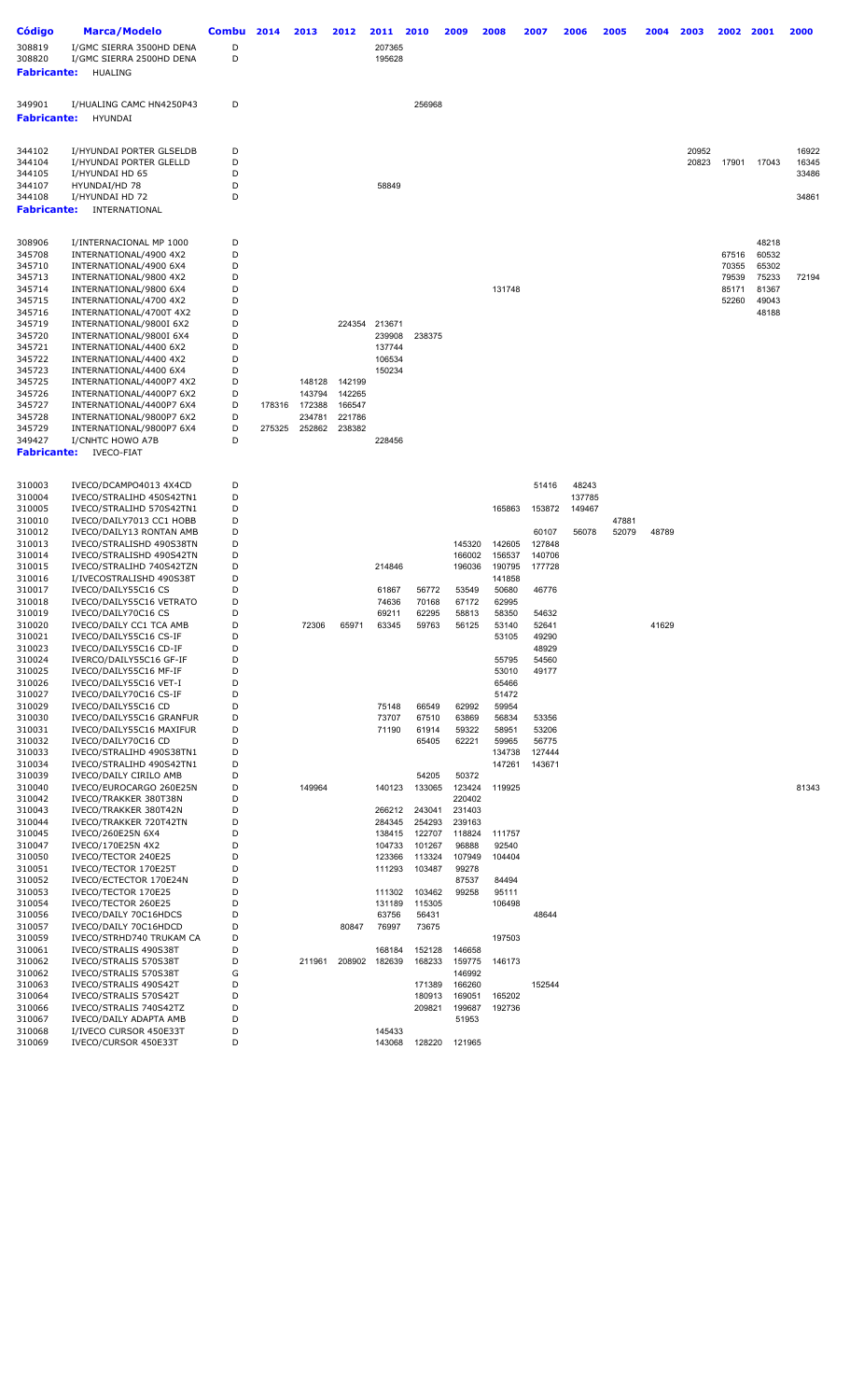| Código           | <b>Marca/Modelo</b>                                  | Combu  | 2014   | 2013   | 2012 | 2011             | 2010             | 2009             | 2008   | 2007   | 2006   | 2005   | 2004   | 2003           | 2002           | 2001           | 2000  |
|------------------|------------------------------------------------------|--------|--------|--------|------|------------------|------------------|------------------|--------|--------|--------|--------|--------|----------------|----------------|----------------|-------|
| 310070           | I/IVECO TRAKKER AD260T38                             | D      |        |        |      |                  |                  | 207825           |        |        |        |        |        |                |                |                |       |
| 310071           | IVECO/STRALIS 490S46T                                | D      |        |        |      | 195251           | 170363           |                  |        |        |        |        |        |                |                |                |       |
| 310072           | IVECO/STRALIS 570S46T                                | D      |        |        |      | 203081           | 189190           |                  |        |        |        |        |        |                |                |                |       |
| 310073           | I/IVECO STRALIS 490S46T                              | D      |        |        |      | 195252           | 170376           |                  |        |        |        |        |        |                |                |                |       |
| 310074           | I/IVECO STRALIS 570S46T                              | D      |        |        |      |                  | 184236           |                  |        |        |        |        |        |                |                |                |       |
| 310075           | IVECO/STRALIS 740S46TZ<br>IVECO/STRALIS 490S41T      | D<br>D |        |        |      | 249697           | 219167           |                  |        |        |        |        |        |                |                |                |       |
| 310077<br>310078 | IVECO/STRALIS 740S41TZ                               | D      |        |        |      | 170484<br>232489 | 150433<br>215205 | 147171<br>207592 |        |        |        |        |        |                |                |                |       |
| 310081           | IVECO/STRALIS 570S41T                                | D      |        |        |      | 201443           | 183948           | 178162           |        |        |        |        |        |                |                |                |       |
| 310083           | IVECO/VERTIS 130V18                                  | D      |        |        |      | 89859            | 85389            |                  |        |        |        |        |        |                |                |                |       |
| 310085           | IVECO/DAILY55C16 MARTI M                             | D      |        |        |      | 60363            |                  | 56755            |        |        |        |        |        |                |                |                |       |
| 310086           | <b>IVECO/TECTOR MULTIEIXO</b>                        | D      |        |        |      | 122396           | 112100           |                  |        |        |        |        |        |                |                |                |       |
| 310087           | IVECO/CURSOR 450E33TY                                | D      |        |        |      | 143059           | 128164           |                  |        |        |        |        |        |                |                |                |       |
| 310088           | IVECO/VERTIS 90V16                                   | D      |        |        |      | 76879            | 69697            |                  |        |        |        |        |        |                |                |                |       |
| 310093           | IVECO/CURSOR 180E33                                  | D      |        |        |      | 112011           |                  |                  |        |        |        |        |        |                |                |                |       |
| 310096           | IVECO/TEC240 PMERECHIM82                             | D      |        |        |      | 137859           | 121691           | 114930           |        |        |        |        |        |                |                |                |       |
| 310097<br>343407 | IVECO/STH570 PMERECHIM82                             | D<br>D |        |        |      |                  |                  | 173139           |        |        |        |        |        |                |                |                | 28629 |
| 343408           | IMP/IVECO FIATDAI.T3510B<br>IMP/IVECO FIATDAI.T3510C | D      |        |        |      |                  |                  |                  |        |        |        |        |        |                |                |                | 28208 |
| 343412           | IMP/IVECOFIAT D T3510VB2                             | D      |        |        |      |                  |                  |                  |        |        |        |        |        |                |                |                | 29367 |
| 343416           | IMP/IVECOFIAT D T4912 C2                             | D      |        |        |      |                  |                  |                  |        |        |        |        |        |                |                |                | 31419 |
| 343423           | IMP/IVECOFIAT D T4912VB1                             | D      |        |        |      |                  |                  |                  |        |        |        |        |        |                |                | 32341          | 31420 |
| 343431           | IMP/IVECOFIAT E 160E21 2                             | D      |        |        |      |                  |                  |                  |        |        |        |        |        |                |                | 64580          |       |
| 343432           | IMP/IVECOFIAT E 160E21 3                             | G      |        |        |      |                  |                  |                  |        |        |        |        |        |                |                |                | 62770 |
| 343432           | IMP/IVECOFIAT E 160E21 3                             | D      |        |        |      |                  |                  |                  |        |        |        |        |        | 69587          | 66724          | 64568          | 62770 |
| 343433           | IMP/IVECOFIAT D T3510VB1                             | D      |        |        |      |                  |                  |                  |        |        |        |        |        |                | 33609          | 32192          | 28775 |
| 343437           | IMP/IVECOFIAT E 450E37HT                             | D      |        |        |      |                  |                  |                  |        |        |        |        |        | 92275          |                |                |       |
| 343438           | IMP/IVECOFIAT E 450E37T                              | D      |        |        |      |                  |                  |                  |        |        | 108268 |        | 93764  | 91935          | 88512          | 82621          | 81360 |
| 343445           | I/IVECO T3510 RONTAN AMB<br>I/IVECOFIAT E 450E37T- P | D<br>D |        |        |      |                  |                  |                  |        |        |        |        |        | 96331          | 31933          | 30571<br>85667 | 28783 |
| 343449<br>343454 | I/IVECO ECTECTOR 170E22                              | D      |        |        |      |                  |                  |                  | 82537  | 79231  | 76109  | 72932  | 71516  | 66379          | 93662<br>60109 | 53303          | 82090 |
| 343455           | I/IVECO ETECH MP440E42TP                             | D      | 208902 | 200948 |      |                  |                  |                  |        |        |        |        |        |                |                |                |       |
| 343456           | I/IVECO ETECH 440E42TZP                              | D      |        |        |      |                  |                  |                  |        |        |        |        |        |                | 109423         |                |       |
| 343458           | I/IVECO ETECH 740E42 TZ                              | D      |        |        |      |                  |                  |                  |        |        |        | 146186 | 131633 | 125791 118197  |                |                |       |
| 343459           | I/IVECO ETECTOR 170E22IF                             | D      |        |        |      |                  |                  |                  |        |        | 77925  | 70808  | 68976  |                |                |                |       |
| 343460           | I/IVECO ETRAKKER 380E37H                             | D      |        |        |      |                  |                  |                  |        |        |        | 163897 | 162616 |                |                |                |       |
| 343461           | I/IVECOSTRALIHD 450S38T1                             | D      |        |        |      |                  |                  |                  | 139995 |        |        | 122537 |        |                |                |                |       |
| 343462           | I/IVECOSTRALISHD 450S38T                             | D      |        |        |      |                  |                  |                  | 141714 | 133786 | 128701 | 123490 | 109508 |                |                |                |       |
| 343463           | I/IVECO ECTECTOR 230E22                              | D      |        |        |      |                  |                  |                  | 94706  | 92515  |        |        |        |                |                |                |       |
| 343464           | I/IVECO ETRAKKER720E42HT                             | D      |        |        |      |                  |                  |                  |        |        |        |        | 170116 |                |                |                |       |
| 343466<br>343467 | IVECO/EUROCARGO 170E21N1<br>I/IVECOEUROCARGO 170E21  | D<br>D |        |        |      |                  |                  |                  |        |        |        | 64940  | 69535  |                |                |                |       |
| 343471           | I/IVECOSTRALHD 450S42TIF                             | D      |        |        |      |                  |                  |                  | 144750 |        |        |        |        |                |                |                |       |
| 343472           | I/IVECOTRAKKER 720T42T                               | D      |        |        |      |                  |                  | 223661           | 222277 | 206836 | 195249 | 184206 |        |                |                |                |       |
| 343473           | I/IVECOSTRALIHD 740S42TZ                             | D      |        |        |      |                  |                  |                  | 179504 | 174128 | 167169 | 144962 |        |                |                |                |       |
| 343475           | I/IVECOTRAKKER 380T38                                | D      |        |        |      |                  |                  |                  | 213439 | 199259 | 189714 | 174786 |        |                |                |                |       |
| 343476           | I/IVECO STRALIHD 570S38T                             | D      |        |        |      |                  |                  |                  | 141124 | 133410 |        |        |        |                |                |                |       |
| 343477           | I/IVECOSTRALISHD 490S42T                             | D      |        |        |      |                  |                  |                  | 161210 | 148272 |        |        |        |                |                |                |       |
| 343478           | I/IVECOECCURSOR 450E32T                              | D      |        |        |      |                  |                  |                  | 105768 | 102041 |        |        |        |                |                |                |       |
| 343485           | IVECO/EUROCARGO 170E22                               | D      |        |        |      | 103905           | 88646            | 84712            | 81309  |        |        |        |        |                |                |                |       |
| 343486<br>343487 | IVECO/EUROCARGO 170E24<br>IVECO/EUROCARGO 230E24     | D<br>D |        |        |      | 105483<br>117414 | 93635<br>100906  | 90852<br>96850   | 93493  |        |        |        |        |                |                |                |       |
| 343488           | IVECO/EUROCARGO 230E22                               | D      |        |        |      |                  |                  |                  | 90810  |        |        |        |        |                |                |                |       |
| 343489           | I/IVECO EUROCARGO 170E22                             | D      |        |        |      |                  |                  |                  | 79436  |        |        |        |        |                |                |                |       |
| 343492           | I/IVECO EUROCARGO 230E24                             | D      |        |        |      |                  |                  |                  | 93400  |        |        |        |        |                |                |                |       |
| 343497           | I/IVECO TECTOR 240E25S                               | D      |        |        |      |                  | 125216           |                  |        |        |        |        |        |                |                |                |       |
| 343498           | IVECO/TECTOR 240E25S                                 | G      |        |        |      |                  | 118957           |                  |        |        |        |        |        |                |                |                |       |
| 343498           | IVECO/TECTOR 240E25S                                 | D      |        |        |      | 131104           | 117853           | 114311           |        |        |        |        |        |                |                |                |       |
| 347100           | IVECOFIAT/DAILY3510 VAN                              | G      |        |        |      |                  |                  |                  |        |        |        |        |        |                | 32543          | 31534          | 30730 |
| 347100           | IVECOFIAT/DAILY3510 VAN                              | D      |        |        |      |                  |                  |                  |        |        |        |        |        |                |                | 31534          | 29047 |
| 347101<br>347101 | IVECOFIAT/DAILY3510 C.C<br>IVECOFIAT/DAILY3510 C.C   | D<br>G |        |        |      |                  |                  |                  |        |        |        |        | 35349  | 35179          |                | 32110<br>32110 | 29797 |
| 347106           | IVECOFIAT/DAILY4912 VAN                              | D      |        |        |      |                  |                  |                  |        |        |        |        |        |                | 34499          | 32848          | 31633 |
| 347107           | IVECOFIAT/DAILY4912 C.C                              | D      |        |        |      |                  |                  |                  |        |        |        |        | 35915  |                |                | 31975          | 31052 |
| 347109           | IVECOFIAT/DAILY5912 C.C                              | D      |        |        |      |                  |                  |                  |        |        |        |        | 44851  |                |                |                |       |
| 347110           | IVECOFIAT/DAILY3510 VAN1                             | D      |        |        |      |                  |                  |                  |        |        |        | 39109  | 34354  | 30842          | 29682          | 28360          | 27031 |
| 347111           | IVECOFIAT/DAILY3510 C.C1                             | G      |        |        |      |                  |                  |                  |        |        |        | 38217  |        |                |                |                |       |
| 347111           | IVECOFIAT/DAILY3510 C.C1                             | D      |        |        |      |                  |                  |                  |        |        |        | 38217  | 36011  | 34053          | 33028          | 31937          |       |
| 347113           | IVECOFIAT/DAILY3512 C.C1                             | D      |        |        |      |                  |                  |                  |        |        |        |        |        |                | 33223          |                |       |
| 347116           | IVECOFIAT/DAILY4912 VAN1                             | D      |        |        |      |                  |                  |                  |        | 47790  |        | 41900  | 39291  | 37074          | 35222          | 33525          | 32293 |
| 347116           | IVECOFIAT/DAILY4912 VAN1                             | G      |        |        |      |                  |                  |                  |        |        |        |        |        |                | 35222          |                |       |
| 347117           | IVECOFIAT/DAILY4912 C.C1                             | D      |        |        |      |                  |                  |                  |        |        |        | 41354  | 36042  | 34746          | 34725          | 33389          | 32427 |
| 347119<br>347120 | IVECOFIAT/DAILY5912 C.C1<br>IVECO/3510V1 RONTAN AMB  | D<br>D |        |        |      |                  |                  |                  |        |        |        | 38816  | 34097  | 36822<br>30607 | 35139<br>29463 | 28148          | 26823 |
| 347121           | IVECOFIAT/DAILY VIATUREA                             | D      |        |        |      |                  |                  |                  |        |        |        |        |        |                | 33109          | 32084          |       |
| 347122           | <b>IVECO/KM IVECVAN</b>                              | D      |        |        |      |                  |                  |                  |        |        |        | 35874  | 33394  | 31516          | 30093          |                |       |
| 347123           | IVECOFIAT/DAILY CORTEZI1                             | D      |        |        |      |                  |                  |                  |        |        |        |        | 37264  | 35186          | 33999          | 32580          | 31750 |
| 347124           | IVECOFIAT/DCITY3510 VAN1                             | D      |        |        |      |                  |                  |                  |        |        |        | 39102  | 34360  | 30842          | 29703          | 28359          |       |
| 347126           | IVECOFIAT/DAILY CORTEZI2                             | D      |        |        |      |                  |                  |                  |        |        |        |        | 38118  | 36339          | 34377          |                |       |
| 347127           | I/VECOFIAT/3510 GCASA AMB                            | D      |        |        |      |                  |                  |                  |        |        | 42320  |        |        |                | 32056          |                |       |
| 347129           | IVECOFIAT/DAILY TH AMB                               | D      |        |        |      |                  |                  |                  | 50706  | 49698  | 47737  | 44273  | 41159  | 36855          | 35272          |                |       |
| 347134           | IVECO/DAILY4012 VETRATO                              | D      |        |        |      |                  |                  |                  |        |        |        |        |        |                | 43585          |                |       |
| 347136           | IVECO/DAILY6012 CC                                   | D      |        |        |      |                  |                  |                  |        |        |        |        |        | 36840          |                |                |       |
| 347137           | IVECO/DAILY6012 CC1                                  | D      |        |        |      |                  |                  |                  |        |        |        |        | 39330  | 36834          | 35154          |                |       |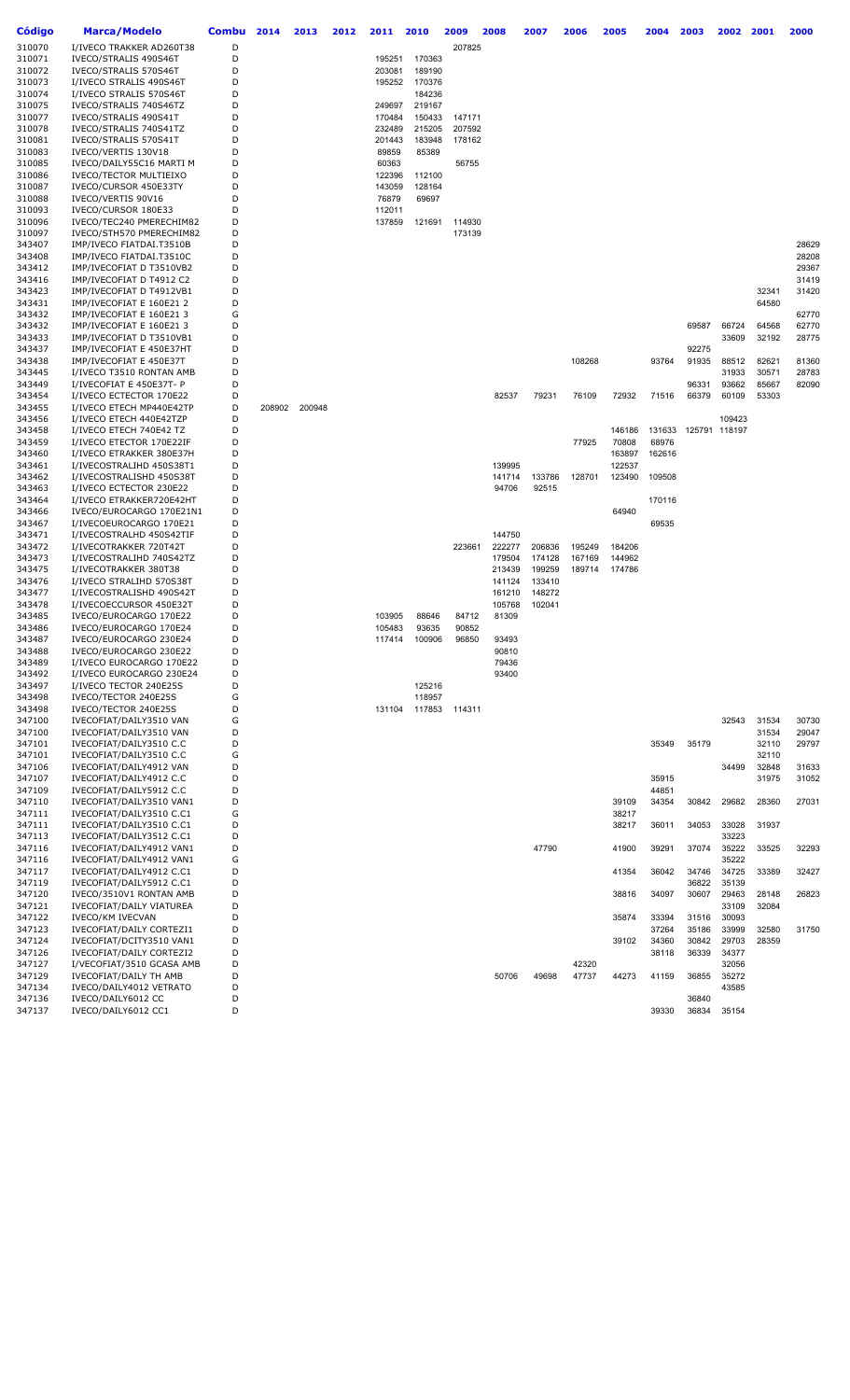| Código           | <b>Marca/Modelo</b>                           | <b>Combu</b> | 2014             | 2013             | 2012             | 2011          | 2010   | 2009   | 2008   | 2007 |        | 2006   | 2005   | 2004   | 2003  | 2002  | 2001  | 2000  |
|------------------|-----------------------------------------------|--------------|------------------|------------------|------------------|---------------|--------|--------|--------|------|--------|--------|--------|--------|-------|-------|-------|-------|
| 347142           | IVECOFIAT/D5912 HOBBY JU                      | D            |                  |                  |                  |               |        |        |        |      |        |        |        |        | 36638 | 34782 |       |       |
| 347145           | IVECOFIAT/DCITY CORTEZIA                      | D            |                  |                  |                  |               |        |        |        |      |        |        |        |        | 58262 |       |       |       |
| 347147           | IVECO/4912 RONTAN AMB                         | D            |                  |                  |                  |               |        |        |        |      |        |        | 38612  | 35411  | 34150 |       |       |       |
| 347148           | IVECO/DAILY6013 CC                            | D            |                  |                  |                  |               |        |        |        |      |        | 41829  |        |        |       |       |       |       |
| 347149           | IVECO/DAILY6013 CC1                           | D            |                  |                  |                  |               |        |        |        |      |        |        |        |        | 40080 |       |       |       |
| 347150           | IVECO/DAILY5013 CC                            | D            |                  |                  |                  |               |        |        |        |      | 47519  | 41826  |        |        |       |       |       |       |
| 347151           | IVECO/DAILY5013 CC1                           | D            |                  |                  |                  |               |        |        |        |      | 53194  | 47890  | 45939  |        |       |       |       |       |
| 347152           | IVECO/DAILY5013 VAN                           | D            |                  |                  |                  |               |        |        |        |      | 58236  | 54052  | 45870  | 43955  | 42121 |       |       |       |
| 347153           | IVECO/DAILY5013 VAN1                          | D            |                  |                  |                  |               |        |        |        |      |        | 54057  | 49573  | 43978  | 42143 |       |       |       |
| 347156           | IVECO/EUROTECH 450E37TN                       | D            |                  |                  |                  |               |        |        |        |      |        |        | 106924 | 100042 |       |       |       |       |
| 347157           | IVECO/ECTECTOR 170E22 N                       | D            |                  |                  |                  |               |        | 86334  | 83152  |      | 79830  | 76931  | 73455  |        |       |       |       |       |
| 347159           | IVECO/EUROTECH 450E37TN1                      | D            |                  |                  |                  |               |        |        |        |      |        |        | 106922 | 100074 |       |       |       |       |
| 347160           | IVECO/EUROTECH740E42TZN1                      | D            |                  |                  |                  |               |        |        |        |      |        |        | 147736 | 133095 |       |       |       |       |
| 347161           | IVECO/ECTECTOR 170E22 N1                      | D            |                  |                  |                  |               |        |        | 82895  |      | 79612  | 76770  | 73272  |        |       |       |       |       |
| 347162           | IVECO/DAILY7012 CC1                           | D            |                  |                  |                  |               |        |        |        |      |        |        | 47875  | 43472  | 43324 |       |       |       |
| 347163           | IVECO/DAILY4912 CD1                           | D            |                  |                  |                  |               |        |        |        |      |        |        | 48980  | 46065  | 41389 |       |       |       |
| 347164           | IVECO/DAILY7012 CD1                           | D            |                  |                  |                  |               |        |        |        |      |        |        | 49933  |        |       |       |       |       |
| 347165           | IVECO/DAILY4013 VAN                           | D            |                  |                  |                  |               |        |        |        |      |        | 50127  |        |        |       |       |       |       |
| 347166           | IVECO/DAILY4013 CC1                           | G            |                  |                  |                  |               |        |        |        |      |        | 39924  |        |        |       |       |       |       |
| 347166           | IVECO/DAILY4013 CC1                           | D            |                  |                  |                  |               |        |        |        |      |        | 39924  | 36593  |        |       |       |       |       |
| 347167           | IVECO/DAILY4013 VAN1                          | D            |                  |                  |                  |               |        |        |        |      |        | 49880  | 45956  |        |       |       |       |       |
| 347168           | IVECO/DAILY3510 CD1                           | D            |                  |                  |                  |               |        |        |        |      |        |        | 40743  | 39885  |       |       |       | 33625 |
| 347171           | IVECO/DAILY7012 CC                            | D            |                  |                  |                  |               |        |        |        |      |        |        |        | 43390  |       |       |       |       |
| 347172           | IVECO/DAILY3510 CD                            | D            |                  |                  |                  |               |        |        |        |      |        |        |        |        |       | 40920 | 39066 |       |
| 347173           | IVECO/DAILY4013 CC                            | D            |                  |                  |                  |               |        |        |        |      |        | 39911  | 36584  |        |       |       |       |       |
| 347175           | IVECO/DAILY7013 CD1                           | D            |                  |                  |                  |               |        |        |        |      |        | 49138  | 44623  |        |       |       |       |       |
| 347176           | IVECO/DAILY7013 CC1                           | D            |                  |                  |                  |               |        |        |        |      | 55349  | 52241  | 47872  |        |       |       |       |       |
| 347177           | IVECO/DAILY5013 CD1                           | D            |                  |                  |                  |               |        |        |        |      |        | 49130  | 45663  |        |       |       |       |       |
| 347178           | IVECO/DAILY4013 CD1                           | D            |                  |                  |                  |               |        |        |        |      |        |        | 40736  |        |       |       |       |       |
| 347179           | IVECO/DAILYCITY3813 VAN1                      | D            |                  |                  |                  |               |        |        |        |      | 42330  | 41110  | 36364  |        |       |       |       |       |
| 347180           | IVECO/DAILYCITY3813 VAN                       | D            |                  |                  |                  |               |        |        |        |      | 42349  | 41125  | 38187  |        |       |       |       |       |
| 347181           | IVECO/DAILY5013 CD                            | D            |                  |                  |                  |               |        |        |        |      | 55423  | 49118  |        |        |       |       |       |       |
| 347182           | IVECO/DAILY7013 CC                            | D            |                  |                  |                  |               |        |        |        |      | 55357  | 52218  | 47872  |        |       |       |       |       |
| 347182           | IVECO/DAILY7013 CC                            | G            |                  |                  |                  |               |        |        |        |      |        | 52218  |        |        |       |       |       |       |
| 347183           | IVECO/DAILY7013 CD                            | D            |                  |                  |                  |               |        |        |        |      | 54195  | 49115  |        |        |       |       |       |       |
| 347185           | IVECO/STRALISHD 450S38TN                      | D            |                  |                  |                  |               |        |        |        |      | 142419 | 137966 |        |        |       |       |       |       |
| 347186           | IVECO/STRALIHD 450S38TN1                      | D            |                  |                  |                  |               |        |        |        |      | 130838 | 126586 | 119682 |        |       |       |       |       |
| 347187           | IVECO/STRALIHD 570S38TN1                      | D            |                  |                  |                  |               |        |        | 141200 |      | 133351 | 128990 |        |        |       |       |       |       |
| 347188           | IVECO/STRALISHD 570S38TN                      | D            |                  |                  |                  |               |        | 155208 | 143225 |      | 135346 | 130834 |        |        |       |       |       |       |
| 347190           | IVECO/DAILY5013 VETRATO                       | D            |                  |                  |                  |               |        |        |        |      | 51865  |        |        |        |       |       |       |       |
| 347191           | IVECO/DAILY4013 VETRATO                       | D            |                  |                  |                  |               |        |        |        |      | 43201  | 39587  |        |        |       |       |       |       |
| 347192           | IVECO/DAILY5013 VETRATO1                      | D            |                  |                  |                  |               |        |        |        |      | 49729  |        |        |        |       |       |       |       |
| 347193           | I/IVECOSTRALISHD 570S42T                      | D            |                  |                  |                  |               |        |        | 165842 |      | 153864 |        | 130201 |        |       |       |       |       |
| 347195           | IVECO/ECTECTOR 230E22N1                       | D            |                  |                  |                  |               |        |        | 94705  |      | 92469  | 88858  | 78101  |        |       |       |       |       |
| 347196           | IVECO/STRALHD 740S42TZN1                      | D            |                  |                  |                  |               |        |        | 189026 |      | 176061 | 168492 |        |        |       |       |       |       |
| 347197           | IVECO/STRALISHD 570S42TN                      | D            |                  |                  |                  |               |        | 168797 | 166388 |      | 154324 | 149900 |        |        |       |       |       |       |
| 347198           | IVECO/STRALISHD 450S42TN                      | D            |                  |                  |                  |               |        |        |        |      | 129565 | 127937 |        |        |       |       |       |       |
| 348305           | IVECO/STRALIS 450S33T                         | D            | 183885           | 168882           | 160840           |               |        |        |        |      |        |        |        |        |       |       |       |       |
| 348306           | IVECO/TRAKKER 380T SETEC                      | D            |                  |                  |                  |               |        | 227303 |        |      |        |        |        |        |       |       |       |       |
| 348307           | IVECO/DAILY55CE CAB                           | D            |                  |                  |                  | 77128         |        |        |        |      |        |        |        |        |       |       |       |       |
| 350089           | I/IVECOECCURSOR GNG 450                       | D            |                  |                  |                  |               |        |        | 130600 |      |        |        |        |        |       |       |       |       |
| 350090           | IVECO/ECCURSOR 450E32TN                       | D            |                  |                  |                  |               | 109701 | 100488 | 99302  |      | 96540  | 91976  |        |        |       |       |       |       |
| 350091           | IVECO/D GREENCAR AMB 09                       | D            |                  |                  |                  | 58973         | 55644  | 51636  | 49481  |      | 49067  | 43773  | 40648  |        |       |       |       |       |
| 350092           | IVECO/DAILY MODIFICAR EM                      | D            |                  |                  | 63908            | 61306         |        | 54135  | 50150  |      | 46190  | 44251  |        |        |       |       |       |       |
| 350093           | IVECO/RIBEIRAUTO AMB                          | D            |                  |                  | 57384            | 54860         | 51429  | 47413  | 43134  |      | 42294  |        |        |        |       |       |       |       |
| 350095           | IVECO/UNISAUDE ATHENA AM                      | D            |                  |                  |                  |               |        |        |        |      |        | 39063  |        |        |       |       |       |       |
| 350098           | IVECO/DAILY GCASA AMB1                        | D<br>D       |                  | 69714            |                  | 58412         | 57123  | 55825  | 51178  |      | 48254  |        |        |        |       |       |       |       |
| 350600<br>350601 | IVECO/STRALIS 460S36T<br>IVECO/TECTOR 240E28S | D            | 178814<br>172895 | 173835<br>158789 | 162606<br>147627 |               |        |        |        |      |        |        |        |        |       |       |       |       |
| 350602           | IVECO/TECTOR 240E28                           | D            | 167110           | 153477           | 141409           |               |        |        |        |      |        |        |        |        |       |       |       |       |
| 350603           | IVECO/TECTOR 170E28                           | D            | 129000           | 118475           | 114738           |               |        |        |        |      |        |        |        |        |       |       |       |       |
| 350605           | IVECO/VERTIS 130V19                           | D            | 92838            | 85263            | 80686            |               |        |        |        |      |        |        |        |        |       |       |       |       |
| 350606           | IVECO/TRAKKER 410T48                          | D            | 330595           | 324511           | 309267           |               |        |        |        |      |        |        |        |        |       |       |       |       |
| 350607           | IVECO/TRAKKER 740T48T                         | D            | 369700           | 339538           | 328827           |               |        |        |        |      |        |        |        |        |       |       |       |       |
| 350609           | IVECO/TRAKKER 740T44T                         | D            |                  |                  | 308321           |               |        |        |        |      |        |        |        |        |       |       |       |       |
| 350610           | IVECO/TRAKKER 410T44                          | D            |                  | 326733           | 300077           |               |        |        |        |      |        |        |        |        |       |       |       |       |
| 350613           | IVECO/STRALIS 490S40T                         | D            | 201352           | 194657           | 186946           |               |        |        |        |      |        |        |        |        |       |       |       |       |
| 350614           | IVECO/STRALIS 490S48T                         | D            |                  |                  | 208902           |               |        |        |        |      |        |        |        |        |       |       |       |       |
| 350615           | IVECO/STRALIS 600S48T                         | D            | 288444           | 264912           | 243666           |               |        |        |        |      |        |        |        |        |       |       |       |       |
| 350616           | IVECO/STRALIS 600S40T                         | G            |                  | 217025           |                  |               |        |        |        |      |        |        |        |        |       |       |       |       |
| 350616           | IVECO/STRALIS 600S40T                         | D            | 224489           | 217025           | 208428           |               |        |        |        |      |        |        |        |        |       |       |       |       |
| 350618           | IVECO/STRALIS 490S44T                         | D            | 222278           | 214888           | 208108           |               |        |        |        |      |        |        |        |        |       |       |       |       |
| 350620           | IVECO/STRALIS 800S44TZ                        | D            |                  | 264169           | 258645           |               |        |        |        |      |        |        |        |        |       |       |       |       |
| 350621           | IVECO/STRALIS 600S44T                         | D            | 247709           | 239473           | 229988           |               |        |        |        |      |        |        |        |        |       |       |       |       |
| 350633           | IVECO/STRALIS 800S48TZ                        | D            | 279833           | 258453           |                  | 241104 222192 |        |        |        |      |        |        |        |        |       |       |       |       |
| 350639           | IVECO/TECTOR 240E22                           | D            | 145384           | 140550           |                  | 133211 127756 |        |        |        |      |        |        |        |        |       |       |       |       |
| 350639           | IVECO/TECTOR 240E22                           | G            |                  | 140550           |                  |               |        |        |        |      |        |        |        |        |       |       |       |       |
| 350643           | IVECO/STRALIS 530S36T                         | D            |                  | 209030           | 204827           |               |        |        |        |      |        |        |        |        |       |       |       |       |
| 350647           | IVECO/EUROC23 TOPLINE CD                      | D            |                  |                  |                  | 115855        |        |        |        |      |        |        |        |        |       |       |       |       |
| 350649           | IVECO/DAILY70C RONTAN CT                      | D            |                  |                  |                  | 53610         |        |        |        |      |        |        |        |        |       |       |       |       |
| 350652           | IVECO/STRALIS 200S36                          | D            |                  |                  | 133300           |               |        |        |        |      |        |        |        |        |       |       |       |       |
| 350655           | IVECO/ST570S38T MASTER                        | D            |                  |                  |                  | 221027        |        |        |        |      |        |        |        |        |       |       |       |       |
| 350663           | IVECO/TECTOR 170ET                            | D            |                  | 137974           | 133622           |               |        |        |        |      |        |        |        |        |       |       |       |       |
| 350664           | I/IVECOECCUR CARMETAL CA                      | D            |                  |                  |                  |               |        |        | 121128 |      |        |        |        |        |       |       |       |       |
|                  |                                               |              |                  |                  |                  |               |        |        |        |      |        |        |        |        |       |       |       |       |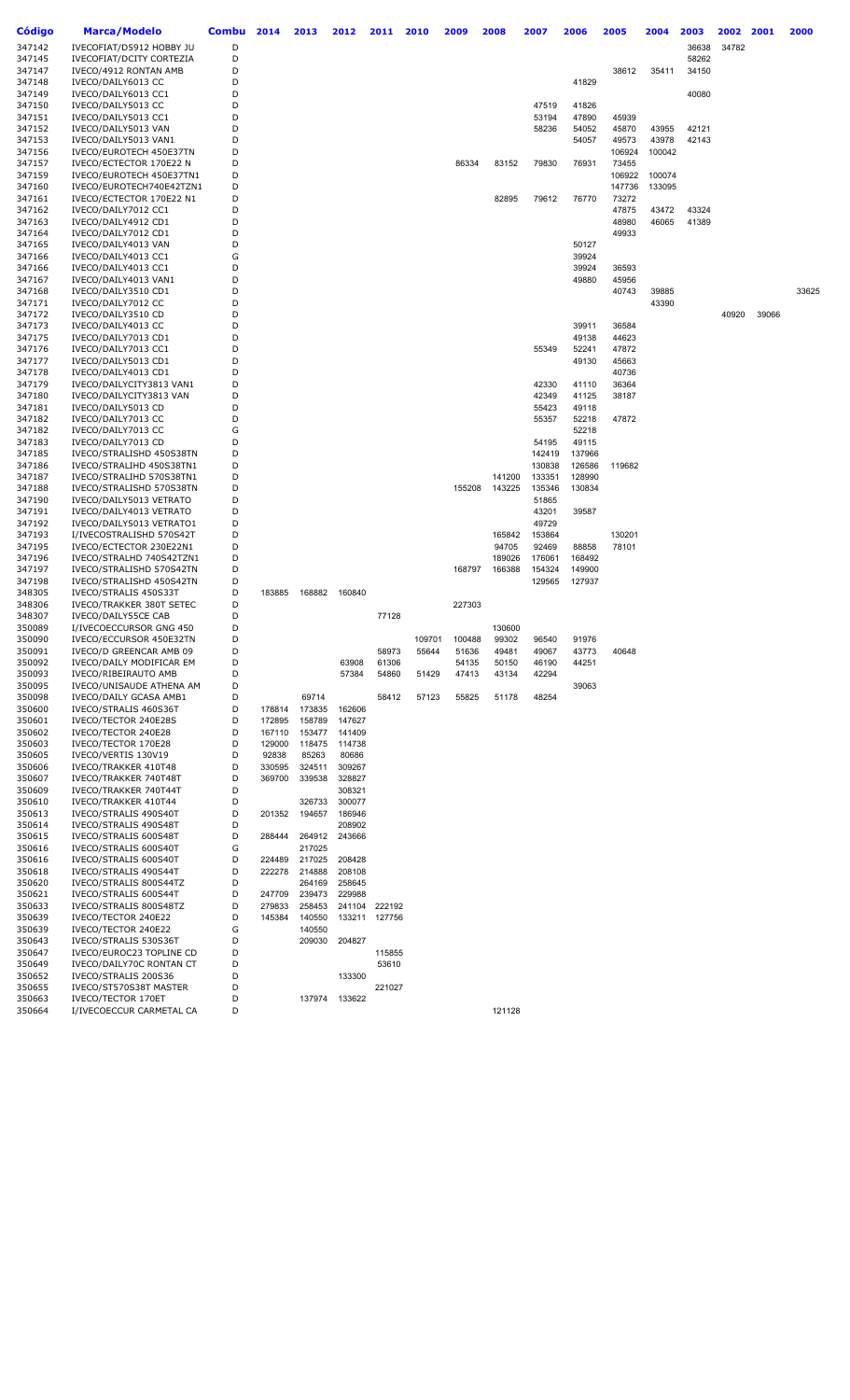| <b>Código</b>      | <b>Marca/Modelo</b>                                   | <b>Combu</b> | 2014            | 2013             | 2012            | 2011             | 2010   | 2009   | 2008           | 2007  | 2006  | 2005  | 2004  | 2003   | 2002        | 2001           | 2000           |
|--------------------|-------------------------------------------------------|--------------|-----------------|------------------|-----------------|------------------|--------|--------|----------------|-------|-------|-------|-------|--------|-------------|----------------|----------------|
| 350667             | IVECO/STRALIS 800S56TZ                                | D            | 328811          | 301984           |                 |                  |        |        |                |       |       |       |       |        |             |                |                |
| 350668             | IVECO/STRALIS 600S56T                                 | D            | 297517          | 279514           |                 |                  |        |        |                |       |       |       |       |        |             |                |                |
| 350669             | IVECO/STRALIS570S41T VIR                              | D            |                 |                  |                 | 181088           |        |        |                |       |       |       |       |        |             |                |                |
| 350674             | I/IVECO DAILY 55S17W CD                               | D            |                 |                  | 74478           |                  |        |        |                |       |       |       |       |        |             |                |                |
| 350676             | IVECO/T ROSSETTI 720T42T                              | D            |                 |                  |                 | 177259           |        |        |                |       |       |       |       |        |             |                |                |
| 350680<br>350685   | IVECO/STRALIS CAM 3E VIR<br>IVECO/TECT170E28 MITRENB  | D<br>D       |                 | 273548<br>114477 | 194853          | 186718           | 178923 | 171454 | 164297         |       |       |       |       |        |             |                |                |
| 350686             | IVECO/TECTOR 260E30ID                                 | D            |                 | 169133           |                 |                  |        |        |                |       |       |       |       |        |             |                |                |
| 350687             | IVECO/ECUR450 CARMETAL C                              | D            |                 |                  |                 |                  |        | 138874 |                |       |       |       |       |        |             |                |                |
| 351000             | IVECO/ECTECTOR 230E24N1                               | D            |                 |                  |                 |                  |        |        | 96775          | 93458 | 88372 |       |       |        |             |                |                |
| 351001             | IVECO/ECTECTOR 230E24N                                | D            |                 |                  |                 |                  |        | 100750 | 97504          | 94581 | 88974 |       |       |        |             |                |                |
| 351002             | I/IVECOECTECTOR 230E24                                | D            |                 |                  |                 |                  |        |        | 97073          |       | 88577 |       |       |        |             |                |                |
| 351003             | IVECO/DAILY45S16 VETRATO                              | D            |                 |                  |                 |                  |        | 52093  | 48866          |       |       |       |       |        |             |                |                |
| 351013<br>351014   | IVECO/DAILY45S14 CS                                   | D            |                 |                  |                 | 59168            | 56248  | 51889  | 47614          |       |       |       |       |        |             |                |                |
| 351016             | IVECO/DAILY45S14 CD<br>IVECO/DAILY45S14 GRANFUR       | D<br>G       |                 |                  |                 | 63526<br>69490   | 57513  |        |                |       |       |       |       |        |             |                |                |
| 351016             | IVECO/DAILY45S14 GRANFUR                              | D            |                 |                  |                 | 69490            | 62852  | 58508  | 54208          |       |       |       |       |        |             |                |                |
| 351021             | IVECO/ECTECTOR 230E22N                                | D            |                 |                  |                 | 114991           | 109905 | 105317 | 100921         |       |       |       |       |        |             |                |                |
| 351023             | IVECO/ECTECTOR 170E24NB                               | D            |                 |                  |                 |                  |        |        | 87361          |       |       |       |       |        |             |                |                |
| 351027             | IVECO/ECTECTOR 170E24NF                               | D            |                 |                  |                 |                  |        |        | 86832          |       |       |       |       |        |             |                |                |
| 351029             | IVECO/ECTECTOR 170E24NH                               | D            |                 |                  |                 |                  |        |        | 104892         |       |       |       |       |        |             |                |                |
| 351031             | IVECO/ECTECTOR 170E24NJ                               | D            |                 |                  |                 |                  |        |        | 86021          |       |       |       |       |        |             |                |                |
| 351032<br>351033   | IVECO/DAILYGF RONTAN AMB<br>IVECO/E ROSSETTI 450E32T  | D<br>D       |                 |                  |                 |                  | 57287  | 55986  | 51441<br>93637 |       |       |       |       |        |             |                |                |
| 351034             | IVECO/240E25 MASTER                                   | D            |                 |                  |                 | 140132           | 124674 |        |                |       |       |       |       |        |             |                |                |
| 351045             | I/IVECO TRAKKER 410T42H                               | D            |                 |                  |                 | 274189           | 264256 |        |                |       |       |       |       |        |             |                |                |
| 351049             | IVECO/ECARGO CIOATO 170                               | D            |                 |                  |                 | 114061           | 97321  |        |                |       |       |       |       |        |             |                |                |
| 351050             | IVECO/CAVALLINO 450E32T                               | D            |                 |                  |                 | 124004           | 115930 |        |                |       |       |       |       |        |             |                |                |
| 351052             | <b>IVECO/TECTOR MANOS C</b>                           | D            |                 |                  |                 |                  | 112964 | 107030 |                |       |       |       |       |        |             |                |                |
| 351057             | IVECO/STR570S DALBOZA CA                              | D            |                 |                  |                 | 199929           | 185754 |        |                |       |       |       |       |        |             |                |                |
| 351061<br>351062   | IVECO/CUR450 RODOVALE CA<br>IVECO/CURS450 ZAMBONI CA  | D<br>D       |                 |                  |                 | 136742<br>137776 | 131196 |        |                |       |       |       |       |        |             |                |                |
| 351063             | IVECO/STR740S DALBOZA CA                              | D            |                 |                  |                 | 230322           |        |        |                |       |       |       |       |        |             |                |                |
| 351065             | IVECO/DAILY 70C17HDCS                                 | D            | 85256           | 78301            | 71464           |                  |        |        |                |       |       |       |       |        |             |                |                |
| 351066             | IVECO/DAILY 70C17HDCD                                 | D            | 82721           | 74709            | 70787           |                  |        |        |                |       |       |       |       |        |             |                |                |
| 351070             | IVECO/DAILY 55C17MAXIFUR                              | D            | 86118           | 79092            | 75009           |                  |        |        |                |       |       |       |       |        |             |                |                |
| 351071             | IVECO/DAILY 55C17GRANFUR                              | D            | 86970           | 80743            | 77373           |                  |        |        |                |       |       |       |       |        |             |                |                |
| 351073             | IVECO/DAILY 55C17CD                                   | D            | 93215           | 90116            | 86546           |                  |        |        |                |       |       |       |       |        |             |                |                |
| 351079             | IVECO/DAILY 55C17VETRATO                              | D<br>D       | 77433           |                  | 74052           |                  |        |        |                |       |       |       |       |        |             |                |                |
| 351083<br>351084   | IVECO/DAILY 55C17CS<br>IVECO/DAILY 45S17VETRATO       | D            |                 | 71115            | 67933<br>94860  |                  |        |        |                |       |       |       |       |        |             |                |                |
| 351087             | IVECO/DAILY 45S17CS                                   | G            |                 | 73276            |                 |                  |        |        |                |       |       |       |       |        |             |                |                |
| 351087             | IVECO/DAILY 45S17CS                                   | D            | 75796           | 73276            | 70715           |                  |        |        |                |       |       |       |       |        |             |                |                |
| 351089             | IVECO/DAILY 45S17GRANFUR                              | D            |                 | 79990            | 77467           |                  |        |        |                |       |       |       |       |        |             |                |                |
| 351092             | IVECO/DAILY 45S17CD                                   | D            | 80616           | 74038            | 70337           |                  |        |        |                |       |       |       |       |        |             |                |                |
| 351093             | IVECO/TECTOR 170E20                                   | D            |                 |                  |                 | 113033           |        |        |                |       |       |       |       |        |             |                |                |
| 351095             | IVECO/TECTOR 170E22                                   | D            | 122498          | 112504           | 109726          |                  |        |        |                |       |       |       |       |        |             |                |                |
| 351096<br>351097   | IVECO/TECTOR 260E28<br>IVECO/VERTIS 90V18             | D<br>D       | 167110<br>95112 | 153477<br>87352  | 141409<br>77581 |                  |        |        |                |       |       |       |       |        |             |                |                |
| 351098             | IVECO/DAILY AUTOMAR AMB                               | D            | 84651           | 81644            | 78089           | 75813            |        |        |                |       |       |       |       |        |             |                |                |
| <b>Fabricante:</b> | JBC                                                   |              |                 |                  |                 |                  |        |        |                |       |       |       |       |        |             |                |                |
|                    |                                                       |              |                 |                  |                 |                  |        |        |                |       |       |       |       |        |             |                |                |
| 311201             | I/JBC SY1040 DVA                                      | D            |                 |                  |                 | 40011            |        |        |                |       |       |       |       |        |             |                |                |
| <b>Fabricante:</b> | JIANGHUAI                                             |              |                 |                  |                 |                  |        |        |                |       |       |       |       |        |             |                |                |
|                    |                                                       |              |                 |                  |                 |                  |        |        |                |       |       |       |       |        |             |                |                |
|                    |                                                       |              |                 |                  |                 |                  |        |        |                |       |       |       |       |        |             |                |                |
| 349500             | I/JIANGHUAI HFC4181KR1K3                              | D            |                 |                  |                 |                  |        |        | 165120         |       |       |       |       |        |             |                |                |
| <b>Fabricante:</b> | JMC                                                   |              |                 |                  |                 |                  |        |        |                |       |       |       |       |        |             |                |                |
|                    |                                                       |              |                 |                  |                 |                  |        |        |                |       |       |       |       |        |             |                |                |
| 350500             | I/JMC N900 CONVAY                                     | D            |                 |                  |                 | 51274            |        |        |                |       |       |       |       |        |             |                |                |
| 350501             | I/JMC N601 LONGO                                      | D            |                 |                  | 49367           | 45055            |        |        |                |       |       |       |       |        |             |                |                |
| <b>Fabricante:</b> | KAMAZ                                                 |              |                 |                  |                 |                  |        |        |                |       |       |       |       |        |             |                |                |
|                    |                                                       |              |                 |                  |                 |                  |        |        |                |       |       |       |       |        |             |                |                |
| 339107             | I/KAMAZ 6460                                          | D            |                 |                  |                 | 172140           |        |        |                |       |       |       |       |        |             |                |                |
| <b>Fabricante:</b> | <b>KENWORTH</b>                                       |              |                 |                  |                 |                  |        |        |                |       |       |       |       |        |             |                |                |
|                    |                                                       |              |                 |                  |                 |                  |        |        |                |       |       |       |       |        |             |                |                |
|                    |                                                       |              |                 |                  |                 |                  |        |        |                |       |       |       |       |        |             |                |                |
| 335900<br>335901   | I/KENWORTH T2000 6X4<br>I/KENWORTH T800               | D<br>D       |                 | 344826           |                 |                  |        |        |                |       |       |       |       | 143250 |             |                |                |
| <b>Fabricante:</b> | <b>KIA MOTORS</b>                                     |              |                 |                  |                 |                  |        |        |                |       |       |       |       |        |             |                |                |
|                    |                                                       |              |                 |                  |                 |                  |        |        |                |       |       |       |       |        |             |                |                |
|                    |                                                       |              |                 |                  |                 |                  |        |        |                |       |       |       |       |        |             |                |                |
| 341404             | IMP/KIA K2700 DLX                                     | D            |                 |                  |                 |                  |        |        |                |       |       | 27952 |       |        |             | 21370          | 19555          |
| 341405             | I/KIA BESTA SV GRAND                                  | D            |                 |                  |                 |                  |        |        |                |       |       | 29283 | 24004 |        | 22413 21477 | 20581          | 20070          |
| <b>Fabricante:</b> | M.BENZ                                                |              |                 |                  |                 |                  |        |        |                |       |       |       |       |        |             |                |                |
|                    |                                                       |              |                 |                  |                 |                  |        |        |                |       |       |       |       |        |             |                |                |
| 300005             | M.BENZ/712E DOMINIK DMK7                              | D            |                 |                  |                 |                  |        |        |                |       |       | 53379 | 51404 |        |             |                |                |
| 309114             | I/M.BENZ 312D SPRINTER C                              | D            |                 |                  |                 |                  |        |        |                |       |       |       |       |        |             | 29819          | 28284          |
| 309115             | I/MBENZ 310SF RONTAN AMB                              | D            |                 |                  |                 |                  |        |        |                |       |       |       |       |        |             |                | 31685          |
| 309118<br>309119   | I/M.BENZ 412D SPRINTER C<br>IMP/M.BENZ 312D SPRINTERF | D<br>D       |                 |                  |                 |                  |        |        |                |       |       |       |       |        |             | 30318<br>29948 | 27831<br>27129 |
| 309122             | I/MBENZ UNIMOG U 2150L38                              | D            |                 |                  |                 |                  |        |        |                |       |       |       |       |        | 27807       |                |                |
| 309123             | I/MBENZ 312SF RONTAN AMB                              | D            |                 |                  |                 |                  |        |        |                |       |       |       |       |        |             | 29942          | 27127          |
| 309124             | I/M.BENZ 412SC ALL AMB                                | D            |                 |                  |                 |                  |        |        |                |       |       |       |       |        |             | 30137          |                |
| 309125             | I/M.BENZ 312SF ALL AMB                                | D            |                 |                  |                 |                  |        |        |                |       |       |       |       |        |             | 29945          | 27117          |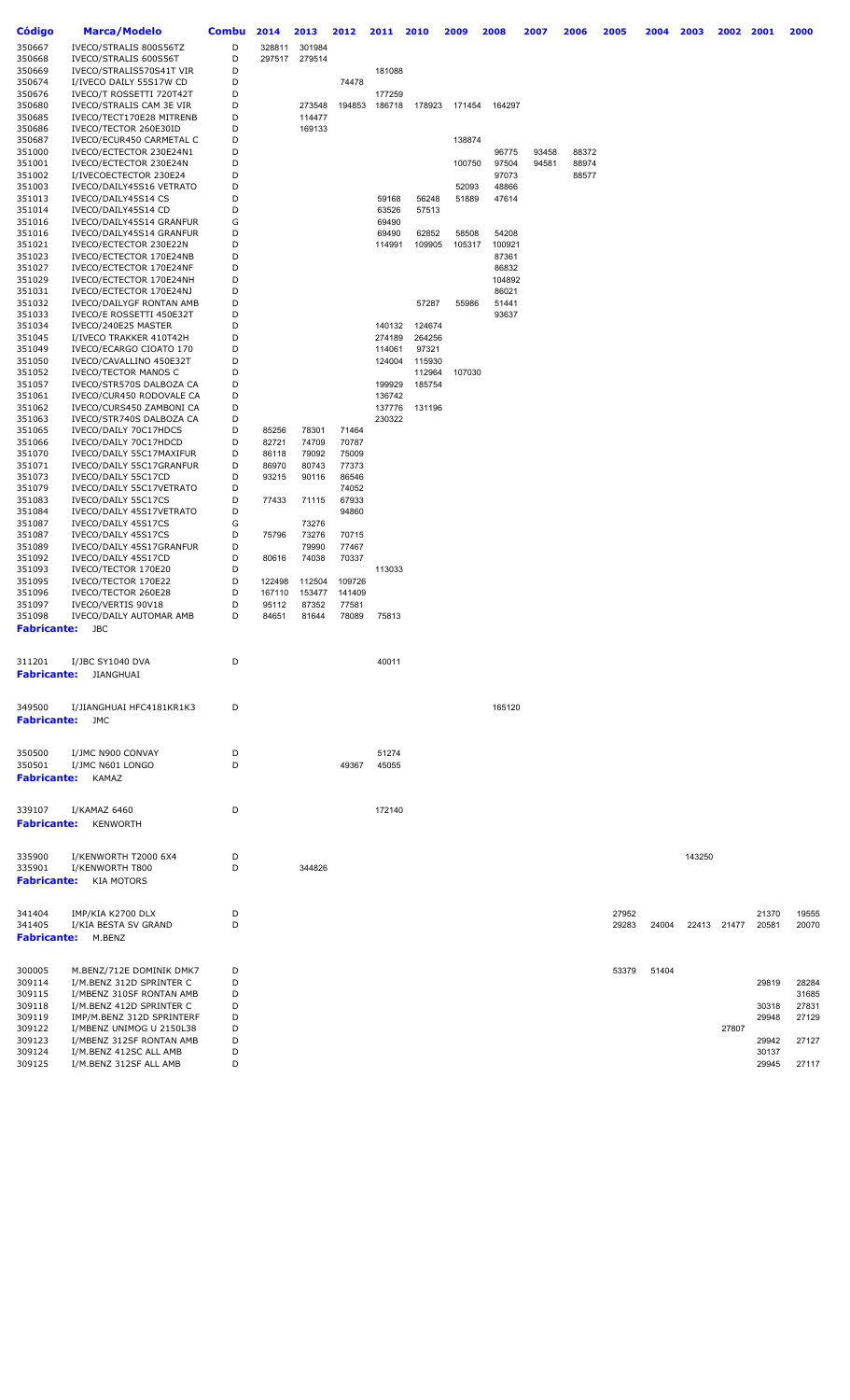| Código           | <b>Marca/Modelo</b>                                  | Combu  | 2014   | 2013            | 2012            | 2011             | 2010             | 2009            | 2008           | 2007           | 2006           | 2005           | 2004           | 2003           | 2002           | 2001           | 2000           |
|------------------|------------------------------------------------------|--------|--------|-----------------|-----------------|------------------|------------------|-----------------|----------------|----------------|----------------|----------------|----------------|----------------|----------------|----------------|----------------|
| 309126           | I/M.BENZ 312D VIATURE A                              | D      |        |                 |                 |                  |                  |                 |                |                |                |                |                |                |                | 28999          | 26474          |
| 309132           | I/M.BENZ413CDI SPRINTERC                             | D      |        |                 |                 | 63043            | 59317            | 53610           | 48259          | 46040          | 43644          | 39367          | 37350          | 33950          | 30719          | 29798          |                |
| 309134           | I/M.BENZ313CDI SPRINTERF                             | G      |        |                 |                 |                  |                  |                 |                |                |                | 41696          |                |                |                |                |                |
| 309134           | I/M.BENZ313CDI SPRINTERF                             | D      |        |                 |                 | 61034            | 53961            | 49344           | 46341          | 44551          | 44192          | 41696          | 37485          | 35504          | 32500          | 31192          |                |
| 309135           | I/M.BENZ313CDI SPRINTERC                             | D      |        |                 |                 | 61450            | 57285            | 52473           | 50812          | 46300          | 41212          | 39032          | 34594          |                |                |                |                |
| 309136           | I/M.BENZ311CDI SPRINTERF                             | D      |        |                 |                 |                  |                  |                 |                |                |                |                | 34387          | 33063          | 31187          | 30080          |                |
| 309137           | I/M.BENZ311CDI SPRINTERC                             | D      |        |                 |                 |                  |                  |                 |                |                |                |                | 34397          | 33063          | 32837          | 31467          |                |
| 309141<br>309144 | I/MBENZ 312 SPR CORTEZI1                             | D<br>D |        |                 |                 |                  |                  |                 |                |                |                |                |                | 31962          | 30452          | 30779<br>29820 | 28968          |
| 309145           | I/M.BENZ SPRINT VIATUREA<br>I/M.BENZKM AUTOVAN II    | D      |        |                 |                 |                  |                  |                 |                |                |                |                |                |                | 35245          |                |                |
| 309146           | I/MBENZ 311C SPR CORTEZI                             | D      |        |                 |                 |                  |                  |                 |                |                |                |                | 36838          | 33290          | 30954          | 30007          |                |
| 309147           | I/M.BENZ SPRINTER TH AMB                             | D      |        | 71139           | 59060           | 56594            | 54232            | 51968           | 47508          | 46174          | 44541          | 43441          | 37635          | 33407          | 33321          | 30420          |                |
| 309149           | I/M.BENZ413CDI SPRINTERF                             | D      |        |                 |                 | 77594            | 69084            | 63845           | 59126          | 56786          | 52277          | 48107          | 44115          | 41233          |                |                |                |
| 309150           | I/MBENZ 311SF RONTAN AMB                             | D      |        |                 |                 |                  |                  |                 |                |                |                |                | 39141          | 38058          | 33263          | 31191          |                |
| 309155           | I/M.BENZ 2628 P                                      | D      |        |                 |                 |                  |                  |                 |                |                |                |                |                | 115254         |                |                |                |
| 309158<br>309159 | I/M.BENZ 2640 S<br>I/M.BENZ313 CORTEZI2 AMB          | D<br>D |        |                 |                 | 70412            | 57436            | 55039           | 52742          | 49765          | 45455          | 43558          | 41740          |                | 140574         |                |                |
| 309160           | I/M.BENZ 3343 S                                      | D      |        |                 |                 |                  |                  |                 |                |                |                |                |                |                | 81550          |                |                |
| 309161           | I/M.BENZ 311SF ALTECHAMB                             | D      |        |                 |                 |                  |                  |                 |                |                | 45980          | 44038          | 37231          | 33773          |                |                |                |
| 309162           | I/MBENZ 313SF RONTAN AMB                             | D      |        |                 |                 | 88968            | 82839            | 78295           | 69687          | 67047          | 59640          | 56370          | 51586          | 49032          |                |                |                |
| 309163           | I/M.BENZ 4140K 8X4                                   | D      |        |                 |                 |                  |                  |                 |                |                |                |                |                |                |                | 127138         |                |
| 309164           | I/M.BENZ 1828 4X2                                    | D      |        |                 |                 |                  |                  |                 |                |                |                |                |                |                |                | 95836          |                |
| 309166           | I/M.BENZ413CDI SP HOBBY                              | D      |        |                 |                 |                  |                  |                 |                |                |                | 38368          |                |                |                |                |                |
| 309168<br>309169 | M.BENZ/4140 K<br>I/M.BENZ ACTROS 3331 6X4            | D<br>D |        |                 |                 |                  |                  |                 |                |                |                |                | 144785         |                |                | 126829         |                |
| 309170           | I/M.BENZ ACTROS 2031 4X2                             | D      |        |                 |                 |                  |                  |                 |                |                |                |                |                |                |                | 107009         |                |
| 309172           | I/M.BENZ 1323 3100                                   | D      |        |                 |                 |                  |                  |                 |                |                |                |                |                |                |                |                | 51570          |
| 309174           | I/M.BENZ313SF VIDA AMB                               | D      |        |                 |                 | 58917            | 56014            |                 | 51909          | 48816          | 44051          | 41663          |                |                |                |                |                |
| 309175           | I/M.BENZ REVESCAP AMB SR                             | D      |        |                 |                 | 65099            | 57445            | 52042           | 47837          | 45554          | 44805          | 41890          |                |                |                |                |                |
| 309176           | I/M.BENZ REVESCAP A UTI                              | D      |        |                 |                 | 65100            | 57421            | 52023           | 47840          | 45577          | 44801          | 41892          |                |                |                |                |                |
| 309178           | I/M.BENZ313SPR UNIVIDA A                             | D      |        |                 |                 | 64597            | 63595            | 56581           | 53522          | 50329          | 44847          | 42975          |                |                |                |                |                |
| 309179           | I/M.BENZ SPRT ALTECH AMB<br>I/M.BENZ GREENCAR AMB 08 | D<br>D |        |                 | 65399           | 63141            | 58609            | 53626           | 48000          | 45141          | 42940          | 40537          |                |                |                |                | 31031          |
| 309182<br>309183 | I/M.BENZ 313CDI DELTA A                              | D      | 79366  | 74074           | 69293           | 67211            | 65465            | 59053           | 54812<br>52614 | 50367          | 47945<br>42742 |                |                |                |                |                |                |
| 309184           | I/M.BENZ SPRT PFISTER AM                             | D      |        | 76847           |                 |                  | 63820            |                 | 56848          | 52250          |                |                |                |                |                |                |                |
| 309185           | I/M.BENZ SPTR MODIFICAR                              | D      | 89058  | 81792           | 80094           | 76445            | 66880            | 62126           | 55427          | 50711          | 48519          | 46414          |                |                |                |                |                |
| 309186           | I/M.BENZ313CDI S ANCAR A                             | D      |        |                 |                 | 65411            |                  | 55152           | 54739          |                | 46160          |                |                |                |                |                |                |
| 309187           | I/M.BENZ RIBEIRAUTO AMB                              | D      | 75118  | 68990           | 64183           | 62202            | 54727            | 50777           | 47748          | 44097          | 42747          | 40025          |                |                |                |                |                |
| 309188           | I/M.BENZ NIKS AMBULANCIA                             | D      |        | 69544           | 63870           | 59904            | 57982            | 52509           | 48300          | 45978          | 45232          |                |                |                |                |                |                |
| 309189           | I/M.BENZ313CDI MARIMAR A                             | D<br>D |        |                 |                 | 73467            | 64302            | 59730           | 53252          | 48743          | 46648          |                |                |                |                |                |                |
| 309190<br>309191 | I/M.BENZ 313SPRI JAEDI A<br>I/M.BENZ ACTOS 4140K 8X4 | D      |        |                 |                 | 65838            |                  | 57797           | 51969          |                |                | 230359         |                |                |                |                | 35132          |
| 309192           | I/M.BENZ CDI SPRT THB UM                             | D      |        |                 |                 |                  |                  |                 |                |                | 45014          |                |                |                |                |                |                |
| 309193           | I/M.BENZ ACTROS 4144 K                               | D      |        |                 |                 |                  |                  |                 | 298278         | 281347         |                |                |                |                |                |                |                |
| 309194           | I/M.BENZ CDI GCASA AMB1                              | D      |        |                 | 62923           | 62201            | 59797            | 57340           | 54248          | 51004          |                |                |                |                |                |                |                |
| 309195           | I/M.BENZ ACTOS 4150K 8X4                             | D      |        |                 |                 |                  |                  |                 | 274609         |                | 255357         |                |                |                |                |                |                |
| 309202           | I/MBENZ SPR MARIMAR POLI                             | D      |        |                 |                 |                  |                  | 55856           | 53739          |                |                |                |                |                |                |                |                |
| 310103           | M.BENZ/710                                           | D<br>G |        |                 |                 | 73872            | 69997            | 66220           | 63090          | 58866          | 55501          | 52349          | 51535          | 50108          | 48122          | 46579          | 44610          |
| 310103<br>310104 | M.BENZ/710<br>M.BENZ/712 C                           | D      |        |                 |                 |                  |                  |                 |                |                |                | 52349          |                | 50108<br>48968 | 48122<br>46281 | 46579<br>43378 | 44610<br>41777 |
| 310105           | M.BENZ/710 TECAR PAS35                               | D      |        |                 |                 |                  |                  |                 | 61413          |                |                |                |                |                |                | 46593          | 44765          |
| 310106           | M.BENZ/712 C TECAR PAS35                             | D      |        |                 |                 |                  |                  |                 |                |                |                |                |                |                |                | 43266          |                |
| 310107           | M.BENZ/710 TCT CD                                    | D      |        |                 |                 |                  |                  |                 |                |                |                |                |                |                |                | 45854          |                |
| 310108           | M.BENZ/710 RHINUS 700                                | D      |        |                 |                 |                  |                  |                 |                |                |                | 52711          | 51962          | 49712          | 47809          | 46559          |                |
| 310109           | M.BENZ/1944 S                                        | D      |        |                 |                 |                  |                  |                 |                |                |                | 129583         | 123122         | 117423         | 106167         |                |                |
| 310110<br>310111 | M.BENZ/915C<br>M.BENZ/715C                           | D<br>D |        | 93324           |                 | 88101            | 73733            | 69262<br>65937  | 65864<br>59815 | 60584<br>57111 | 58236<br>48446 | 56364<br>46784 | 54935<br>43301 | 52850<br>41436 | 51155<br>40068 |                |                |
| 310112           | M.BENZ/1420                                          | D      |        |                 |                 |                  |                  |                 |                |                |                | 74495          | 72027          | 68869          | 64426          |                |                |
| 310113           | M.BENZ/1728                                          | D      |        |                 |                 |                  |                  |                 |                |                |                | 95906          | 89732          | 84918          |                |                |                |
| 310114           | M.BENZ/2638                                          | D      |        |                 |                 |                  |                  |                 |                |                |                | 122851         |                | 121339         |                |                |                |
| 310115           | M.BENZ/2638 S                                        | D      |        |                 |                 |                  |                  |                 |                |                |                |                |                | 131300         |                |                |                |
| 310116           | M.BENZ/1728 S                                        | D      |        |                 |                 |                  |                  |                 |                |                |                | 92583          | 85675          | 80672          |                |                |                |
| 310117           | M.BENZ/712E RHINUS 700                               | D      |        |                 |                 |                  |                  |                 |                |                | 53569          | 51950          | 49852          | 44487          |                |                |                |
| 310118           | M.BENZ/2540 S                                        | D<br>D |        |                 |                 |                  |                  |                 |                |                |                |                | 124761         |                |                |                |                |
| 310119<br>310120 | M.BENZ/915 E SBB CF<br>M.BENZ/INDUSCAR ATILIS F      | D      |        | 90906           | 81579           | 78174            | 74911            | 69838           | 66923          | 61562<br>74208 | 59116<br>71913 | 57246          |                |                |                |                |                |
| 310121           | M.BENZ/712 E MIB BRUSK                               | D      |        |                 |                 | 124649           | 112179           | 107663          | 98682          | 93095          |                |                |                |                |                |                |                |
| 310123           | I/M.BENZ GREENCAR MC MO1                             | D      |        |                 |                 |                  |                  |                 |                | 52392          |                |                |                |                |                |                |                |
| 310124           | M.BENZ/2726                                          | D      |        | 168966          |                 | 148118           | 138187           | 131395          | 127450         |                |                |                |                |                |                |                |                |
| 310125           | M.BENZ/2726 K                                        | D      |        |                 | 153297          | 151228           | 133083           | 127749          | 119576         |                |                |                |                |                |                |                |                |
| 310126           | M.BENZ/712 BLINFORT                                  | D      |        |                 |                 | 123102           | 119218           | 109458          | 104888         | 98929          |                |                |                |                |                |                |                |
| 310127           | M.BENZ/2726 B                                        | D      |        |                 |                 | 147757           | 130113           | 124869          | 116876         |                |                |                |                |                |                |                |                |
| 310128<br>310129 | M.BENZ/MULTIEIXO 27268X4<br>M.BENZ/712E NR LOFF 01   | D<br>D |        |                 |                 | 174403<br>106561 | 153513<br>105307 | 147341<br>96716 | 85786          | 78298          |                |                |                |                |                |                |                |
| 310130           | M.BENZ/710 NR LOFF 02                                | D      |        |                 |                 | 80182            | 71666            | 68465           |                |                |                |                |                |                |                |                |                |
| 310131           | M.BENZ/1728 TRUKAM CA                                | D      |        |                 |                 |                  |                  |                 |                |                |                |                | 92086          |                |                |                |                |
| 310133           | M.BENZ/2726 RODOCAP                                  | D      |        |                 |                 |                  |                  | 142000          |                |                |                |                |                |                |                |                |                |
| 310136           | M.BENZ/BRACOFORTE 712ECM                             | D      |        |                 |                 | 84095            | 80057            |                 | 73152          |                |                |                |                |                |                |                |                |
| 310137           | M.BENZ/915C TOPLINE CD                               | D      |        | 102313          |                 | 91759            | 85784            |                 |                |                |                | 65274          |                |                |                |                |                |
| 310140           | M.BENZ/710 DINGO CD                                  | D      |        |                 |                 |                  | 71437            |                 |                |                |                |                |                |                |                |                |                |
| 310143<br>310144 | M.BENZ/915E BLINFORT<br>M.BENZ/ATRON 2729 B 6X4      | D<br>D | 202114 | 91345<br>195394 | 89895<br>186997 | 88483<br>180246  | 79856            |                 |                |                |                |                |                |                |                |                |                |
| 310145           | M.BENZ/ATRON 2729 6X4                                | D      | 195580 | 179623          | 174800          | 164287           |                  |                 |                |                |                |                |                |                |                |                |                |
| 310146           | M.BENZ/ATRON 2729 K 6X4                              | D      | 198036 | 181879          | 170634          | 163330           |                  |                 |                |                |                |                |                |                |                |                |                |
|                  |                                                      |        |        |                 |                 |                  |                  |                 |                |                |                |                |                |                |                |                |                |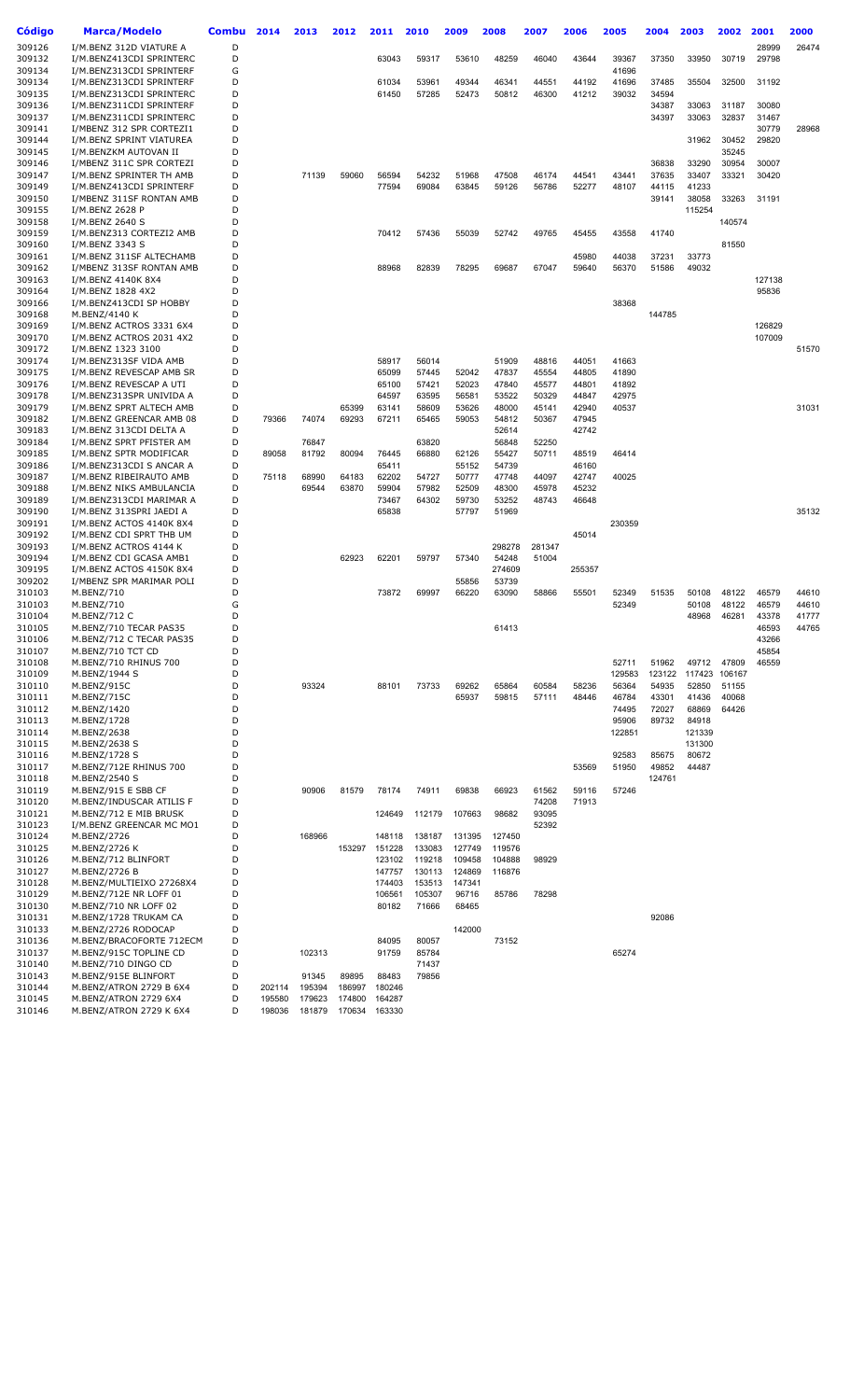| Código           | Marca/Modelo                                       | <b>Combu</b> | 2014             | 2013             | 2012   | 2011             | 2010             | 2009             | 2008             | 2007             | 2006             | 2005             | 2004   | 2003  | 2002          | 2001   | 2000   |
|------------------|----------------------------------------------------|--------------|------------------|------------------|--------|------------------|------------------|------------------|------------------|------------------|------------------|------------------|--------|-------|---------------|--------|--------|
| 310146           | M.BENZ/ATRON 2729 K 6X4                            | G            | 198036           | 181879           |        |                  |                  |                  |                  |                  |                  |                  |        |       |               |        |        |
| 310147           | M.BENZ/ACCELO 815                                  | D            | 105409           | 101905           | 93523  | 89034            |                  |                  |                  |                  |                  |                  |        |       |               |        |        |
| 310148           | M.BENZ/ACCELO 1016                                 | D            | 111990           | 108266           | 101282 | 99618            |                  |                  |                  |                  |                  |                  |        |       |               |        |        |
| 310148           | M.BENZ/ACCELO 1016                                 | G            |                  | 108266           |        |                  |                  |                  |                  |                  |                  |                  |        |       |               |        |        |
| 310149           | M.BENZ/ATRON 1319                                  | D            | 127105           | 122879           |        | 116864 111053    |                  |                  |                  |                  |                  |                  |        |       |               |        |        |
| 310150           | M.BENZ/ATRON 2324                                  | D            | 171119           | 165430           |        | 159324 150156    |                  |                  |                  |                  |                  |                  |        |       |               |        |        |
| 310151           | I/M.BENZ TU 700                                    | D            |                  |                  |        |                  | 87925            |                  |                  |                  |                  |                  |        |       |               |        |        |
| 310153           | MBENZ/AC 1016 TOPLINE CE                           | D            | 112675           | 103483           | 97272  |                  |                  |                  |                  |                  |                  |                  |        |       |               |        |        |
| 310154           | M.BENZ/ATRON 1319 MTX CM                           | D            |                  | 137301           | 130162 |                  |                  |                  |                  |                  |                  |                  |        |       |               |        |        |
| 310155           | M.BENZ/ACC 815 RODOMOURA                           | D            | 103112           | 98202            | 95104  |                  |                  |                  |                  |                  |                  |                  |        |       |               |        |        |
| 310157           | M.BENZ/ACCELO 815 SBB CF                           | D            |                  |                  | 98100  |                  |                  |                  |                  |                  |                  |                  |        |       |               |        |        |
| 310158           | M.BENZ/1728 RODOEIXO CA                            | D            |                  |                  |        |                  |                  |                  |                  |                  |                  |                  | 101670 |       |               |        |        |
| 310160           | M.BENZ/1728 MASTER                                 | D            |                  |                  |        |                  |                  |                  |                  |                  |                  |                  |        | 96938 |               |        |        |
| 310163           | I/M.BENZ CTE B550HR                                | D            |                  | 59195            |        |                  |                  |                  |                  |                  |                  |                  |        |       |               |        |        |
| 310165           | M.BENZ/ATRO2729K MITRENB                           | D            | 218854           |                  |        |                  |                  |                  |                  |                  |                  |                  |        |       |               |        |        |
| 310199           | MERCEDES BENZ                                      | D            |                  |                  |        |                  |                  |                  |                  |                  |                  |                  |        | 43567 |               | 42071  | 40976  |
| 310402           | M.BENZ/LS2638 PARTHENON                            | D            |                  |                  |        |                  |                  |                  |                  |                  |                  |                  | 154355 |       | 150422 146589 | 142854 | 139214 |
| 310600           | M.BENZ/2638 TRUCK GALEGO                           | D            |                  |                  |        |                  |                  |                  |                  |                  |                  |                  |        |       | 136301        |        |        |
| 310608           | M.BENZ/2831 TRUCK GALEGO                           | D            |                  |                  |        |                  | 176755           |                  |                  |                  |                  |                  |        |       |               |        |        |
| 311005           | I/M.BENZ ACTROS 2546 LS                            | D            |                  |                  |        | 243035 231887    | 227252           |                  |                  |                  |                  |                  |        |       |               |        |        |
| 311006           | I/M.BENZ ACTROS 2646 LS                            | D<br>D       |                  |                  |        | 241103           | 231902<br>234091 |                  |                  |                  |                  |                  |        |       |               |        |        |
| 311007           | I/M.BENZ ACTROS2646S6X4                            | D            |                  |                  |        | 240847           |                  |                  |                  |                  |                  |                  |        |       |               |        |        |
| 311008<br>311011 | I/M.BENZ ACTROS 2644 LS<br>I/M.BENZ ACTROS 4148 AK | D            |                  |                  |        |                  |                  | 207325           |                  |                  |                  |                  |        |       |               |        | 206888 |
| 311013           | I/M.BENZ ACTROS4848K8X4                            | D            |                  |                  |        |                  | 356063           |                  |                  |                  |                  |                  |        |       |               |        |        |
| 311014           | I/M.BENZ ACTROS33556X4                             | D            |                  |                  |        |                  | 273548           |                  |                  |                  |                  |                  |        |       |               |        |        |
| 311015           | I/M.BENZ ACTROS2655S6X4                            | D            |                  |                  |        |                  | 282220           |                  |                  |                  |                  |                  |        |       |               |        |        |
| 311018           | I/M.BENZ ACTROS TRIEL                              | D            |                  |                  |        | 246685           |                  |                  |                  |                  |                  |                  |        |       |               |        |        |
| 311024           | M.BENZ/ATEGO 2426                                  | D            | 152398           | 139965           | 135465 | 130321           |                  |                  |                  |                  |                  |                  |        |       |               |        |        |
| 311025           | M.BENZ/AXOR 2036 S                                 | D            | 235865           | 216623           |        | 206247 204267    |                  |                  |                  |                  |                  |                  |        |       |               |        |        |
| 311026           | M. Benz/Axor 3341 K 6x4                            | D            |                  | 312595           |        | 311238 290823    |                  |                  |                  |                  |                  |                  |        |       |               |        |        |
| 311027           | M.BENZ/ATEGO 1419                                  | D            | 138442           | 133839           |        | 131627 123575    |                  |                  |                  |                  |                  |                  |        |       |               |        |        |
| 311028           | M.BENZ/ATEGO 1726                                  | D            | 165764           | 152240           | 143308 | 141289           |                  |                  |                  |                  |                  |                  |        |       |               |        |        |
| 311029           | I/M.BENZ ACTROS4844K8X4                            | D            |                  |                  |        | 356067           |                  |                  |                  |                  |                  |                  |        |       |               |        |        |
| 311031           | M.BENZ/ACTROS 2646LS6X4                            | D            | 293941           | 284168           | 280077 | 248649           |                  |                  |                  |                  |                  |                  |        |       |               |        |        |
| 311032           | I/M.BENZ ACTROS2655LS6X4                           | D            |                  |                  |        | 244030           |                  |                  |                  |                  |                  |                  |        |       |               |        |        |
| 311034           | M.BENZ/ACTROS 2655LS6X4                            | D            |                  | 312035           |        | 296428 281605    |                  |                  |                  |                  |                  |                  |        |       |               |        |        |
| 311036           | M.BENZ/ACTROS 2644LS6X4                            | D            |                  |                  |        | 254047           |                  |                  |                  |                  |                  |                  |        |       |               |        |        |
| 311037           | M.BENZ/ACTROS 4844K8X4                             | D            | 417634           | 403749           | 386780 | 358797           |                  |                  |                  |                  |                  |                  |        |       |               |        |        |
| 311038           | M.BENZ/ACTROS 2546LS                               | D            | 263187           | 249688           |        | 240053 218793    |                  |                  |                  |                  |                  |                  |        |       |               |        |        |
| 311045           | M.BENZ/ATEGO 1726 4X4                              | D            |                  | 190429           |        | 185800 183439    |                  |                  |                  |                  |                  |                  |        |       |               |        |        |
| 311048           | M.BENZ/ATEG1726 MOURA CD                           | D            |                  | 163917           | 153052 |                  |                  |                  |                  |                  |                  |                  |        |       |               |        |        |
| 311049           | M.BENZ/ACTROS 2646S6X4                             | D            |                  | 277967           |        |                  |                  |                  |                  |                  |                  |                  |        |       |               |        |        |
| 311051           | M.BENZ/AXOR 2036 LS                                | D            |                  | 216623           |        |                  |                  |                  |                  |                  |                  |                  |        |       |               |        |        |
| 311052           | M.BENZ/AXOR 2536 LS                                | D<br>D       | 254957           |                  |        |                  |                  |                  |                  |                  |                  |                  |        |       |               |        |        |
| 311053<br>311055 | M.BENZ/AXOR 2041 LS<br>M.BENZ/AXOR 2544 LS         | D            | 257154           |                  |        |                  |                  |                  |                  |                  |                  |                  |        |       |               |        |        |
| 311057           | M.BENZ/AXOR 2644 LS 6X4                            | D            | 235769<br>261923 | 219729<br>240053 |        |                  |                  |                  |                  |                  |                  |                  |        |       |               |        |        |
| 311058           | I/M.BENZ ACTROS4160AK8X8                           | D            |                  | 354189           |        |                  |                  |                  |                  |                  |                  |                  |        |       |               |        |        |
| 311060           | M.BENZ/AXOR 3131 6X4                               | D            | 226997           | 219450           |        |                  |                  |                  |                  |                  |                  |                  |        |       |               |        |        |
| 311062           | M.BENZ/ATEGO1726 MITRENB                           | D            | 174396           | 158663           |        |                  |                  |                  |                  |                  |                  |                  |        |       |               |        |        |
| 311301           | M.B./M.BENZ 608 D                                  | D            |                  |                  | 102985 | 94583            |                  |                  |                  |                  |                  |                  |        |       |               |        |        |
| 311403           | M.BENZ/L 1318 TOPLINE CE                           | D            |                  |                  |        | 95815            |                  |                  |                  | 81191            |                  |                  |        |       |               |        |        |
| 313401           | M.BENZ/L 1218 R                                    | D            |                  |                  |        |                  |                  |                  |                  |                  |                  |                  |        |       |               | 63633  | 61341  |
| 313407           | M.BENZ/LK 1218 EL                                  | D            |                  |                  |        |                  |                  |                  |                  |                  |                  |                  |        |       |               | 69232  |        |
| 314304           | M.BENZ/ATEGO 2425 BIASI                            | D            |                  |                  |        |                  |                  |                  | 153457           | 140937           |                  |                  |        |       |               |        |        |
| 314307           | M.BENZ/ATEGO 1728 BIASI                            | D            |                  |                  |        | 140633           |                  |                  |                  |                  |                  |                  |        |       |               |        |        |
| 320603           | M.BENZ/1620 TOPLINE                                | D            |                  |                  |        |                  |                  | 116074           |                  | 105572           | 101040           | 97474            | 90286  | 86789 |               | 82189  | 79195  |
| 320604           | M.BENZ/1720 TOPLINE                                | D            |                  |                  |        |                  |                  |                  |                  |                  |                  |                  | 90390  | 85251 | 77192         | 73612  | 70598  |
| 326400           | M.BENZ/1318                                        | D            |                  |                  |        |                  |                  |                  |                  |                  |                  |                  | 67351  | 61867 | 58989         | 50066  | 47977  |
| 326499           | M.BENZ/L 1318                                      | D            |                  |                  |        |                  |                  | 89092            |                  |                  |                  |                  |        |       |               |        |        |
| 328300           | M.BENZ/AX0R 1933 S                                 | D            | 152933           | 140456           | 139548 | 134471           | 113631           | 108330           | 103203           | 97431            | 93309            | 86093            | 79734  |       |               |        |        |
| 328300           | M.BENZ/AX0R 1933 S                                 | G            | 152934           |                  |        |                  |                  |                  |                  |                  |                  |                  |        |       |               |        |        |
| 328301           | M.BENZ/AXOR 2533                                   | D            | 186537           | 171319           | 170787 | 161540           | 136418           | 130205           | 125251           | 118862           | 115214           | 107760           | 99458  |       |               |        |        |
| 328302           | M.BENZ/AXOR 3344 K                                 | D<br>D       | 293796           | 269827           | 262048 | 253918           | 219848           | 205310           | 192946           | 185662           | 185220           | 163166           |        |       |               |        |        |
| 328303<br>328304 | M.BENZ/AXOR 3344<br>M.BENZ/AXOR 3340 K             | D            | 293792           | 269823           | 262044 | 253915<br>228225 | 219833<br>205240 | 205321<br>203267 | 192989<br>176917 | 185628<br>169626 | 185189<br>164351 | 163416<br>150586 |        |       |               |        |        |
| 328305           | M.BENZ/AXOR 2040 S                                 | D            |                  |                  |        | 169599           | 164186           | 148251           | 140814           | 132537           | 128997           | 117486           |        |       |               |        |        |
| 328306           | M.BENZ/AXOR 3340 S                                 | D            |                  |                  |        | 237668           | 212660           | 209143           | 195647           | 194279           | 172490           | 159210           |        |       |               |        |        |
| 328307           | M.BENZ/AXOR 3344 S                                 | D            | 291573           | 267785           | 259034 | 249316           | 213686           | 202255           | 192530           | 190819           | 179747           | 162837           |        |       |               |        |        |
| 328308           | M.BENZ/AXOR 2035 S                                 | D            |                  | 184623           |        | 169808           | 154244           | 140793           | 134158           | 129438           | 125216           | 116188           | 107288 |       |               |        |        |
| 328309           | M.BENZ/AXOR 2044 S                                 | D            |                  |                  |        | 197433           | 172420           | 165245           | 157772           | 151868           | 143555           | 129926           | 124601 |       |               |        |        |
| 328310           | M.BENZ/AXOR 3340                                   | D            |                  |                  |        | 228254           | 205147           | 203267           | 176875           | 169601           | 164351           | 150562           |        |       |               |        |        |
| 328311           | M.BENZ/AXOR 2544 S                                 | D            | 236977           | 217643           | 204432 | 189497           | 171373           | 168605           | 163957           | 158084           | 151371           | 131329           |        |       |               |        |        |
| 328311           | M.BENZ/AXOR 2544 S                                 | G            |                  | 217643           |        |                  |                  |                  |                  |                  |                  |                  |        |       |               |        |        |
| 328312           | M.BENZ/AXOR 2640 S                                 | D            |                  |                  | 218999 | 202243           | 187660           | 179282           | 160501           | 151142           | 145364           | 127533           |        |       |               |        |        |
| 328313           | M.BENZ/AXOR 2644 S                                 | D            | 261921           | 240552           | 232258 | 214251           | 194581           | 187033           | 169589           | 161366           | 158267           | 147822           | 131964 |       |               |        |        |
| 328313           | M.BENZ/AXOR 2644 S                                 | G            | 261923           |                  |        |                  |                  |                  |                  |                  |                  |                  |        |       |               |        |        |
| 328314           | M.BENZ/AXOR 2540 S                                 | D            |                  |                  | 218267 | 193863           | 172080           | 164608           | 151686           | 147793           | 141511           | 136080           | 127158 |       |               |        |        |
| 328315           | M.BENZ/AXOR 2828 K                                 | D            |                  |                  |        |                  |                  |                  |                  |                  |                  | 96581            |        |       |               |        |        |
| 328316           | M.BENZ/AXOR 2831                                   | D            |                  | 191070           | 187041 | 174391           | 159945           | 146016           | 140403           | 131777           | 124494           | 111713           |        |       |               |        |        |
| 328318           | M.BENZ/AXOR 4140 K                                 | D            |                  |                  |        | 280322           | 250854           | 233488           | 217680           | 214666           | 209747           | 189286           |        |       |               |        |        |
| 328322           | M.BENZ/AXOR 4144 K                                 | D            | 388376           | 356690           | 335395 | 324696           | 289163           | 276049           | 263985           | 245744           | 222956           | 213648           |        |       |               |        |        |
| 328323           | M.BENZ/AXOR 2831 K                                 | D            |                  | 191055           |        | 187026 174377    | 159943           | 145931           |                  |                  | 124533           |                  |        |       |               |        |        |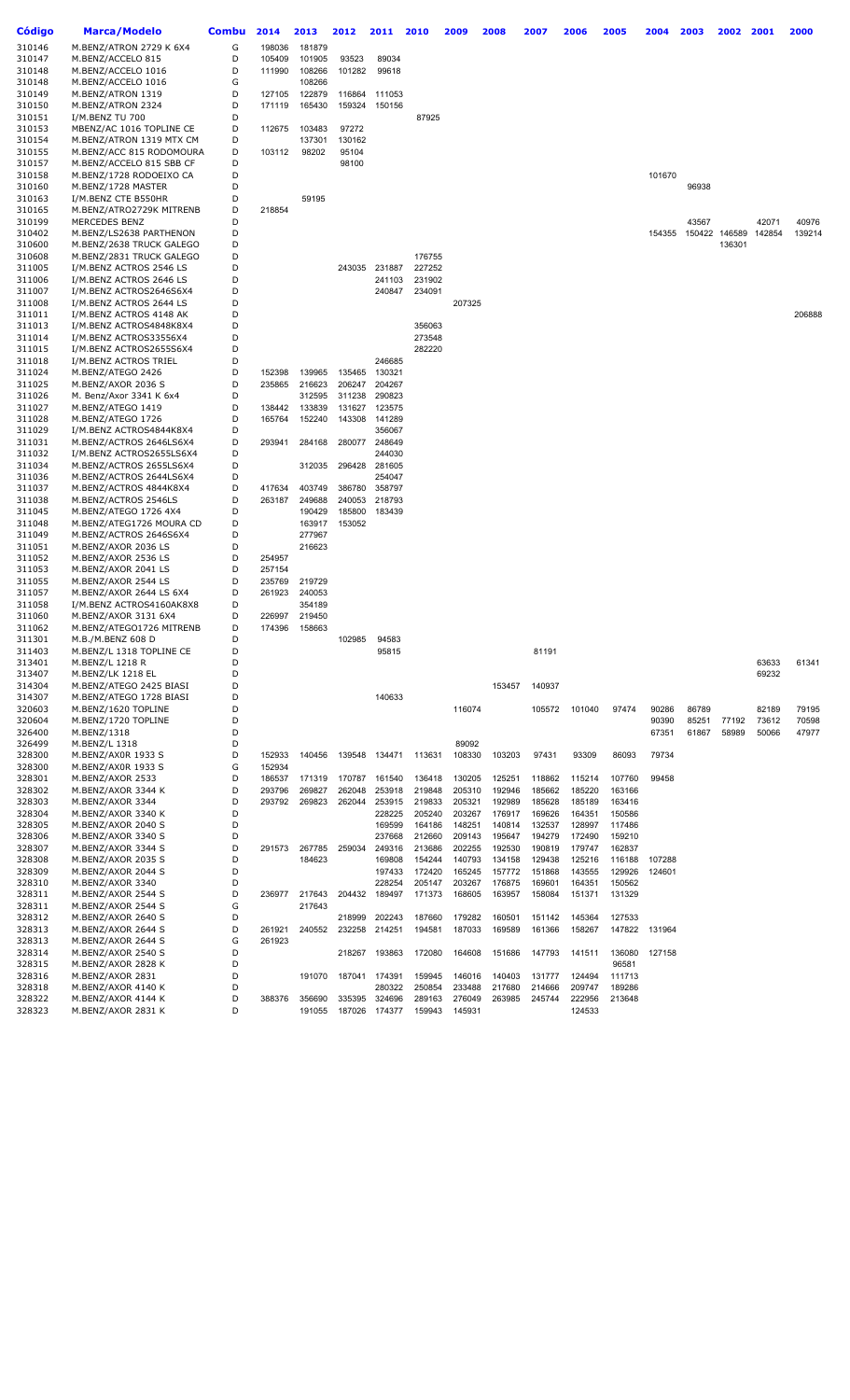| Código           | <b>Marca/Modelo</b>                                | <b>Combu</b> | 2014             | 2013             | 2012             | 2011             | 2010   | 2009   | 2008   | 2007   | 2006   | 2005             | 2004             | 2003                        | 2002                 | 2001           | 2000             |
|------------------|----------------------------------------------------|--------------|------------------|------------------|------------------|------------------|--------|--------|--------|--------|--------|------------------|------------------|-----------------------------|----------------------|----------------|------------------|
| 328324           | M.BENZ/AXOR 2831 B                                 | D            |                  | 202092           | 185604           | 164958           | 160336 | 146274 |        |        | 124737 |                  |                  |                             |                      |                |                  |
| 328325           | M.BENZ/AXOR 2826                                   | D            |                  |                  |                  | 165239           | 162858 | 151486 | 140350 | 130553 | 120379 |                  |                  |                             |                      |                |                  |
| 328326           | M.BENZ/AXOR 2826 K                                 | D            |                  |                  |                  | 160467           | 155850 | 144959 | 125470 | 120233 | 115214 | 113751           |                  |                             |                      |                |                  |
| 328327           | M.BENZ/AXOR 2826 B                                 | D            |                  |                  |                  |                  |        |        |        |        | 121938 |                  |                  |                             |                      |                |                  |
| 328328           | MBENZ/MULTIEIXO 2831 8X4                           | D            |                  | 210928           | 206480           | 192516           | 183451 | 167468 | 161029 | 151206 |        |                  |                  |                             |                      |                |                  |
| 328329           | M.BENZ/MULTIEIXO 25338X4                           | D            |                  |                  | 261295           |                  | 213013 |        |        |        |        |                  |                  |                             |                      |                |                  |
| 328330           | M.BENZ/AXOR LOC TRATOR                             | D            |                  | 151009           |                  | 130645           | 119986 | 114368 | 108915 | 100433 | 91715  | 87698            |                  |                             |                      |                |                  |
| 328331           | M.BENZ/AXOR LOC CAMINHAO                           | D            |                  |                  |                  |                  |        |        | 110556 |        |        |                  |                  | 89069                       |                      |                |                  |
| 328332<br>328333 | M.BENZ/AXOR 2831 MASTER                            | D<br>D       |                  |                  |                  | 151655           | 137269 | 130728 | 123941 |        |        |                  |                  |                             |                      |                |                  |
| 328334           | I/M.BENZ ZOOMLION 3341<br>M.BENZ/MULTIEIXO 2831 CM | D            |                  |                  |                  | 180390           | 178058 | 162502 | 191272 |        |        |                  |                  |                             |                      |                |                  |
| 328335           | M.BENZ/MULTIEIXO 2726 CM                           | D            |                  |                  |                  |                  | 149527 | 143545 |        |        |        |                  |                  |                             |                      |                |                  |
| 328336           | M.BENZ/AXOR 2535 S                                 | D            |                  |                  |                  | 187604           | 166819 | 164286 |        |        |        |                  |                  |                             |                      |                |                  |
| 328338           | M.BENZ/AXOR2831 BAULERCT                           | D            |                  |                  |                  |                  |        | 145966 |        |        |        |                  |                  |                             |                      |                |                  |
| 328339           | M.BENZ/BRATEC AXOR 2831                            | D            |                  |                  |                  | 185174 175307    | 170168 | 155302 |        |        |        |                  |                  |                             |                      |                |                  |
| 328341           | M.BENZ/AX2540 DALBOZA CA                           | D            |                  |                  |                  |                  |        | 196029 |        |        |        |                  |                  |                             |                      |                |                  |
| 328342           | M.BENZ/3344S ROSSETTI CB                           | D            |                  |                  |                  |                  | 256978 | 250431 | 244051 | 237834 | 231774 | 225870           |                  | 220115 214507 209042 203716 |                      |                | 198526           |
| 328343           | M.BENZ/AXOR2640 RODOVALE                           | D            |                  |                  |                  |                  |        | 185633 |        |        |        |                  |                  |                             |                      |                |                  |
| 328344           | MBENZ/AX1933 RODOEIXO CA                           | D            |                  |                  |                  |                  |        |        |        | 118847 |        | 106489           |                  |                             |                      |                |                  |
| 328345           | M.BENZ/AXOR 2535 THELIO                            | D            |                  |                  |                  |                  | 191134 |        |        |        |        |                  |                  |                             |                      |                |                  |
| 328346           | M.BENZ/AXOR 3344 MTX CM                            | D            |                  | 279514           |                  | 276104           |        |        |        |        |        |                  |                  |                             |                      |                |                  |
| 328347           | M.BENZ/AXOR2831 MOURA CD                           | D            |                  |                  | 191359           | 177447           | 170039 |        |        |        |        |                  |                  |                             |                      |                |                  |
| 328350           | M.BENZ/3344 CAREZIA CM                             | D            |                  | 308321           | 283758           | 277967           | 258611 | 243722 |        | 218315 |        |                  |                  |                             |                      |                |                  |
| 328351           | M.BENZ/AXOR 2041 S                                 | D            | 244296           | 238905           |                  | 228477 217783    |        |        |        |        |        |                  |                  |                             |                      |                |                  |
| 328352           | M.BENZ/ATEGO 1719                                  | D            | 139037           | 127694           |                  | 122540 118521    |        |        |        |        |        |                  |                  |                             |                      |                |                  |
| 328353           | M.BENZ/AXOR 2536 S                                 | D<br>D       | 254955           | 234155           | 230908           |                  |        |        |        |        |        |                  |                  |                             |                      |                |                  |
| 328354<br>328355 | M.BENZ/AXOR 2541 S<br>M.BENZ/ATEGO 2429            | D            | 272858<br>181651 | 258611<br>175611 | 248758<br>170021 | 245711<br>161096 |        |        |        |        |        |                  |                  |                             |                      |                |                  |
| 328356           | M.BENZ/ATRON 1635 S                                | D            | 208373           | 195742           | 193427           | 183905           |        |        |        |        |        |                  |                  |                             |                      |                |                  |
| 328357           | M. Benz/Axor 3341 S 6x4                            | D            |                  |                  | 300912           |                  |        |        |        |        |        |                  |                  |                             |                      |                |                  |
| 328358           | M.BENZ/AXOR 3341 6X4                               | D            | 322264           | 295972           | 286303           |                  |        |        |        |        |        |                  |                  |                             |                      |                |                  |
| 328359           | M.BENZ/AXOR 2641 S 6X4                             | D            |                  | 291642           |                  |                  |        |        |        |        |        |                  |                  |                             |                      |                |                  |
| 328360           | M.BENZ/ATEGO 1729 S                                | D            |                  | 166175           | 163192           | 162045           |        |        |        |        |        |                  |                  |                             |                      |                |                  |
| 328361           | M.BENZ/AXOR 4140K SETEC                            | D            |                  |                  |                  |                  |        |        |        | 211523 |        |                  |                  |                             |                      |                |                  |
| 328362           | M.BENZ/AXOR 1933 LS                                | D            | 152934           | 140457           |                  |                  |        |        |        |        |        |                  |                  |                             |                      |                |                  |
| 328363           | M.BENZ/AX2044 ZAMBONI CA                           | D            |                  |                  |                  | 223009           |        |        |        |        |        |                  |                  |                             |                      |                |                  |
| 328364           | MBENZ/AX2544 RODOVALE CA                           | D            |                  |                  |                  |                  | 209017 |        |        |        |        |                  |                  |                             |                      |                |                  |
| 328365           | M.BENZ/ATRON 1719 K                                | D            | 148528           | 136410           |                  |                  |        |        |        |        |        |                  |                  |                             |                      |                |                  |
| 328366           | M.BENZ/ATRON 1719                                  | D            | 139421           | 134786           |                  |                  |        |        |        |        |        |                  |                  |                             |                      |                |                  |
| 328367           | M.BENZ/AXOR 2540 SETEC                             | D            |                  |                  |                  |                  |        |        | 179223 |        |        |                  |                  |                             |                      |                |                  |
| 328373           | M.BENZ/AXOR2540S MM CP                             | D            |                  |                  |                  |                  |        |        | 174396 |        |        |                  |                  |                             |                      |                |                  |
| 330802           | M.BENZ/L 2638                                      | D<br>D       |                  |                  |                  |                  |        |        |        |        |        | 139057           | 127553           | 121175 116848               |                      | 113715         | 108249           |
| 330803           | M.BENZ/LK 2638                                     | D            |                  |                  |                  |                  |        |        |        |        |        | 139147<br>144274 | 124166<br>137377 | 116714 113341               | 127662 124113 117681 | 103824         | 102656<br>111130 |
| 330804<br>330805 | M.BENZ/LS 2638<br>M.BENZ/LK2638 ROSSETTI T         | D            |                  |                  |                  |                  |        |        |        |        |        |                  | 159091           |                             |                      |                | 127663           |
| 330807           | M.BENZ/TRUCKSREIS LS2638                           | D            |                  |                  |                  |                  |        |        |        |        |        |                  |                  |                             | 134406 130642 120835 |                |                  |
| 330808           | M.BENZ/L 2638 TRUKAM CA                            | D            |                  |                  |                  |                  |        |        |        |        |        |                  |                  |                             | 129360               |                |                  |
| 330809           | M.BENZ/LS 2638 VERTRUCKS                           | D            |                  |                  |                  |                  |        |        |        |        |        |                  |                  | 141795                      |                      |                |                  |
| 330810           | M.BENZ/2638 LM CAMINHAO                            | D            |                  |                  |                  |                  |        |        |        |        |        |                  |                  | 121299                      |                      |                |                  |
| 330812           | M.BENZ/L 2638 SETEC TCT                            | D            |                  |                  |                  |                  |        |        |        |        |        |                  |                  |                             |                      |                | 113830           |
| 330813           | M.BENZ/LK2638 SAOJOAO CM                           | D            |                  |                  |                  |                  |        |        |        |        |        |                  |                  | 130896                      |                      |                |                  |
| 330814           | M.BENZ/L2638 SAOJOAO CM                            | D            |                  |                  |                  |                  |        |        |        |        |        |                  | 140597           |                             |                      | 125647         |                  |
| 330815           | M.BENZ/LK 2638 SETEC TCT                           | D            |                  |                  |                  |                  |        |        |        |        |        |                  |                  |                             |                      |                | 128415           |
| 330817           | MBENZ/AXOR2831 VERTRUCKS                           | D            |                  |                  |                  |                  |        | 158930 |        |        |        |                  |                  |                             |                      |                |                  |
| 330819           | M.BENZ/LK 2638 TRUKAM CA                           | D            |                  |                  |                  |                  |        |        |        |        |        |                  |                  | 146286                      |                      |                |                  |
| 330823           | M.BENZ/AXOR 3344 SETEC                             | D            |                  |                  |                  |                  |        |        |        |        |        | 167299           |                  |                             |                      |                |                  |
| 330824           | M.BENZ/LS2638 FERRARI CP                           | D<br>D       |                  |                  |                  |                  |        |        |        |        |        |                  |                  | 136149 134209 128137        | 153012               |                | 139275           |
| 331002<br>333300 | M.BENZ/2635 PM1000TAO<br>M.BENZ/915 E MIB BRUSK    | D            |                  | 97164            | 90574            | 248133<br>87140  | 76753  | 72143  | 68601  | 191271 | 182096 | 167161           | 143643           |                             |                      |                |                  |
| 333301           | M.BENZ/914                                         | D            |                  |                  |                  |                  |        |        |        |        |        |                  |                  |                             |                      |                | 43992            |
| 333302           | M.BENZ/914 C                                       | D            |                  |                  |                  |                  |        |        |        |        |        |                  |                  | 56432                       | 51336                | 49838          | 48298            |
| 333302           | M.BENZ/914 C                                       | G            |                  |                  |                  |                  |        |        |        |        |        |                  |                  |                             | 51336                |                |                  |
| 334607           | M.BENZ/1215 C                                      | D            |                  |                  |                  |                  |        |        |        |        |        |                  | 61760            | 59837                       | 55324                | 53456          | 51681            |
| 334608           | M.BENZ/1215 C TRUKAM CA                            | D            |                  |                  |                  |                  |        |        |        |        |        |                  |                  |                             |                      |                | 56572            |
| 334701           | M.BENZ/L 1218                                      | D            |                  |                  |                  |                  |        |        |        |        |        |                  |                  |                             |                      | 67147          |                  |
| 334702           | M.BENZ/L 1218 EL                                   | D            |                  |                  |                  |                  |        |        |        |        | 92051  |                  | 74745            | 71608                       | 67484                | 63781          | 60841            |
| 334703           | M.BENZ/L 1218 EL TH CBT1                           | D            |                  |                  |                  |                  |        |        |        |        |        |                  |                  |                             | 67115                |                |                  |
| 334901           | M.BENZ/L 1418                                      | D            |                  |                  |                  |                  |        |        |        |        |        |                  |                  |                             | 76266                | 72366          |                  |
| 334903           | M.BENZ/LAK 1418                                    | D            |                  |                  |                  |                  |        |        |        |        |        |                  | 84796            | 76981                       | 73768                | 70689          | 67738            |
| 334904           | M.BENZ/LA 1418                                     | D            |                  |                  |                  |                  |        |        |        |        |        |                  | 88949            | 81836                       | 77865                | 71446          | 66546            |
| 334907           | M.BENZ/L 1418 R                                    | D            |                  |                  |                  |                  |        |        |        |        |        |                  |                  |                             |                      | 71770          | 67453            |
| 334908           | M.BENZ/LK 1418 R                                   | D            |                  |                  |                  |                  |        |        |        |        |        |                  |                  |                             |                      |                | 67668            |
| 334909<br>334910 | M.BENZ/1418 R<br>M.BENZ/L 1418 EL                  | D<br>D       |                  |                  |                  |                  |        |        |        |        |        |                  | 94595            | 80852                       | 75979                | 68724<br>72100 | 65386<br>67341   |
| 335003           | M.BENZ/L 1620                                      | G            |                  |                  |                  |                  |        |        | 106559 |        |        | 94035            | 87847            |                             |                      |                |                  |
| 335003           | M.BENZ/L 1620                                      | D            |                  |                  |                  | 143473 137002    | 119965 | 115082 | 106559 | 101082 | 97622  | 94035            | 87847            | 83808                       | 81017                | 77889          | 74825            |
| 335103           | M.BENZ/LK 1620                                     | D            |                  |                  |                  |                  |        |        | 118785 |        |        | 94118            | 89609            | 86160                       | 80079                | 78353          | 76876            |
| 335104           | M.BENZ/1618M                                       | D            |                  |                  |                  |                  |        |        |        |        |        |                  |                  |                             |                      |                | 79284            |
| 335503           | M.BENZ/L1622                                       | D            |                  |                  |                  |                  |        |        |        |        |        | 90028            | 83486            | 79313                       | 75334                | 74710          | 64435            |
| 335505           | M.BENZ/L1622 TOPLINE CE                            | D            |                  |                  |                  |                  |        |        |        |        |        |                  |                  | 97708                       |                      |                |                  |
| 335603           | M.BENZ/1935 RODOKINHO CT                           | D            |                  |                  |                  |                  |        |        |        |        |        |                  |                  | 109516                      |                      |                |                  |
| 337202           | M.BENZ/1720 K                                      | D            |                  |                  |                  |                  |        |        |        |        |        |                  | 102563           | 98678                       | 89561                | 86153          | 82399            |
| 337203           | M.BENZ/LS 1938                                     | D            |                  |                  |                  |                  |        |        |        |        |        | 110839           | 104263           | 103649                      | 102609               | 99180          | 95074            |
| 337203           | M.BENZ/LS 1938                                     | G            |                  |                  |                  |                  |        |        |        |        |        |                  |                  |                             |                      |                | 95074            |
|                  |                                                    |              |                  |                  |                  |                  |        |        |        |        |        |                  |                  |                             |                      |                |                  |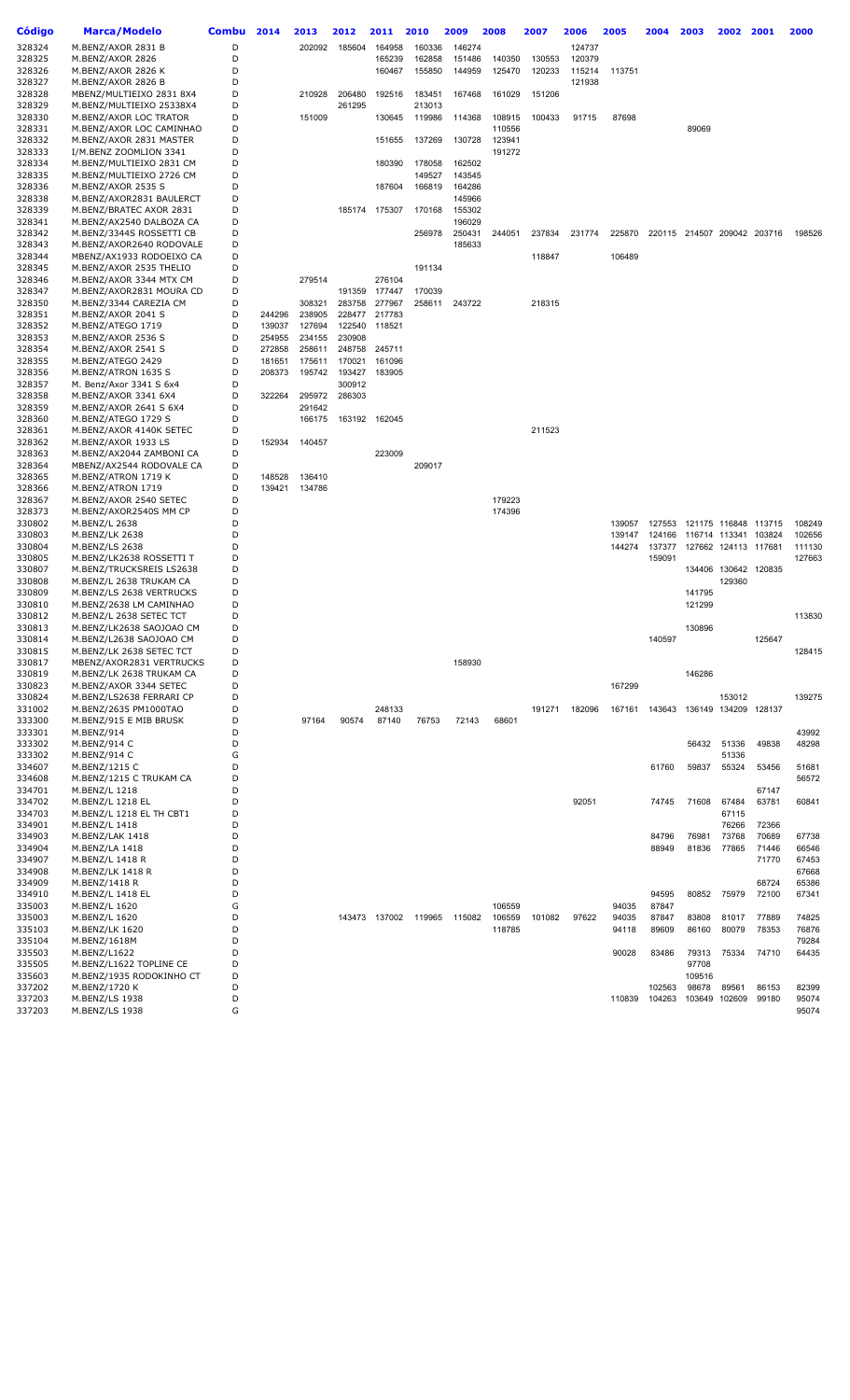| Código           | <b>Marca/Modelo</b>                                  | <b>Combu</b> | 2014   | 2013   | 2012   | 2011             | 2010           | 2009           | 2008           | 2007   | 2006   | 2005            | 2004            | 2003           | 2002           | 2001           | 2000   |
|------------------|------------------------------------------------------|--------------|--------|--------|--------|------------------|----------------|----------------|----------------|--------|--------|-----------------|-----------------|----------------|----------------|----------------|--------|
| 337205           | M.BENZ/LS 1632                                       | D            |        |        |        |                  |                |                |                |        |        |                 |                 |                | 88913          | 87959          | 81798  |
| 337209           | M.BENZ/1938 S                                        | D            |        |        |        |                  |                |                |                |        | 128680 | 121509          | 111170          | 109132         | 104645         | 103646         | 98156  |
| 337210           | M.BENZ/1938                                          | D            |        |        |        |                  |                |                |                |        |        |                 |                 | 106786         |                |                | 95939  |
| 337211           | M.BENZ/LS 1634                                       | G            |        |        |        |                  |                |                | 114673         |        |        |                 |                 |                |                |                |        |
| 337211           | M.BENZ/LS 1634                                       | D            |        |        |        | 138554           | 127862         | 117783         | 114673         | 106065 | 102204 | 91867           | 90923           | 89808          | 86780          | 84918          |        |
| 337212           | M.BENZ/ATEGO 1315                                    | D            |        |        |        |                  | 87970          | 82395          | 80169          | 75578  | 69418  | 61464           | 61403           |                |                |                |        |
| 337213           | M.BENZ/ATEGO 1418                                    | D            |        |        |        | 115576 111107    | 95420          | 88233          | 80541          | 78618  | 73150  | 72037           | 70387           |                |                |                |        |
| 337214           | M.BENZ/ATEGO 1518                                    | D            |        |        |        | 108827           | 99403          | 91840          | 85743          | 83063  | 79491  | 73036           | 68385           |                |                |                |        |
| 337215           | M.BENZ/ATEGO 1718                                    | D            |        |        |        | 106524           | 101117         | 91548          | 86123          | 82407  | 79125  | 73330           | 68719           |                |                |                |        |
| 337216           | M.BENZ/ATEGO 1725                                    | D            |        |        | 127008 | 120086           | 108158         | 101815         | 98477          | 91595  | 85878  | 80014           | 75299           |                |                |                |        |
| 337217           | I/M.BENZ ATEGO 1425F 4X2                             | D            |        |        |        |                  |                |                |                |        |        |                 |                 |                |                | 69243          |        |
| 337218           | I/M.BENZ ATEGO 823 4X2                               | D            |        |        |        |                  |                |                |                |        |        |                 |                 |                |                | 48468          |        |
| 337219           | M.BENZ/ATEGO 2425                                    | D            |        |        |        | 147871 141424    | 126987         | 118772         | 113421         | 113090 | 105621 | 98119           | 89584           |                |                |                |        |
| 337220           | M.BENZ/L 1318                                        | D            |        |        |        | 96462            | 93464          | 88628          | 83349          | 78559  | 74147  | 62098           | 59506           | 57023          | 54643          | 52362          | 50177  |
| 337221           | M.BENZ/ATEGO 2428                                    | D            |        |        |        | 146886           | 133698         | 120477         | 114461         | 108568 |        |                 |                 |                |                |                |        |
| 337222           | M.BENZ/ATEGO 1728 S                                  | D            |        |        |        | 129897           | 125735         | 116341         | 110566         | 105086 |        |                 |                 |                |                |                |        |
| 337223           | M.BENZ/A2425 PMERECHIM82                             | D            |        |        |        | 178353 170576    | 153108         | 143253         | 136777         | 129553 |        |                 |                 |                |                |                |        |
| 337224           | M.BENZ/ATEGO 2428 MASTER                             | D            |        |        |        | 166128           | 151251         | 136276         | 129485         |        |        |                 |                 |                |                |                |        |
| 337225           | M.BENZ/ATEGO 2425 MASTER                             | D            |        |        |        | 161889           | 145346         | 135950         | 129841         | 122985 |        |                 |                 |                |                |                |        |
| 337226           | M.BENZ/A2428 PMERECHIM82                             | D            |        |        |        | 183478 177325    | 161476         | 145419         | 138170         |        |        |                 |                 |                |                |                |        |
| 337227           | I/M.BENZ ACTRIS 4844 K                               | D<br>D       |        |        |        | 331839           | 310765         | 295964         |                |        |        |                 |                 |                |                |                |        |
| 337228           | M.BENZ/MULTIEIXO 24258X4                             | D            |        |        |        | 169547           | 152191         | 142416         | 135945         |        |        |                 |                 |                |                |                |        |
| 337231<br>337237 | M.BENZ/A2425 TOPLINE CE<br>M.BENZ/A2428 CARMETAL8X2  | D            |        |        |        | 154876<br>164126 | 139029         | 130067         | 124235         | 117635 | 109887 | 107479          |                 |                |                |                |        |
| 337240           | M.BENZ/LS1634 VIR                                    | D            |        |        |        |                  | 146992         | 144785         | 142376         | 136432 | 130737 | 125278          | 120049          |                | 115037 110235  | 105633         | 101224 |
| 337245           | M.BENZ/ATEGO 1725 SETEC                              | D            |        |        |        |                  |                |                |                |        |        | 88116           |                 |                |                |                |        |
| 337246           | M.BENZ/ATEG1725 MOURA CD                             | D            |        |        |        | 127113           |                |                |                |        |        |                 |                 |                |                |                |        |
| 337249           | M.BENZ/ATEGO 1729                                    | D            | 184070 | 168163 |        |                  |                |                |                |        |        |                 |                 |                |                |                |        |
| 337250           | M.BENZ/LS 1634 SETEC CM                              | D            |        |        |        |                  |                |                | 133494         |        |        |                 |                 |                |                |                |        |
| 337255           | M.BENZ/ATEGO 2430                                    | D            | 185020 |        |        |                  |                |                |                |        |        |                 |                 |                |                |                |        |
| 339902           | M.BENZ/1718                                          | D            |        |        |        | 99431            | 93638          | 86787          | 82161          | 73561  | 66258  | 63492           | 60841           | 58302          | 55869          | 53536          | 51301  |
| 339906           | M.BENZ/1718 K                                        | D            |        |        |        |                  |                |                |                |        |        |                 |                 |                |                | 68272          | 65096  |
| 339907           | M.BENZ/1720                                          | D            |        |        |        |                  |                |                |                |        |        | 88128           | 84052           | 80552          | 72785          | 69002          | 65997  |
| 339908           | M.BENZ/1723                                          | D            |        |        |        |                  |                |                |                |        |        |                 |                 |                |                | 73314          | 69747  |
| 339909           | M.BENZ/1723 S                                        | D            |        |        |        |                  |                |                |                |        |        |                 |                 |                | 76454          | 69802          | 67435  |
| 339910           | M.BENZ/1718 A                                        | D            |        |        |        |                  |                |                |                |        |        |                 |                 |                |                | 78526          | 73714  |
| 339912           | M.BENZ/1718 M                                        | D            |        |        |        |                  |                |                |                |        |        | 86020           | 79805           | 72306          | 70290          | 68798          | 61476  |
| 339913           | M.BENZ/1720 A                                        | D            |        |        |        |                  |                |                | 152450         | 144066 | 134973 | 126339          | 111594          | 106617         | 96657          | 92896          |        |
| 339914           | M.BENZ/1718 TOPLINE                                  | D            |        |        |        | 103592           | 96866          |                |                |        |        |                 |                 |                |                |                |        |
| 339915           | M.BENZ/1723 TOPLINE                                  | D            |        |        |        |                  |                |                |                |        |        |                 |                 |                |                | 72906          |        |
| 339916           | M.BENZ/1718 RANGEL                                   | D            |        |        |        |                  | 92173          |                |                |        |        |                 |                 |                |                |                |        |
| 339917           | M.BENZ/1718 TOPLINE CD                               | D            |        |        |        | 96427            | 87742          |                |                |        |        |                 |                 |                |                |                |        |
| 340003           | M.BENZ/2423 B                                        | D<br>D       |        |        |        |                  |                | 120708         | 114615         | 103365 | 99360  | 95703           | 91992           | 89565          | 84850          | 82773<br>82773 | 81535  |
| 340004<br>340005 | M.BENZ/2423 K<br>M.BENZ/2428                         | D            |        |        |        | 139650           |                | 120704         | 114556         | 103360 | 99344  | 95688<br>108224 | 91995<br>102825 | 89566<br>92561 | 84849<br>90872 | 87683          | 81521  |
| 340006           | M.BENZ/MULTIEIXO 2423 4E                             | D            |        |        |        |                  |                | 122499         | 116282         |        | 100814 | 97119           | 93360           | 90904          |                |                |        |
| 340008           | M.BENZ/MULTIEIXO 17288X2                             | D            |        |        |        |                  |                |                |                |        |        | 108506          | 101946          |                |                |                |        |
| 340009           | M.BENZ/MULTIEIXO 24288X4                             | D            |        |        |        | 158050           | 146041         | 137567         | 128208         |        |        | 104778          | 99593           |                |                |                |        |
| 340010           | M.BENZ/MULTIEIXO 41448X4                             | D            |        |        |        |                  |                | 306739         | 293470         | 272957 | 246453 | 236164          |                 |                |                |                |        |
| 340011           | M.BENZ/MULTIEIXO 2533 CM                             | D            |        |        |        |                  |                | 143899         | 138311         |        |        |                 |                 |                |                |                |        |
| 340012           | M.BENZ/2423 ROSSETTI TR                              | D            |        |        |        |                  |                |                |                |        |        |                 |                 |                |                | 93562          |        |
| 340015           | M.BENZ/2428 BAULER CM                                | D            |        |        |        |                  |                |                |                |        |        |                 |                 | 117289         |                |                |        |
| 346504           | I/M.BENZ SPRINTER ENGESI                             | D            |        |        |        |                  |                |                |                |        |        |                 |                 |                |                |                | 32179  |
| 346505           | I/M.BENZ 312D ENGESIG A                              | D            |        |        |        |                  |                |                |                |        |        |                 |                 | 33694          |                | 29852          | 28449  |
| 346507           | I/M.BENZ SPRINTER ENGE A                             | D            |        |        |        | 63430            | 59389          | 55634          | 50904          |        |        |                 |                 |                |                |                |        |
| 346508           | I/M.BENZ CDI SPR TCA AMB                             | D            | 79366  | 75115  | 70266  | 68155            | 60470          | 56918          | 50979          | 47943  | 45579  | 43046           |                 |                |                | 34645          | 33761  |
| 346509           | I/M.BENZ SPTR TECFORM TD                             | D            |        |        |        | 68680            |                |                |                |        |        |                 |                 |                |                |                |        |
| 346510           | I/M.BENZ TRANSFORM AMB                               | D            |        |        | 83168  | 82062            | 78208          |                |                |        |        |                 |                 |                |                |                |        |
| 346512           | I/M.BENZ SPRINTERNIKS MC                             | D            |        |        |        |                  |                |                | 50940          | 47048  |        | 43240           |                 |                |                |                |        |
| 346513<br>346514 | I/M.BENZ313CDI CIRILO AM<br>I/M.BENZ313CDI BOATA AMB | D<br>D       | 77727  | 71385  | 65725  | 66274<br>63507   | 61107<br>60716 | 57240<br>55322 | 54157<br>53566 | 48811  |        |                 |                 |                |                |                |        |
| 346515           | I/M.BENZ SPTR TECFORM EM                             | D            |        | 74976  |        | 62215            | 56420          |                |                |        |        |                 |                 |                |                |                |        |
| 346516           | I/MB SPRINTER ATHOS AMB                              | D            |        |        | 63913  |                  |                |                | 52305          |        |        |                 |                 |                |                |                |        |
| 346517           | I/MBENZ 313CDI REVES MIS                             | D            |        |        |        |                  | 59998          | 54993          | 51589          | 47920  |        |                 |                 |                |                |                |        |
| 346519           | I/M.BENZ 313 MARTICAR16M                             | D            |        |        |        | 69484            |                |                | 58115          |        | 46267  | 43087           | 39791           |                |                |                | 35000  |
| 346520           | I/M.BENZ SPRINTER FLAZ 5                             | D            |        |        |        | 65253            | 61174          |                |                |        |        |                 |                 |                |                |                |        |
| 346521           | I/M.BENZ 313 MARIMAR FUN                             | D            |        |        |        |                  |                | 55580          |                |        |        |                 |                 |                |                |                |        |
| 346522           | I/M.BENZ 413 CDI MARTI M                             | D            |        |        |        |                  |                |                |                |        | 54924  |                 |                 |                |                |                |        |
| 346523           | I/M.BENZ 313CDI ADAPTA A                             | D            |        |        |        | 63692            | 58232          |                |                |        |        |                 |                 |                |                |                |        |
| 346524           | I/M.BENZ413CDI REVESTPRE                             | D            |        |        |        |                  |                |                |                |        |        | 52702           |                 |                |                |                |        |
| 346525           | I/M.BENZ PICKUPECIA SPRI                             | D            | 75423  | 70910  | 66805  | 64497            |                | 58482          |                |        |        |                 |                 | 37251          |                |                |        |
| 346526           | I/M.BENZ 313CDI TF AMB                               | D            |        |        |        | 64124            |                |                |                |        |        |                 |                 |                |                |                |        |
| 346527           | I/M.BENZ 515CDISPRINTERC                             | D            | 80157  | 79127  | 76994  | 74983            |                |                |                |        |        |                 |                 |                |                |                |        |
| 346528           | I/M.BENZ 515CDISPRINTERF                             | D            | 80157  | 74991  | 72463  | 70976            |                |                |                |        |        |                 |                 |                |                |                |        |
| 346529           | I/M.BENZ 415CDISPRINTERC                             | D            | 78379  | 75773  | 73384  | 67628            |                |                |                |        |        |                 |                 |                |                |                |        |
| 346530           | I/M.BENZ 415CDISPRINTERF                             | D            | 78879  | 74533  | 70319  | 69729            |                |                |                |        |        |                 |                 |                |                |                |        |
| 346533           | I/M.BENZ 513CDISPRINTERC                             | D            |        |        |        | 77028            |                |                |                |        |        |                 |                 |                |                |                |        |
| 346535           | I/M.BENZ                                             | D            |        |        |        |                  |                |                |                | 35449  | 34340  |                 |                 |                |                |                |        |
| 346537           | I/M.BENZ 415 MARIMAR AMB                             | D            | 85522  | 78545  | 74805  |                  |                |                |                |        |        |                 |                 |                |                |                |        |
| 346539           | I/M.BENZ415CDI UNIVIDA A                             | D            | 85753  | 82723  | 75974  |                  |                |                |                |        |        |                 |                 |                |                |                |        |
| 346540<br>346541 | I/MBENZ SPRINTER CDI 515<br>I/MB 15SPRINT RONTAN AMB | D<br>D       | 82381  | 75660  | 71921  | 70882            |                |                |                |        |        |                 |                 |                |                |                |        |
| 346542           | I/M.BENZ 515 RONTEC AMB                              | D            |        | 89300  | 82015  |                  |                |                |                |        |        |                 |                 |                |                |                |        |
| 346543           | I/M.BENZ 415 ALLTECH AMB                             | D            | 82444  | 78519  | 76429  |                  |                |                |                |        |        |                 |                 |                |                |                |        |
|                  |                                                      |              |        |        |        |                  |                |                |                |        |        |                 |                 |                |                |                |        |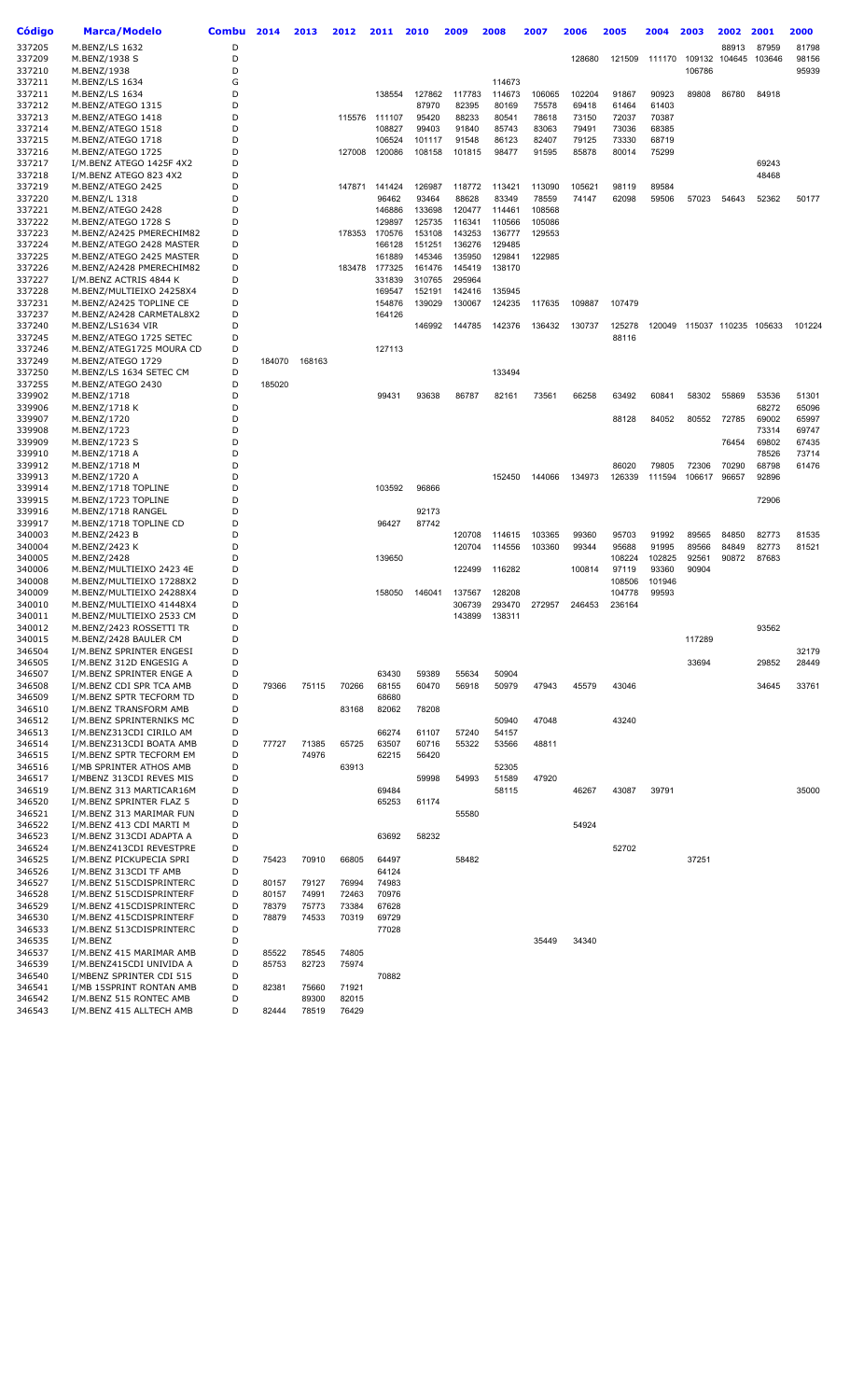| Código             | <b>Marca/Modelo</b>                                  | <b>Combu</b> | 2014   | 2013   | 2012    | 2011   | 2010           | 2009           | 2008           | 2007           | 2006  | 2005  | 2004           | 2003   | 2002        | 2001  | 2000           |
|--------------------|------------------------------------------------------|--------------|--------|--------|---------|--------|----------------|----------------|----------------|----------------|-------|-------|----------------|--------|-------------|-------|----------------|
| 346544             | I/M.BENZ 415 NIKS CAP A                              | D            |        |        | 79680   |        |                |                |                |                |       |       |                |        |             |       |                |
| 346545             | I/M.BENZ 415 TRANSF AMB                              | D            |        | 84618  | 77714   |        |                |                |                |                |       |       |                |        |             |       |                |
| 346546             | I/M.BENZ 415 REVESC AMB                              | D            |        | 83656  | 79127   |        |                |                |                |                |       |       |                |        |             |       |                |
| 346547             | I/M.BENZ 415 ALTER AMB                               | D            |        |        | 77004   |        |                |                |                |                |       |       |                |        |             |       |                |
| 346549             | I/M.BENZ415CDI ANCAR A S                             | D            |        | 64043  | 62382   |        |                |                |                |                |       |       |                |        |             |       |                |
| 346550             | I/M.BENZ 415 ENGE AMB                                | D            |        |        | 79656   |        |                |                |                |                |       |       |                |        |             |       |                |
| 346551             | I/M.BENZ 415 AUTOMAR AMB                             | D            | 89025  | 82773  |         |        |                |                |                |                |       |       |                |        |             |       |                |
| 346552             | I/M.BENZ 415 VIPVANS AMB                             | D            | 89065  |        |         |        |                |                |                |                |       |       |                |        |             |       |                |
| 346553<br>347701   | I/M.BENZ 515 AUTOMAR AMB<br>MBENZ/2423B LIEBHERR HTM | D<br>D       | 89069  |        | 74709   |        |                |                |                |                | 97378 | 93807 | 90146          | 87782  | 83133       | 82086 |                |
| 347800             | M.BENZ/710 CIOATO STEEL                              | D            |        |        |         |        |                |                |                |                |       |       | 51221          |        | 49011 47160 |       |                |
| 348300             | I/M.BENZ 311 SPRT SITNEI                             | D            |        |        |         |        |                |                |                |                |       |       | 37689          |        |             |       |                |
| 348301             | I/M.BENZ SPRT SITNEI MED                             | D            |        | 70002  | 64331   | 62887  | 56153          | 51475          | 48271          | 44838          | 40309 |       |                |        |             |       |                |
| 348401             | M.BENZ/AUTO LIFE TROIA 3                             | D            |        |        |         |        |                |                |                |                |       | 94362 | 91463          |        |             |       |                |
| 348403             | M.BENZ/AUTO LIFE TROIA 2                             | D            |        |        |         |        |                |                |                |                |       | 83452 |                |        |             |       |                |
| 348406             | M.BENZ/AUTO LIFE TROIAL1                             | D            |        |        |         | 114694 |                | 103256         |                |                |       | 79798 | 75813          | 71873  |             |       |                |
| 348407             | M.BENZ/AUTO LIFE TROIAL2                             | D            |        |        |         |        | 112079         | 105222         |                | 87094          | 86837 |       |                | 73293  |             |       |                |
| 348500             | M.BENZ/JOFEGE 2423 368X4                             | D            |        |        |         |        |                |                | 115088         | 114209         |       |       | 94476          | 90501  |             |       |                |
| 348600<br>348700   | M.BENZ/712 E BV VIGILAN                              | D<br>D       |        |        |         | 106995 |                |                |                |                |       | 65707 | 56993          |        |             |       |                |
| 348800             | M.BENZ/712 E SBB CF<br>M.BENZ/AMAL ALCATRAZ AB1      | D            |        |        |         |        | 98860<br>71746 | 91643<br>69159 | 81248<br>61255 | 74213<br>58698 | 68310 |       | 53601          |        | 47673       |       |                |
| 348801             | M.BENZ/AMAL ALCATRAZ AB3                             | D            |        |        |         |        | 69853          |                |                | 60846          | 58451 |       |                |        |             |       |                |
| 348802             | M.BENZ/AMAL ALCATRAZ AB4                             | D            |        |        |         |        |                | 103180         | 96803          | 90199          |       |       |                |        |             |       |                |
| 349000             | M.BENZ/914C RHINUS 900                               | D            |        |        |         |        |                |                |                |                |       |       | 61697          | 56081  | 52758       |       |                |
| 349001             | M.BENZ/915E RHINUS 900                               | D            |        |        |         |        |                |                |                |                |       |       | 56637          | 52089  |             |       |                |
| 350001             | M.BENZ/710 CHAVANTE BRUT                             | D            |        |        |         |        |                |                |                |                |       |       | 52336          |        |             |       |                |
| 350002             | M.BENZ/712 CHAVANTE BRUT                             | D            |        |        |         |        |                |                |                | 70472          |       | 64953 | 62154          | 54105  |             |       |                |
| 903102             | M.BENZ/OH 1421 L                                     | D            |        |        |         |        |                |                |                |                |       |       |                |        |             |       | 66923          |
| 903105             | M.BENZ/OF 1721                                       | D            |        |        |         |        |                |                |                |                |       |       |                |        |             | 59972 | 55448          |
| 903106             | M.BENZ/OF 1417                                       | D<br>D       |        |        |         |        |                |                |                |                |       |       |                |        | 76035       | 59775 | 53897          |
| 903108<br>903111   | M.BENZ/OH 1628 L<br>M.BENZ/OH 1621 LE                | D            |        |        |         |        |                |                |                |                |       |       |                |        |             | 76051 | 69639<br>54797 |
| 903113             | M.BENZ/LO 914                                        | D            |        |        |         |        |                |                |                |                |       |       |                |        |             | 60418 |                |
| 903124             | M.BENZ/O 400 RSD PL                                  | D            |        |        |         |        |                |                |                |                |       |       |                | 131598 |             |       |                |
| 903132             | M.BENZ/OF 1722                                       | D            |        |        |         | 164481 |                |                |                |                |       |       |                |        |             |       |                |
| 903137             | M.BENZ/OF 1418                                       | D            |        |        |         |        | 148673         |                |                |                |       |       |                |        |             |       |                |
| <b>Fabricante:</b> | <b>MACK</b>                                          |              |        |        |         |        |                |                |                |                |       |       |                |        |             |       |                |
|                    |                                                      |              |        |        |         |        |                |                |                |                |       |       |                |        |             |       |                |
| 309201             | I/MACK MR688S TB130                                  | D            |        |        |         |        |                |                |                | 232852         |       |       |                |        |             |       |                |
| <b>Fabricante:</b> | MAN                                                  |              |        |        |         |        |                |                |                |                |       |       |                |        |             |       |                |
|                    |                                                      |              |        |        |         |        |                |                |                |                |       |       |                |        |             |       |                |
|                    |                                                      |              |        |        |         |        |                |                |                |                |       |       |                |        |             |       |                |
| 320523             | MAN/TGX 33.440 6X4 T                                 | D            |        |        |         |        | 267798         |                |                |                |       |       |                |        |             |       |                |
| 320524             | MAN/TGX 29.440 6X4 T                                 | D            | 271498 | 254769 | 253177  | 244423 | 234219         |                |                |                |       |       |                |        |             |       |                |
| 320524<br>349326   | MAN/TGX 29.440 6X4 T<br>I/MAN TGS 26.480 6X4         | G<br>D       | 313769 |        | 253177  |        |                | 139375         |                |                |       |       |                |        |             |       |                |
| 349340             | I/MAN TGX 33.540 6X4                                 | D            |        |        |         | 201240 |                | 178252         |                |                |       |       |                |        |             |       |                |
| 349348             | I/MAN TGX 28.440 6X4 T                               | D            |        |        |         |        | 192472         |                |                |                |       |       |                |        |             |       |                |
| 349361             | MAN/TGX 33.440 6X4 T                                 | D            |        |        |         | 180083 | 168083         |                |                |                |       |       |                |        |             |       |                |
| 349362             | MAN/TGX 28.440 6X4 T                                 | D            |        |        |         | 210275 |                |                |                |                |       |       |                |        |             |       |                |
| 349364             | I/MAN TGS 33.540 6X6 BBS                             | D            |        |        |         | 224146 |                |                |                |                |       |       |                |        |             |       |                |
| 349365             | I/MAN TGX 33.540 6X4 BBS                             | D            |        |        |         | 204348 |                |                |                |                |       |       |                |        |             |       |                |
| 349366             | MAN/TGX 28.440 6X2 T                                 | D            | 258441 | 237357 |         |        |                |                |                |                |       |       |                |        |             |       |                |
| 349366             | MAN/TGX 28.440 6X2 T                                 | G            |        | 237357 |         |        |                |                |                |                |       |       |                |        |             |       |                |
| <b>Fabricante:</b> | MO                                                   |              |        |        |         |        |                |                |                |                |       |       |                |        |             |       |                |
|                    |                                                      |              |        |        |         |        |                |                |                |                |       |       |                |        |             |       |                |
| 341000             | I/MO PIERCE HUSKY 300                                | D            |        |        |         |        |                |                |                |                |       |       |                | 158731 |             |       |                |
| <b>Fabricante:</b> | MOTOR-CASA                                           |              |        |        |         |        |                |                |                |                |       |       |                |        |             |       |                |
|                    |                                                      |              |        |        |         |        |                |                |                |                |       |       |                |        |             |       |                |
| 310300             | MO/ECOSOL COMPEMB 06AP86                             | D            |        |        |         | 52052  | 49326          |                |                |                |       |       |                |        |             |       |                |
| <b>Fabricante:</b> | NAVISTAR                                             |              |        |        |         |        |                |                |                |                |       |       |                |        |             |       |                |
|                    |                                                      |              |        |        |         |        |                |                |                |                |       |       |                |        |             |       |                |
|                    |                                                      |              |        |        |         |        |                |                |                |                |       |       |                |        |             |       |                |
| 345701             | NAVISTAR/INTERN 4700 4X2                             | D            |        |        |         |        |                |                |                |                |       |       |                |        |             | 47296 | 47135          |
| 345702             | NAVISTAR/INTERN 4900 4X2                             | D            |        |        |         |        |                |                |                |                |       |       |                |        |             | 64012 | 61668          |
| 345703             | NAVISTAR/INTERN 4900 6X4                             | D            |        |        |         |        |                |                |                |                |       |       |                |        |             | 65052 | 61633          |
| 345704             | NAVISTAR/INTERN 9800 6X4                             | D            |        |        |         |        |                |                |                |                |       |       |                |        |             | 81368 | 77200          |
| 345705<br>345706   | NAVISTAR/INTERN 9200 4X2<br>NAVISTAR/INTERN 9200 6X4 | D<br>D       |        |        |         |        |                |                |                |                |       |       |                |        |             |       | 67185<br>80500 |
| 345707             | NAVISTAR/INTERN 4900T4X2                             | D            |        |        |         |        |                |                |                |                |       |       |                |        |             |       | 60633          |
| <b>Fabricante:</b> | <b>NORDEX</b>                                        |              |        |        |         |        |                |                |                |                |       |       |                |        |             |       |                |
|                    |                                                      |              |        |        |         |        |                |                |                |                |       |       |                |        |             |       |                |
|                    |                                                      |              |        |        |         |        |                |                |                |                |       |       |                |        |             |       |                |
| 311100             | I/NORDEX DFM                                         | D            |        |        |         |        | 38365          |                |                |                |       |       |                |        |             |       |                |
| <b>Fabricante:</b> | OSHKOSH                                              |              |        |        |         |        |                |                |                |                |       |       |                |        |             |       |                |
|                    |                                                      |              |        |        |         |        |                |                |                |                |       |       |                |        |             |       |                |
| 336099             | IMP/OSHKOSH                                          | D            |        |        |         |        |                |                |                |                |       |       |                |        |             |       | 26714          |
| <b>Fabricante:</b> | PEUGEOT                                              |              |        |        |         |        |                |                |                |                |       |       |                |        |             |       |                |
|                    |                                                      |              |        |        |         |        |                |                |                |                |       |       |                |        |             |       |                |
|                    |                                                      |              |        |        |         |        |                |                |                |                |       |       |                |        |             |       |                |
| 347400<br>347401   | PEUGEOT/BOXER FURG MTE<br>PEUGEOT/BOXER FURG MHVID   | D<br>D       |        |        |         |        |                |                |                |                |       | 31937 | 29867<br>28676 | 26114  | 23224       | 22286 |                |
|                    | PIERCE                                               |              |        |        |         |        |                |                |                |                |       |       |                |        |             |       |                |
| <b>Fabricante:</b> |                                                      |              |        |        |         |        |                |                |                |                |       |       |                |        |             |       |                |
|                    |                                                      |              |        |        |         |        |                |                |                |                |       |       |                |        |             |       |                |
| 341001             | I/PIERCE ARROW XT                                    | D            |        |        | 1103522 |        |                |                |                |                |       |       |                |        |             |       |                |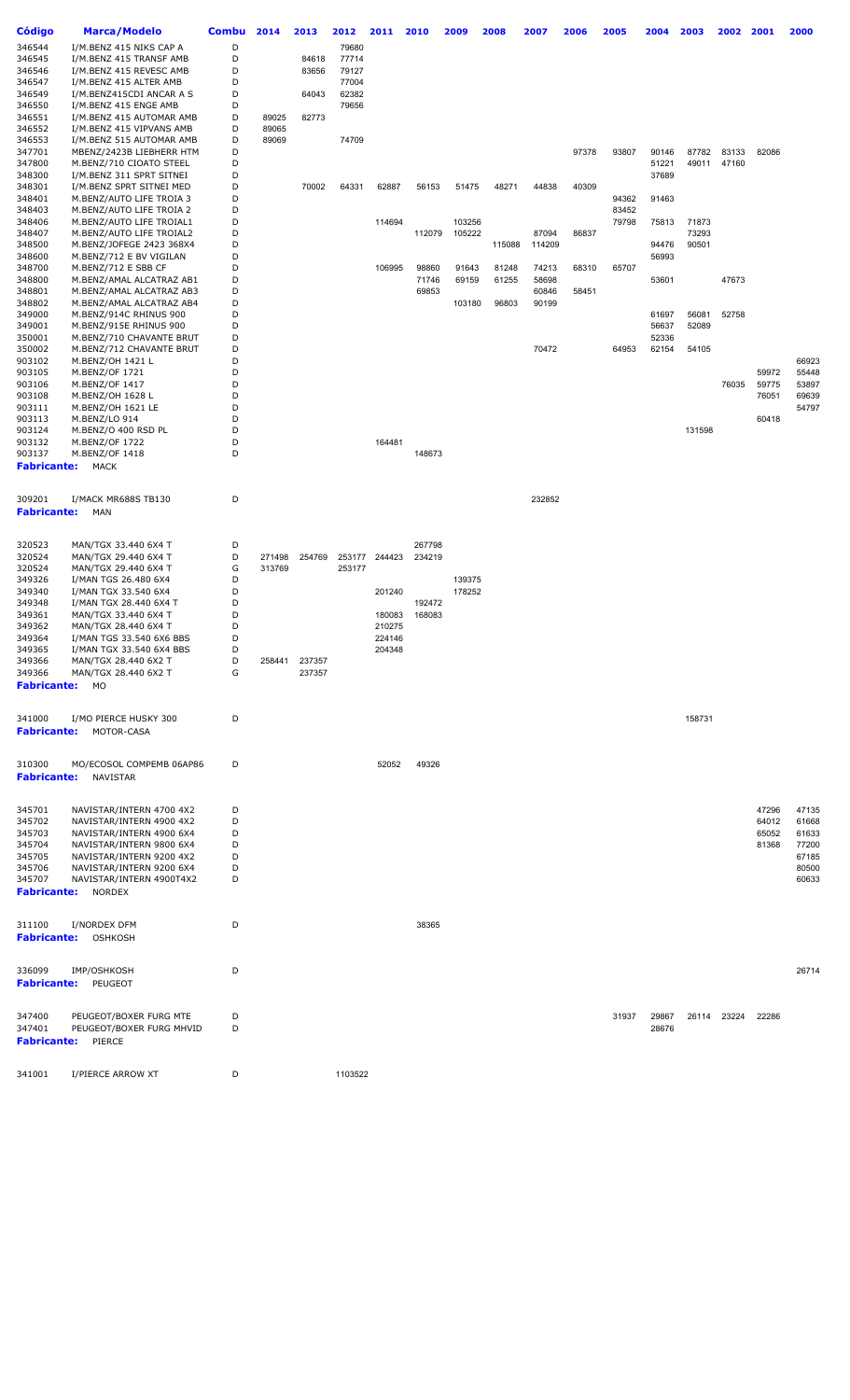| <b>Código</b><br><b>Fabricante:</b> | <b>Marca/Modelo</b><br>PIONEIRA                      | Combu  | 2014   | 2013   | 2012   | 2011             | 2010             | 2009             | 2008             | 2007             | 2006             | 2005             | 2004             | 2003                        | 2002                           | 2001             | 2000             |
|-------------------------------------|------------------------------------------------------|--------|--------|--------|--------|------------------|------------------|------------------|------------------|------------------|------------------|------------------|------------------|-----------------------------|--------------------------------|------------------|------------------|
| 310800<br><b>Fabricante:</b>        | PIONEIRA/COLPACT 2.0<br><b>RANDON</b>                | D      |        | 120838 |        |                  | 111162           |                  |                  |                  |                  |                  |                  |                             |                                |                  |                  |
| 335802<br><b>Fabricante:</b>        | RANDON/RK 425<br><b>RENAULT</b>                      | D      |        |        |        |                  |                  |                  |                  |                  |                  |                  | 37206            |                             |                                |                  |                  |
| 344207                              | I/RENAULT MIDLUM 220 4X4                             | D      |        |        |        |                  |                  |                  |                  |                  | 114915           |                  |                  |                             |                                |                  |                  |
| 344208<br>344209                    | I/RENAULT MIDLUM 220 4X2<br>I/RENAULT MIDLUM 270 4X2 | D<br>D |        |        |        |                  |                  |                  |                  |                  | 85769<br>92340   |                  |                  |                             |                                |                  |                  |
| 344210                              | I/RENAULT KERAX 420 4X4                              | D      |        |        |        |                  |                  |                  |                  |                  | 172677           |                  |                  |                             |                                |                  |                  |
| 344211<br><b>Fabricante:</b>        | I/RENAULT KERAX 420 6X6<br>SAAB-SCANIA               | D      |        |        |        |                  |                  |                  |                  |                  | 209758           |                  |                  |                             |                                |                  |                  |
| 315213<br><b>Fabricante:</b>        | SCANIA/R164GB4X2NZ 580<br><b>SCANIA</b>              | D      |        |        |        |                  |                  |                  |                  | 281214           |                  |                  |                  |                             |                                |                  |                  |
| 309508<br>309517                    | IMP/SCANIA R124GA4X2 360<br>SCANIA/R124 GA4X2NZ 420  | D<br>D |        |        |        |                  | 256812           |                  | 201853           | 177251           | 171000           | 167803<br>158350 | 152030           |                             | 145103 139992                  | 132604           | 123397           |
| 309518                              | SCANIA/R124 GA6X4NZ 420                              | D      |        |        |        |                  |                  | 230262           | 210091           | 199759           | 189580           | 166783           | 159393           | 155105                      | 147655                         | 141583           | 135937           |
| 309519                              | SCANIA/R124 GB4X2NZ 420                              | D      |        |        |        |                  |                  |                  |                  | 189051           |                  |                  |                  |                             |                                |                  |                  |
| 309520<br>309521                    | SCANIA/R124 LA4X2NA 420<br>SCANIA/R124 LA6X2NA 420   | D<br>D |        |        |        |                  |                  |                  |                  | 198772<br>216460 | 194946<br>213668 | 175035<br>193028 | 165209<br>180733 |                             | 158312 152192<br>173117 166090 | 145792<br>157541 | 140671<br>151416 |
| 309522                              | SCANIA/T124 GA4X2NZ 420                              | D      |        |        |        |                  |                  |                  |                  |                  |                  | 149706           | 147438           |                             | 142970 135409                  | 134471           | 133324           |
| 309523                              | SCANIA/T124 GA6X4NZ 420                              | D      |        |        |        |                  |                  |                  |                  |                  |                  | 160606           |                  |                             | 145180 144302                  | 140189           | 131175           |
| 309524<br>309528                    | SCANIA/T124 LA4X2NA 420<br>SCANIA/R124GB6X4NZ 360    | D<br>D |        |        |        |                  |                  |                  |                  |                  |                  |                  | 152344           | 149353<br>150459 138795     |                                | 133522           | 131784           |
| 309530                              | I/SCANIA R380LA4X2HNA                                | D      |        |        |        |                  |                  |                  |                  |                  |                  |                  |                  | 158615                      |                                |                  |                  |
| 309531                              | I/SCANIA R420LA6X2HNA                                | D      |        |        |        |                  |                  |                  |                  |                  |                  |                  |                  | 137490                      |                                |                  |                  |
| 309532<br>309535                    | I/SCANIA R164GB8X4NZ 580<br>I/SCANIA R420LA6X4HNA    | D<br>D |        |        |        |                  |                  |                  |                  |                  |                  |                  | 258573<br>150207 |                             |                                |                  |                  |
| 309538                              | SCANIA/R124GA6X2NZ 420                               | D      |        |        |        |                  |                  |                  | 147386           |                  | 130651           |                  |                  |                             |                                |                  | 90182            |
| 309542                              | I/SCANIA R420LA6X4HHZ                                | D      |        |        |        |                  |                  |                  |                  |                  |                  | 154512           | 146291           |                             |                                |                  |                  |
| 309546<br>309547                    | I/SCANIA R420LA4X2HHZ<br>SCANIA/R124GA6X4NZ 470      | D<br>D |        |        |        |                  |                  |                  |                  | 190702           | 150883<br>185160 | 136080           |                  |                             |                                |                  |                  |
| 309548                              | SCANIA/R124GA4X2NZ 470                               | D      |        |        |        |                  |                  |                  |                  | 211390           |                  |                  |                  |                             |                                |                  |                  |
| 309550                              | I/SCANIA R 480 LA6X4HNA                              | D<br>D |        |        |        |                  |                  |                  |                  | 262330           |                  |                  |                  |                             |                                |                  |                  |
| 309551<br>309552                    | I/SCANIA BRONTO SF 135<br>I/SCANIA G 420 LA6X4HNA    | D      |        |        |        |                  |                  |                  |                  | 185259           |                  |                  | 78031            |                             |                                |                  |                  |
| 309554                              | I/SCANIA G 380 LA6X2MNA                              | D      |        |        |        |                  |                  |                  |                  | 213357           |                  |                  |                  |                             |                                |                  |                  |
| 309555                              | I/SCANIA G 480 LA6X2HNA                              | D<br>D |        |        |        |                  |                  |                  |                  | 222478           |                  |                  |                  |                             |                                |                  |                  |
| 309556<br>309557                    | I/SCANIA G 420 LA4X2HHZ<br>I/SCANIA P 270 CB6X4HNZ   | D      |        |        |        |                  |                  |                  | 195588<br>134865 |                  |                  |                  |                  |                             |                                |                  |                  |
| 309558                              | SCANIA/G 420 B6X6                                    | D      |        |        |        |                  | 282200           | 264796           |                  |                  |                  |                  |                  |                             |                                |                  |                  |
| 309560<br>309562                    | SCANIA/G 470 A8X4<br>I/SCANIA G 480 CB8X4ESZ         | D<br>D |        |        |        |                  |                  | 344955           | 333205           |                  |                  |                  |                  |                             |                                |                  |                  |
| 309564                              | I/SCANIA G 480 LA6X4HSZ                              | D      |        |        |        |                  |                  | 305476           |                  |                  |                  |                  |                  |                             |                                |                  |                  |
| 309566                              | I/SCANIA R 560 CB8X4ESZ                              | D      |        |        |        |                  | 388940           |                  |                  |                  |                  |                  |                  |                             |                                |                  |                  |
| 309567<br>309571                    | I/SCANIA G 480 CA6X4ESZ<br>SCANIA/G 440 B8X4 CS      | D<br>D | 430962 | 376010 | 343209 | 334312           | 317144           |                  |                  |                  |                  |                  |                  |                             |                                |                  |                  |
| 309572                              | SCANIA/G 440 A6X4 CS                                 | D      | 347084 | 321973 | 317698 |                  |                  |                  |                  |                  |                  |                  |                  |                             |                                |                  |                  |
| 309584                              | SCANIA/G 400 A6X4 CS                                 | D      |        | 273464 |        |                  |                  |                  |                  |                  |                  |                  |                  |                             |                                |                  |                  |
| 309586<br>310401                    | SCANIA/G 400 B6X4 CS<br>SCANIA/P124PARTHENON TRA     | D<br>D | 357911 | 328710 | 318340 | 249555 200730    | 192350           | 184320           | 176625           | 169251           | 162185           | 155415           |                  | 148927 142710 136753 131044 |                                |                  | 125574           |
| 310602                              | SCANIA/P124 TRUCK GALEGO                             | D      |        |        |        |                  |                  |                  |                  |                  |                  | 141289           |                  |                             |                                |                  |                  |
| 315202                              | SCANIA/R164GA6X4NZ 480                               | D      |        |        |        |                  |                  |                  |                  | 233888           | 229676           | 208902           | 198431           |                             | 193781 181005 178519           |                  |                  |
| 315203<br>315204                    | SCANIA/R164GA4X2NZ 480<br>SCANIA/R164CA8X4NZ 480     | D<br>D |        |        |        |                  |                  |                  |                  | 210710           | 248396           | 199624<br>241352 | 190036           | 178547 174128 162216        | 213866                         |                  |                  |
| 315205                              | SCANIA/R164GA6X4NA 480                               | D      |        |        |        |                  |                  |                  |                  | 225644           | 214475           |                  |                  |                             |                                |                  |                  |
| 315207                              | SCANIA/R164GB6X4NZ 480                               | D      |        |        |        |                  |                  |                  |                  |                  |                  | 210685           |                  |                             |                                |                  |                  |
| 315209<br>315211                    | SCANIA/R164CB6X4NZ580<br>SCANIA/R 420 A4X2           | D<br>D |        |        |        | 258099           | 244852           | 231664           | 226263           | 224876<br>216783 |                  |                  |                  |                             |                                |                  |                  |
| 315212                              | SCANIA/R 470 A6X4                                    | D      |        |        |        | 319265           | 298770           | 288545           | 267710           | 207439           |                  |                  |                  |                             |                                |                  |                  |
| 315214                              | SCANIA/G 420 A6X4                                    | D      |        |        |        | 261252 247374    | 223917           | 208514           | 206458           |                  |                  |                  |                  |                             |                                |                  |                  |
| 315216<br>315218                    | SCANIA/G 440 A4X2<br>SCANIA/G 420 B6X4               | D<br>D |        |        |        | 252322<br>303135 | 228803<br>272557 | 218731<br>255818 | 202584<br>242225 |                  |                  |                  |                  |                             |                                |                  |                  |
| 315219                              | SCANIA/G 420 B8X4                                    | D      |        |        |        |                  | 343987           |                  |                  |                  |                  |                  |                  |                             |                                |                  |                  |
| 315220<br>315222                    | SCANIA/G 420 A6X2                                    | D      |        |        |        | 236843           | 210989           | 205661           | 199892           | 183587           |                  |                  |                  |                             |                                |                  |                  |
| 315223                              | SCANIA/R 580 A8X4<br>SCANIA/G 470 B8X4               | D<br>D |        |        |        | 364363<br>386009 |                  |                  |                  |                  |                  |                  |                  |                             |                                |                  |                  |
| 315224                              | SCANIA/G 470 B6X4                                    | D      |        |        |        | 325979           | 300748           | 280148           | 264042           |                  |                  |                  |                  |                             |                                |                  |                  |
| 315225<br>315226                    | SCANIA/G 470 A6X4<br>SCANIA/G 470 A6X2               | D<br>D |        |        |        | 302251<br>288736 | 280255<br>262622 | 264944<br>250029 | 243209<br>230888 |                  |                  |                  |                  |                             |                                |                  |                  |
| 315227                              | SCANIA/R 440 A6X4                                    | D      |        |        | 293499 | 287369           | 258083           | 248141           | 228524           |                  |                  |                  |                  |                             |                                |                  |                  |
| 315228                              | SCANIA/R 440 A6X2                                    | D      |        |        |        | 263324           | 248869           | 241917           |                  |                  |                  |                  |                  |                             |                                |                  |                  |
| 315229<br>315230                    | SCANIA/R 440 A4X2<br>SCANIA/G 440 B8X4               | D<br>D |        |        | 422971 | 403255           | 252880           | 237086           | 224785           | 207378           |                  |                  |                  |                             |                                |                  |                  |
| 315232                              | SCANIA/G 440 A6X4                                    | D      |        |        | 314301 | 300356           | 272946           | 255726           | 247815           |                  |                  |                  |                  |                             |                                |                  |                  |
| 315233                              | SCANIA/G 440 A6X2                                    | D      |        |        |        |                  | 258774           | 246524           | 230314           |                  |                  |                  |                  |                             |                                |                  |                  |
| 315235<br>315238                    | SCANIA/G 420 B4X2<br>SCANIA/G 380 B6X2               | D<br>D |        |        | 288110 |                  | 248852           |                  |                  |                  | 228797           |                  |                  |                             |                                |                  |                  |
|                                     |                                                      |        |        |        |        |                  |                  |                  |                  |                  |                  |                  |                  |                             |                                |                  |                  |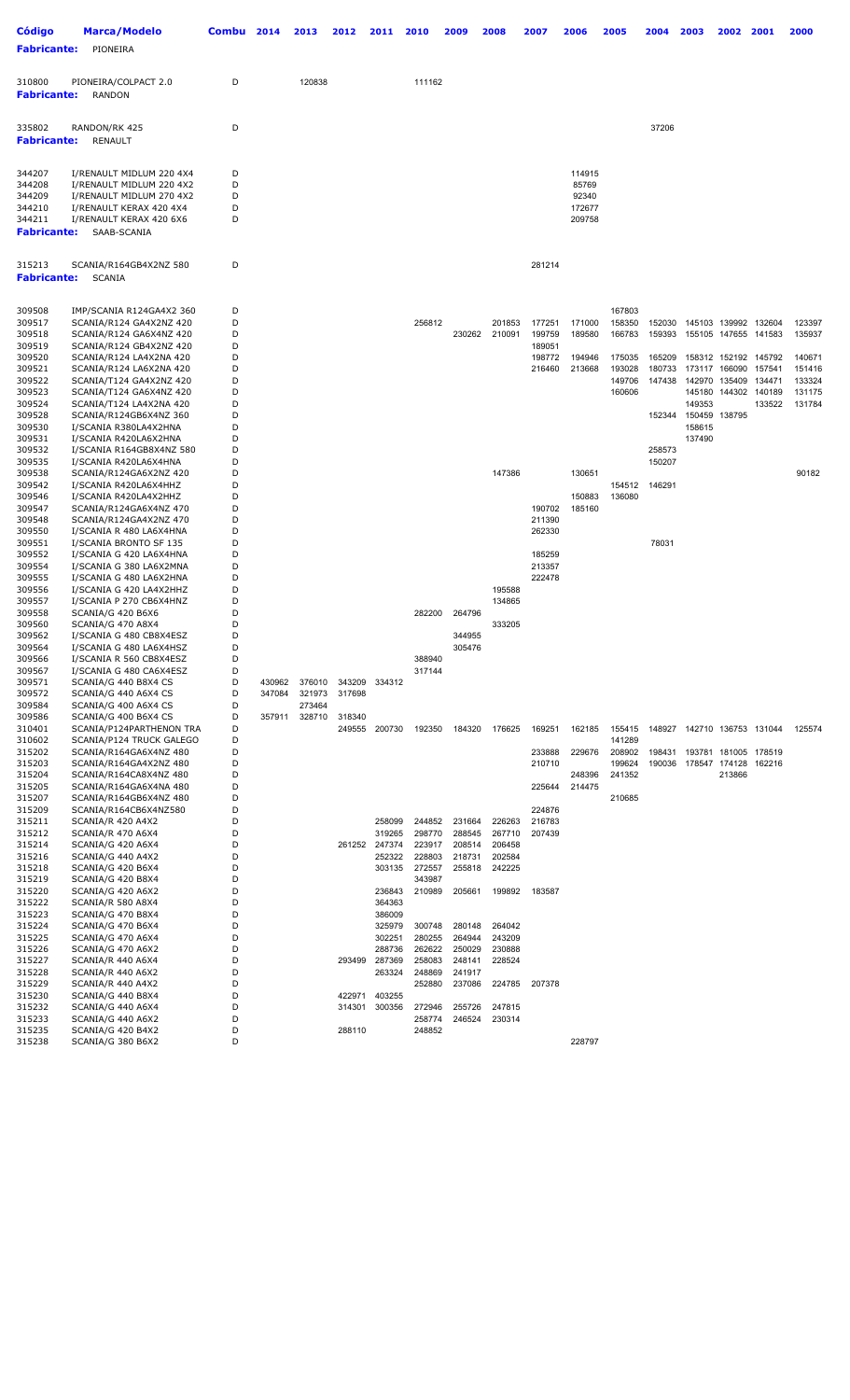| Código           | Marca/Modelo                           | <b>Combu</b> | 2014             | 2013             | 2012                 | 2011          | 2010          | 2009   | 2008   | 2007   | 2006   | 2005   | 2004                 | 2003          | 2002 | 2001 | 2000 |
|------------------|----------------------------------------|--------------|------------------|------------------|----------------------|---------------|---------------|--------|--------|--------|--------|--------|----------------------|---------------|------|------|------|
| 315239           | SCANIA/G 380 A6X2                      | D            |                  |                  |                      |               | 231275 211155 | 208025 | 190474 |        |        |        |                      |               |      |      |      |
| 315242           | SCANIA/R 580 B6X4                      | D            |                  |                  |                      |               | 780857        | 751031 | 710864 |        |        |        |                      |               |      |      |      |
| 315243           | SCANIA/R 580 A6X4                      | D            |                  |                  |                      | 345524        | 330224        |        |        |        |        |        |                      |               |      |      |      |
| 315244           | SCANIA/R 500 A6X4                      | D            |                  |                  |                      | 326809        | 299462        | 289323 | 267977 | 238151 |        |        |                      |               |      |      |      |
| 315245           | SCANIA/R 500 A6X2                      | D            |                  |                  |                      | 320040        | 289425        | 279514 | 263874 |        |        |        |                      |               |      |      |      |
| 315247           | SCANIA/R 470 A6X2                      | D            |                  |                  |                      | 302037        | 280714        | 277975 | 267013 | 240010 |        |        |                      |               |      |      |      |
| 315248           | SCANIA/R 470 A4X2                      | D            |                  |                  |                      | 267312        | 250787        | 238247 | 229908 | 208902 |        |        |                      |               |      |      |      |
| 315249           | SCANIA/G 470 A4X2                      | D            |                  |                  |                      | 267198        | 240964        | 231932 | 215969 |        |        |        |                      |               |      |      |      |
| 315250           | SCANIA/R 420 A6X4                      | D            |                  |                  |                      | 311617 297484 | 269879        | 267991 | 248141 | 224106 |        |        |                      |               |      |      |      |
| 315251           | SCANIA/P 420 B8X4                      | D            |                  |                  |                      | 361984        | 307455        | 290426 | 287909 | 268307 |        |        |                      |               |      |      |      |
| 315253           | SCANIA/P 420 B6X4                      | D            |                  |                  |                      | 265333        | 226027        | 219521 | 213548 | 206816 | 193223 |        | 185156 177426 170019 |               |      |      |      |
| 315254           | SCANIA/G 420 A4X2                      | D            |                  |                  |                      | 232682        | 210659        | 205313 | 192416 | 181328 |        |        |                      |               |      |      |      |
| 315255           | SCANIA/P 420 A6X4                      | D            |                  |                  |                      | 301625 279910 | 246518        | 229343 | 218139 |        |        |        |                      |               |      |      |      |
| 315256           | SCANIA/R 380 A6X2                      | D            |                  |                  |                      | 251857        | 234575        | 223934 |        |        |        |        |                      |               |      |      |      |
| 315257           | SCANIA/R 380 A4X2                      | D            |                  |                  |                      | 253123        | 236222        |        |        |        |        |        |                      |               |      |      |      |
| 315261           | SCANIA/G 380 A4X2                      | D            |                  |                  |                      | 222002        | 199104        | 197822 | 176200 | 166692 |        |        |                      |               |      |      |      |
| 315263           | SCANIA/P 340 A4X2                      | D            |                  |                  |                      | 184072        | 162874        | 159328 | 148706 | 143724 |        |        |                      |               |      |      |      |
| 315264           | SCANIA/P 340 A6X2                      | D            |                  |                  |                      | 201878        | 186847        | 178178 | 170753 |        |        |        |                      |               |      |      |      |
|                  |                                        | D            |                  |                  |                      |               |               |        |        |        |        |        |                      |               |      |      |      |
| 315265           | SCANIA/P 340 B4X2                      |              |                  |                  |                      | 184517        | 155162        |        |        |        |        |        |                      |               |      |      |      |
| 315266           | SCANIA/P 340 B6X4                      | D            |                  |                  |                      | 225327        |               |        |        |        |        |        |                      |               |      |      |      |
| 315268           | SCANIA/P 230 B4X2                      | D            |                  |                  |                      |               |               |        | 135728 |        |        |        |                      |               |      |      |      |
| 315270           | SCANIA/P 270 A4X2                      | D            |                  |                  |                      |               |               | 134471 | 133255 |        |        |        |                      |               |      |      |      |
| 315271           | SCANIA/P 270 B4X2                      | D            |                  |                  |                      | 144431        | 139114        | 121101 |        |        |        |        |                      |               |      |      |      |
| 315272           | SCANIA/P 270 B6X2                      | D            |                  |                  |                      | 154171        | 147419        | 129104 | 124419 |        |        |        |                      |               |      |      |      |
| 315273           | SCANIA/P 270 B6X4                      | D            |                  |                  |                      | 189096        | 162236        |        |        |        |        |        |                      |               |      |      |      |
| 315274           | SCANIA/P 310 A4X2                      | D            |                  |                  |                      | 158724        | 151229        | 144302 | 133973 |        |        |        |                      |               |      |      |      |
| 315279           | SCANIA/P 310 B6X4                      | D            |                  |                  |                      | 202686        | 173528        | 170833 | 163586 |        |        |        |                      |               |      |      |      |
| 315280           | SCANIA/P 310 B8X4                      | D            |                  |                  |                      |               | 194119        |        |        |        |        |        |                      |               |      |      |      |
| 315281           | SCANIA/G 340 A4X2                      | D            |                  |                  |                      |               |               | 214640 |        |        |        |        |                      |               |      |      |      |
| 315283           | SCANIA/R 580 B4X2                      | D            |                  |                  |                      |               |               |        | 342582 |        |        |        |                      |               |      |      |      |
| 315284           | SCANIA/P 420 A6X2                      | D            |                  |                  |                      | 260157        |               |        |        |        |        |        |                      |               |      |      |      |
| 315285           | SCANIA/P 380 A6X2                      | D            |                  |                  |                      | 221967        |               |        |        |        |        |        |                      |               |      |      |      |
| 315287           | SCANIA/R 420 TRUKAMCA                  | D            |                  |                  |                      |               |               |        | 219264 |        |        |        |                      |               |      |      |      |
| 315288           | SCANIA/G 420 TRUKAM CA                 | D            |                  |                  |                      |               | 221997        |        | 202974 |        |        |        |                      |               |      |      |      |
| 315289           | SCANIA/P 420 ROSSETTI CB               | D            |                  |                  |                      |               |               |        | 215059 |        |        |        |                      |               |      |      |      |
| 315290           | I/SCANIA R 440 LA4X2HSZ                | D            |                  |                  |                      |               |               | 263713 |        |        |        |        |                      |               |      |      |      |
| 315291           | SCANIA/P340 BAULER CAM                 | D            |                  |                  |                      |               | 194020        | 188584 |        |        |        |        |                      |               |      |      |      |
| 315291           | P340 BAULER CAM                        | G            |                  |                  |                      |               |               | 224169 |        |        |        |        |                      |               |      |      |      |
| 315292           | SCANIA/LOC G420 A6X4 TRA               | D            |                  |                  |                      |               |               |        | 284288 | 279035 |        | 270071 |                      | 242707 239853 |      |      |      |
| 315294           | SCANIA/R 580 A6X2                      | D            |                  |                  |                      | 368154        | 352246        |        |        |        |        |        |                      |               |      |      |      |
| 315295           | SCANIA/G 470 TRUKAM CA                 | D            |                  |                  |                      |               | 258007        |        |        |        |        |        |                      |               |      |      |      |
| 315296           | SCANIA/R 470 DALBOZA CA                | D            |                  |                  |                      |               | 290192        |        |        |        |        |        |                      |               |      |      |      |
| 315297           | SCANIA/P 310 B8X2                      | D            |                  |                  |                      | 201451        |               |        |        |        |        |        |                      |               |      |      |      |
| 315403           | SCANIA/G 400 A6X2 CS                   | D            |                  | 323850           |                      |               |               |        |        |        |        |        |                      |               |      |      |      |
| 315406           | G 440 B6X6 CS                          | D            |                  | 444025           |                      |               |               |        |        |        |        |        |                      |               |      |      |      |
| 315409           | SCANIA/G 440 B6X4 CS                   | D            | 316019           | 290236           | 281924               |               |               |        |        |        |        |        |                      |               |      |      |      |
| 315411           | SCANIA/G 440 B4X2 CS                   | D            |                  | 286981           |                      |               |               |        |        |        |        |        |                      |               |      |      |      |
| 315417           | SCANIA/G 480 A6X4 CS                   | D            | 356042           | 349525           | 345539               | 323564        |               |        |        |        |        |        |                      |               |      |      |      |
| 315425           | SCANIA/P 250 B8X4 CS                   | D            |                  | 213838           | 207093               |               |               |        |        |        |        |        |                      |               |      |      |      |
| 315426           | SCANIA/P 250 B6X2 CS                   | D            | 188323           | 179076           | 177549               |               |               |        |        |        |        |        |                      |               |      |      |      |
| 315427           | SCANIA/P 250 B8X2 CS                   | D            |                  | 211696           | 194385               |               |               |        |        |        |        |        |                      |               |      |      |      |
| 315430           | SCANIA/P 250 B6X4 CS                   | D            | 211825           |                  | 194543 188405        |               |               |        |        |        |        |        |                      |               |      |      |      |
| 315432           | SCANIA/P 250 B4X2 CS                   | D            | 180253           | 165548           | 131194               |               |               |        |        |        |        |        |                      |               |      |      |      |
| 315449           | SCANIA/P 310 B6X2 CS                   | D            | 206459           |                  | 189614 183311        |               |               |        |        |        |        |        |                      |               |      |      |      |
| 315451           | SCANIA/P 310 B6X4 CS                   | D            | 228257           | 210914           |                      | 202407 201422 |               |        |        |        |        |        |                      |               |      |      |      |
| 315452           | SCANIA/P 310 B8X2 CS                   | D            | 237038           | 217700           | 211277               |               |               |        |        |        |        |        |                      |               |      |      |      |
| 315454           | SCANIA/P 310 A4X2 CS                   | D            |                  | 204601           | 198145               |               |               |        |        |        |        |        |                      |               |      |      |      |
| 315455           | SCANIA/P 310 B8X4 CS                   | D            | 253773           | 245336           | 237596               |               |               |        |        |        |        |        |                      |               |      |      |      |
| 315457           | SCANIA/P 310 B4X2 CS                   | D            |                  | 218844           |                      |               |               |        |        |        |        |        |                      |               |      |      |      |
| 315463           | SCANIA/P 360 B6X4 CS                   | D            | 276749           | 254170           | 249688               | 239379        |               |        |        |        |        |        |                      |               |      |      |      |
| 315469           | SCANIA/P 360 A6X2 CS                   | D            |                  | 243037           | 230150               |               |               |        |        |        |        |        |                      |               |      |      |      |
| 315474           | SCANIA/P 400 B8X4 CS                   | D            |                  |                  | 357818               |               |               |        |        |        |        |        |                      |               |      |      |      |
| 315480           | SCANIA/P 400 B6X4 CS                   | D            |                  |                  | 304266 294150        |               |               |        |        |        |        |        |                      |               |      |      |      |
| 315482           | SCANIA/P 400 B4X4 CS                   | D            | 333311           |                  |                      |               |               |        |        |        |        |        |                      |               |      |      |      |
| 315484           | SCANIA/G 480 B6X4 CS                   | D            | 373275           |                  |                      |               |               |        |        |        |        |        |                      |               |      |      |      |
| 315485           | SCANIA/G 380 RODOVALE CA               | D            |                  |                  |                      |               |               |        | 180883 |        |        |        |                      |               |      |      |      |
| 315492           | SCANIA/G 360 A6X2                      | D            | 273082           | 250803           |                      | 232179 231816 |               |        |        |        |        |        |                      |               |      |      |      |
| 315494           | SCANIA/G 360 A4X2                      | D            | 242860           | 223046           |                      | 216475 205653 |               |        |        |        |        |        |                      |               |      |      |      |
| 315503           | SCANIA/G 400 A6X2 4                    | D            |                  | 323850           |                      |               |               |        |        |        |        |        |                      |               |      |      |      |
| 315505           | SCANIA/G 400 A6X2                      | D            | 302339           |                  | 277672 268862        |               |               |        |        |        |        |        |                      |               |      |      |      |
| 315510           | SCANIA/G 400 A4X2                      | D            | 273268           | 250973           | 239888               |               |               |        |        |        |        |        |                      |               |      |      |      |
| 315511           | SCANIA/G 400 A6X4                      | D            |                  |                  | 238719               |               |               |        |        |        |        |        |                      |               |      |      |      |
| 315516           | SCANIA/G 400 B6X4                      | D            | 327997           | 306955           | 303439               |               |               |        |        |        |        |        |                      |               |      |      |      |
| 315520           | SCANIA/G 440 A4X2                      | D            |                  | 287024           | 272060               |               |               |        |        |        |        |        |                      |               |      |      |      |
| 315522           | SCANIA/G 440 A6X2                      | D            | 295393           | 273094           | 269428               |               |               |        |        |        |        |        |                      |               |      |      |      |
|                  |                                        | D            |                  |                  |                      |               |               |        |        |        |        |        |                      |               |      |      |      |
| 315528<br>315530 | SCANIA/G 440 A6X4<br>SCANIA/G 440 B6X4 | D            | 347084<br>357914 | 318767<br>346015 | 313559               |               |               |        |        |        |        |        |                      |               |      |      |      |
| 315535           | SCANIA/G 480 A6X4                      | D            | 370935           | 357565           | 338933               |               |               |        |        |        |        |        |                      |               |      |      |      |
|                  |                                        | D            |                  |                  | 345425               |               |               |        |        |        |        |        |                      |               |      |      |      |
| 315550           | SCANIA/R 620 B6X4<br>SCANIA/R 620 A6X2 | D            | 393325           |                  | 348793               |               |               |        |        |        |        |        |                      |               |      |      |      |
| 315552<br>315553 | SCANIA/R 620 A8X4                      | D            |                  | 448792           | 330806               |               |               |        |        |        |        |        |                      |               |      |      |      |
| 315554           | SCANIA/R 620 A6X4                      | D            | 427028           | 409181           |                      | 397709 379493 |               |        |        |        |        |        |                      |               |      |      |      |
| 315561           | SCANIA/R 560 A6X2                      | D            |                  |                  | 366088               |               |               |        |        |        |        |        |                      |               |      |      |      |
| 315566           | SCANIA/R 560 A6X4                      | D            | 443959           |                  | 407738 394874 374290 |               |               |        |        |        |        |        |                      |               |      |      |      |
|                  |                                        |              |                  |                  |                      |               |               |        |        |        |        |        |                      |               |      |      |      |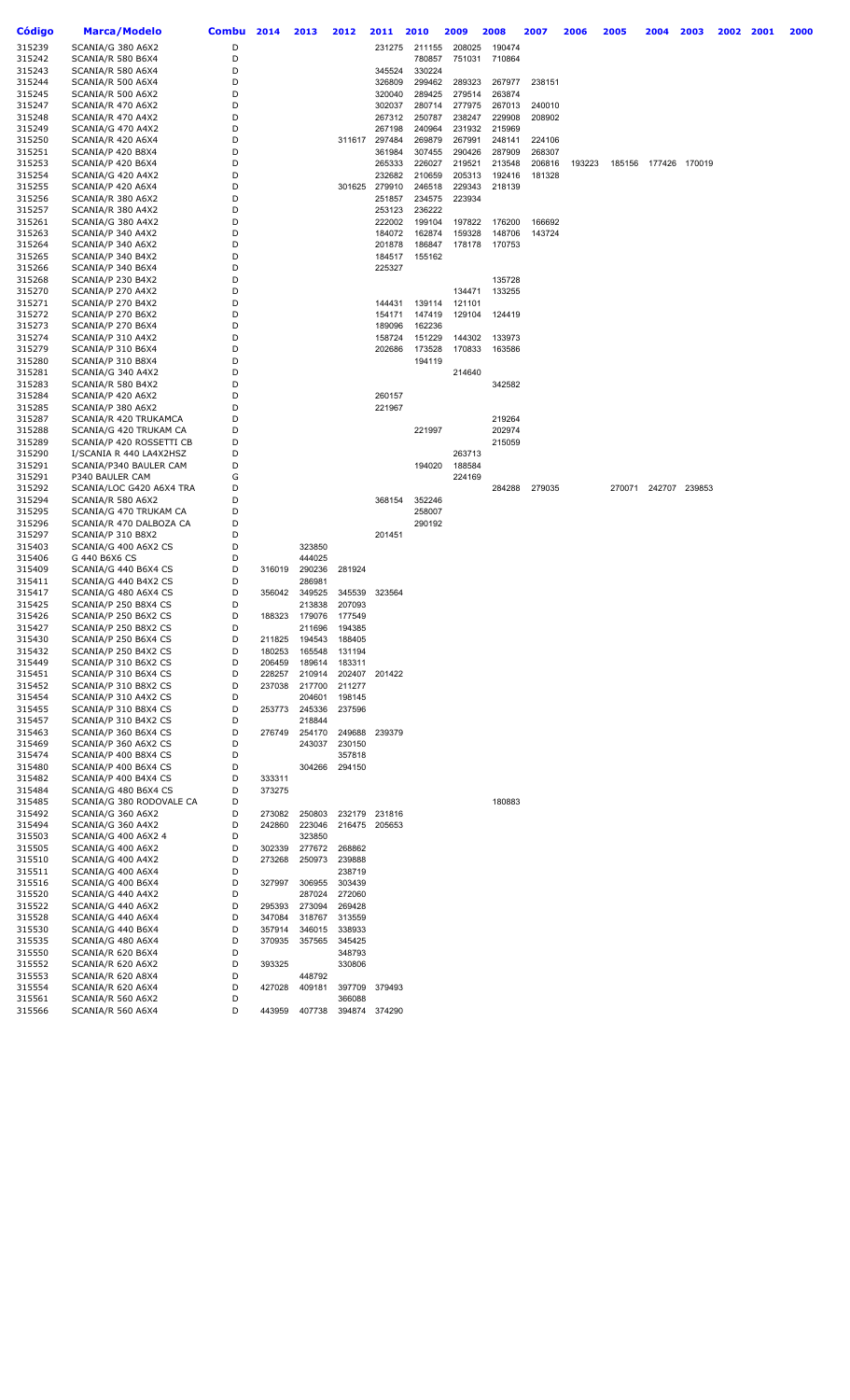| Código           | <b>Marca/Modelo</b>                            | <b>Combu</b> | 2014             | 2013             | 2012   | 2011          | 2010   | 2009   | 2008   | 2007   | 2006   | 2005   | 2004   | 2003                        | 2002 2001            |                      | 2000           |
|------------------|------------------------------------------------|--------------|------------------|------------------|--------|---------------|--------|--------|--------|--------|--------|--------|--------|-----------------------------|----------------------|----------------------|----------------|
| 315580           | SCANIA/R 400 A4X2                              | D            | 273268           | 250973           | 239888 | 229639        |        |        |        |        |        |        |        |                             |                      |                      |                |
| 315581           | SCANIA/R 400 A6X2                              | D            | 289891           | 280252           | 275324 | 259986        |        |        |        |        |        |        |        |                             |                      |                      |                |
| 315583           | SCANIA/R 440 A6X2                              | D            | 307202           | 285984           |        | 283994 271031 |        |        |        |        |        |        |        |                             |                      |                      |                |
| 315583           | SCANIA/R 440 A6X2                              | G            | 313028           |                  |        |               |        |        |        |        |        |        |        |                             |                      |                      |                |
| 315585           | SCANIA/R 440 B6X2                              | D            | 312289           |                  |        |               |        |        |        |        |        |        |        |                             |                      |                      |                |
| 315586           | SCANIA/R 440 A4X2                              | D            | 285512           | 276019           | 268567 |               |        |        |        |        |        |        |        |                             |                      |                      |                |
| 315591           | SCANIA/R 440 A6X4                              | G            | 357722           |                  |        |               |        |        |        |        |        |        |        |                             |                      |                      |                |
| 315591           | SCANIA/R 440 A6X4                              | D            | 341883           | 330516           | 305928 | 297651        |        |        |        |        |        |        |        |                             |                      |                      |                |
| 315596           | SCANIA/R 440 A6X2 4                            | D            |                  | 309210           | 293091 |               |        |        |        |        |        |        |        |                             |                      |                      |                |
| 315597           | SCANIA/R 480 A6X2                              | D            | 323390           | 297005           | 286618 |               |        |        |        |        |        |        |        |                             |                      |                      |                |
| 315598           | SCANIA/R 480 A6X4                              | D            | 379499           | 348538           | 340561 | 322453        |        |        |        |        |        |        |        |                             |                      |                      |                |
| 315602           | SCANIA/R 480 B6X2                              | D            | 323396           |                  |        |               |        |        |        |        |        |        |        |                             |                      |                      |                |
| 315611           | SCANIA/R 480 A4X2                              | D            |                  | 237604           | 229294 |               |        |        |        |        |        |        |        |                             |                      |                      |                |
| 315625           | SCANIA/P 250 B8X2                              | D            | 230502           | 211696           | 194385 |               |        |        |        |        |        |        |        |                             |                      |                      |                |
| 315628           | SCANIA/P 250 B6X2                              | D            | 188323           | 180070           | 177217 | 167295        |        |        |        |        |        |        |        |                             |                      |                      |                |
| 315630           | SCANIA/P 250 B4X2                              | D            | 180253           | 167610           | 165830 |               |        |        |        |        |        |        |        |                             |                      |                      |                |
| 315633           | SCANIA/P 250 B6X4                              | D            |                  | 197441           | 191213 |               |        |        |        |        |        |        |        |                             |                      |                      |                |
| 315636           | SCANIA/P 250 A4X2                              | D            |                  |                  | 164186 |               |        |        |        |        |        |        |        |                             |                      |                      |                |
| 315644           | SCANIA/P 270 B8X2                              | D            |                  |                  |        | 174396        |        |        |        |        |        |        |        |                             |                      |                      |                |
| 315647           | SCANIA/P 270 A4X2                              | D            |                  |                  |        | 141296        |        |        |        |        |        |        |        |                             |                      |                      |                |
| 315649           | SCANIA/P 310 B4X2                              | D            | 236830           | 217508<br>258145 |        |               |        |        |        |        |        |        |        |                             |                      |                      |                |
| 315651           | SCANIA/P 310 B8X4<br>SCANIA/P 310 A4X2         | D            | 258700           |                  | 251786 | 205609        |        |        |        |        |        |        |        |                             |                      |                      |                |
| 315652           |                                                | D<br>D       | 234261           | 215148           | 208361 |               |        |        |        |        |        |        |        |                             |                      |                      |                |
| 315655<br>315658 | SCANIA/P 310 B8X2<br>SCANIA/P 310 B6X4         | D            | 237038<br>216670 | 217699<br>209466 | 202858 | 211317 201451 |        |        |        |        |        |        |        |                             |                      |                      |                |
| 315660           | SCANIA/P 310 B6X2                              | D            | 207844           | 190887           | 183311 |               |        |        |        |        |        |        |        |                             |                      |                      |                |
| 315661           | SCANIA/P 360 B6X2                              | D            | 262030           | 240652           | 231945 |               |        |        |        |        |        |        |        |                             |                      |                      |                |
| 315663           | SCANIA/P 360 B6X4                              | D            | 272758           | 263690           | 255371 |               |        |        |        |        |        |        |        |                             |                      |                      |                |
| 315666           | SCANIA/P 360 B4X4                              | D            |                  | 237971           |        |               |        |        |        |        |        |        |        |                             |                      |                      |                |
| 315667           | SCANIA/P 360 B4X2                              | D            | 238274           | 230150           | 219190 |               |        |        |        |        |        |        |        |                             |                      |                      |                |
| 315669           | SCANIA/P 360 A6X2 4                            | D            |                  | 237204           | 233891 |               |        |        |        |        |        |        |        |                             |                      |                      |                |
| 315671           | SCANIA/P 360 B8X4                              | D            | 294181           |                  |        |               |        |        |        |        |        |        |        |                             |                      |                      |                |
| 315672           | SCANIA/P 360 A6X2                              | D            | 254373           | 236873           | 233891 |               |        |        |        |        |        |        |        |                             |                      |                      |                |
| 315672           | SCANIA/P 360 A6X2                              | G            | 267737           |                  |        |               |        |        |        |        |        |        |        |                             |                      |                      |                |
| 315674           | SCANIA/P 360 A4X2                              | D            | 212150           | 194842           | 180072 |               |        |        |        |        |        |        |        |                             |                      |                      |                |
| 315679           | SCANIA/P 400 A6X4                              | D            |                  | 301019           |        |               |        |        |        |        |        |        |        |                             |                      |                      |                |
| 315692           | I/SCANIA P4406X4 MAGIRUS                       | D            |                  | 380369           | 349337 |               |        |        |        |        |        |        |        |                             |                      |                      |                |
| 315693           | SCANIA/P440 B4X4 FF                            | D            |                  | 326754           | 300095 |               |        |        |        |        |        |        |        |                             |                      |                      |                |
| 315694           | I/SCANIA R560CTE IFFP333                       | D            |                  |                  | 377386 |               |        |        |        |        |        |        |        |                             |                      |                      |                |
| 315696           | SCANIA/P 440 MIT BOM                           | D            |                  | 393903           |        |               |        |        |        |        |        |        |        |                             |                      |                      |                |
| 315697           | SCANIA/G 440 MIT BOM                           | D            |                  | 290125           |        |               |        |        |        |        |        |        |        |                             |                      |                      |                |
| 315698           | SCANIA / R 560 MIT BOM                         | D            |                  | 1325013          |        |               |        |        |        |        |        |        |        |                             |                      |                      |                |
| 315705           | SCANIA/P 340 A4X2 SETEC                        | D            |                  |                  |        | 200044        |        |        |        |        |        |        |        |                             |                      |                      |                |
| 315706           | I/SCANIA ITURRI P360                           | D            |                  | 35051            |        |               |        |        |        |        |        |        |        |                             |                      |                      |                |
| 336212           | SCANIA/R 420 A6X2                              | D            |                  |                  |        | 251088        | 235256 | 223662 | 214941 | 193828 |        |        |        |                             |                      |                      |                |
| 336213           | SCANIA/R 420 A6X2 4                            | D            |                  |                  |        | 277967        | 267977 |        |        |        |        |        |        |                             |                      |                      |                |
| 340416           | I/SCANIA P360 LA4X2HNA                         | D            |                  | 238151           |        |               |        |        |        |        |        |        |        |                             |                      |                      |                |
| 340417           | I/SCANIA JACINTO P360                          | D            |                  | 417757           |        |               |        |        |        |        |        |        |        |                             |                      |                      |                |
| 344601           | SCANIA/P94 GA4X2NZ 260                         | D            |                  |                  |        |               |        |        |        |        |        |        |        |                             | 113206 107647 100232 |                      | 93598          |
| 344603           | SCANIA/P94 CB6X4NZ 260                         | D            |                  |                  |        |               |        |        |        |        |        |        |        |                             | 93780                | 86217                | 82970          |
| 344604           | SCANIA/P94 DB4X2NZ 260                         | D            |                  |                  |        |               |        |        |        |        |        |        | 101927 | 92715                       | 90262                | 80674                | 79127          |
| 344605           | SCANIA/P94 DB6X2NA 260                         | D            |                  |                  |        |               |        |        |        |        |        |        |        | 113084 110278 105644 103212 |                      |                      | 99292          |
| 344607           | SCANIA/P94 GA4X2NZ 220                         | D            |                  |                  |        |               |        |        |        |        |        |        |        |                             |                      | 97908                |                |
| 344608           | SCANIA/P94CB6X4NZ 310                          | D            |                  |                  |        |               |        |        |        | 148673 | 139831 |        | 109482 |                             |                      |                      | 88027          |
| 344609           | SCANIA/P94GA4X2NZ 310                          | D            |                  |                  |        |               |        |        |        | 118590 | 111002 | 107425 | 101166 |                             |                      |                      | 79054          |
| 344610           | SCANIA/P94DB4X2NZ 270                          | D<br>D       |                  |                  |        |               |        |        |        | 114948 | 104535 | 100477 |        |                             |                      |                      | 69743<br>78107 |
| 344611           | SCANIA/P94GA4X2NZ 270                          | D            |                  |                  |        |               |        |        |        | 121008 | 114214 | 101268 |        |                             |                      |                      |                |
| 344612<br>344613 | SCANIA/P94DB4X2NZ 220<br>SCANIA/P94GA4X2NZ 300 | D            |                  |                  |        |               |        |        |        |        |        | 122298 | 116859 | 88801<br>107911             | 84918                | 81139                |                |
| 344614           | SCANIA/P94DB6X2NA 270                          | D            |                  |                  |        |               |        |        |        | 119424 | 114214 | 104402 | 99011  |                             |                      |                      |                |
| 344615           | SCANIA/P94DB4X2NZ 230                          | D            |                  |                  |        |               |        |        |        | 105608 | 102288 | 94708  | 89069  |                             |                      |                      |                |
| 344618           | SCANIA/P94GB4X2NZ 230                          | D            |                  |                  |        |               |        |        |        |        |        | 94715  |        |                             |                      |                      |                |
| 344620           | SCANIA/P94CB8X4NZ 270                          | D            |                  |                  |        |               |        |        |        |        |        | 124496 |        |                             |                      |                      |                |
| 344622           | SCANIA/P94 ZAMBONI 6X2                         | D            |                  |                  |        |               |        |        |        |        | 141200 |        |        |                             |                      |                      |                |
| 344703           | SCANIA/P124 CA6X4NZ 360                        | D            |                  |                  |        |               |        |        |        |        |        | 142288 | 138426 | 128487 123762 119439        |                      |                      | 115014         |
| 344704           | SCANIA/P124 CB6X4NZ 360                        | D            |                  |                  |        |               |        |        |        |        |        | 146430 | 138733 | 132033 127332               |                      | 122207               | 116533         |
| 344705           | SCANIA/P124GA4X2NZ 360                         | D            |                  |                  |        |               |        |        |        |        |        | 135732 | 134730 |                             |                      | 129916 126192 121212 | 116692         |
| 344706           | SCANIA/P124GA4X2NZ 420                         | D            |                  |                  |        |               |        |        |        |        |        |        |        |                             | 128722               | 123718               |                |
| 344708           | SCANIA/P124CB8X4NZ 360                         | D            |                  |                  |        |               |        |        |        |        |        | 208902 | 194012 | 188489 179076 171413        |                      |                      | 150268         |
| 344710           | SCANIA/P124CB6X4NZ 420                         | D            |                  |                  |        |               |        |        | 224704 | 204021 | 201511 | 181265 | 179051 |                             | 169029 158153        | 151669               | 143798         |
| 344711           | SCANIA/P124LA6X2NA 420                         | D            |                  |                  |        |               |        |        |        | 209118 | 178019 | 169573 | 169526 |                             | 162450 156152        | 151882               | 145086         |
| 344712           | SCANIA/P124CA6X4NZ 420                         | D            |                  |                  |        |               |        |        |        | 194971 | 182220 | 169703 | 156383 |                             | 149105 141627 140652 |                      |                |
| 344713           | SCANIA/P124CB6X4NZ 400                         | D            |                  |                  |        |               |        |        |        |        |        | 173757 | 161621 | 158382 152525               |                      | 146822               |                |
| 344714           | SCANIA/P124CA6X4NZ 400                         | D            |                  |                  |        |               |        |        |        |        |        | 162396 | 154995 | 144995 140083               |                      |                      |                |
| 344715           | SCANIA/P124 6X4 TCT MIBG                       | D            |                  |                  |        |               |        |        |        |        |        |        |        |                             |                      | 126314 121464        |                |
| 344717           | SCANIA/P124CB8X4NZ 400                         | D            |                  |                  |        |               |        |        |        |        |        | 159271 | 154832 | 148721 138448               |                      |                      |                |
| 344718           | SCANIA/P124CB 8X4 NZ 420                       | D            |                  |                  |        |               |        |        |        | 186122 | 177419 | 164186 | 161328 | 148721 143220               |                      |                      |                |
| 344719           | SCANIA/P124GA6X4NZ 420                         | D            |                  |                  |        | 218118        |        |        |        | 163631 |        | 140633 |        |                             | 127242               |                      |                |
| 344720           | SCANIA/P124LA6X2NA 360                         | D            |                  |                  |        |               |        |        |        |        |        | 143317 | 140393 |                             |                      |                      |                |
| 344721           | SCANIA/R124CA6X4NZ 400                         | D            |                  |                  |        |               |        |        |        |        |        |        |        | 152732                      |                      |                      |                |
| 344722           | SCANIA/P124GA6X2NZ 360                         | D            |                  |                  |        |               |        |        |        |        |        |        |        |                             |                      | 121304               |                |
| 344726           | I/SCANIA P124CB 4X4HZ                          | D            |                  |                  |        |               |        |        |        |        |        |        |        |                             |                      |                      | 123792         |
| 344727           | SCANIA/P124GA4X2NZ 400                         | D            |                  |                  |        |               |        |        |        |        |        | 148721 |        |                             |                      |                      |                |
| 344728           | SCANIA/P124LA4X2NA 400                         | D            |                  |                  |        |               |        |        |        |        |        | 171809 |        |                             |                      |                      |                |
|                  |                                                |              |                  |                  |        |               |        |        |        |        |        |        |        |                             |                      |                      |                |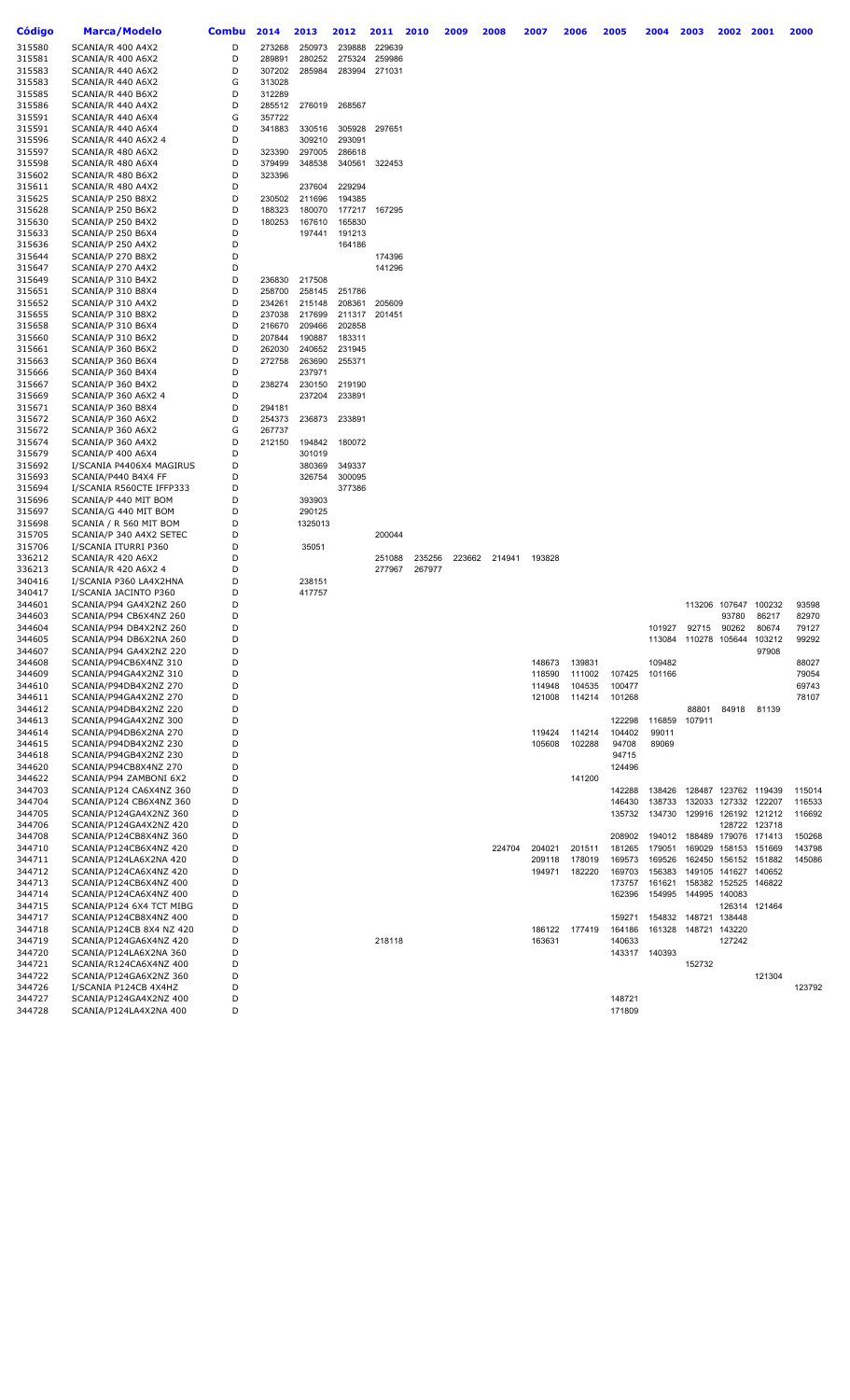| Código                | Marca/Modelo                                        | Combu  | 2014 | 2013   | 2012   | 2011          | 2010                 | 2009 | 2008   | 2007   | 2006   | 2005             | 2004   | 2003                        | 2002             | 2001                        | 2000                                      |
|-----------------------|-----------------------------------------------------|--------|------|--------|--------|---------------|----------------------|------|--------|--------|--------|------------------|--------|-----------------------------|------------------|-----------------------------|-------------------------------------------|
| 344729                | SCANIA/P124GA6X4NA 420                              | D      |      |        |        |               |                      |      |        |        | 200928 | 197834           |        |                             |                  |                             |                                           |
| 344730                | SCANIA/P124CA8X4NZ 420                              | D      |      |        |        |               |                      |      |        |        | 181482 |                  |        |                             |                  |                             |                                           |
| 344731                | SCANIA/P124CB6X6HZ 420                              | D      |      |        |        |               |                      |      |        |        | 169756 |                  |        |                             |                  |                             |                                           |
| 344733                | SCANIA/R124CB BJS TUCANO                            | D      |      |        |        |               |                      |      |        | 180937 | 172380 |                  |        |                             |                  |                             |                                           |
| 344734                | SCANIA/P124 RODOCAP 420                             | D<br>D |      |        |        |               |                      |      | 193564 |        |        | 138841           |        |                             |                  | 118818                      |                                           |
| 344735<br>344736      | I/SCANIA P124 CB RSBAUER<br>SCANIA/VIR P124 360 6X4 | D      |      |        |        |               |                      |      |        |        |        |                  |        |                             | 124571<br>133294 | 128687                      |                                           |
| 344738                | SCANIA/MULTIEIXO 6X4 CM                             | D      |      |        |        |               |                      |      |        | 273548 |        |                  |        |                             |                  |                             |                                           |
| 344739                | I/SCANIA P420 CB 4X4 HHZ                            | D      |      |        |        |               | 250749               |      |        |        |        |                  |        |                             |                  |                             |                                           |
| 344741                | SCANIA/P124CB RODOCAP CM                            | D      |      |        |        |               |                      |      |        |        |        | 189018           |        |                             |                  |                             |                                           |
| 344742                | SCANIA/P124 MT 8X4                                  | D      |      |        |        |               |                      |      |        |        |        |                  |        |                             |                  | 179600                      |                                           |
| 344743                | SCANIA/P420 VERTRUCKS                               | D      |      |        |        |               |                      |      | 221845 |        |        |                  |        |                             |                  |                             |                                           |
| 344744                | I/SCANIA P420 4X4 EBCO                              | D      |      |        | 298960 |               |                      |      |        |        |        |                  |        |                             |                  |                             |                                           |
| 344745                | I/SCANIA P320 GIMAEX EPC                            | D      |      |        |        |               | 188058               |      |        |        |        |                  |        |                             |                  |                             |                                           |
| 344746                | SCANIA/P124 GNG 360                                 | D      |      |        |        |               |                      |      |        |        |        |                  |        | 134668                      |                  |                             |                                           |
| 344749                | SCANIA/P124 DALBOZA CA                              | D      |      |        |        |               |                      |      |        |        |        |                  |        |                             | 113298           |                             |                                           |
| 344750                | SCANIA/R 440 DALBOZA CA                             | D      |      |        | 283213 |               |                      |      |        |        |        |                  |        |                             |                  |                             |                                           |
| 344752                | I/SCANIA R490 LA6X4HNA                              | D      |      | 357476 |        |               |                      |      |        |        |        |                  |        |                             |                  |                             |                                           |
| 344805                | SCANIA/R114GB4X2NZ 330                              | D<br>D |      |        |        |               |                      |      |        |        | 161427 |                  |        |                             |                  |                             | 125136                                    |
| 344806<br>344809      | SCANIA/R114GA4X2NZ 330<br>SCANIA/R114GA4X2NZ 380    | D      |      |        |        |               |                      |      |        | 158264 | 154253 | 153561<br>150981 |        |                             |                  | 148406 146142 137911 130733 |                                           |
| 344813                | SCANIA/R114LA4X2NA 380                              | D      |      |        |        |               |                      |      |        | 163831 | 149281 |                  |        |                             |                  |                             |                                           |
| 344814                | SCANIA/R114LA6X2NA 380                              | D      |      |        |        |               |                      |      |        | 196391 | 182570 | 167359           | 159590 |                             |                  |                             |                                           |
| 344901                | SCANIA/R124 GA4X2NZ 400                             | D      |      |        |        |               |                      |      | 198255 |        | 169002 | 160219           | 151194 |                             |                  | 142421 136607 130723        |                                           |
| 344902                | SCANIA/R124 GB4X2NZ 400                             | D      |      |        |        |               |                      |      |        |        | 173152 | 163224           | 161582 | 154836                      | 148372           |                             |                                           |
| 344903                | SCANIA/R124 GA6X4NZ 400                             | D      |      |        |        |               |                      |      |        |        | 133343 | 120077           | 118144 | 110279 109214 104267        |                  |                             |                                           |
| 344904                | SCANIA/R124 LA4X2NA 400                             | D      |      |        |        |               |                      |      |        |        |        | 173700           | 161701 | 158109                      | 155871           | 144889                      |                                           |
| 344905                | SCANIA/R124 LA6X2NA 400                             | D      |      |        |        |               |                      |      |        |        |        | 178530           | 166348 |                             | 159357 151950    | 150408                      |                                           |
| 344906                | SCANIA/R124 GA4X2NZ 360                             | D      |      |        |        |               |                      |      | 180235 |        |        | 145140           | 143082 | 132379                      |                  | 123992 121328               | 113452                                    |
| 344907                | SCANIA/R124 GA6X4NZ 360                             | D      |      |        |        |               |                      |      |        |        |        | 155193           | 149648 | 140741                      |                  | 134545 124710               | 121312                                    |
| 344908                | SCANIA/R124 GB4X2NZ 360                             | D      |      |        |        |               |                      |      |        |        |        |                  | 148029 | 141591                      |                  |                             | 127123                                    |
| 344909                | SCANIA/R124 LA4X2NA 360                             | D      |      |        |        |               |                      |      |        |        |        |                  |        |                             | 146865           |                             | 136812                                    |
| 344910                | SCANIA/R124 LA6X2NA 360                             | D<br>D |      |        |        |               |                      |      |        |        |        | 175765           | 165626 |                             | 159112 151683    | 150655                      | 143121                                    |
| 344911<br>344912      | SCANIA/R124 GA6X4NA 420<br>SCANIA/R124GB6X4NZ 400   | D      |      |        |        |               |                      |      | 248627 | 236592 | 225501 | 198009           | 193969 | 192474                      |                  |                             |                                           |
| 344913                | SCANIA/R124CB8X4NZ 420                              | D      |      |        |        |               |                      |      |        |        | 230370 |                  | 190212 |                             |                  |                             |                                           |
| 344914                | SCANIA/R124CB6X4NZ 420                              | D      |      |        |        |               |                      |      |        | 206167 |        |                  |        |                             |                  |                             |                                           |
| 344915                | SCANIA/R124LA6X4NA 420                              | D      |      |        |        |               |                      |      | 246362 |        |        |                  |        |                             |                  |                             |                                           |
| 344918                | SCANIA/R124GB6X4NZ 420                              | D      |      |        |        |               |                      |      |        |        | 238336 | 219313           |        |                             |                  |                             |                                           |
| 344921                | SCANIA/R124CB8X4NZ 470                              | D      |      |        |        |               |                      |      | 280176 |        |        |                  |        |                             |                  |                             |                                           |
| 344924                | SCANIA/R124LA6X2NA 470                              | D      |      |        |        |               |                      |      |        | 234617 |        |                  |        |                             |                  |                             |                                           |
| 344927                | SCANIA/R124 RODOEIXO CA                             | D      |      |        |        |               |                      |      |        |        |        |                  |        |                             | 156048           |                             |                                           |
| 344928                | SCANIA/R124 NSLOURDES JA                            | D      |      |        |        |               |                      |      |        |        |        |                  |        |                             |                  | 166743                      |                                           |
| 344929                | I/SCANIA R440 LA6X2MNA                              | D      |      | 324557 |        |               |                      |      |        |        |        |                  |        |                             |                  |                             |                                           |
| 344930                | SCANIA/R 440 RODOEIXO CA                            | D      |      | 314012 |        |               |                      |      |        |        |        |                  |        |                             |                  |                             |                                           |
| 345003                | SCANIA/T114 GB4X2NZ 320                             | D      |      |        |        |               |                      |      |        |        |        |                  |        |                             |                  |                             | 119293                                    |
| 345006                | SCANIA/T114GA4X2NZ 330<br>SCANIA/T124 GA4X2NZ 400   | D<br>D |      |        |        |               |                      |      |        |        |        | 137323           | 134471 | 134029                      | 128491           | 124663<br>129488            | 118281                                    |
| 345101<br>345102      | SCANIA/T124 GA6X4NZ 400                             | D      |      |        |        |               |                      |      |        |        |        | 152783           | 149914 | 143113 136938               |                  | 126720 121413 116855        |                                           |
| 345103                | SCANIA/T124 LA4X2NA 400                             | D      |      |        |        |               |                      |      |        |        |        |                  |        |                             |                  | 148051 144526               |                                           |
| 345104                | SCANIA/T124 GA4X2NZ 360                             | G      |      |        |        |               |                      |      |        |        |        |                  |        |                             | 123956           |                             |                                           |
| 345104                | SCANIA/T124 GA4X2NZ 360                             | D      |      |        |        |               |                      |      |        |        |        |                  |        |                             |                  |                             | 139617 138159 129722 123956 118503 115581 |
| 345105                | SCANIA/T124 GA6X4NZ 360                             | D      |      |        |        |               |                      |      |        |        |        |                  |        | 136317 134471 130486 126329 |                  |                             | 121991                                    |
| 345107                | SCANIA/T124LA6X2NA 360                              | D      |      |        |        |               |                      |      |        |        |        |                  |        | 153218 151095 146362 140557 |                  |                             |                                           |
| 345108                | SCANIA/T124LA6X2NA 420                              | D      |      |        |        |               |                      |      |        |        |        |                  |        |                             |                  | 151438 149100 142876        | 138722                                    |
| 345109                | SCANIA/T124CA6X4NZ 420                              | D      |      |        |        |               |                      |      |        |        |        |                  |        |                             |                  | 145407 137019               |                                           |
| 345110                | SCANIA/T124LA6X2NA 400                              | D      |      |        |        |               |                      |      |        |        |        | 166001           |        | 162898 155605 151532 140971 |                  |                             |                                           |
| 345111                | SCANIA/T124GB4X2NZ 360                              | D      |      |        |        |               |                      |      |        |        |        |                  |        |                             |                  | 112880                      |                                           |
| 345114                | SCANIA/T124GA6X4NA 420                              | D      |      |        |        |               |                      |      |        |        |        |                  |        |                             |                  | 151656                      |                                           |
| 345117<br>345201      | SCANIA/T124GA6X2NZ 360<br>SCANIA/P114 CA6X4NZ 360   | D<br>D |      |        |        |               |                      |      |        |        |        |                  |        |                             | 129868           | 125019                      |                                           |
| 345204                | SCANIA/P114GA4X2NZ 360                              | D      |      |        |        |               |                      |      |        |        |        |                  |        |                             |                  | 108430 107626 103134        | 98829                                     |
| 345206                | SCANIA/P114GA4X2NZ 330                              | D      |      |        |        |               |                      |      |        |        |        | 113880           | 112598 |                             | 109739 106183    | 103198                      | 99422                                     |
| 345207                | SCANIA/P114CB8X4NZ 330                              | D      |      |        |        |               |                      |      |        |        |        |                  |        |                             |                  |                             | 91372                                     |
| 345209                | SCANIA/P114GB4X2NZ 330                              | D      |      |        |        |               |                      |      |        |        |        |                  | 103995 | 98554                       | 96343            |                             | 89101                                     |
| 345221                | SCANIA/P114GA4X2NZ 340                              | D      |      |        |        |               |                      |      |        | 129875 | 122800 | 115341 112147    |        |                             |                  |                             |                                           |
| 345222                | SCANIA/P114GA6X2NA 340                              | D      |      |        |        |               |                      |      |        | 134471 |        |                  |        |                             |                  |                             |                                           |
| 345223                | SCANIA/P114GB4X2NZ 340                              | D      |      |        |        |               |                      |      |        |        | 138924 |                  |        |                             |                  |                             |                                           |
| 345224                | SCANIA/P114LA6X2NA 340                              | D      |      |        |        |               |                      |      |        |        | 138524 |                  |        |                             |                  |                             |                                           |
| 350700                | I/SCANIA P380 BSKYLIFT F                            | D      |      |        |        |               | 248975               |      |        |        |        |                  |        |                             |                  |                             |                                           |
| 350701                | I/SCANIA P420 BSKYLIFT F                            | D      |      |        |        |               | 254401               |      |        |        |        |                  |        |                             |                  |                             |                                           |
| 903301                | SCANIA/F94 HB4X2NZ 220                              | D      |      |        |        |               |                      |      |        |        |        |                  |        |                             |                  |                             | 70690                                     |
| 903321<br>903323      | SCANIA/F94HB4X2HZ 220<br>SCANIA/K94IB4X2NB 310      | D<br>D |      |        |        |               |                      |      |        |        |        |                  |        |                             |                  | 111915                      | 70540                                     |
| Fabricante:           | SEAT                                                |        |      |        |        |               |                      |      |        |        |        |                  |        |                             |                  |                             |                                           |
|                       |                                                     |        |      |        |        |               |                      |      |        |        |        |                  |        |                             |                  |                             |                                           |
| 349418<br>Fabricante: | I/SINOTRUK HOWO MASTER<br>SHAANXI                   | D      |      |        |        |               | 188011 172672 159128 |      |        |        |        |                  |        |                             |                  |                             |                                           |
| 311302                | I/SHAANXI SMAN TT385 6X4                            | D      |      |        |        | 221010 203674 |                      |      |        |        |        |                  |        |                             |                  |                             |                                           |
| Fabricante:           | SHAANXI SMAN                                        |        |      |        |        |               |                      |      |        |        |        |                  |        |                             |                  |                             |                                           |
| 311300                | I/SHAANXI SMAN TT420 6X4                            | D      |      |        |        | 226110 208374 |                      |      |        |        |        |                  |        |                             |                  |                             |                                           |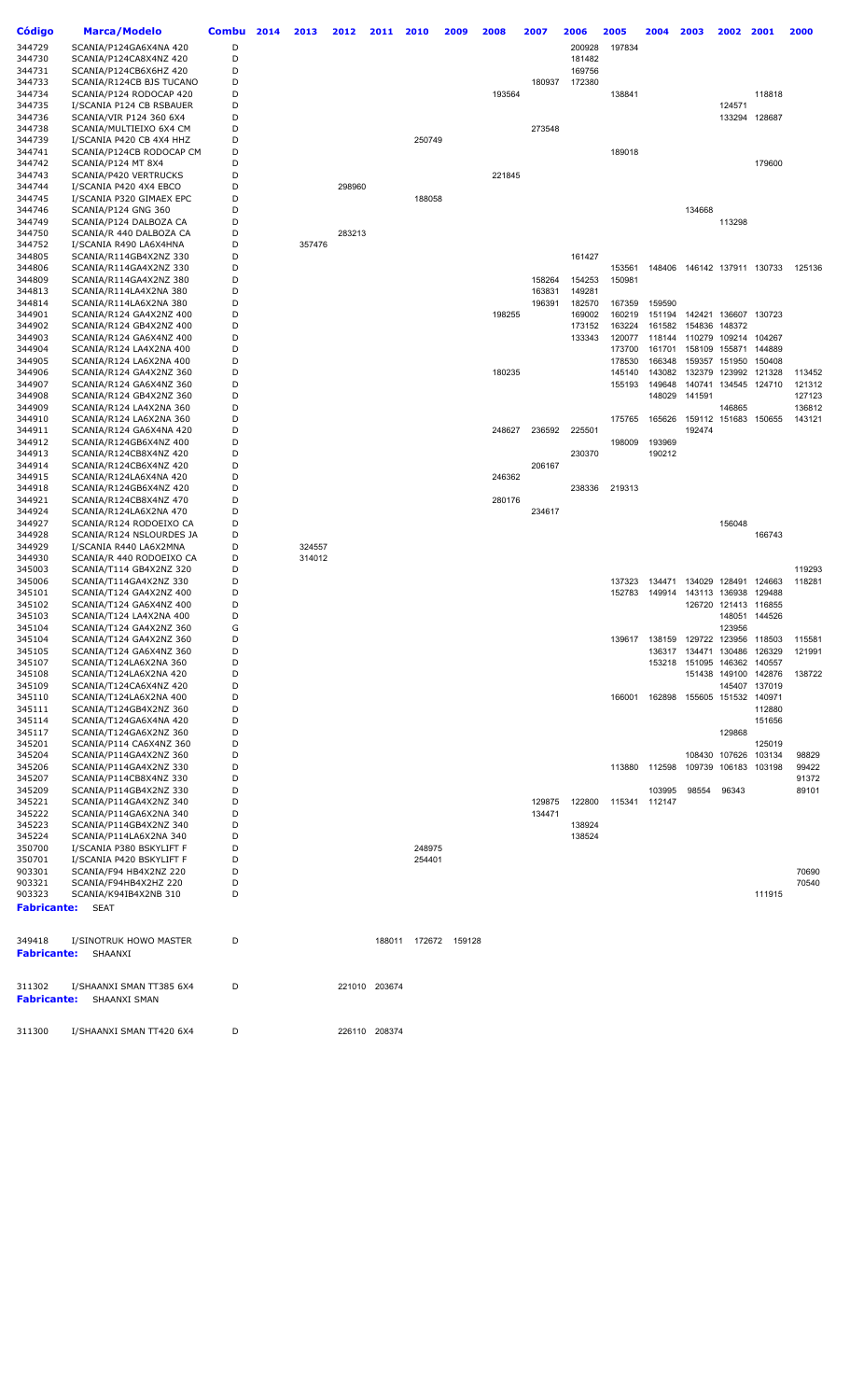| <b>Código</b>      | <b>Marca/Modelo</b>                                      | <b>Combu</b> | 2014             | 2013             | 2012             | 2011             | 2010   | 2009   | 2008   | 2007   | 2006   | 2005   | 2004            | 2003  | 2002        | 2001  | 2000  |
|--------------------|----------------------------------------------------------|--------------|------------------|------------------|------------------|------------------|--------|--------|--------|--------|--------|--------|-----------------|-------|-------------|-------|-------|
| 311303             | I/SHAANXI SMAN TT385 4X2                                 | D            |                  |                  | 189599           | 181518           |        |        |        |        |        |        |                 |       |             |       |       |
| 311304             | I/SHAANXI SMAN DT385 6X4                                 | D            |                  |                  |                  | 184070           |        |        |        |        |        |        |                 |       |             |       |       |
| 311307             | I/SHAANXI SHAC T 385 6X4                                 | D            |                  |                  |                  | 183469           |        |        |        |        |        |        |                 |       |             |       |       |
| <b>Fabricante:</b> | <b>SINOTRUK</b>                                          |              |                  |                  |                  |                  |        |        |        |        |        |        |                 |       |             |       |       |
|                    |                                                          |              |                  |                  |                  |                  |        |        |        |        |        |        |                 |       |             |       |       |
| 349400             | I/SINOTRUK HOWO 6X2 380                                  | D            |                  |                  |                  | 173076           | 156163 | 139461 | 129513 |        |        |        |                 |       |             |       |       |
| 349401             | I/SINOTRUK HOWO 6X4 380                                  | D            |                  |                  |                  | 205038           | 192205 | 180812 |        |        |        |        |                 |       |             |       |       |
| 349402             | I/SINOTRUK HOWO 8X4 380                                  | D            |                  |                  |                  | 170152           | 161598 |        |        |        |        |        |                 |       |             |       |       |
| 349403<br>349404   | I/SINOTRUK HOWO 8X4 BETO<br>I/CNHTC HOWO SINOTRUK 64     | D<br>D       |                  |                  |                  | 218276           | 191903 |        |        |        |        |        |                 |       |             |       |       |
| 349406             | I/CNHTC HOWO A7 6X4                                      | D            |                  |                  |                  |                  | 178081 |        |        |        |        |        |                 |       |             |       |       |
| 349407             | I/SINOTRUK HOWO A7-A                                     | D            |                  |                  |                  | 111168           |        |        |        |        |        |        |                 |       |             |       |       |
| 349408             | I/SINOTRUK HOWO GNG 380                                  | D            |                  |                  |                  | 186376           |        |        |        |        |        |        |                 |       |             |       |       |
| 349409             | I/SINOTRUK A7 H6X2 420A                                  | D            |                  |                  |                  | 248429 235477    |        |        |        |        |        |        |                 |       |             |       |       |
| 349411<br>349412   | I/SINOTRUK A7 H6X4 460A                                  | D<br>D       |                  |                  | 249956<br>229804 | 237151<br>207900 |        |        |        |        |        |        |                 |       |             |       |       |
| 349413             | I/SINOTRUK A7 H4X2 380A<br>I/SINOTRUK A7 H4X2 380M       | D            |                  |                  |                  | 215844           |        |        |        |        |        |        |                 |       |             |       |       |
| 349414             | I/SINOTRUK A7 L4X2 380A                                  | D            |                  |                  | 223838           |                  |        |        |        |        |        |        |                 |       |             |       |       |
| 349415             | I/SINOTRUK A7 H6X2 420M                                  | D            |                  |                  | 248670           |                  |        |        |        |        |        |        |                 |       |             |       |       |
| 349416             | I/SINOTRUK A7 H6X4 460M                                  | D            |                  |                  | 258218           | 237151           |        |        |        |        |        |        |                 |       |             |       |       |
| 349420             | I/SINOTRUK A7 L6X4 460A                                  | D            |                  |                  |                  | 237151           |        |        |        |        |        |        |                 |       |             |       |       |
| 349422<br>349424   | I/SINOTRUK A7 L6X4 460M<br>I/SINOTRUK A7 D8X4 420A       | D<br>D       |                  |                  |                  | 231535<br>243722 |        |        |        |        |        |        |                 |       |             |       |       |
| 349426             | I/SINOTRUK HOWO TRUCKVEL                                 | D            |                  |                  |                  | 204063           |        |        |        |        |        |        |                 |       |             |       |       |
| <b>Fabricante:</b> | TANGJUN                                                  |              |                  |                  |                  |                  |        |        |        |        |        |        |                 |       |             |       |       |
|                    |                                                          |              |                  |                  |                  |                  |        |        |        |        |        |        |                 |       |             |       |       |
| 333100             | I/TANGJUN ZB5041XXYLDCS                                  | D            |                  |                  |                  | 44317            |        |        |        |        |        |        |                 |       |             |       |       |
| 333101             | I/TANGJUN ZB5040XXYLDD3S                                 | D            |                  |                  |                  | 43336            |        |        |        |        |        |        |                 |       |             |       |       |
| <b>Fabricante:</b> | <b>TOR</b>                                               |              |                  |                  |                  |                  |        |        |        |        |        |        |                 |       |             |       |       |
|                    |                                                          |              |                  |                  |                  |                  |        |        |        |        |        |        |                 |       |             |       |       |
| 349200             | I/TOR TRUCK TB130                                        | D            |                  |                  |                  |                  |        |        |        | 273438 |        |        |                 |       |             |       |       |
| <b>Fabricante:</b> | TROLLER                                                  |              |                  |                  |                  |                  |        |        |        |        |        |        |                 |       |             |       |       |
|                    |                                                          |              |                  |                  |                  |                  |        |        |        |        |        |        |                 |       |             |       |       |
| 348902             | TROLLER/PANTANAL HD S4CH                                 | D            |                  |                  |                  |                  |        |        |        |        | 29575  |        |                 |       |             |       |       |
| <b>Fabricante:</b> | VOLKSWAGEN                                               |              |                  |                  |                  |                  |        |        |        |        |        |        |                 |       |             |       |       |
|                    |                                                          |              |                  |                  |                  |                  |        |        |        |        |        |        |                 |       |             |       |       |
|                    |                                                          |              |                  |                  |                  |                  |        |        |        |        |        |        |                 |       |             |       |       |
| 304201<br>310400   | VW/31310 VERTRUCKS 6X4<br>VW/35.300 PARTHENON            | D<br>D       |                  |                  |                  |                  |        |        |        |        |        | 120869 | 121435<br>78376 | 75104 | 71970       | 68965 | 66086 |
| 310601             | VW/31.320 TRUCK GALEGO                                   | D            |                  |                  |                  | 182457           | 168453 |        |        |        |        |        |                 |       |             |       |       |
| 311708             | VW/40.300 CLIM                                           | D            |                  |                  |                  |                  |        |        |        |        |        |        |                 |       |             |       | 72445 |
| 314300             | VW/24.250 CNC BIASI 6X2                                  | D            |                  |                  |                  | 136410           |        |        |        |        |        |        |                 |       |             |       |       |
| 314302             | VW/18.310 TITAN BIASI                                    | D            |                  |                  |                  |                  |        |        |        |        |        |        | 78279           |       |             |       |       |
| 319800<br>319801   | VW/31.260CN PMERECHIM 84<br><b>VW/31.260 E SETEC TCT</b> | D<br>D       |                  |                  |                  |                  |        | 143878 | 134763 |        |        |        |                 |       |             |       |       |
| 319802             | <b>VW/26.260 E SETEC TCT</b>                             | D            |                  |                  |                  |                  | 178241 |        |        |        |        |        |                 |       |             |       |       |
| 319803             | VW/40.300 SETEC CM                                       | D            |                  |                  |                  |                  |        |        |        |        |        |        |                 |       |             | 74621 | 72541 |
| 319804             | VW/18.310 T SETEC CM                                     | D            |                  |                  |                  |                  |        |        |        |        |        | 88230  | 84255           |       | 80638 74276 |       |       |
| 319805             | VW/17.250 CLC SETEC CM                                   | D            |                  |                  |                  |                  | 131254 |        | 116339 | 110484 | 104241 |        |                 |       |             |       |       |
| 319806<br>319807   | VW/19.320 SETEC CM<br>VW/17.220 T SETEC                  | D<br>D       |                  |                  |                  |                  |        |        | 123387 | 122770 | 112754 |        | 78085           |       |             |       |       |
| 320011             | VW/18.310 PM2IRM CA                                      | D            |                  |                  |                  |                  |        |        |        |        |        | 89598  |                 | 80542 |             |       |       |
| 320281             | <b>VW/23.220 MOURA</b>                                   | D            |                  |                  |                  |                  |        |        |        |        |        | 91043  | 89602           |       | 88912 84107 |       |       |
| 320503             | VW/24.330 CRC 6X2                                        | D            | 207095           | 196726           |                  | 194674 178520    |        |        |        |        |        |        |                 |       |             |       |       |
| 320504             | VW/25.390 CTC 6X2                                        | D<br>D       | 232636           | 224901           | 202340           | 198964           |        |        |        |        |        |        |                 |       |             |       |       |
| 320505<br>320506   | VW/26.390 CTC 6X4<br>VW/26.280 CRM 6X4                   | D            | 247099<br>183222 | 234078<br>168275 | 221960<br>160721 | 215224<br>153650 |        |        |        |        |        |        |                 |       |             |       |       |
| 320506             | VW/26.280 CRM 6X4                                        | G            | 183222           | 168275           |                  |                  |        |        |        |        |        |        |                 |       |             |       |       |
| 320507             | VW/24.280 CRM 6X2                                        | G            |                  | 173314           |                  |                  |        |        |        |        |        |        |                 |       |             |       |       |
| 320507             | VW/24.280 CRM 6X2                                        | D            | 188710           | 173314           |                  | 167474 132884    |        |        |        |        |        |        |                 |       |             |       |       |
| 320508             | VW/19.390 CTC 4X2                                        | D            |                  |                  |                  | 152712           |        |        |        |        |        |        |                 |       |             |       |       |
| 320509<br>320509   | VW/19.330 CTC 4X2<br>VW/19.330 CTC 4X2                   | D<br>G       | 160628<br>161200 | 147524           | 144696           | 131989           |        |        |        |        |        |        |                 |       |             |       |       |
| 320510             | VW/8.160 DRC 4X2                                         | D            | 92709            | 85145            | 82158            | 79490            |        |        |        |        |        |        |                 |       |             |       |       |
| 320511             | VW/15.190 CRM 4X2                                        | G            |                  | 142097           |                  |                  |        |        |        |        |        |        |                 |       |             |       |       |
| 320511             | VW/15.190 CRM 4X2                                        | D            | 154720           | 142097           | 133849           | 129001           |        |        |        |        |        |        |                 |       |             |       |       |
| 320512             | VW/5.150 DRC 4X2                                         | D            | 79898            | 73239            | 67384            | 65988            |        |        |        |        |        |        |                 |       |             |       |       |
| 320513<br>320514   | VW/31.330 CRC 6X4<br>VW/9.160 DRC 4X2                    | D<br>D       | 216998<br>101923 | 214164<br>93607  | 212857<br>88412  | 194355<br>82971  |        |        |        |        |        |        |                 |       |             |       |       |
| 320515             | VW/17.330 CRC 4X2                                        | D            | 197167           | 181081           | 175368           | 167894           |        |        |        |        |        |        |                 |       |             |       |       |
| 320516             | VW/10.160 DRC 4X2                                        | D            | 108182           | 99356            | 97346            |                  |        |        |        |        |        |        |                 |       |             |       |       |
| 320517             | VW/17.190 CRM 4X2                                        | D            | 154244           | 142038           | 138775           | 136186           |        |        |        |        |        |        |                 |       |             |       |       |
| 320518             | VW/13.190 CRM 4X2                                        | D            | 129523           | 118955           | 108967           | 100420           |        |        |        |        |        |        |                 |       |             |       |       |
| 320519<br>320520   | VW/17.280 CTM 4X2<br>VW/24.280 CRM 6X2 4P                | D<br>D       | 187072           | 159192<br>180852 | 176227           |                  |        |        |        |        |        |        |                 |       |             |       |       |
| 320521             | VW/13.190 CRM 4X2 4P                                     | D            | 129523           | 118955           | 108967           | 106104           |        |        |        |        |        |        |                 |       |             |       |       |
| 320522             | VW/17.280 CRM 4X2 4P                                     | D            | 165021           | 159535           | 147426           | 145481           |        |        |        |        |        |        |                 |       |             |       |       |
| 320525             | VW/25.390 CTC 6X2                                        | D            |                  |                  | 206653           |                  |        |        |        |        |        |        |                 |       |             |       |       |
| 320526             | VW/19.390 CTC 4X2                                        | D            | 222747           | 204574           | 191716           |                  |        |        |        |        |        |        |                 |       |             |       |       |
| 320527<br>320528   | VW/31.390 CRC 6X4<br><b>VW/17.190 WORKER</b>             | D<br>D       | 249019<br>137791 | 228703<br>133210 | 215420<br>128584 | 208241           |        |        |        |        |        |        |                 |       |             |       |       |
| 320529             | <b>VW/13.190 WORKER</b>                                  | D            | 114341           | 105013           | 101862           |                  |        |        |        |        |        |        |                 |       |             |       |       |
| 320530             | <b>VW/15.190 WORKER</b>                                  | D            | 130846           | 120171           | 116380           |                  |        |        |        |        |        |        |                 |       |             |       |       |
|                    |                                                          |              |                  |                  |                  |                  |        |        |        |        |        |        |                 |       |             |       |       |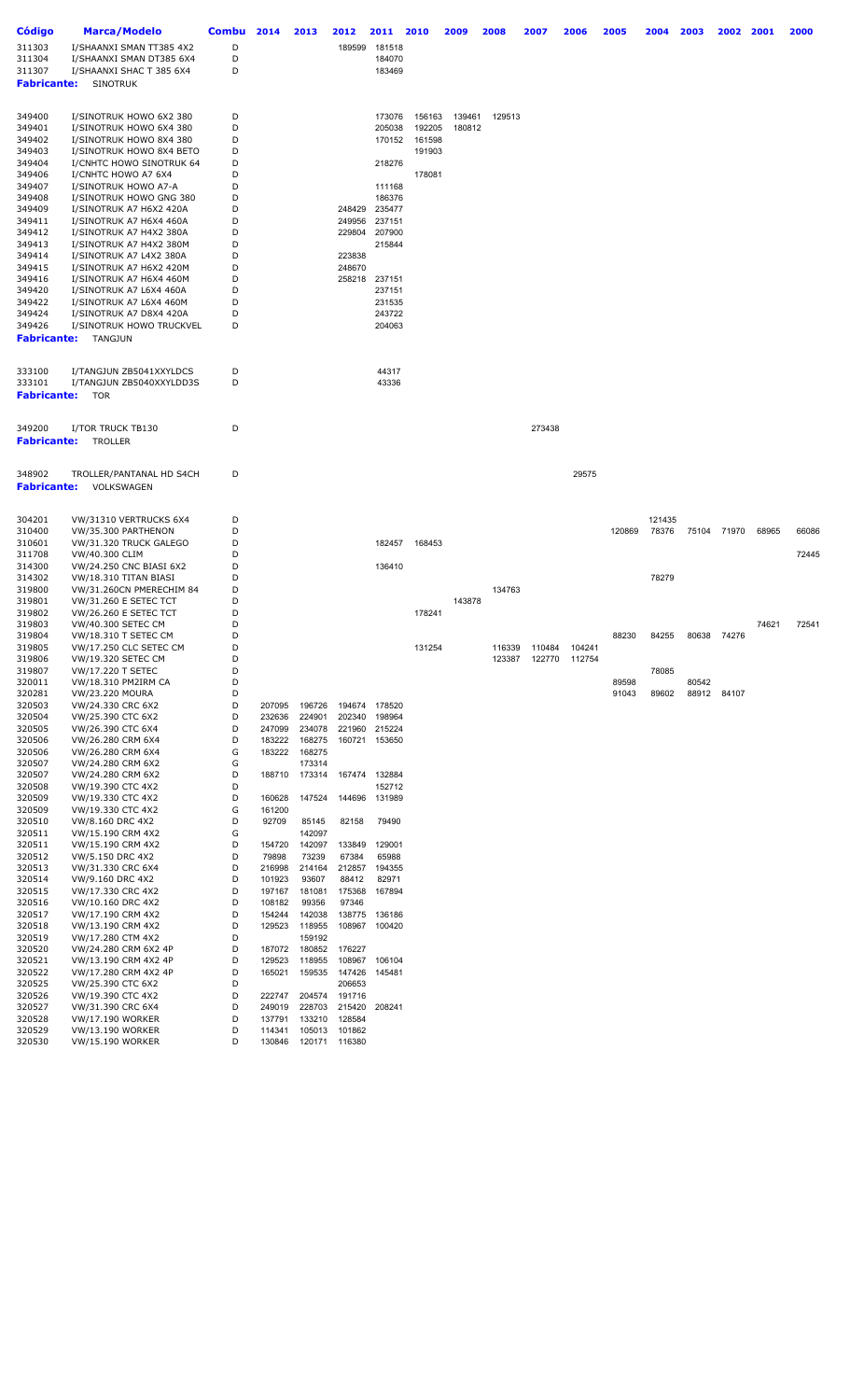| Código           | Marca/Modelo                                     | <b>Combu</b> | 2014   | 2013   | 2012   | 2011   | 2010   | 2009   | 2008           | 2007   | 2006   | 2005   | 2004  | 2003  | 2002   | 2001           | 2000           |
|------------------|--------------------------------------------------|--------------|--------|--------|--------|--------|--------|--------|----------------|--------|--------|--------|-------|-------|--------|----------------|----------------|
| 320531           | VW/15.190 CRM 4X2 4P                             | D            | 141993 | 130409 | 128226 | 119336 |        |        |                |        |        |        |       |       |        |                |                |
| 320532           | VW/17.280 CRM 4X2                                | D            | 161479 | 156111 | 143564 | 135333 |        |        |                |        |        |        |       |       |        |                |                |
| 320533           | VW/31.280 CRM 6X4                                | D            | 206834 | 192442 | 191468 | 176711 |        |        |                |        |        |        |       |       |        |                |                |
| 320534           | <b>VW/24.330 WORKER</b>                          | D            |        |        |        | 191654 |        |        |                |        |        |        |       |       |        |                |                |
| 320535           | VW/31.280 BMB CRM CM                             | D            |        |        | 196885 |        |        |        |                |        |        |        |       |       |        |                |                |
| 320536           | VW/8.160 RODOMOURA                               | D            |        | 93466  | 91709  |        |        |        | 88738          |        |        |        |       |       |        |                |                |
| 320537           | VW/DEL 8.150 RODOMOURA                           | D            |        |        |        |        | 77128  | 75813  | 71417          | 68674  | 63287  |        |       |       |        |                |                |
| 320538<br>320540 | VW/17.190 CRM 4X2 4P                             | D<br>D       | 160934 | 155804 |        |        |        | 162051 |                |        |        |        |       |       |        |                |                |
| 320541           | VW/25.320 CNC 6X2 SETEC<br>VW/8.160 BLINFORT BD  | D            |        | 102280 | 93934  |        |        |        |                |        |        |        |       |       |        |                |                |
| 320542           | VW/19.330 GNG                                    | D            |        |        | 172640 |        |        |        |                |        |        |        |       |       |        |                |                |
| 320544           | VW/19.420 CTC 4X2                                | D            | 236235 | 216962 |        |        |        |        |                |        |        |        |       |       |        |                |                |
| 320545           | VW/25.420 CTC 6X2                                | D            | 245882 | 237707 |        |        |        |        |                |        |        |        |       |       |        |                |                |
| 320545           | VW/25.420 CTC 6X2                                | G            | 251542 |        |        |        |        |        |                |        |        |        |       |       |        |                |                |
| 320546           | VW/26.420 CTC 6X4                                | D            | 258635 | 258350 |        |        |        |        |                |        |        |        |       |       |        |                |                |
| 320547           | VW/25.390CTC RODOVALE CA                         | D            |        | 218014 |        |        |        |        |                |        |        |        |       |       |        |                |                |
| 320548           | VW/24.280 GNV 6X2                                | G            |        |        | 179076 |        |        |        |                |        |        |        |       |       |        |                |                |
| 320550           | VW/23.230 WORKER 6X2                             | D            | 161518 |        |        |        |        |        |                |        |        |        |       |       |        |                |                |
| 320552           | VW/17.230 WORKER 4X2                             | D            | 151776 |        |        |        |        |        |                |        |        |        |       |       |        |                |                |
| 320553           | VW/19.330 CTC EQUIPG CA                          | D            |        | 151238 | 148816 |        |        |        |                |        |        |        |       |       |        |                |                |
| 320554           | VW/25.370CLM RODOVALE CA                         | D            |        |        |        |        | 179285 |        |                | 137860 |        |        |       |       |        |                |                |
| 320555           | VW/31330CRC SUPERTRUCK T                         | D            |        | 233891 |        |        |        |        |                |        |        |        |       |       |        |                |                |
| 320556           | VW/26.390CTC RODOEIXO CA                         | D            |        | 256616 |        |        |        |        |                |        |        |        |       |       |        |                |                |
| 326004           | VW/8.140                                         | D            |        |        |        |        |        |        |                |        |        |        |       |       |        |                | 44483          |
| 326007<br>326009 | VW/8.100                                         | D<br>D       |        |        |        |        |        |        |                |        |        |        |       |       |        |                | 43864          |
| 326010           | VW/8.150E TOPCA MINITRIO<br>VW/8.150E INBRA BD   | D            |        |        | 85297  | 81236  | 73915  |        | 68839          |        |        |        |       |       |        |                |                |
| 326012           | VW/17.210 TRAT MOURA CE                          | D            |        |        |        |        |        |        |                |        |        | 94874  |       |       |        |                |                |
| 326013           | VW/9.150 E DLV DINGO CD                          | D            |        |        |        | 79275  |        |        |                |        |        |        |       |       |        |                |                |
| 329302           | VW/12.140 T                                      | D            |        |        |        |        |        |        |                |        |        |        |       |       |        |                | 45664          |
| 329303           | VW/12.170 BT                                     | D            |        |        |        |        |        |        |                |        |        |        |       |       |        |                | 49559          |
| 329403           | VW/14.220                                        | D            |        |        |        |        |        |        |                |        |        |        |       |       |        |                | 58022          |
| 329500           | VW/18.310 GNG CR                                 | D            |        |        |        |        |        |        |                |        |        |        | 98943 | 90871 |        |                |                |
| 331403           | VW/16.200                                        | D            |        |        |        |        |        |        |                |        |        |        |       |       |        |                | 68972          |
| 331404           | VW/8.150                                         | D            |        | 85854  |        | 74484  | 69229  | 67438  | 61459          |        |        | 54157  | 52270 | 50053 | 48361  | 46714          | 44530          |
| 331404           | VW/8.150                                         | G            |        |        |        |        |        |        |                |        |        |        |       |       | 48361  |                |                |
| 331405           | VW/12.180                                        | D            |        |        |        |        |        |        |                |        |        |        |       |       |        |                | 52027          |
| 331406           | VW/14.180                                        | D            |        |        |        |        |        |        |                |        |        |        |       |       |        |                | 59408          |
| 331407           | VW/8.120                                         | G            |        |        |        |        |        |        |                |        |        |        |       |       |        | 45848          | 43851          |
| 331407           | VW/8.120                                         | D            |        |        |        |        |        |        |                |        |        | 53672  | 51336 | 49472 | 47134  | 45848          | 43851          |
| 331408           | VW/13.150                                        | D            |        |        |        |        |        |        |                |        |        | 62595  | 59351 | 57144 | 54938  | 51318          | 49816          |
| 331409           | VW/15.180                                        | D            |        |        |        |        |        |        |                |        |        | 70840  | 67618 | 64091 | 62178  | 60930          | 58279          |
| 331409           | VW/15.180                                        | G            |        |        |        |        |        |        |                |        |        | 70840  |       |       | 60704  |                |                |
| 331410           | VW/17.300                                        | D<br>D       |        |        |        |        |        |        |                |        |        |        |       |       | 62476  | 59176<br>58372 | 56830<br>54780 |
| 331411<br>331412 | VW/15.170<br>VW/13.170                           | D            |        |        |        |        |        |        |                |        |        |        |       |       |        | 56605          | 51614          |
| 331413           | VW/17.210 MOTOR MWM                              | D            |        |        |        |        |        |        |                |        |        | 79434  | 77876 | 70355 | 69118  | 65954          | 57509          |
| 331414           | VW/17.210 MOTOR CUMMINS                          | D            |        |        |        |        |        |        |                |        |        | 79437  | 77908 | 70342 | 69105  | 65934          | 57509          |
| 331414           | VW/17.210 MOTOR CUMMINS                          | G            |        |        |        |        |        |        |                |        |        |        |       |       |        | 65934          |                |
| 331415           | VW/13.180                                        | D            |        |        |        |        |        |        |                |        |        | 65809  | 61407 | 59725 | 58194  | 57181          | 52845          |
| 331415           | VW/13.180                                        | G            |        |        |        |        |        |        |                |        |        |        |       | 59725 |        |                |                |
| 331416           | VW/40.300SC                                      | D            |        |        |        |        |        |        |                |        |        |        |       |       |        | 70732          | 70026          |
| 331417           | VW/17.220                                        | D            |        |        |        |        |        |        |                |        | 88564  | 82793  | 77401 | 74034 | 69515  | 68690          | 66595          |
| 331418           | VW/26.300                                        | D            |        |        |        |        |        |        |                |        |        |        |       |       | 103937 | 90283          | 85957          |
| 331419           | VW/8.120 TECAR PAS 3500                          | D            |        |        |        |        |        |        |                |        |        |        |       | 49796 | 47469  | 46155          | 44149          |
| 331420           | VW/8.150 TECAR PAS 3500                          | D            |        |        |        |        |        |        |                |        |        | 53680  |       | 49758 | 49034  | 47474          | 45411          |
| 331422           | VW/15.180 4X4                                    | D            |        |        |        |        |        |        | 82471          |        |        |        |       |       | 60819  |                |                |
| 331424           | VW/17.210 EQUITRAN CH15                          | D            |        |        |        |        |        |        |                |        |        |        |       |       | 69187  | 65985          |                |
| 331425           | VW/17.210 EQUITRAN CH20                          | D<br>D       |        |        |        |        |        |        |                |        |        |        |       |       | 69160  | 65989          |                |
| 331426<br>331427 | VW/7.120<br><b>VW/17.220 TRATOR</b>              | D            |        |        |        |        |        |        |                |        |        | 83688  | 78221 |       | 43062  |                |                |
| 331428           | VW/8.150E-CUMMINS                                | D            |        |        |        |        |        |        |                | 59028  | 55870  | 53882  | 51982 | 49820 | 48125  |                |                |
| 331429           | VW/17.250 E                                      | D            |        |        |        | 115329 | 110955 | 106986 | 99675          | 96252  | 89919  | 83219  | 76993 |       | 63998  |                |                |
| 331429           | VW/17.250 E                                      | G            |        |        |        |        |        |        |                |        |        |        | 76993 |       |        |                |                |
| 331430           | VW/15.170 E                                      | D            |        |        |        |        |        | 86920  | 82177          | 78191  | 74927  | 71800  | 68472 | 60584 |        | 55567          |                |
| 331431           | VW/17.250 E-TRATOR                               | D            |        |        |        |        |        |        |                |        | 90705  |        | 77723 | 73102 |        |                |                |
| 331432           | VW/17.210 TRATOR MWM                             | D            |        |        |        |        |        |        |                |        |        | 79783  | 78215 |       |        |                |                |
| 331434           | VW/13.170 E                                      | D            |        |        |        |        |        |        |                |        |        | 67122  | 62185 | 60561 |        |                |                |
| 331436           | <b>VW/8.150E MWM</b>                             | D            |        |        |        |        |        | 69718  |                |        |        |        |       |       |        |                |                |
| 331440           | VW/9.150E CUMMINS                                | D            |        |        | 90762  | 85075  | 79236  | 76393  | 71592          | 68101  | 64434  | 59904  | 59545 |       |        |                |                |
| 331441           | VW/8.120 EURO3                                   | D            |        |        |        | 71512  | 65628  | 62565  | 60709          | 57823  | 54831  | 52475  |       |       |        |                |                |
| 331442           | VW/8.150E DELIVERY                               | D            |        |        |        | 75330  | 66345  | 63396  | 59113          | 57749  | 54804  | 51808  | 48701 |       |        |                |                |
| 331443           | VW/5.140E DELIVERY                               | D            |        |        |        | 57712  | 53395  | 50640  | 47544          | 45181  | 43074  | 40541  | 37846 |       |        |                |                |
| 331444           | VW/17.220 T.EURO3 WORKER                         | D            |        |        |        |        |        |        | 95908          | 90762  | 85217  | 79678  |       |       |        |                |                |
| 331446           | VW/26.220 EURO3 WORKER                           | D            |        |        |        | 138798 | 130886 | 125019 | 113179         | 106415 | 100813 |        |       |       |        |                |                |
| 331447           | VW/17.220 EURO3 WORKER                           | D            |        |        |        | 110996 | 104498 | 98883  | 94514          | 89441  | 83949  |        |       |       |        |                |                |
| 331448           | VW/24.220 EURO3 WORKER                           | D            |        |        |        | 127083 | 119459 | 112467 | 105823         | 98057  | 91861  |        |       |       |        |                |                |
| 331448           | VW/24.220 EURO3 WORKER                           | G            |        |        |        |        |        | 112467 |                |        |        |        |       |       |        |                |                |
| 331449           | VW/17.180 EURO3 WORKER                           | D            |        |        |        | 105909 | 99284  | 91199  | 83641          | 80996  | 73025  |        |       |       |        |                |                |
| 331449<br>331450 | VW/17.180 EURO3 WORKER<br>VW/13.180 EURO3 WORKER | G<br>D       |        |        |        | 94104  | 87810  | 82325  | 83641<br>76398 | 72987  | 67754  | 65850  |       |       |        |                |                |
| 331451           | VW/15.180 EURO3 WORKER                           | D            |        | 114046 | 109482 | 103738 | 89784  | 84994  | 82291          | 74455  | 71164  | 70868  | 64371 | 61684 | 59109  | 56641          |                |
| 331452           | VW/31.320 CNC T 6X4                              | D            |        |        |        | 157212 |        |        |                |        |        | 116220 |       |       |        |                |                |
| 331454           | VW/8.150E CIOATO STEEL                           | D            |        |        |        | 83221  | 73677  |        | 68518          | 64924  | 59266  |        | 54792 |       |        |                |                |
|                  |                                                  |              |        |        |        |        |        |        |                |        |        |        |       |       |        |                |                |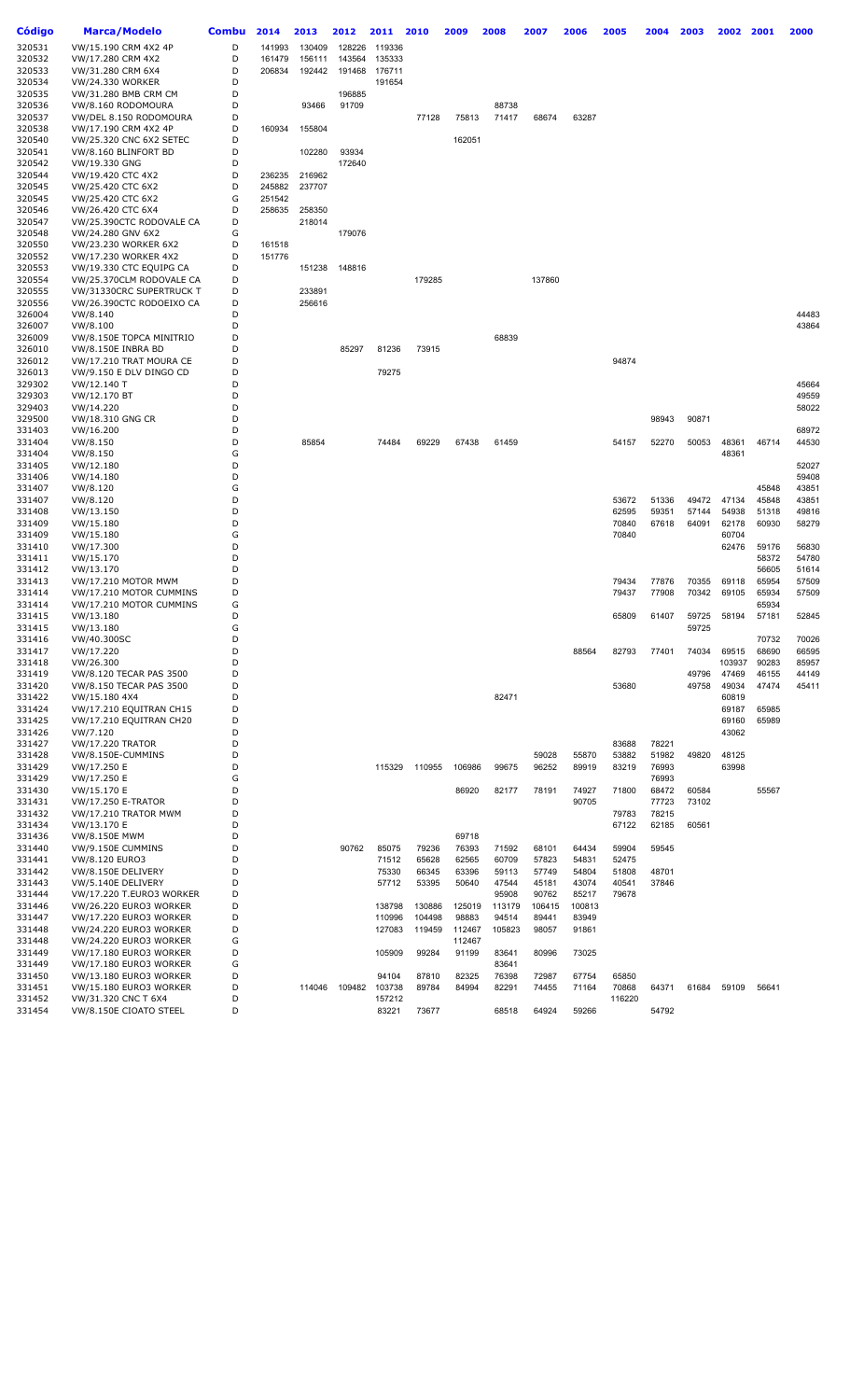| Código           | <b>Marca/Modelo</b>                                  | <b>Combu</b> | 2014   | 2013   | 2012  | 2011          | 2010   | 2009             | 2008             | 2007   | 2006   | 2005   | 2004   | 2003   | 2002  | 2001  | 2000  |
|------------------|------------------------------------------------------|--------------|--------|--------|-------|---------------|--------|------------------|------------------|--------|--------|--------|--------|--------|-------|-------|-------|
|                  |                                                      |              |        |        |       |               |        |                  |                  |        |        |        |        |        |       |       |       |
| 331455           | <b>VW/17.250 CLC TRATOR</b>                          | D<br>D       |        |        |       | 126836        | 122707 | 114969           | 107244           |        | 91847  |        |        |        |       |       |       |
| 331456           | <b>VW/17.250 CNC TRATOR</b>                          |              |        |        |       | 128292        |        | 116285           |                  |        |        |        |        |        |       |       |       |
| 331458           | VW/31.370 CNM T 6X4                                  | D            |        |        |       |               |        |                  |                  | 107359 |        |        |        |        |       |       |       |
| 331459           | VW/19.370 CLM T 4X2                                  | D            |        |        |       | 160452        | 139228 | 118844           | 112234           | 104110 |        |        |        |        |       |       |       |
| 331460           | VW/19.370 CNM T 4X2                                  | D            |        |        |       |               |        |                  | 98268            | 92719  |        |        |        |        |       |       |       |
| 331461           | VW/9.150 BLINFORT                                    | D            |        |        |       |               |        |                  |                  |        |        | 89657  |        |        |       |       |       |
| 331462           | VW/8.120 DUTRA CD                                    | D            |        |        |       |               | 82072  |                  | 67662            | 65768  |        |        |        |        |       |       |       |
| 331463           | VW/MULTIEIXO 19320 PLAT                              | D            |        |        |       |               |        |                  | 124261           |        | 102598 |        |        |        |       |       |       |
| 331464           | VW/PM1000TAO CAM 3E                                  | D            | 134439 | 130483 |       | 117787        | 107963 | 99155            | 90741            | 88881  | 83979  | 73793  | 70702  | 67115  | 66579 | 64091 | 61696 |
| 331465           | VW/17.250 CL RODOEIXO CA                             | D            |        |        |       |               |        |                  |                  | 103178 | 97272  |        |        |        |       |       |       |
| 331466           | VW/31370 ROSSETTI TR6X4                              | D            |        |        |       |               |        |                  | 151595           |        |        |        |        |        |       |       |       |
| 331467           | VW/19370CNMT SAOJOAO CP                              | D            |        |        |       |               |        |                  | 116553           |        |        |        |        |        |       |       |       |
| 331468           | VW/19320CNCTT SAOJOAO CP                             | D            |        |        |       |               |        |                  | 113197           |        | 93412  |        |        |        |       |       |       |
| 331470           | VW/17.300 TOPLINE CE                                 | D            |        |        |       | 120544        | 110055 | 104469           | 98799            | 94589  | 88725  | 83980  | 79763  |        | 70102 | 64608 |       |
| 331471           | VW/17250 PM1000TAO CT 2E                             | D            |        |        |       | 136391        | 125371 |                  | 115331           |        |        |        |        |        |       |       |       |
| 331472           | <b>VW/31.320 MASTER</b>                              | D            |        |        |       | 185064        | 159323 | 151370           |                  | 135617 |        |        |        |        |       |       |       |
| 331473           | VW/18.310 ROSSETTI CB                                | D            |        |        |       |               |        |                  |                  |        |        | 82414  | 79589  |        |       |       |       |
| 331474           | VW/17.300 TOPLINE CE                                 | D            |        |        |       |               |        |                  |                  |        |        |        |        |        |       | 72973 | 71100 |
| 331475           | VW/VIR 17250 CLC 6X2                                 | D            |        |        |       |               | 126820 | 118074           | 110345           | 104796 | 94009  |        |        |        |       |       |       |
| 331476           | VW/15.180CNM SAOJOAO CM                              | D            |        |        |       |               | 102916 | 95352            |                  |        |        |        |        |        |       |       |       |
| 331478           | VW/18310 TITAN VIR 4X2                               | D            |        |        |       |               |        |                  |                  |        | 86047  | 80269  | 76823  | 72822  | 70591 | 67724 |       |
| 331479           | VW/VIR 19320 CLC TT 6X2                              | D            |        |        |       |               | 126660 | 117294           | 112398           | 100978 | 92854  |        |        |        |       |       |       |
| 331482           | VW/5.140 MIB METROPOL BD                             | D            |        |        |       |               |        |                  | 50106            |        |        | 42746  |        |        |       |       |       |
| 331484           | VW/HIDRAULASER 17.250CLC<br>VW/8.150 E DELIVERY PLUS | D<br>D       |        | 91020  |       |               |        |                  |                  |        | 98549  |        |        |        |       |       |       |
| 331485<br>331486 |                                                      | D            |        |        |       | 77799         | 72371  |                  |                  |        |        |        |        |        |       |       |       |
| 331486           | VW/9.150 E DELIVERY                                  | G            |        |        | 81265 | 76070         | 71371  | 69185            |                  |        |        |        |        |        |       |       |       |
| 331487           | VW/9.150 E DELIVERY                                  | D            |        |        |       |               | 70405  |                  | 81241            |        |        |        |        |        |       |       |       |
|                  | VW/13.180 LM TRATOR                                  | D            |        |        |       |               |        |                  |                  |        |        |        |        |        |       |       |       |
| 331489           | VW/15.180E CUM. WORKER                               | D            |        |        |       |               |        | 105919           |                  |        |        |        |        | 78955  |       |       |       |
| 331490           | VW/18.310 CARMETAL CA                                | D            |        |        |       |               |        |                  |                  |        |        |        |        |        |       |       |       |
| 331491<br>331492 | VW/8.150E RANGEL CAM CD<br>VW/18.310 TRUKAM CA       | D            |        |        |       | 74597         |        | 69515            | 67189            |        |        | 85764  | 81789  | 77643  | 71064 |       |       |
| 331495           |                                                      | D            |        |        |       |               |        |                  |                  |        |        |        |        |        |       |       |       |
| 331496           | VW/19.320 CN RODOEIXO CA                             | D            |        |        |       |               | 171156 | 120250<br>165842 | 116396<br>163440 | 104574 | 96116  |        |        |        |       |       |       |
| 331497           | VW/19.320 CL RODOEIXO CA<br>VW/8.150 MORUMBI CT      | D            |        |        |       | 89235         | 85046  |                  |                  | 68749  | 143513 |        |        |        |       |       |       |
| 331498           | VW/13.180CNM MORUMBI CT                              | D            |        |        |       |               | 98627  |                  |                  |        |        |        |        |        |       |       |       |
| 331499           | VW/E                                                 | D            |        |        |       |               |        |                  |                  |        | 56745  |        |        |        |       |       |       |
| 331703           | VW/7.100                                             | D            |        |        |       |               |        |                  |                  |        |        |        |        |        |       | 45069 | 41895 |
| 331704           | VW/7.100 TECAR PAS 3500                              | D            |        |        |       |               |        |                  |                  |        |        |        |        |        |       | 44924 | 41751 |
| 331705           | VW/KM BETA JUNIOR                                    | D            |        |        |       |               |        |                  |                  | 42260  | 41142  |        |        |        |       | 37355 |       |
| 331706           | VW/7.110                                             | G            |        |        |       |               |        |                  |                  |        |        |        |        |        | 46239 |       |       |
| 331706           | VW/7.110                                             | D            |        |        |       |               |        |                  |                  |        |        | 52036  | 49872  | 47802  | 46239 | 40410 | 38724 |
| 331707           | VW/18.310 CLIM                                       | D            |        |        |       |               |        |                  |                  |        |        |        |        | 79656  |       |       |       |
| 331799           | VW/7.110                                             | D            |        |        |       |               |        |                  |                  |        |        |        |        | 58138  |       |       |       |
| 334103           | VW/16.220                                            | D            |        |        |       |               |        |                  |                  |        |        |        |        |        |       |       | 80849 |
| 334104           | VW/16.170 BT                                         | G            |        |        |       |               |        |                  |                  |        |        |        |        |        |       |       | 64435 |
| 334106           | VW/16.300                                            | D            |        |        |       |               |        |                  |                  |        |        |        |        |        |       |       | 80567 |
| 337253           | VW/25.370 CLM CAM TRCVEL                             | D            |        |        |       |               |        |                  | 139308           | 134471 |        |        |        |        |       |       |       |
| 339002           | VW/40.300                                            | D            |        |        |       |               |        |                  |                  |        |        |        |        |        | 76426 | 69718 | 69082 |
| 339003           | VW/18.310                                            | D            |        |        |       |               |        |                  |                  |        |        | 74301  | 70888  | 67664  | 65612 | 59531 |       |
| 339005           | VW/15.190                                            | D            |        |        |       |               |        |                  |                  |        |        | 77884  | 75433  | 71295  | 67628 | 55425 |       |
| 339006           | VW/13.190                                            | D            |        |        |       |               |        |                  |                  |        |        | 58093  | 54933  | 52769  | 49395 | 48532 |       |
| 339007           | VW/26.310                                            | D            |        |        |       |               |        |                  |                  |        |        | 89220  | 85308  | 82587  | 77165 | 71063 |       |
| 339008           | VW/23.310                                            | D            |        |        |       |               |        |                  |                  |        |        | 94464  | 91413  | 84952  | 82619 |       |       |
| 339009           | VW/17.310                                            | D            |        |        |       |               |        |                  |                  |        |        | 76902  | 74659  | 72072  | 69096 | 63118 |       |
| 339010           | VW/23.220                                            | D            |        |        |       |               |        |                  |                  |        |        | 97268  | 90443  | 90124  | 84760 | 76552 |       |
| 339011           | VW/26.220                                            | D            |        |        |       |               |        |                  |                  |        |        | 93124  | 91008  | 86214  | 83363 | 78706 |       |
| 339012           | VW/23.210 MOTOR CUMMINS                              | D            |        |        |       |               |        |                  |                  |        |        | 85927  | 83287  | 79127  | 76665 |       |       |
| 339013           | VW/23.210 MOTOR MWM                                  | D            |        |        |       |               |        |                  |                  |        |        | 85947  | 83248  | 79127  | 76671 |       |       |
| 339015           | VW/26.260                                            | D            |        |        |       |               |        |                  |                  |        |        | 104269 | 99238  | 96453  | 92563 |       |       |
| 339016           | VW/TUTTO 17.310 4E                                   | D            |        |        |       |               |        |                  |                  |        |        |        |        |        | 71785 |       |       |
| 339017           | VW/23.250 E                                          | D            |        |        |       |               |        |                  |                  |        |        | 100190 | 92418  | 85545  |       |       |       |
| 339019           | <b>VW/26.310 TRATOR</b>                              | D            |        |        |       |               |        |                  |                  |        |        |        |        | 91231  | 81129 |       |       |
| 339030           | VW/MULTIEIXO 26260 8X4                               | D            |        |        |       | 181293        | 175574 | 166266           | 159325           | 152674 | 142931 | 133777 | 122899 | 112916 |       |       |       |
| 339031           | <b>VW/18.310 TITAN</b>                               | D            |        |        |       |               |        |                  |                  |        |        | 74624  | 71375  | 67661  |       |       |       |
| 339031           | <b>VW/18.310 TITAN</b>                               | G            |        |        |       |               |        |                  |                  |        |        | 74624  |        |        |       |       |       |
| 339034           | VW/31.310                                            | D            |        |        |       |               |        |                  |                  |        |        | 112207 | 102453 |        |       |       |       |
| 339035           | VW/31.260                                            | D            |        |        |       |               |        |                  |                  |        | 111708 | 106679 | 97857  |        |       |       |       |
| 339036           | VW/13.180 E                                          | D            |        |        |       |               |        |                  |                  | 72985  | 67804  | 65850  |        |        |       | 57198 |       |
| 339037           | VW/15.180 E                                          | D            |        |        |       |               |        | 85137            | 77865            | 74615  | 71296  | 71003  | 67768  |        |       |       |       |
| 339038           | VW/26.260 E                                          | D            |        |        |       | 154692 146793 | 136275 | 130956           | 121575           | 117862 | 108745 | 102039 |        |        |       |       |       |
| 339039           | VW/31.260 E                                          | D            |        |        |       | 155317        | 132437 | 128381           | 119828           | 119257 | 111106 | 106043 |        |        |       |       |       |
| 339040           | VW/24.250 CNC 6X2                                    | D            |        |        |       | 157988 150740 | 130925 | 123728           | 116299           | 110763 | 100139 |        |        |        |       |       |       |
| 339041           | VW/24.250 CLC 6X2                                    | G            |        |        |       |               |        |                  | 116302           |        |        |        |        |        |       |       |       |
| 339041           | VW/24.250 CLC 6X2                                    | D            |        | 160737 |       | 157958 150712 | 130952 | 123709           | 116302           | 110791 | 100144 | 93731  |        |        |       |       |       |
| 339042           | VW/17.250 CLC                                        | D            |        |        |       | 126855        | 122678 | 114924           | 107231           | 102387 | 91873  |        |        |        |       |       |       |
| 339043           | VW/17.250 CNC                                        | D            |        |        |       | 126834        | 122670 | 114983           | 107289           | 102407 | 91855  |        |        |        |       |       |       |
| 339044           | VW/24.250E WORKER 6X2                                | D            |        |        |       | 123263        | 122421 | 114661           | 105497           | 104149 | 96380  | 89731  |        |        |       |       |       |
| 339046           | <b>VW/BMB 31310 CM</b>                               | D            |        |        |       |               |        |                  |                  |        |        | 130417 |        |        |       |       |       |
| 339047           | VW/19.320 CLC TT                                     | D            |        |        |       | 133208        | 126801 | 111807           | 108219           | 97233  | 89335  | 84051  |        |        |       |       |       |
| 339047           | VW/19.320 CLC TT                                     | G            |        |        |       |               | 126801 |                  |                  |        |        |        |        |        |       |       |       |
| 339048           | VW/19.320 CNC TT                                     | D            |        |        |       | 133203        | 126407 | 111756           | 108226           | 97175  | 89314  |        |        |        |       |       |       |
| 339050           | VW/15.180 CLM                                        | D            |        |        |       | 118241        | 102372 | 95786            | 90387            |        |        |        |        |        |       |       |       |
| 339051           | VW/15.180 CNM                                        | D            |        |        |       | 112191        | 96671  | 89595            | 86679            | 81376  | 78034  |        |        |        |       |       |       |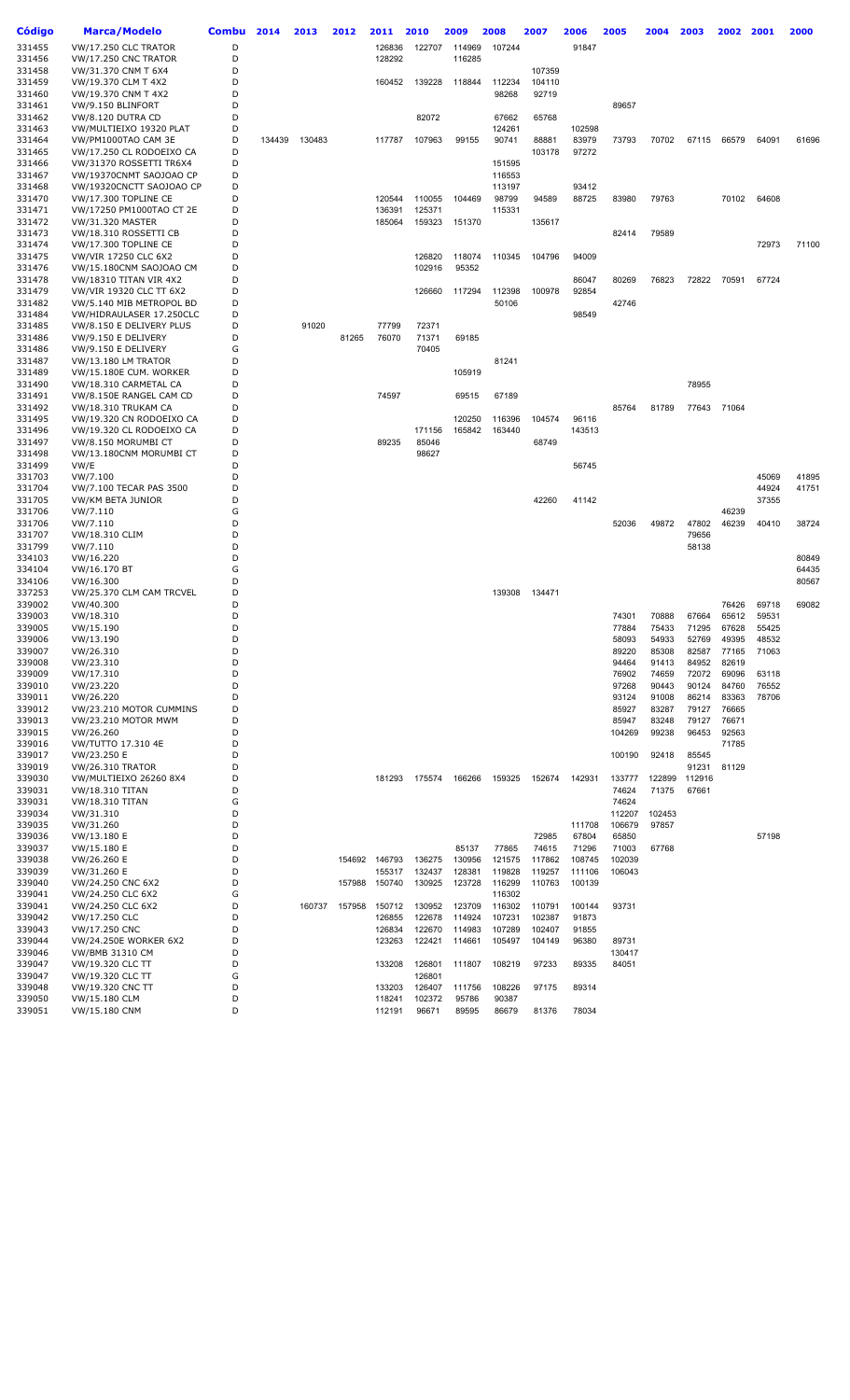| Código           | Marca/Modelo                                  | <b>Combu</b> | 2014   | 2013   | 2012   | 2011             | 2010   | 2009             | 2008             | 2007   | 2006   | 2005   | 2004   | 2003  | 2002  | 2001   | 2000  |
|------------------|-----------------------------------------------|--------------|--------|--------|--------|------------------|--------|------------------|------------------|--------|--------|--------|--------|-------|-------|--------|-------|
| 339052           | VW/13.180 CLM                                 | D            |        | 109192 |        | 98677            | 95193  | 87154            | 79193            | 72465  |        |        |        |       |       |        |       |
| 339053           | VW/13.180 CNM                                 | D            |        |        |        | 98677            | 95141  | 87140            | 79218            | 72439  | 70699  |        |        |       |       |        |       |
| 339054           | VW/31.320 CLC 6X4                             | D            |        | 193989 |        | 178034           | 153323 | 145651           | 144968           | 137337 |        |        |        |       |       |        |       |
| 339055           | VW/31.320 CNC 6X4                             | D            |        |        |        | 172680           | 148664 | 141270           | 140670           | 133147 | 119718 |        |        |       |       |        |       |
| 339056           | VW/BMB 17.250 CLC CM                          | D            |        |        |        | 131458           |        |                  | 102996           | 99320  | 93674  |        |        |       |       |        |       |
| 339058           | VW/25.360 CLM T 6X2                           | D            |        |        |        |                  |        |                  |                  | 131911 |        |        |        |       |       |        |       |
| 339059           | VW/26.260 PMERECHIM 8X4                       | D            |        |        |        | 189416           | 176931 |                  |                  |        |        |        | 127989 |       |       |        |       |
| 339060           | VW/26.260E PMERECHIM 8X4                      | D            |        |        |        | 187812           | 171959 | 163636           |                  |        | 136940 |        |        |       |       |        |       |
| 339061           | VW/24.250C PMERECHIM 8X2                      | D            |        | 156311 |        | 142996           | 126953 | 120373           | 110798           | 109334 | 101175 |        |        |       |       |        |       |
| 339063           | VW/MULTIEIXO 24250 8X4                        | D            |        |        |        | 156627           | 138990 | 131796           | 121312           | 119760 | 110831 |        |        |       |       |        |       |
| 339064           | VW/23.310 PMERECHIM 8X2                       | D            |        |        |        |                  |        |                  |                  |        |        |        | 100591 | 93486 |       |        |       |
| 339065           | VW/23.220 PMERECHIM 8X2                       | D            |        |        |        |                  |        |                  |                  |        |        | 107874 | 100357 |       |       |        |       |
| 339066           | VW/25.370 CLM T 6X2                           | D            |        |        |        | 178157           | 159542 | 149431           | 129303           | 125954 |        |        |        |       |       |        |       |
| 339067           | VW/25.370 CNM T 6X2                           | D            |        |        |        |                  |        | 148782           | 126072           |        |        |        |        |       |       |        |       |
| 339068           | VW/24.250E PMERECHIM 8X2                      | D            |        |        |        |                  |        |                  |                  |        |        | 100720 |        |       |       |        |       |
| 339069           | VW/31.370 CLM 6X4                             | D            |        |        |        |                  |        |                  |                  | 155792 |        |        |        |       |       |        |       |
| 339070           | VW/31.370 CNM 6X4                             | D            |        |        |        | 177208           | 163152 | 152055           | 142805           | 130974 |        |        |        |       |       |        |       |
| 339075           | VW/26.260 CLM 6X4                             | D            |        |        |        | 165078           |        | 129869           | 127905           | 124597 |        |        |        |       |       |        |       |
| 339076           | VW/31.260 CLM 6X4                             | D<br>D       |        |        |        |                  |        | 146629           | 142255           |        |        |        |        |       |       | 102820 |       |
| 339077<br>339078 | VW/31.260 CNM 6X4                             | D            |        |        | 169575 | 161124           | 143024 | 134849           | 128061           | 123504 |        |        |        |       |       |        |       |
| 339079           | VW/31.320CN PMERECHIM 84                      | D            |        |        |        | 202390           | 174252 | 165612<br>131892 | 164879<br>120035 | 156046 |        |        |        |       |       |        |       |
| 339079           | VW/26.260 CNM 6X4                             |              |        |        |        | 165078           | 151910 |                  |                  |        |        |        |        |       |       |        |       |
| 339080           | VW/26.260 CNM 6X4<br>VW/24.250CN PMERECHIM 82 | G<br>D       |        |        |        | 165078<br>167265 | 148443 | 140811           | 129566           | 127904 | 120514 |        |        |       |       |        |       |
| 339081           | VW/19.320CN PMERECHIM 82                      | D            |        |        |        |                  |        |                  |                  | 123164 |        |        |        |       |       |        |       |
| 339082           | VW/23.310 TRIEL ED                            | D            |        |        |        |                  |        |                  |                  |        |        | 98988  |        |       |       |        |       |
| 339083           | VW/MULTIEIXO 31320 8X4                        | D            |        |        |        | 188358           | 176836 | 168057           | 167365           | 158467 |        |        |        |       |       |        |       |
| 339084           | VW/18.310 PONTO15                             | D            |        |        |        |                  |        |                  |                  |        |        | 86715  | 82683  | 78531 |       |        |       |
| 339085           | VW/18.310 TOPLINE                             | D            |        |        |        |                  |        |                  |                  |        |        | 78810  | 75427  | 71494 | 69332 |        |       |
| 339086           | VW/25.320 CNC T 6X2                           | D            |        |        |        | 162488           | 147125 | 144123           | 135953           | 131212 |        |        |        |       |       |        |       |
| 339087           | <b>VW/CHAPEMEC TRATOR</b>                     | D            |        |        |        |                  |        |                  |                  |        |        | 61101  | 58051  | 54609 | 52026 | 50533  | 50373 |
| 339088           | VW/25.320 CLC T 6X2                           | D            |        |        |        | 162522           | 147119 | 144102           | 135978           | 130007 |        |        |        |       |       |        |       |
| 339089           | <b>VW/24.250 MASTER</b>                       | D            |        |        |        | 160840           | 154775 | 139007           | 137518           | 124445 |        |        |        |       |       |        |       |
| 339090           | VW/17.310 PONTO15                             | D            |        |        |        |                  |        |                  |                  |        |        |        |        | 76776 |       |        |       |
| 339091           | VW/9.150ECE SBB CF                            | D            |        |        |        |                  |        | 77631            |                  |        | 64919  |        |        |       |       |        |       |
| 339092           | VW/24.220E3 PMERECHIM 82                      | D            |        |        |        |                  |        | 129957           | 128709           |        | 111754 |        |        |       |       |        |       |
| 339093           | <b>VW/BMB 31.320 CNC CM</b>                   | D            |        |        |        | 166060           | 142746 | 135331           | 128532           |        |        |        |        |       |       |        |       |
| 339094           | VW/BMB 19.320 CNC 6X2                         | D            |        |        |        |                  |        | 121253           | 117437           | 99562  | 95406  | 91423  | 87606  |       |       |        |       |
| 339095           | VW/BMB 19.320 CLC 6X2                         | D            |        |        |        |                  |        | 125519           |                  |        |        |        |        |       |       |        |       |
| 339096           | VW/BMB 31.320 CLC CM                          | D            |        |        |        | 174246           |        | 152860           |                  |        |        |        |        |       |       |        |       |
| 339097           | VW/23.250E PMERECHIM 8X2                      | D            |        |        |        |                  |        |                  |                  |        |        | 109978 |        |       |       |        |       |
| 339098           | VW/31.370CN PMERECHIM 84                      | D            |        |        |        |                  |        | 167516           | 157343           |        |        |        |        |       |       |        |       |
| 339099           | VW/VOLKSWAGEN                                 | D            |        |        |        |                  |        |                  | 47786            |        | 43261  | 40735  | 40321  | 38638 | 37739 | 36835  | 36561 |
| 339201           | VW/24.220                                     | D            |        |        |        |                  |        |                  |                  |        |        |        |        |       |       | 72157  | 68493 |
| 339202           | VW/24.250                                     | D            |        |        |        | 135706           | 123616 | 117296           | 111077           | 106440 | 95325  | 91345  | 87533  | 83879 | 80377 | 77022  | 72911 |
| 339203           | <b>VW/TUTTO 24250 4E</b>                      | D            |        |        |        |                  |        |                  |                  |        |        |        |        |       |       | 89585  |       |
| 339210           | VW/TRUCKSREIS 18310                           | D            |        |        |        |                  |        |                  |                  |        |        | 85655  | 83170  | 76646 |       |        |       |
| 339211           | VW/23.250 SPAZIO                              | D            |        |        |        |                  |        |                  |                  |        |        | 118062 |        |       |       |        |       |
| 339212           | <b>VW/18.310 MOURA</b>                        | D            |        |        |        |                  |        |                  |                  |        |        |        |        | 83950 |       |        |       |
| 339213           | <b>VW/24.220 MASTER</b>                       | D            |        |        |        |                  | 127144 |                  |                  |        |        |        |        |       |       |        |       |
| 339214           | <b>VW/24.250 MOURA</b>                        | D            |        |        |        | 123504           |        |                  |                  |        |        |        |        | 82129 |       |        |       |
| 339215           | VW/19.320 CNC PPL EXTEND                      | D            |        |        |        |                  |        |                  | 113805           |        |        |        |        |       |       |        |       |
| 339216           | VW/31.320 CN RODOEIXO CT                      |              |        |        |        |                  |        | 175491           |                  |        |        |        |        |       |       |        |       |
| 339217           | VW/18.310 DALBOZA CA                          | D            |        |        |        |                  |        |                  |                  |        |        | 80790  | 77482  |       |       |        |       |
| 339218           | VW/17220 VIR                                  | D            |        |        |        |                  |        |                  |                  |        |        | 92747  | 90444  | 86668 | 83050 | 79583  |       |
| 339219           | VW/26.250 E 6X4                               | D            |        |        |        | 155897           | 148259 |                  |                  |        |        |        |        |       |       |        |       |
| 339220           | VW/23.250 E TOPLINE CE                        | D            |        |        |        |                  |        |                  |                  |        |        | 104893 | 99276  |       |       |        |       |
| 339222           | VW/25.320 MJ 6X2                              | D            |        |        |        |                  |        |                  | 149356           |        |        |        |        |       |       |        |       |
| 339224           | VW/25.370 CLM 6X2 SETEC                       | D            |        |        |        |                  |        |                  | 137815           | 130925 |        |        |        |       |       |        |       |
| 339225           | VW/19.320 CNC ZAMBONI CA                      | D            |        |        |        |                  |        | 122977           |                  | 99742  | 96938  |        |        |       |       |        |       |
| 339226           | <b>VW/25.320 MASTER</b>                       | D            |        |        |        |                  | 156560 |                  |                  |        |        |        |        |       |       |        |       |
| 339227           | VW/13.190 CRM TOPLINE CD                      | D            |        |        | 117535 |                  |        |                  |                  |        |        |        |        |       |       |        |       |
| 339228           | VW/15.190 CRM TOPLINE CD                      | D            |        | 134471 |        |                  |        |                  |                  |        |        |        |        |       |       |        |       |
| 339229           | VW/8.160 DRC TOPLINE CD                       | D            | 112387 | 103217 |        |                  |        |                  |                  |        |        |        |        |       |       |        |       |
| 339339           | VW/BMB 17.250 CLC 4X2                         | D            |        |        |        | 124745           | 112964 |                  | 102731           | 99113  |        |        |        |       |       |        |       |
| 339727           | VW/13.190 CRM TOPLINE CD                      | D            |        |        | 117535 |                  |        |                  |                  |        |        |        |        |       |       |        |       |
| 340206           | VW/18.310 RODOEIXO CA                         | D            |        |        |        |                  |        |                  |                  |        |        |        |        | 71176 | 69589 |        |       |
| 340207           | VW/23.310 TOPLINE CE                          | D            |        |        |        |                  |        |                  |                  |        |        |        |        | 96189 |       |        |       |
| 340208           | VW/9.150E DLV TOPLINE CD                      | D            |        | 103093 |        | 89662            |        |                  |                  |        |        |        |        |       |       |        |       |
| 347704           | VW/26220 LIEBHERR HTM                         | D            |        |        |        |                  |        |                  |                  |        |        | 93109  | 90934  | 86202 | 83298 | 79652  |       |
| 347705           | VW/26260 LIEBHERR HTM                         | D            |        |        |        |                  |        |                  |                  |        | 111145 | 104198 | 99182  | 96378 | 92495 |        |       |
| 348410           | VW/8150E AUTO LIFE TR 10                      | D            |        |        |        | 122592           | 103104 |                  | 95870            |        |        |        |        |       |       |        |       |
| 348412           | VW/8.150 MIB METROPOLIS                       | D            |        |        |        | 86110            | 80932  |                  |                  |        |        |        |        |       |       |        |       |
| 348413           | VW/9.150 FLAZEC DUPLA                         | D            |        |        |        | 83567            |        |                  |                  |        |        |        |        |       |       |        |       |
| 348414           | VW/8.160 MIB METROPOLIS                       | D            | 101897 | 93584  | 91824  |                  |        |                  |                  |        |        |        |        |       |       |        |       |
| 348415           | VW/8.160 CE SBB CF                            | D            |        | 101210 | 92953  |                  |        |                  |                  |        |        |        |        |       |       |        |       |
| 349300           | VW/BMB 25.320 CLC 8X2                         | D            |        |        |        |                  |        | 149910           | 141488           |        |        |        |        |       |       |        |       |
| 349302           | VW/BMB 19.370 CLM 6X2                         | D            |        |        |        |                  |        | 129023           |                  |        |        |        |        |       |       |        |       |
| 349304           | VW/BMB 31.370 CLM CM                          | D            |        |        |        |                  |        | 162449           |                  |        |        |        |        |       |       |        |       |
| 349305           | <b>VW/BMB 31.370 CNM CM</b>                   | D            |        |        |        |                  | 170641 | 159040           | 149284           | 144243 |        |        |        |       |       |        |       |
| 349306           | VW/BMB 25.370 CLM 8X2                         | D            |        |        |        |                  | 173582 | 162613           |                  |        |        |        |        |       |       |        |       |
| 349308           | <b>VW/BMB 13.180 CNM CM</b>                   | D            |        |        |        | 113304           | 103812 | 95096            | 86430            |        |        |        |        |       |       |        |       |
| 349309           | VW/BMB 25.320 CNC 6X2                         | D            |        |        |        |                  | 155900 | 152695           | 144054           |        |        |        |        |       |       |        |       |
| 349311           | <b>VW/BMB 17.250 CNC CM</b>                   | D            |        |        |        |                  | 124940 |                  | 112581           |        |        |        |        |       |       |        |       |
|                  |                                               |              |        |        |        |                  |        |                  |                  |        |        |        |        |       |       |        |       |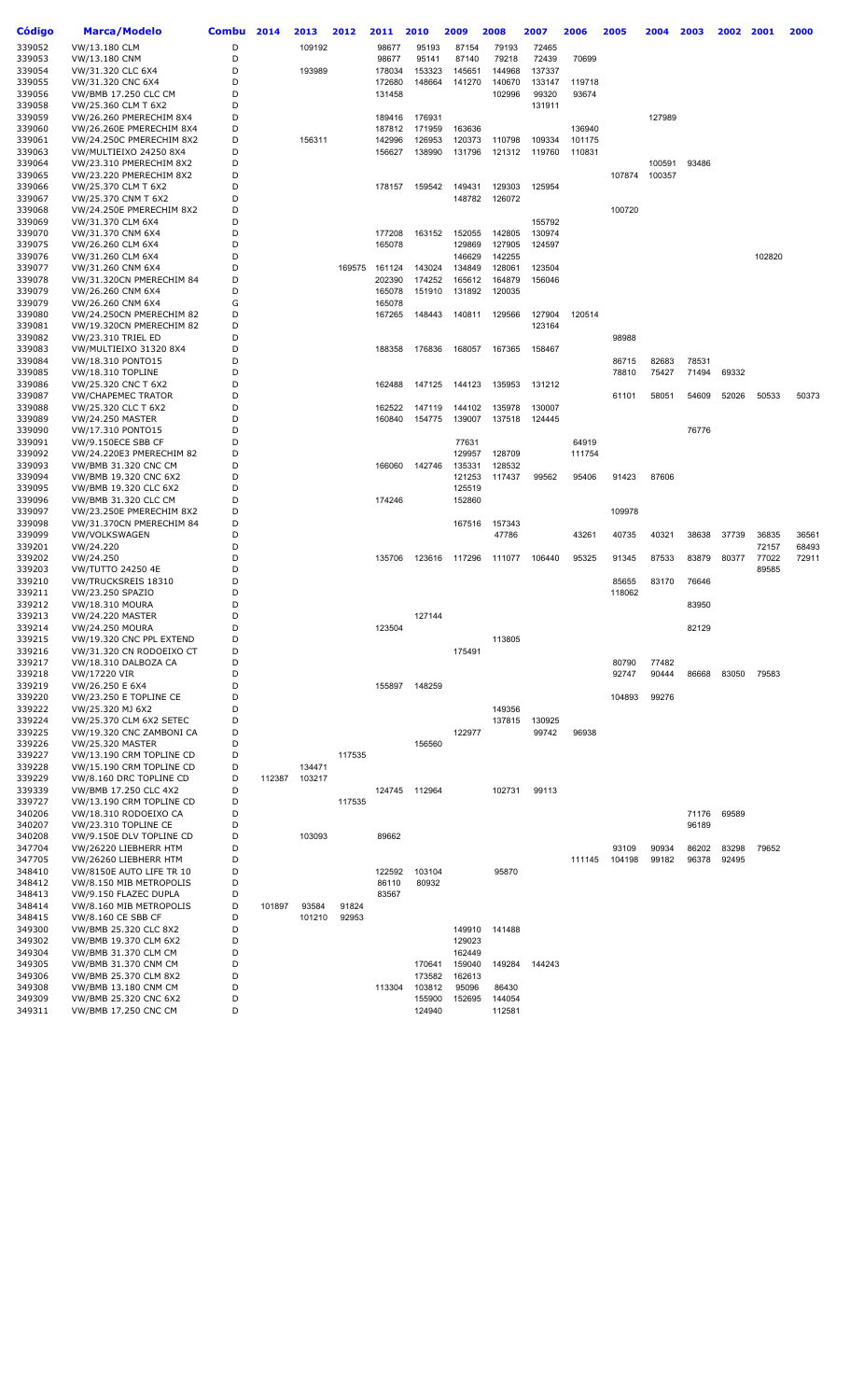| Código      | Marca/Modelo                | <b>Combu</b> | 2014   | 2013   | 2012   | 2011   | 2010   | 2009          | 2008   | 2007   | 2006   | 2005   | 2004   | 2003  | 2002   | 2001   | 2000  |
|-------------|-----------------------------|--------------|--------|--------|--------|--------|--------|---------------|--------|--------|--------|--------|--------|-------|--------|--------|-------|
|             |                             | D            |        |        |        |        |        |               |        |        |        |        |        |       |        |        |       |
| 349312      | <b>VW/BMB 15.180 CNM CM</b> |              |        |        |        |        |        | 96203         |        |        |        |        |        |       |        |        |       |
| 349314      | <b>VW/BMB 17.250E CM</b>    | D            |        |        |        |        |        |               | 108157 |        |        |        |        |       |        |        |       |
| 349316      | <b>VW/BMB 24.250 CNC CM</b> | D            |        |        |        | 133679 |        |               |        |        |        |        |        |       |        |        |       |
| 349317      | VW/BMB 26.260E 8X4          | D            |        |        |        | 175334 | 167715 | 147121        |        |        |        |        |        |       |        |        |       |
| 349318      | VW/BMB 24.250 CLC 8X2       | D            |        |        |        | 158235 | 144616 | 136687        |        |        |        |        |        |       |        |        |       |
| 349319      | VW/BMB 24.220 8X2           | D            |        |        |        | 129108 |        | 116957        |        |        |        |        |        |       |        |        |       |
| 349320      | VW/BMB 31.230 CNC 8X4       | D            |        |        |        | 162302 | 155402 | 146507        | 139117 |        |        |        |        |       |        |        |       |
| 349321      | VW/BMB 24.250 CNC 8X2       | D            |        |        |        | 156612 | 143065 | 134484        |        |        |        |        |        |       |        |        |       |
| 349322      | VW/BMB 26.260 CNM 8X4       | D            |        |        |        | 167794 | 166053 | 154276        |        |        |        |        |        |       |        |        |       |
| 349325      | VW/BMB 31.370 CNM 8X4       | D            |        |        |        |        | 188257 |               | 153734 |        |        |        |        |       |        |        |       |
| 349329      | VW/24.250 CNC RODOPR 8X2    | D            |        |        |        | 159860 | 146161 |               |        |        |        |        |        |       |        |        |       |
| 349330      | WV 31.320 CNC 6X4 ESP       | D            |        |        |        |        |        |               | 138581 |        |        |        |        |       |        |        |       |
| 349333      | VW/17.320 CNC               | D            |        |        |        | 145497 | 129993 |               |        |        |        |        |        |       |        |        |       |
| 349335      | VW/24.320 CNC 6X2           | D            |        |        |        | 147998 | 130069 | 126781        |        |        |        |        |        |       |        |        |       |
| 349336      | VW/24.320 CLC 6X2           | D            |        |        |        | 147989 | 130085 | 126757        |        |        |        |        |        |       |        |        |       |
| 349337      | VW/17.320 CLC               | D            |        |        |        |        | 129963 |               |        |        |        |        |        |       |        |        |       |
| 349341      | VW/24.250CNC CARMETAL8X2    | D            |        |        |        | 163799 | 153609 |               |        |        |        |        |        |       |        |        |       |
| 349342      | <b>VW/BMB 26.260 CNM CM</b> | D            |        |        |        |        | 172691 | 160101        |        |        |        |        |        |       |        |        |       |
| 349343      | VW/19.320 MORAL             | D            |        |        |        |        |        |               | 109527 |        | 94001  |        |        |       |        |        |       |
| 349344      | VW/RANAM 31320 CNC 6X4      | D            |        |        |        | 189592 | 174124 |               |        |        |        |        |        |       |        |        |       |
| 349345      | VW/17.220 TRUKAM CA         | D            |        |        |        |        |        |               |        |        |        | 92747  |        |       | 78633  |        |       |
| 349346      | VW/18.310 TRUCK GALEGO      | D            |        |        |        |        |        |               |        |        |        | 84553  | 79812  | 75469 |        |        |       |
| 349347      | VW/BMB 8.120 EURO III CM    | D            |        |        |        | 74507  | 68357  | 65171         |        |        |        |        |        |       |        |        |       |
| 349351      | <b>VW/17220 MORAL CP</b>    | D            |        |        |        |        |        |               |        |        | 100062 | 97274  | 90733  |       |        |        |       |
| 349352      | VW/26.370 CLM T 6X4         | D            |        |        |        | 211139 | 200215 |               |        |        |        |        |        |       |        |        |       |
| 349353      | VW/26.370 CNM T 6X4         | D            |        |        |        | 211151 |        |               |        |        |        |        |        |       |        |        |       |
| 349354      | VW/19320 SUPER TRUCK CP     | D            |        |        |        | 137405 | 128692 | 128100        | 121746 | 114855 | 108311 |        |        |       |        |        |       |
| 349358      | VW/40.300 CARMETAL CA       | D            |        |        |        |        |        |               |        |        |        |        |        |       |        | 74831  | 72343 |
| 349359      | VW/24.320 CNC BMB CM        | D            |        |        |        |        | 167517 |               |        |        |        |        |        |       |        |        |       |
| 349360      | VW/BMB 19.320 SETEC TCT     | D            |        |        |        |        |        | 139985        | 132985 |        |        |        |        |       |        |        |       |
| 349363      | VW/19.320CLC CARMETAL CA    | D            |        |        |        |        |        |               |        | 96729  |        |        |        |       |        |        |       |
| 349368      | VW/24.280 BMB CRM CM        | D            |        | 178047 | 163521 | 150694 |        |               |        |        |        |        |        |       |        |        |       |
| 349370      | VW/17.280 BMB CRM CM        | D            |        |        | 165860 |        |        |               |        |        |        |        |        |       |        |        |       |
| 349371      | VW/31.330 BMB CRC CM        | D            |        | 227345 | 214613 |        |        |               |        |        |        |        |        |       |        |        |       |
| 349372      | VW/8.160 BMB DRC CM         | D            |        | 100123 |        |        |        |               |        |        |        |        |        |       |        |        |       |
| 349373      | VW/31.390 BMB CRC CM        | D            |        | 252670 |        |        |        |               |        |        |        |        |        |       |        |        |       |
| 349375      | VW/26.280 BMB CRM CM        | D            |        | 179076 |        |        |        |               |        |        |        |        |        |       |        |        |       |
| 349376      | VW/31320CNC RODOCAP CM      | D            |        |        |        | 180205 | 170113 |               |        |        |        |        |        |       |        |        |       |
| 349379      | VW/13.190 BMB CRM CM        | D            |        | 122305 | 116190 |        |        |               |        |        |        |        |        |       |        |        |       |
| 349383      | VW/25.390CTC CARMETAL CA    | D            |        | 238728 |        |        |        |               |        |        |        |        |        |       |        |        |       |
| 349384      | VW/10.160 DRC 4X2 PLUS      | D            | 111362 |        |        |        |        |               |        |        |        |        |        |       |        |        |       |
| 349385      | VW/10.160 DRC 6X2 PLUS      | D            | 122934 |        |        |        |        |               |        |        |        |        |        |       |        |        |       |
| 417572      | <b>VW/NEOBUS MEGABRT A</b>  | D            |        |        | 301505 |        |        |               |        |        |        |        |        |       |        |        |       |
| 903201      | VW/16.210 CO                | D            |        |        |        |        |        |               |        |        |        |        |        |       |        | 46254  | 38871 |
| 903202      | VW/8.150OD                  | D            |        |        |        |        |        |               |        |        |        |        |        | 50274 |        | 46896  |       |
| 903203      | VW/8.140 CO                 | D            |        |        |        |        |        |               |        |        |        |        |        |       |        |        | 32853 |
| 903206      | VW/17.210OD                 | D            |        |        |        |        |        |               |        |        |        |        |        |       | 69420  | 66199  |       |
| 903209      | VW/9.150OD                  | D            |        |        |        |        |        |               |        |        |        |        |        |       |        | 38689  | 37318 |
| 903248      | VW/15.190 EOD               | D            |        |        |        |        | 99253  |               | 88518  |        |        |        |        |       |        |        |       |
| 903249      | VW/17.230 EOD               | D            |        |        |        |        |        | 122369        |        | 111570 |        |        |        |       |        |        |       |
| Fabricante: | VOLVO                       |              |        |        |        |        |        |               |        |        |        |        |        |       |        |        |       |
|             |                             |              |        |        |        |        |        |               |        |        |        |        |        |       |        |        |       |
| 309715      | I/VOLVO FM12 380 8X4R       | D            |        |        |        |        |        |               |        |        |        |        |        |       |        | 140633 |       |
| 309716      | I/VOLVO VHD 64B             | D            |        |        |        |        |        |               |        |        |        |        |        |       |        | 151342 |       |
| 309717      | I/VOLVO FM12 420 8X4R       | D            |        |        |        |        |        |               |        |        |        |        | 177198 |       |        |        |       |
| 309718      | I/VOLVO FM 42 B3 CH-49      | D            |        |        |        |        |        |               | 260365 |        |        |        |        |       |        |        |       |
| 309719      | I/VOLVO FM 6X6R             | D            |        | 354483 |        |        |        |               |        |        |        |        |        |       |        |        |       |
| 309720      | I/VOLVO FM370 NUCTECH MT    | D            |        | 283601 |        |        |        |               |        |        |        |        |        |       |        |        |       |
| 310403      | VOLVO/VM310PARTHENON TRA    | D            |        |        |        |        |        |               |        |        | 95032  |        |        |       |        |        |       |
| 310604      | VOLVO/FM12 TRUCK GALEGO     | D            |        |        |        |        |        |               |        |        |        |        |        |       | 119205 |        |       |
| 310902      | VOLVO/FM440 FERRARI CT      | D            |        |        |        |        |        |               |        | 215826 |        |        |        |       |        |        |       |
| 319100      | VOLVO/VM17 210 4X2R         | D            |        |        |        |        |        |               |        |        |        | 74794  | 71118  | 67151 |        |        |       |
| 319101      | VOLVO/VM23 240 6X2R         | D            |        |        |        |        |        |               |        |        |        | 93591  | 83835  | 82503 |        |        |       |
| 319103      | VOLVO/VM17 240 4X2R         | D            |        |        |        |        |        |               |        |        |        | 89890  | 81999  | 79811 |        |        |       |
| 319104      | VOLVO/VM23 210 6X2R         | D            |        |        |        |        |        |               |        |        | 89308  | 82392  | 74917  | 74490 |        |        |       |
| 319108      | VOLVO/VM 4X2                | D            |        |        |        |        |        |               |        |        |        | 74185  | 71313  |       |        |        |       |
| 319109      | VOLVO/VM 6X4                | D            |        |        |        |        |        |               |        |        |        |        | 72529  |       |        |        |       |
| 319110      | VOLVO/VM                    | D            |        |        |        |        |        |               |        |        |        | 74183  |        |       |        |        |       |
| 319111      | VOLVO/VM 310 4X2T           | D            |        |        |        | 129344 | 112972 | 109913        | 101947 | 97495  | 88025  | 81371  |        |       |        |        |       |
| 319112      | VOLVO/VM 310 6X4R           | D            |        |        |        | 157582 | 147649 | 131291        | 129860 | 125871 | 120117 | 104209 |        |       |        |        |       |
| 319113      | VOLVO/VM 260 6X4R           | D            |        |        |        | 153048 | 138278 | 134851        | 130758 | 122380 | 119669 | 104854 |        |       |        |        |       |
| 319114      | VOLVO/VM 260 6X2R           | D            |        |        |        | 130940 | 118267 | 115958        | 107202 | 99787  | 95712  | 87331  |        |       |        |        |       |
| 319115      | <b>VOLVO/VM 260 4X2R</b>    | D            |        |        |        | 131858 | 111423 | 105475        | 102750 | 98421  | 93488  |        |        |       |        |        |       |
| 319116      | VOLVO/VM 210 6X2R           | D            |        |        |        | 109606 | 102850 |               | 90923  | 85316  | 84663  |        |        |       |        |        |       |
| 319117      | VOLVO/VM 210 4X2R           | D            |        |        |        | 116174 | 102372 | 97788         | 92853  | 88834  | 86664  | 79213  |        |       |        |        |       |
| 319118      | VOLVO/VM 260 6X2 MASTER     | D            |        |        |        | 157653 | 142459 | 139603        | 129027 |        |        |        |        |       |        |        |       |
| 319120      | VOLVO/MULTIEIXO VM260 ED    | D            |        |        |        | 184924 | 165691 | 154585        | 151201 |        |        |        |        |       |        |        |       |
| 319121      | VOLVO/VM260 PMERECHIM 82    | D            |        |        |        | 185180 | 165939 | 154783        | 151440 |        |        |        |        |       |        |        |       |
| 319122      | VOLVO/FM11 4X2T             | D            | 254757 | 233973 | 222831 | 212684 | 181766 | 180075        | 169437 |        |        |        |        |       |        |        |       |
| 319122      | VOLVO/FM11 4X2T             | G            |        |        |        | 212684 |        |               |        |        |        |        |        |       |        |        |       |
| 319123      | VOLVO/FM11 6X2T             | D            | 290487 | 266787 | 254084 | 235341 | 209652 | 198940        | 197444 |        |        |        |        |       |        |        |       |
| 319124      | VOLVO/MULTIEIXO VM260 CM    | D            |        |        |        |        |        |               | 123543 |        |        |        |        |       |        |        |       |
| 319126      | VOLVO/VM 260 RODOPR 8X4     | D            |        |        |        |        | 153072 |               |        |        |        |        |        |       |        |        |       |
| 319127      | VOLVO/VM 4X2T               | D            |        |        |        |        |        | 111267 105815 |        |        |        |        |        |       |        |        |       |
|             |                             |              |        |        |        |        |        |               |        |        |        |        |        |       |        |        |       |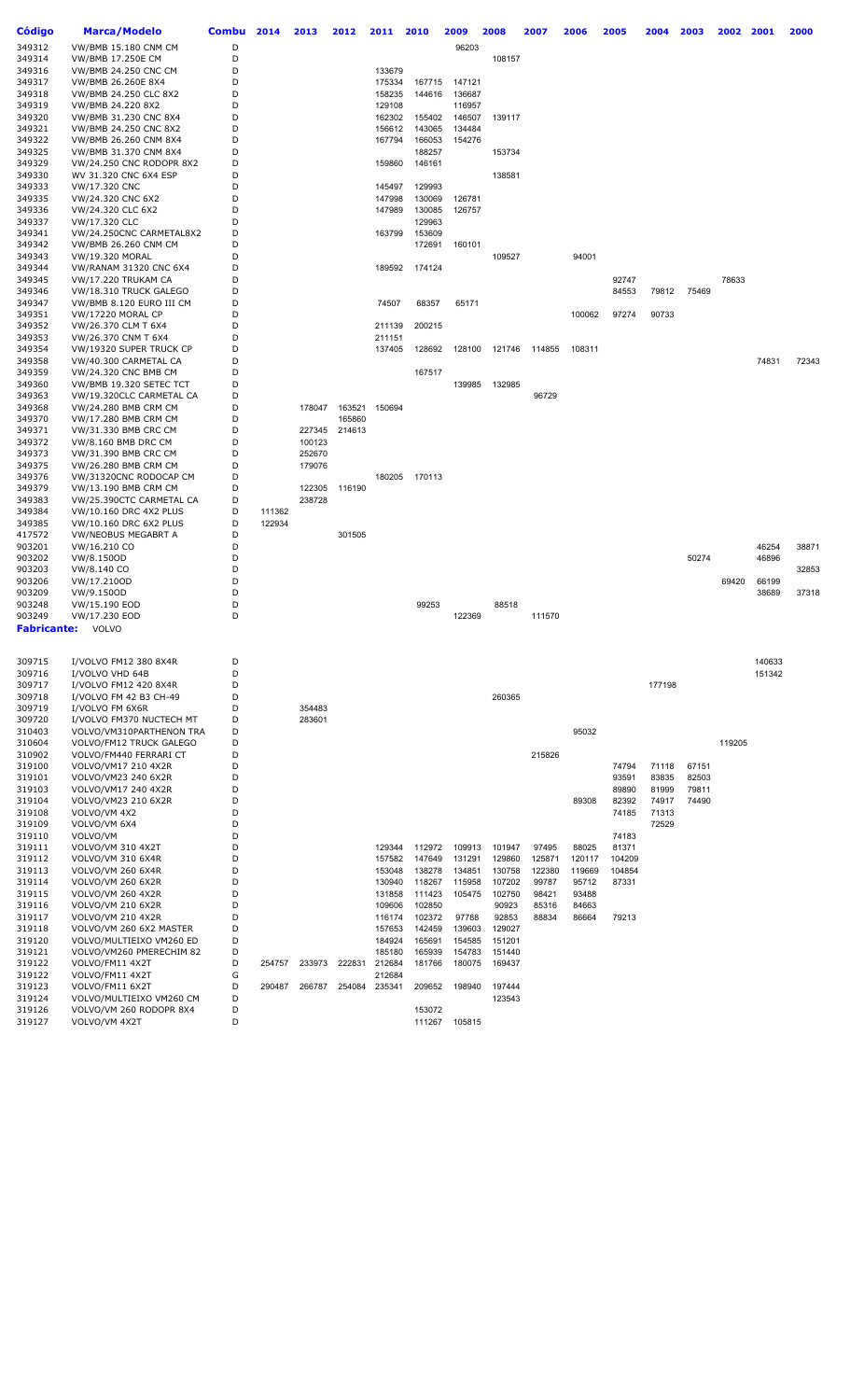| Código           | Marca/Modelo                                        | <b>Combu</b> | 2014   | 2013          | 2012   | 2011          | 2010                 | 2009   | 2008   | 2007   | 2006   | 2005   | 2004   | 2003                        | 2002            | 2001   | 2000   |
|------------------|-----------------------------------------------------|--------------|--------|---------------|--------|---------------|----------------------|--------|--------|--------|--------|--------|--------|-----------------------------|-----------------|--------|--------|
|                  |                                                     |              |        |               |        |               |                      |        |        |        |        |        |        |                             |                 |        |        |
| 319128           | VOLVO/FM370 4X2R                                    | D            |        |               | 213476 | 203755        | 187773               |        |        |        |        |        |        |                             |                 |        |        |
| 319129           | VOLVO/FM370 6X4R                                    | D            |        |               |        | 210422 200402 | 189461               | 182830 |        |        |        |        |        |                             |                 |        |        |
| 319131           | VOLVO/VM 6X2R                                       | D            |        |               |        |               | 113916               | 111668 |        |        |        |        |        |                             |                 |        |        |
| 319132           | VOLVO/VM 4X2R                                       | D            |        |               |        |               | 107175               |        |        |        |        |        |        |                             |                 |        |        |
| 319134           | VOLVO/MULTIEIXO FM12 CM<br>VOLVO/VM 310 RODOPR PLAT | D<br>D       |        |               | 168054 | 147489        | 141495               | 124563 | 119363 | 113195 | 104316 | 74173  | 71077  | 68110                       | 180193<br>65267 | 62543  | 59932  |
| 319135<br>319136 | VOLVO/VM310 RODOCAP CM                              | D            |        |               |        | 184070        |                      |        |        |        |        |        |        |                             |                 |        |        |
| 319137           | VOLVO/VM 270 6X2R                                   | D            | 162731 | 149454        | 142069 | 137031        |                      |        |        |        |        |        |        |                             |                 |        |        |
| 319138           | VOLVO/VM 270 6X4R                                   | D            | 178367 | 163815        | 160088 | 150147        |                      |        |        |        |        |        |        |                             |                 |        |        |
| 319139           | VOLVO/VM 270 4X2R                                   | D            | 163741 | 150383        | 145422 |               |                      |        |        |        |        |        |        |                             |                 |        |        |
| 319140           | VOLVO/VM 220 4X2R                                   | D            | 134195 | 123247        | 119395 | 112466        |                      |        |        |        |        |        |        |                             |                 |        |        |
| 319141           | <b>VOLVO/VM 220 6X2R</b>                            | D            | 153412 | 148312        | 143632 |               |                      |        |        |        |        |        |        |                             |                 |        |        |
| 319142           | VOLVO/VM 330 4X2R                                   | D            | 183451 | 174866        | 170114 |               |                      |        |        |        |        |        |        |                             |                 |        |        |
| 319143           | VOLVO/VM 330 4X2T                                   | D            | 176757 | 162336        | 161186 | 150001        |                      |        |        |        |        |        |        |                             |                 |        |        |
| 319144           | VOLVO/VM 330 6X4R                                   | D            | 204175 | 202345        | 191913 | 186168        |                      |        |        |        |        |        |        |                             |                 |        |        |
| 319145           | VOLVO/FM370 4X2R                                    | D            |        | 238841        | 219053 |               |                      |        |        |        |        |        |        |                             |                 |        |        |
| 319146           | VOLVO/FM370 6X4R                                    | D            |        | 285838        | 277470 |               |                      |        |        |        |        |        |        |                             |                 |        |        |
| 319148           | VOLVO/VM330 6X2R                                    | D            | 197591 | 191021        | 180238 | 178637        |                      |        |        |        |        |        |        |                             |                 |        |        |
| 319149           | <b>VOLVO/VM 270 8X2R</b>                            | D            | 225113 | 206747        | 189880 |               |                      |        |        |        |        |        |        |                             |                 |        |        |
| 319150           | VOLVO/VM 330 8X2R                                   | D            | 259029 | 243822        |        |               |                      |        |        |        |        |        |        |                             |                 |        |        |
| 319151           | <b>VOLVO/VM 270 8X4R</b>                            | D            | 227421 | 208868        | 198922 |               |                      |        |        |        |        |        |        |                             |                 |        |        |
| 319152           | I/VOLVO VNL 670                                     | D            |        |               |        |               |                      |        |        |        | 243017 |        |        |                             |                 |        |        |
| 319153           | VOLVO/VM 270 MITREN                                 | D            |        | 186095        |        |               |                      |        |        |        |        |        |        |                             |                 |        |        |
| 319154           | I/VOLVO FM400 62R                                   | D            |        |               |        |               |                      |        | 212971 |        |        |        |        |                             |                 |        |        |
| 319155           | VOLVO/VM 330 8X4R                                   | D            | 275868 |               | 215979 |               |                      |        |        |        |        |        |        |                             |                 |        |        |
| 319156           | VOLVO/VM310 CAM TRUCKVEL                            | D            |        |               |        |               |                      |        | 116775 |        | 104400 |        |        |                             |                 |        |        |
| 319157           | VOLVO/VM 310 4X2T SETEC                             | D            |        |               |        | 131488        |                      |        | 117726 |        |        |        |        |                             |                 |        |        |
| 319158           | VOLVO/VM 330 6X2R                                   | D            |        | 188078        |        |               |                      |        |        |        |        |        |        |                             |                 |        |        |
| 319159           | VOLVO/FH520 FERRARI CT                              | D            |        |               |        |               | 276409               |        |        |        |        |        |        |                             |                 |        |        |
| 319160           | VOLVO/FH520 CAREZIA CM                              | D            |        |               |        |               | 270566               |        |        |        |        |        |        |                             |                 |        |        |
| 319161           | VOLVO/FM 370 8X2R                                   | D            |        | 303439        |        |               |                      |        |        |        |        |        |        |                             |                 |        |        |
| 319162           | VOLVO/FH 540 8X2T                                   | D            |        | 348975        |        |               |                      |        |        |        |        |        |        |                             |                 |        |        |
| 319163           | VOLVO/VM 330 6X4 MASTER                             | D            |        | 216087        |        |               |                      |        |        |        |        |        |        |                             |                 |        |        |
| 319164           | VOLVO/FM 400 6X4R GERM                              | D            |        |               |        |               |                      | 240740 |        |        |        |        |        |                             |                 |        |        |
| 319165           | VOLVO/VM 310 6X4 GERM                               | D            |        |               |        | 169134        |                      |        |        |        |        |        |        |                             |                 |        |        |
| 319166           | VOLVO/FM CAM 3E VIR                                 | D            |        |               |        |               |                      |        |        |        | 184338 |        |        |                             |                 |        |        |
| 319199           | <b>VOLVO</b>                                        | D<br>D       |        |               |        |               |                      |        |        |        |        |        |        |                             |                 |        | 91947  |
| 319215<br>319402 | I/VOLVO FH 8X4T<br>VOLVO/FH12 380 6X4R              | D            |        | 781365 752558 |        |               |                      |        |        |        |        | 179727 |        |                             |                 |        |        |
| 319403           | VOLVO/FH12420 6X4R                                  | D            |        |               |        |               |                      |        |        |        | 184832 | 177513 | 166770 |                             | 140971          | 132150 | 132096 |
| 319405           | VOLVO/FH12380 4X2R                                  | D            |        |               |        |               |                      |        |        |        | 143207 |        | 129804 |                             |                 |        |        |
| 319406           | VOLVO/FH12420 4X2R                                  | D            |        |               |        |               |                      |        |        |        |        |        |        | 149017                      |                 |        |        |
| 319408           | VOLVO/NH12380 6X4R                                  | D            |        |               |        |               |                      |        |        |        | 166911 | 157815 |        |                             | 138412 127283   | 120881 | 110948 |
| 319409           | VOLVO/NH12420 6X4R                                  | D            |        |               |        |               |                      |        |        |        | 179614 | 163593 | 159504 | 144353                      |                 | 131656 | 130671 |
| 319410           | VOLVO/FH 6X2T                                       | D            |        |               |        |               |                      | 192302 |        |        |        | 161233 |        |                             |                 |        |        |
| 319411           | VOLVO/FH 4X2T                                       | D            |        |               |        |               |                      |        |        |        |        | 128783 |        |                             |                 |        |        |
| 319412           | VOLVO/FH 440 6X2T                                   | D            |        |               |        | 244611        | 218844               | 213675 | 194131 | 188236 | 172499 |        |        |                             |                 |        |        |
| 319413           | VOLVO/FH 400 4X2R                                   | D            |        |               |        |               |                      | 169604 |        |        |        |        |        |                             |                 |        |        |
| 319414           | VOLVO/FH 400 4X2T                                   | D            |        |               |        | 223960        | 198698               | 195628 | 175901 | 169861 | 152643 |        |        |                             |                 |        |        |
| 319415           | VOLVO/FH 400 6X2T                                   | D            |        |               |        | 239414        | 202299               | 190544 | 184470 | 182947 | 162565 |        |        |                             |                 | 128264 |        |
| 319416           | VOLVO/FH 400 6X4R                                   | D            |        |               |        |               |                      |        | 196109 |        | 181078 |        |        |                             |                 |        |        |
| 319417           | VOLVO/FH 400 6X4T                                   | D            |        |               |        |               | 261474 248119 226086 | 222130 | 200389 | 190539 | 183634 |        |        |                             |                 |        |        |
| 319418           | VOLVO/FH 440 4X2R                                   | D            |        |               |        |               | 187303               | 180844 | 174216 |        |        |        |        |                             |                 |        |        |
| 319419           | VOLVO/FH 440 4X2T                                   | D            |        |               |        | 227215        | 202501               | 197909 | 188754 | 180225 | 160871 |        |        |                             |                 |        |        |
| 319420           | VOLVO/FM 400 8X4R                                   | D            |        |               |        |               |                      | 282556 |        |        |        |        |        |                             |                 |        |        |
| 319421           | VOLVO/FH 440 6X4R                                   | D            |        |               |        | 273628        | 239322               | 238784 | 226746 | 222164 | 196085 |        |        |                             |                 |        |        |
| 319422           | VOLVO/FH 440 6X4T                                   | D            |        |               |        | 266152        | 232897               | 232255 | 220535 | 216152 | 192807 |        |        |                             |                 |        |        |
| 319423           | VOLVO/FH 480 4X2T                                   | D            |        |               |        | 269874        | 235459               | 233153 | 229780 | 217702 | 191171 |        |        |                             |                 |        |        |
| 319425           | VOLVO/FH 480 6X2T                                   | D            |        |               |        | 284145        | 245367               | 238174 | 228918 | 227571 | 201023 |        |        |                             |                 |        |        |
| 319426           | VOLVO/FH 480 6X4R                                   | D<br>D       |        |               |        | 266772        |                      | 236196 | 227657 | 215205 | 201736 |        |        |                             |                 |        |        |
| 319427           | VOLVO/FH 480 6X4T                                   | D            |        |               |        | 278359        | 247464               | 233580 | 225121 | 223928 | 200395 |        |        |                             |                 |        |        |
| 319428<br>319429 | VOLVO/FH 520 4X2R<br>VOLVO/FH 520 4X2T              | D            |        |               |        | 273930        | 204312<br>240822     | 231976 | 223948 | 221647 | 191851 |        |        |                             |                 |        |        |
| 319430           | VOLVO/FH 520 6X2T                                   | D            |        |               |        | 290499        | 252994               | 244154 | 232111 | 223552 | 200923 |        |        |                             |                 |        |        |
| 319431           | VOLVO/FH 520 6X4R                                   | D            |        |               |        | 323901        | 283161               | 275991 | 257828 | 250745 | 225813 |        |        |                             |                 |        |        |
| 319432           | VOLVO/FH 520 6X4T                                   | D            |        |               |        | 298692        | 267020               | 254110 | 242658 | 223469 | 210222 | 147604 |        | 141442 135538 129880 124457 |                 |        | 119262 |
| 319434           | VOLVO/FM 440 8X4R                                   | D            |        |               |        | 348950        | 301822               | 291715 | 285047 | 260891 | 241557 |        |        |                             |                 |        |        |
| 319435           | VOLVO/FM 440 6X4R                                   | D            |        |               |        | 297579        | 255938               | 243937 | 236834 | 218478 | 201194 |        |        |                             |                 |        |        |
| 319436           | VOLVO/FM 480 8X4R                                   | D            |        |               |        | 352612        | 323178               |        | 300731 | 287811 | 254053 |        |        |                             |                 |        |        |
| 319437           | VOLVO/FM 480 6X4R                                   | D            |        |               |        | 290867        | 266810               | 254870 | 241650 | 239036 | 209269 |        |        |                             |                 |        |        |
| 319439           | VOLVO/FM 480 6X4T                                   | D            |        |               |        | 297651        | 259496               | 247785 | 235035 | 232425 | 205900 |        |        |                             |                 |        |        |
| 319442           | VOLVO/FM 440 6X4T                                   | D            |        |               |        | 297561        | 255831               | 243926 | 236810 | 218470 | 202434 |        |        |                             |                 |        |        |
| 319445           | VOLVO/FM 400 6X4R                                   | D            |        |               |        | 287234        | 247255               | 232273 | 224181 | 216640 | 187618 |        |        |                             |                 |        |        |
| 319446           | VOLVO/FM 400 6X4T                                   | D            |        |               |        | 278773        | 240025               | 225547 | 217668 | 210285 |        |        |        |                             |                 |        |        |
| 319447           | VOLVO/FH12 ROSSETTI 4X2T                            | D            |        |               |        |               |                      |        |        |        |        |        | 135166 |                             |                 |        |        |
| 319448           | VOLVO/NH12 ROSSETTI 6X4B                            | D            |        |               |        |               |                      |        |        |        |        |        |        |                             | 139714          |        |        |
| 319449           | VOLVO/FH 520 RODOEIXO CA                            | D            |        |               |        |               |                      |        | 245048 |        |        |        |        |                             |                 |        |        |
| 319450           | VOLVO/FH 400 TRUKAM CA                              | D            |        |               |        |               | 210245               |        | 185195 |        |        |        |        |                             |                 |        |        |
| 319451           | VOLVO/PM1000TAO 440 CAM                             | D            |        |               |        | 271155        | 237102               |        |        | 206920 |        |        |        | 167703                      |                 |        |        |
| 319452           | VOLVO/FH12380 RODOEIXOCA                            | D            |        |               |        |               |                      |        |        |        |        |        |        |                             |                 | 140505 | 138457 |
| 319453           | VOLVO/FM480 TRUCK GALEGO                            | D            |        |               |        |               |                      |        | 252240 |        |        |        |        |                             |                 |        |        |
| 319454           | VOLVO/FM440 RODOCAP CM                              | D            |        |               |        |               |                      |        | 250414 | 232760 |        |        |        |                             |                 |        |        |
| 319456           | VOLVO/FH520 ATDL                                    | D            |        |               |        |               |                      |        | 251291 |        |        |        |        |                             |                 |        |        |
| 319460           | VOLVO/FH12420 RODOCAP CM                            | D            |        |               |        |               |                      |        |        |        |        |        |        |                             | 157862          |        |        |